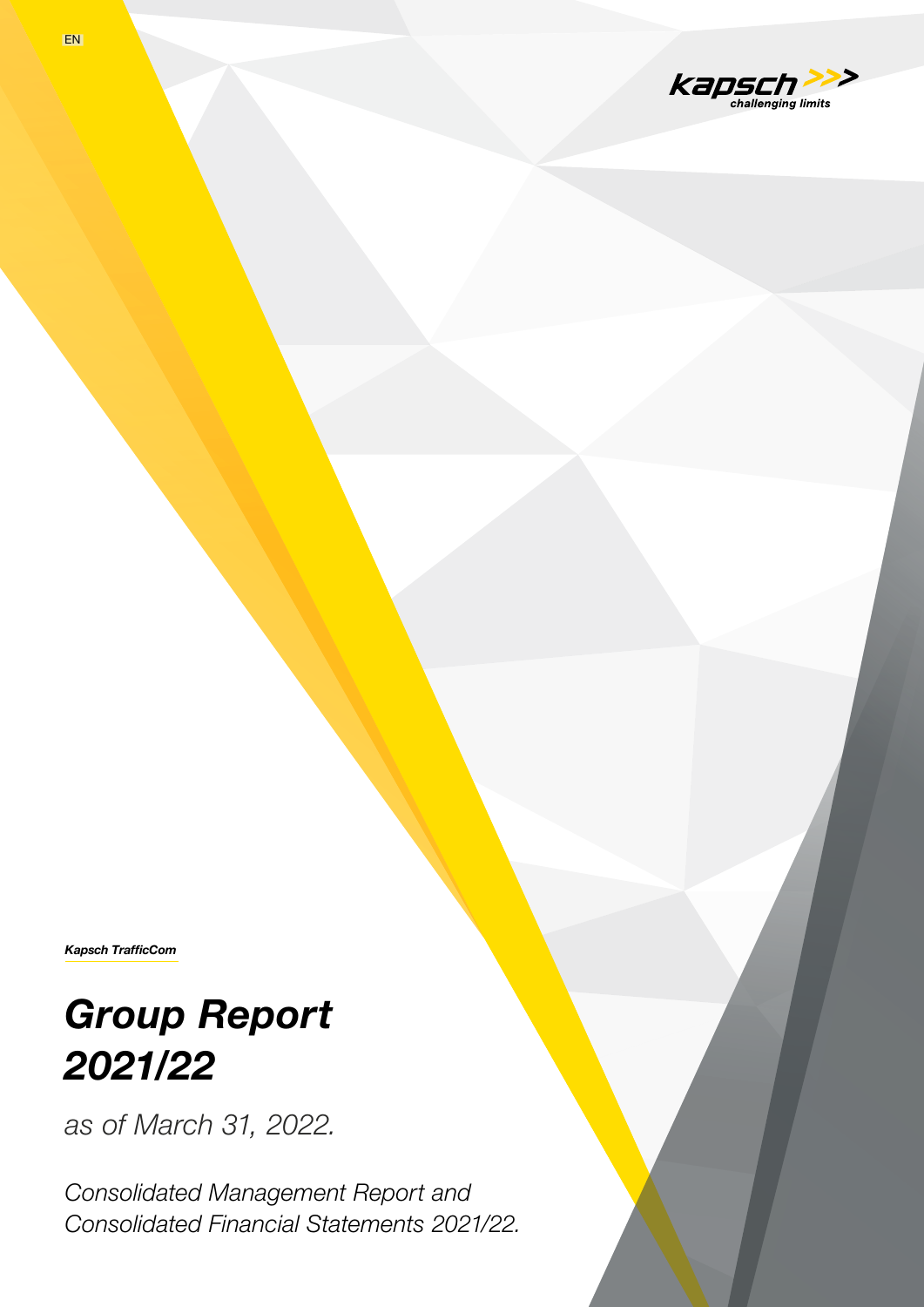# *Selected key data.*

2021/22, 2020/21 and 2019/20: refers to the respective financial year (April 1 until March 31) pp: percent points

Unless otherwise stated, all values in EUR million.

| <b>Earnings Data</b>                                 | 2019/20           | 2020/21           | 2021/22           | +/-       |
|------------------------------------------------------|-------------------|-------------------|-------------------|-----------|
| Revenues                                             | 731.2             | 505.2             | 519.8             | 2.9%      |
| Share of tolling segment                             | 77.1%             | 70.9%             | 71.2%             | $0.2$ pp  |
| Share of traffic management segment                  | 22.9%             | 29.1%             | 28.8%             | $-0.2$ pp |
| EBITDA <sup>1)</sup>                                 | 13.6              | $-67.1$           | 32.7              | n.a.      |
| EBITDA margin                                        | 1.9%              | $-13.3%$          | 6.3%              | 19.6 pp   |
| <b>EBIT</b>                                          | $-39.2$           | $-123.2$          | 11.0              | n.a.      |
| EBIT margin                                          | $-5.4%$           | $-24.4%$          | 2.1%              | 26.5 pp   |
| Result before income taxes                           | $-63.4$           | $-133.1$          | 5.3               | n.a.      |
| Result for the period                                | $-55.7$           | $-105.3$          | $-6.2$            | 94.1%     |
| Result for the period attributable to equity holders | $-48.1$           | $-102.9$          | $-9.3$            | 90.9%     |
| Earnings per share in EUR                            | $-3.70$           | $-7.91$           | $-0.72$           | 90.9%     |
| <b>Business segments</b>                             | 2019/20           | 2020/21           | 2021/22           | $+/-$     |
| Tolling                                              |                   |                   |                   |           |
| Revenues                                             | 563.5             | 358.2             | 369.9             | 3.2%      |
| <b>EBIT</b>                                          | 1.5               | $-117.2$          | 3.3               | n.a.      |
| EBIT margin                                          | 0.3%              | $-32.7%$          | 0.9%              | 33.6 pp   |
| <b>Traffic Management</b>                            |                   |                   |                   |           |
| Revenues                                             | 167.7             | 147.0             | 149.9             | 2.0%      |
| <b>EBIT</b>                                          | $-40.7$           | $-6.0$            | 7.7               | n.a.      |
| EBIT margin                                          | $-24.2%$          | $-4.1%$           | 5.1%              | 9.2 pp    |
| <b>Revenues by region</b>                            | 2019/20           | 2020/21           | 2021/22           | $+/-$     |
| <b>EMEA</b>                                          | 55.2%             | 54.8%             | 54.2%             | $-0.6$ pp |
| Americas                                             | 40.2%             | 40.6%             | 40.8%             | $0.2$ pp  |
| <b>APAC</b>                                          | 4.6%              | 4.6%              | 5.0%              | $0.4$ pp  |
| <b>Balance sheet data</b>                            | March 31,<br>2020 | March 31,<br>2021 | March 31,<br>2022 | +/-       |
| Total assets                                         | 727.2             | 593.2             | 512.1             | $-13.7%$  |
| Total equity <sup>2)</sup>                           | 182.5             | 84.8              | 77.9              | $-8.1%$   |
| Equity ratio <sup>2)</sup>                           | 25.1%             | 14.3%             | 15.2%             | $0.9$ pp  |
| Net debt <sup>3)</sup>                               | 175.7             | 169.6             | 158.3             | $-6.7%$   |
| Gearing <sup>4)</sup>                                | 96.3%             | 200.1%            | 203.2%            | 3.1 pp    |
| Net working capital <sup>5)</sup>                    | 168.3             | 91.0              | 71.0              | $-22.0%$  |
| <b>Cash flow</b>                                     | 2019/20           | 2020/21           | 2021/22           | $+/-$     |
| Net CAPEX <sup>6)</sup>                              | 11.4              | 5.4               | 5.3               | $-1.4%$   |
| Free cash flow <sup>7)</sup>                         | 2.4               | 4.3               | 16.8              | >100%     |
| <b>Other information</b>                             | 2019/20           | 2020/21           | 2021/22           | $+/-$     |
| Employees, end of period                             | 5,104             | 4,657             | 4,220             | $-9.4%$   |

On-board units, in million units 13.19 9.88 10.38 5.1%

1) Operating result before amortization, depreciation and impairment

<sup>2)</sup> Incl. non-controlling interests

<sup>3)</sup> Cash and cash equivalents + other current financial assets - financial liabilities - lease liabilities

4) Net debt/equity

<sup>6)</sup> Capital expenditure and proceeds from the disposal of property, plant and equipment and intangible assets

 $7$  Cash flow from operating activities + cash flow from investing activities

<sup>5)</sup> Inventories + trade receivables and other current assets + current contract assets + current tax receivables – trade payables – current contract liabilities – current tax liabilities – current provisions – current other liabilities and deferred income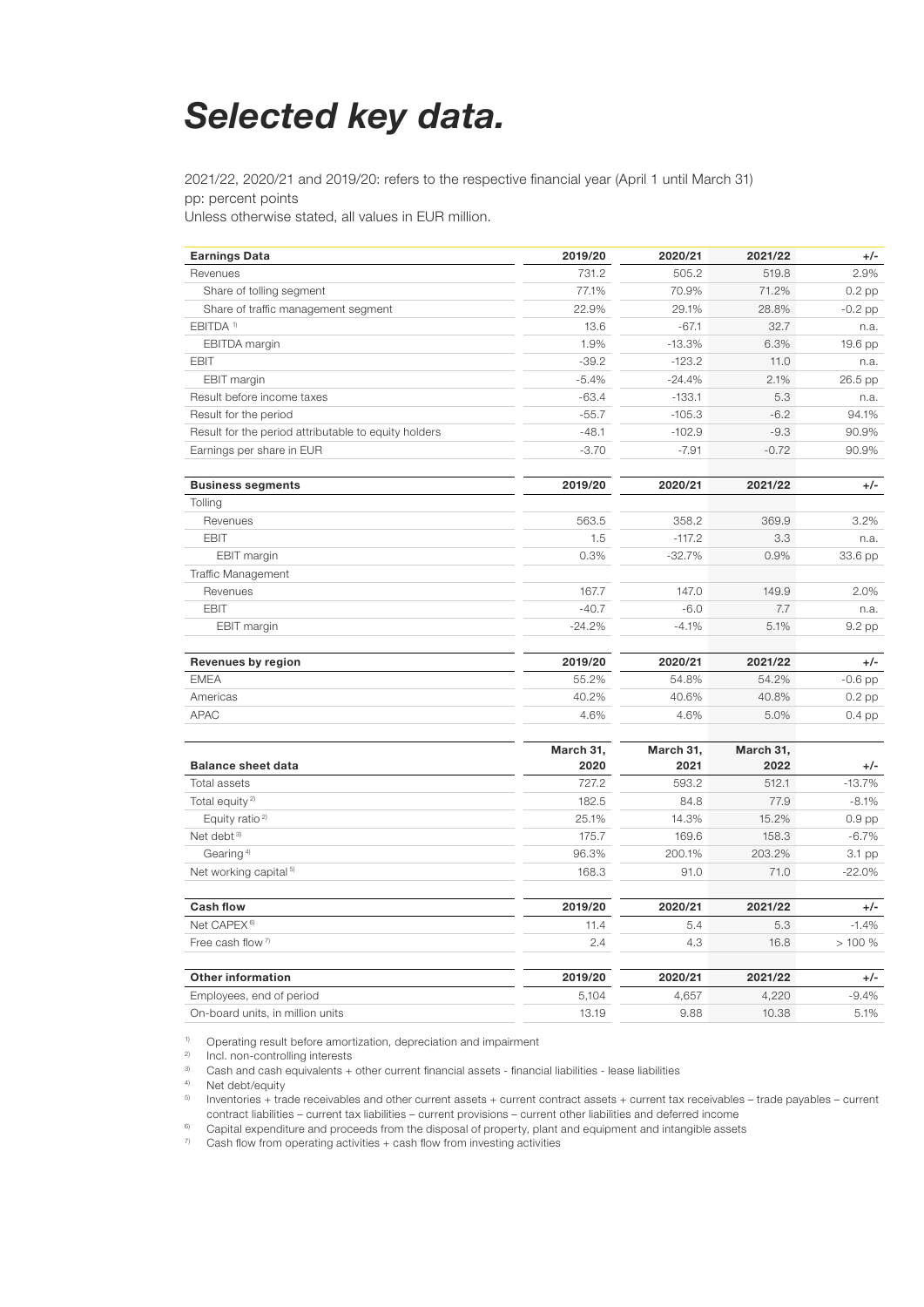# *Table of contents.*

| <b>CONSOLIDATED MANAGEMENT REPORT.</b>                           | $\overline{2}$      |
|------------------------------------------------------------------|---------------------|
| 1 Business performance and economic situation.                   | $\overline{2}$      |
| 1.1 Business performance.                                        | $\overline{2}$      |
| 1.1.1 Economic environment.                                      | $\overline{2}$      |
| 1.1.2 Definition of market.                                      | $\overline{4}$      |
| 1.1.3 Business performance 2021/22.                              | 6                   |
| 1.2 Financial and non-financial performance indicators.          | $\overline{7}$      |
| 1.2.1 Results of operations.                                     | $\overline{7}$      |
| 1.2.2 Results of operations by segment.                          | $\mathcal{G}% _{0}$ |
| 1.2.3 Net assets position.                                       | 11                  |
| 1.2.4 Financial position.                                        | 12                  |
| 1.2.5 Non-financial information.                                 | 12                  |
| 1.3 Research and development.                                    | 13                  |
| 2 Anticipated development and risks.                             | 14                  |
| 2.1 Outlook to financial year 2022/23.                           | 14                  |
| 2.2 Risk report.                                                 | 15                  |
| 2.2.1 Risk management.                                           | 15                  |
| 2.2.2 Industry-specific risks.                                   | 16                  |
| 2.2.3 Strategic risks.                                           | 17                  |
| 2.2.4 Financial risks                                            | 17                  |
| 2.2.5 Personnel risk.                                            | 18                  |
| 2.2.6 Legal risk.                                                | 19                  |
| 2.2.7 Cyber risk.                                                | 19                  |
| 2.2.8 Opportunities.                                             | 19                  |
| 2.2.9 Overall assessment of the risk situation.                  | 20                  |
| 2.3 Internal control system (ICS) with respect to the            |                     |
| accounting process.                                              | 20                  |
| 3 Other disclosures                                              | 21                  |
| 3.1 Disclosures on capital, share, voting and control rights and |                     |
| related agreements.                                              | 21                  |
| 3.2 Corporate Governance Report.                                 | 21                  |
| <b>CONSOLIDATED FINANCIAL STATEMENTS.</b>                        | 22                  |
| Primaries.                                                       | 22                  |
| Consolidated statement of comprehensive income.                  | 22                  |
| Consolidated balance sheet.                                      | 23.                 |
| Consolidated statement of changes in equity.                     | 24                  |
| Consolidated cash flow statement.                                | 25                  |
| Notes to the Consolidated Financial Statements.                  | 26                  |
|                                                                  |                     |

# STATEMENT OF ALL MEMBERS OF THE EXECUTIVE BOARD. 91

| <b>AUDITOR´S REPORT.</b> |  |
|--------------------------|--|
|                          |  |

Glossary. 100 Financial calendar, Contact details for investors.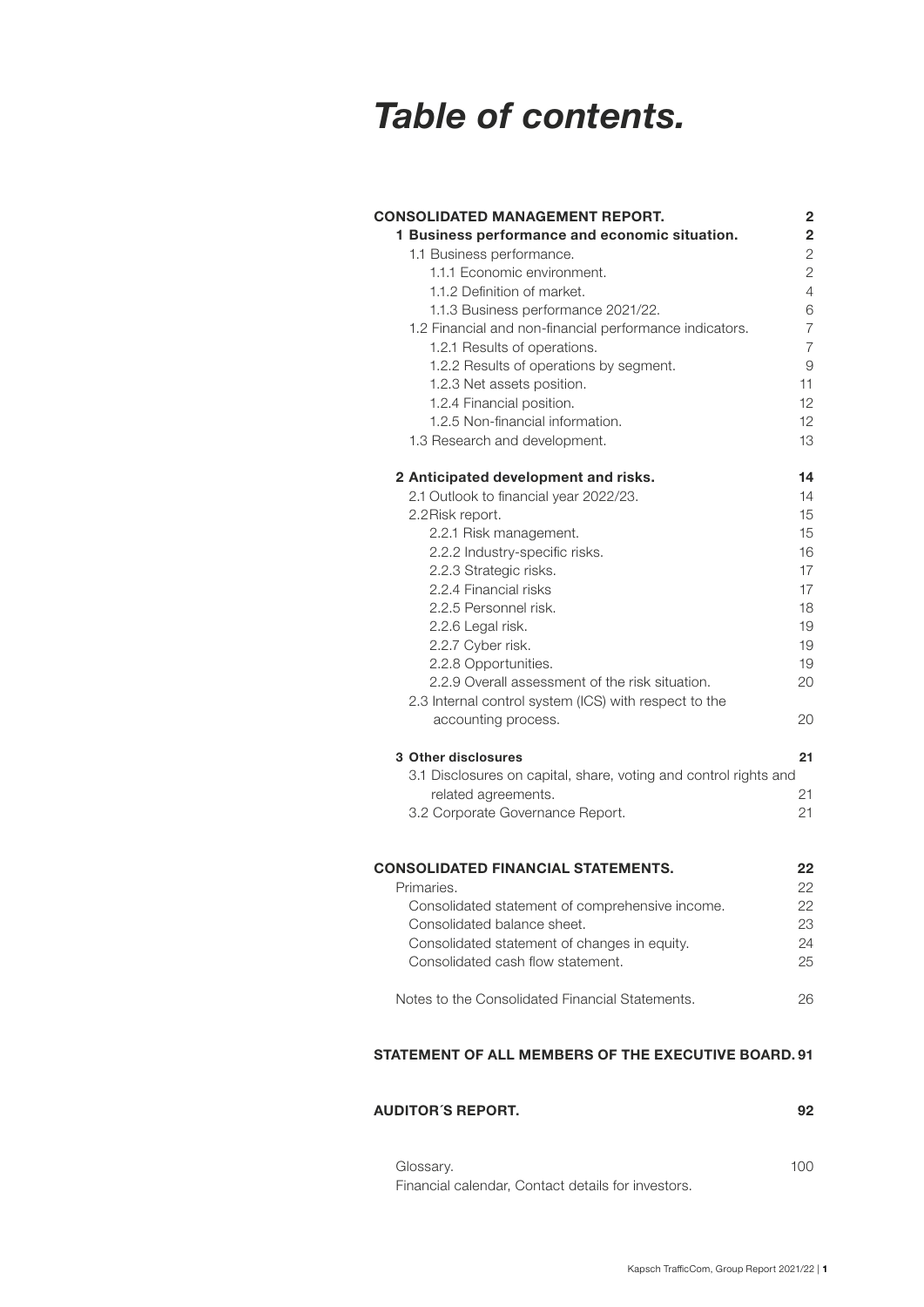# *CONSOLIDATED MANAGEMENT REPORT.*

# *1 Business performance and economic situation.*

## 1.1 Business performance.

#### 1.1.1 Economic environment.

#### Global economy.

In 2021, global business activity recovered noticeably from the pandemic-related turmoil in the year before. Despite a continuous spread of infections (SARS-CoV-2), aggregate output registered an increase of 6.1% (2020: -3.1%). This recovery can be attributed to advancements in public health management

and to substantial fiscal and monetary support around the globe. Worldwide trade bounced back as well, with the volume of goods exchanged

#### *Global economic development: +6.1%.*

rising by almost 10% compared to the previous year. This is remarkable in that several sectors continued to witness supply chain disruptions resulting from recurring lockdowns. Matters were further complicated by the outbreak of the Russian military offensive against Ukraine, which has already led to weaker growth projections for the global economy (2022: +3.6%) and remains a major downside risk, depending on how the conflict evolves.



#### USA.

Compared to other advanced economies, the United States showed above-average growth figures for 2021. More specifically, the gross domestic product went up by 5.7%, fuelled by an almost USD 2 trillion coronavirus aid pack-

age. The second half of the year, however, marked a trend reversal in economic policy. An additional spending plan ("Build Back Better Act"), for instance, failed to gain a majority in the Senate on account of steadily

*US economy: +5.7%.*

rising inflation rates and growing fears of an overheating economy. At the same, the US Federal Reserve faced mounting pressure to reverse its loose monetary policy. In March 2022, interest rates were raised for the first time since 2018. As far as the outlook for 2022 is concerned, economists predict a growth rate of 3.7% for the United States.

#### Emerging markets and developing economies.

The emerging and developing economies also embarked on a path of recovery in 2021, despite greater structural challenges and limited capacities to manage the health crisis. Overall economic activity went up by 6.8% (previous year: -2.0%).

> *Economic activity of emerging markets and developing economies: +6.8%.*

#### Kapsch TrafficCom, Group Report 2021/22 | 2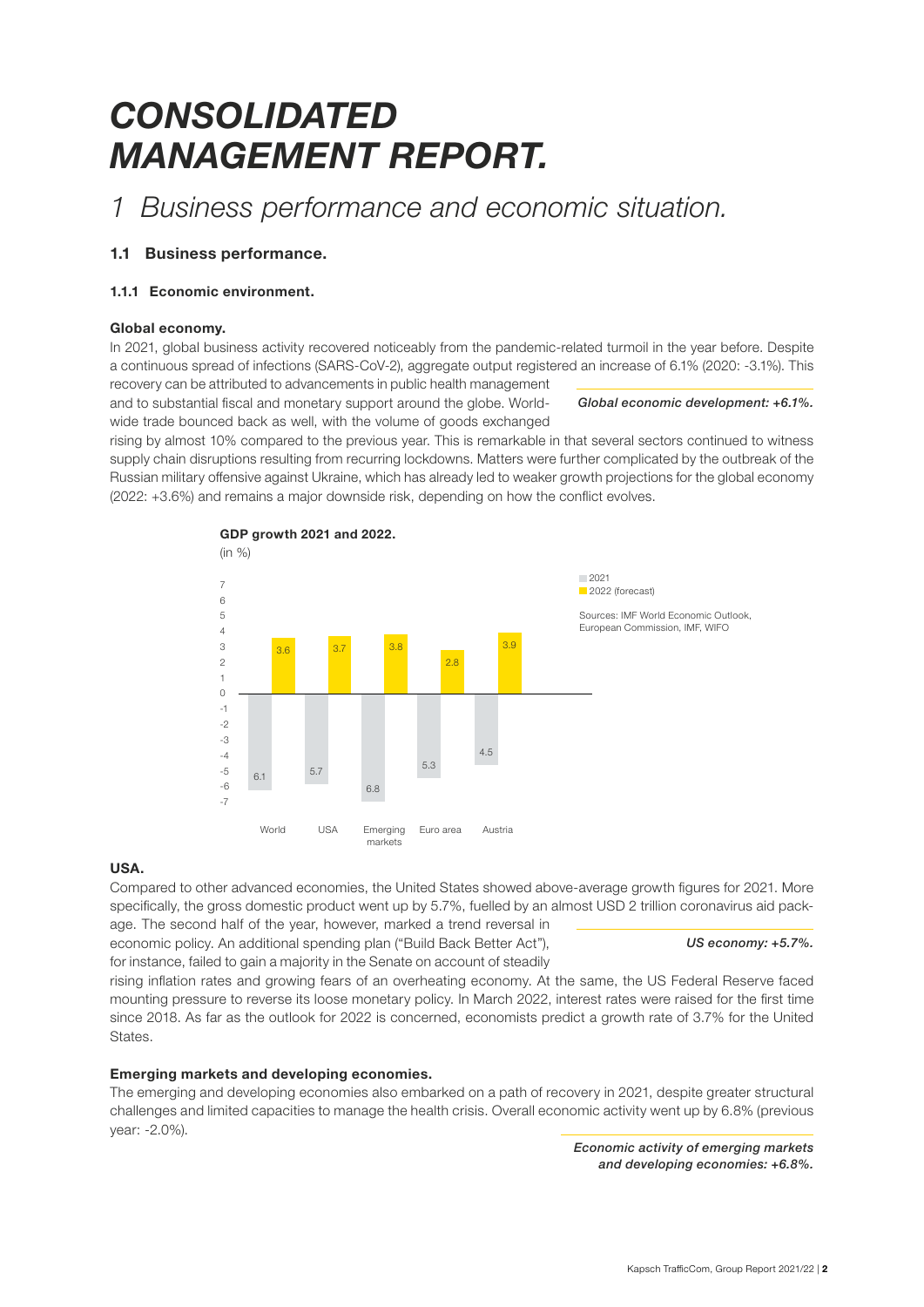Asia. The emerging Asian economies were once again the main drivers of global growth. Unlike in previous years, though, this expansion was predominantly due to the dominating regional markets, China (+8.1%) and India (+8.9%), whereas the 3.4% GDP increase of the ASEAN-5 economies (Indonesia, Malaysia, Thailand, Vietnam and the Philippines) fell short of expectations. Turning to 2022, the overwhelmingly positive growth outlook for emerging Asia is somewhat clouded by the relatively strong impact of the Omicron wave in the first quarter.

#### Commonwealth of Independent States and MENA region (Middle East

and North Africa). Business activity in both regions was impacted favourably by the recovery in the oil market in 2021. With oil prices having already reached pre-crisis levels in the spring, the OPEC+ alliance, led by Saudi Arabia and





Russia, opted for gradual production increases from mid-2021 on. Following this, most oil-exporting countries saw marked improvements in their budget and GDP figures. The military escalation between Russia and Ukraine in the first quarter of 2022, however, constitutes a major turning point, whose economic effects (soaring energy prices, food shortages, etc.) are felt far beyond national and regional borders.

Latin America and Sub-Sahara Africa. The economy in Latin America, hit particularly hard at the outset of the corona crisis, made a strong return in 2021. Driven first and foremost by more lucrative commodity exports, regional GDP expanded by 6.8% (2020: -7.0%) and is set to remain on a moderate growth path in 2022. In Sub-Sahara Africa, aggregate output rose by 4.5% in 2021, which is broadly in line with the medium-term trend observable prior to the outbreak of the pandemic. While the continent continues to offer ample opportunities, some economic challenges are likely to intensify in 2022, particularly inflation, supply security and debt management.

#### Europe.

**European Union (EU).** The European economy also managed to leave the deep recession of 2020 behind, not least due to the strong revival of international demand. Overall growth in the European Union stood at 5.4% in 2021. In addition to expanding trade activities, the upswing was accelerated

*EU economy: +5.4%.*

by more dynamic consumer demand and recovering service industries. Moreover, the deployment of the EU's Recovery and Resilience Facility

boosted investment activities. A closer look at national levels shows a mixed picture, though. While France and Italy, for instance, registered growth rates of more than 6%, Germany failed to live up to its reputation as Europe's economic powerhouse. This is mainly attributable to supply chain bottlenecks and shortages of certain materials, causing major disruptions in industrial production. In 2022, the war in Ukraine is likely to exacerbate these challenges, both in terms of intensity and duration.

Eurozone. Economic activity in the Eurozone rose by 5.3% in 2021 (previous year: -6.4%). In line with the global trend, the monetary union was confronted with a steady uptick in inflation throughout the year, which became even more pronounced in early 2022 amidst soaring energy and commodity prices. At the end of the first quarter, the inflation rate reached 7.5%, which is clearly above the European Central Bank's (ECB) medium-term target of 2%. Against this background, the ECB took first steps towards a less expansionary monetary policy and cut back on bond purchases. Interest rates, by contrast, have been kept unchanged so far, unlike in the US or the UK.

**Central and Eastern Europe (CEE).** This region came back on track to convergence in 2021. Regional growth exceeded the expansion rate of the Eurozone, boosted by robust domestic consumption, booming exports and a surge in investment activities. Croatia, Serbia and Hungary were among the best-performing CEE economies, with GDP growing by more than 6%. At the same time, regional markets with close ties to industrial production in Germany were adversely affected by supply bottlenecks, most notably the Czech Republic and Slovakia. Looking at 2022, the conflict in Ukraine poses significant economic, political and social challenges to the countries in the immediate neighbourhood.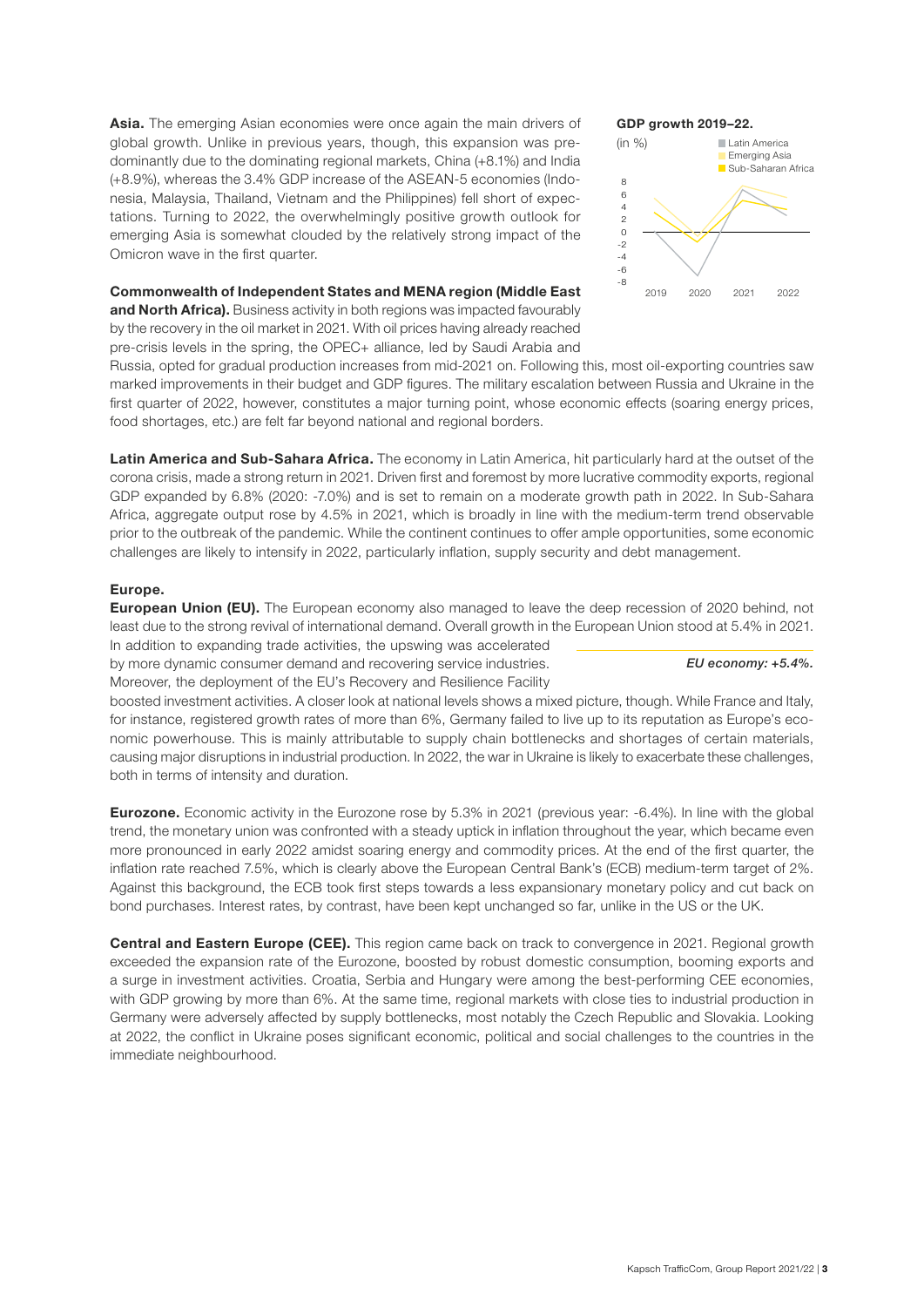#### Austria.

Austria's economic development exceeded expectations in 2021, with GDP growth amounting to 4.5% (preceding year: -6.7%). Although the first and the last quarter were marked by lockdown phases, several sectors reported stabilising business activities. Apart from demand quickly catching up, domestic recovery was fuelled by resilient

industrial production, thriving exports and new investment incentives. As for 2022, economists predict a continuing expansion of up to 4%, while stressing that these forecasts are subject to an exceptionally high degree of uncertainty given the challenging international environment.

*GDP in Austria: +4.5%.*



### Export, investment & consumption growth in Austria 2019–22.

#### 1.1.2 Definition of market.

Kapsch TrafficCom is a globally recognized provider of transportation solutions for sustainable mobility. Innovative solutions in the application areas of Tolling and Tolling Services as well as Transportation Management and Demand Management contribute to a healthier world without traffic jams.

#### Vision and mission.

Kapsch TrafficCom's mission is to develop innovative transportation solutions for sustainable mobility. Road users should be able to arrive at their destination conveniently, safely, efficiently, and on time with a minimal amount of environmental pollution.

#### Target markets.

In this context, Kapsch TrafficCom addresses the market for Intelligent Transportation Systems (ITS). These support and optimize traffic (including infrastructure, vehicles, users and industry). They use information and communication technologies for this purpose. Within the ITS market, Kapsch TrafficCom

focuses on tolling and toll services as well as traffic management and demand management.

*Focus on niche market with volume of EUR 4.6 billion (year 2020).*

Core regions of business activity are North, Central and South America as well as Europe and Oceania (Australia and New Zealand).

#### Addressable market.

The addressable market for the company in 2020 had a volume of EUR 4.6 billion. It is expected that the market will grow annually by an average of 6.7% to EUR 7.2 billion in 2027.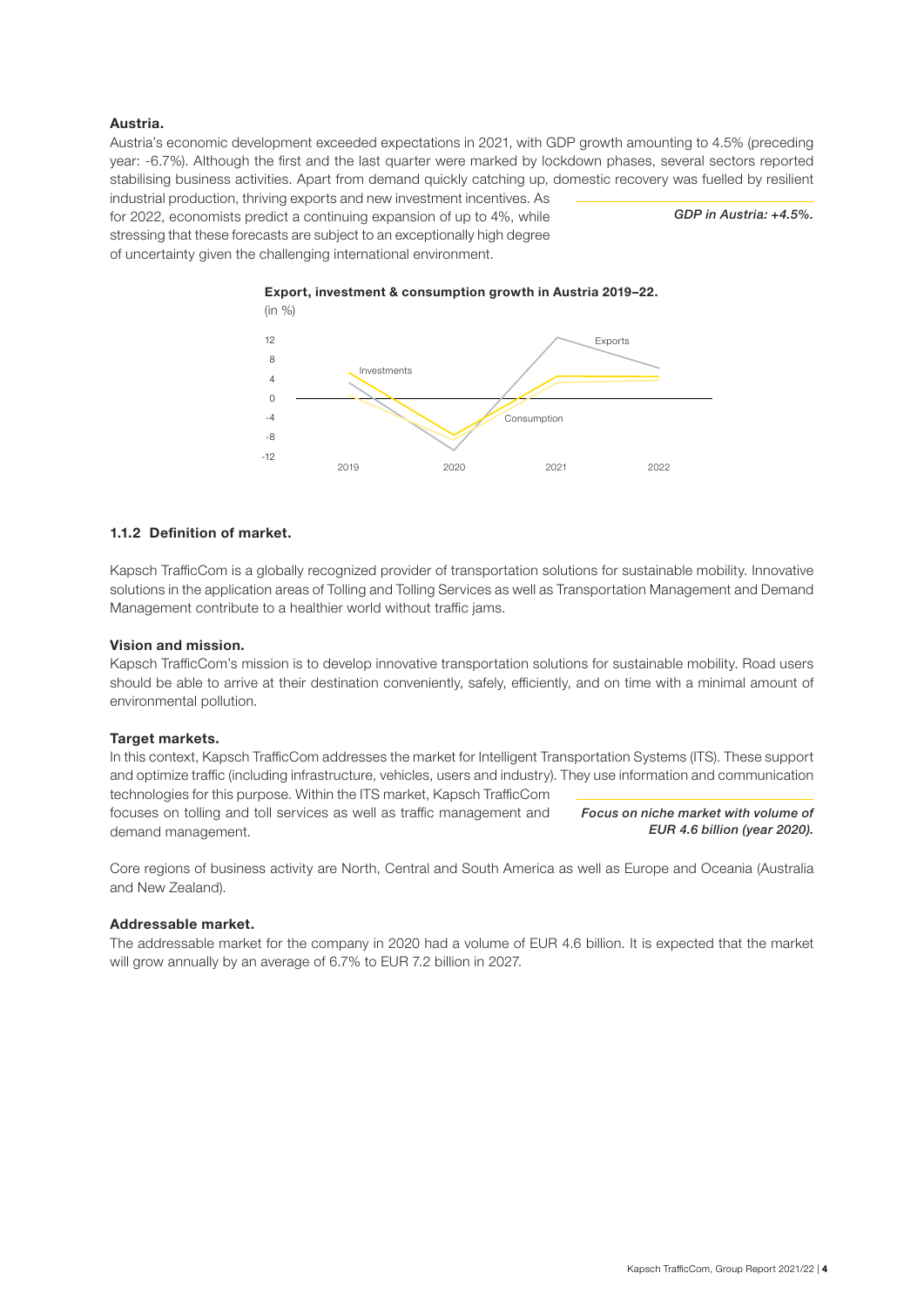#### Addressable market in 2020.

Addressable market for Kapsch TrafficCom 2020–2027.



#### Market drivers.

Kapsch TrafficCom has identified the following market drivers:

**Environmental protection.** The Paris Agreement is an important global climate protection agreement and was adopted in December 2015 at the Paris Climate Change Conference. The European Commission ("European Green Deal") and U.S. President Biden are pursuing a reduction in greenhouse gas emissions. Road traffic plays a significant role here, as it is responsible for a substantial portion of the greenhouse gas emissions. Both transportation management and tolling solutions are recognized tools for influencing traffic and means of transportation.

Need for transportation infrastructure and its maintenance. Studies expect not only an increase in the global population, but also more private vehicles on the roads. As the volume of vehicles grows, it will be inevitably necessary to increase investments in road construction and maintenance. This is usually extremely expensive. At the same time, the increasing number of hybrid or electric vehicles is having a negative impact on mineral oil tax revenues. This means that an increase in the need for alternative financing models, including tolling solutions, can be assumed.

Urbanization. The percentage of people living in cities is increasing. Whereas in 1800 only 2% of the world's population was urban, in 2007 for the first time more than half of the world's population lived in cities. Based on a current figure of around 56%, the United Nations forecasts that the urban population will account for more than 60% of the population in 2030 and around 68% in 2050. At the same time, the world's population will rise from around 7.9 billion people today to 8.5 billion in 2030 and 9.7 billion in 2050. It is precisely in urban areas that private and professional mobility gives rise to major challenges. After all, buildings cannot simply be moved any which way to expand roads or even rebuild them. Furthermore, as the urban population grows, there will be an increase in the volume of business within a city as well as with business partners outside of the city. Since products must be delivered, a higher urban population tends to bring about an increase in the volume of transportation.

New means of transportation and services. Analysts expect that urban passenger traffic will more than double by 2050. Autonomous vehicles could intensify this trend. The existing road infrastructure will not be able to meet these needs, resulting in two consequences: the greater use of public transportation and shared means of transportation as well as—if not countered in an appropriate manner—more traffic jams. Furthermore, the shift toward electric vehicles will continue. Although this will reduce direct CO2 emissions, the particulate matter problem will remain.

**Connected mobility.** Rapid technological progress is being made in the exchange of information between vehicles (vehicle-to-vehicle, V2V), between vehicles and traffic infrastructure (vehicle-to-infrastructure, V2I), as well as in the field of autonomous driving. Already today, these developments are enabling increasingly better and more extensive applications for better driving comfort and greater driving safety. Furthermore, the new communications paths and enormous quantities of data will allow for substantial improvements in transportation management.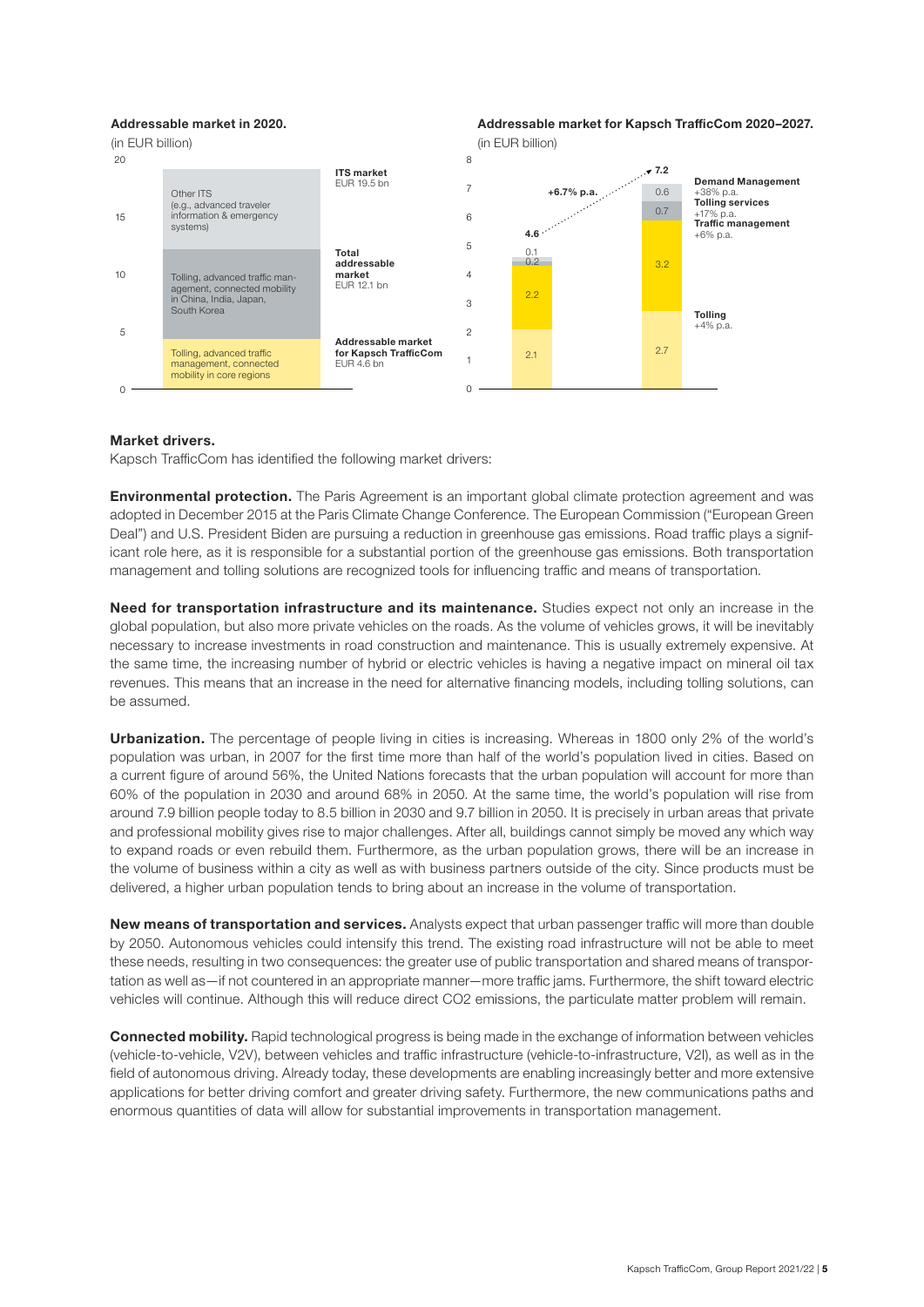Data and artificial intelligence. Open data and open interfaces enable more extensive and higher-performing applications. The connected mobility is an important data source. Machine learning and artificial intelligence create new opportunities for data analysis, simulation, forecasting, and management.

**Data security.** The use of extensive quantities of data makes the protection of personal data and the handling of it more important.

Fundamental changes in the business environment of Kapsch TrafficCom. The aforementioned market drivers have already sparked the following trends:

- While the ITS industry relied heavily on hardware in the past, it is increasingly shifting towards software platforms. More and more, module solutions and cloud applications are playing a role.
- Offered services put the focus on the user and are integrated into platforms and devices preferred by them.
- Payment solutions are integrated into vehicle technology, and new payment technologies are being launched on the market.
- Intelligent transportation infrastructure can be achieved with more affordable sensors, modules, and connection technologies. Specific domain knowledge and the need for customer-specific solutions will remain important, however.
- New solutions can be rolled out quickly on a global scale.

#### 1.1.3 Business performance 2021/22.

The financial year 2021/22 has essentially delivered what Kapsch TrafficCom had predicted in the outlook of the consolidated financial statements of the previous financial year: Revenues showed slight growth and EBIT was again positive. Nevertheless, there were a number of events and developments worth reporting.

After a difficult phase, Kapsch TrafficCom succeeded in achieving a visible turnaround as from the first quarter. This was accomplished despite a restrained revenue development, which was primarily due to two reasons. On the one hand, the main focus in North America continued to be on stabilizing the organization following extensive restructuring measures. Secondly, the Group continued to feel the **effects of the COVID-19 pandemic**:

- New business momentum was persistently low, especially in the European implementation business, due to a lack of sufficient market opportunities. The majority of the company's customers are public institutions, authorities or corporations. In most countries, their focus was either on combating the pandemic or on supporting the economy and labor markets. Strengthening budgets and investments to support environmental goals were therefore not yet a sufficient priority.
- In addition, bottlenecks in electronic components meant that existing demand for components could not be met as desired and an order backlog formed.

Margin adjustments had to be made again for some implementation projects in the USA – to a significantly lesser extent than in the previous financial year, but still to a noticeable extent. These had a negative effect on revenues and EBIT (more on the various special effects in the following section).

There is also something to report on the larger **operations projects**: In Poland, two major projects came to an end at the end of September and in November in line with the contracts. In contrast, a much smaller one began here in the summer of 2021 for the provision of direct distribution services with regard to the new, satellite-based tolling system. 2021/22 was the first full financial year in which Kapsch TrafficCom was responsible for the technical operation of the e-vignette system for passenger cars and the electronic truck toll system in Bulgaria. In South Africa, business developed well and exceeded expectations.

In November 2020, a competitor in the U.S. opened a lawsuit accusing Kapsch TrafficCom of patent infringements. In autumn 2021, Kapsch TrafficCom succeeded in settling this patent dispute.

In financial year 2021/22, steps were taken to reorganize the Kapsch Group, whose Group company KAPSCH-Group Beteiligungs GmbH holds 63.3% of the shares in Kapsch TrafficCom. The background to this was the effort to be able to ensure a smooth transition to the next generation of the Kapsch family when the time comes. Kapsch BusinessCom left the Kapsch Group together with Kari Kapsch. He also left the **Supervisory Board** of Kapsch TrafficCom AG, of which he had been a member since 2002, at the end of the Annual General Meeting on September 8, 2021. In his place, the Annual General Meeting elected Ms. Sonja Hammerschmid to the Supervisory Board.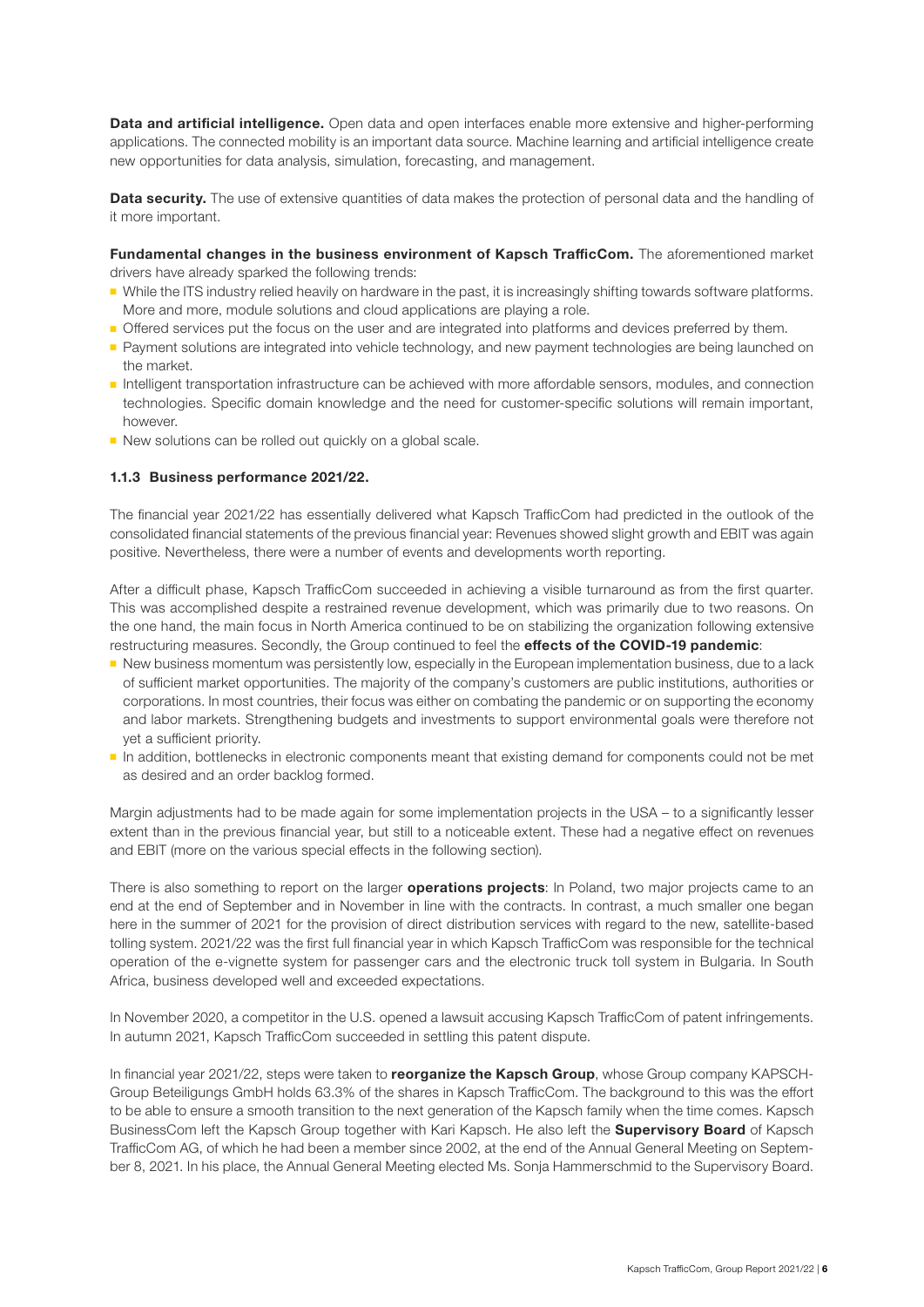There were also significant changes at Executive Board level: Andreas Hämmerle was appointed as Chief Financial Officer with effect from July 1, 2021. He previously headed the finance department as Executive Vice President Finance. In October 2021, the Executive Board contract of André Laux, Chief Operating Officer (COO), was terminated by mutual agreement. Georg Kapsch took over his sales responsibilities and is now responsible for all sales regions. Since then, Andreas Hämmerle has been responsible for supply chain management and production in Europe in addition to his financial responsibilities; Alfredo Escribá's responsibilities have not changed as a result of Mr. Laux's departure. Mr. Laux had been with Kapsch TrafficCom for fourteen years, eleven of which as a member of the Executive Board.

As of February 24, 2022, the attention of the world public was focused on the fighting in **Ukraine**. Kapsch TrafficCom has no customers in this country. However, in 2021, a Group company was founded with headquarters in Kiev. It employs a group of external software developers, primarily from Ukraine. The team is working in particular on solutions for the tolling services business in the USA. As a result of the sanctions imposed by the European Union against Russia, Kapsch TrafficCom did not accept any new orders from this country. Revenues in Russia have always been below 1% of Group revenues in recent years. The sanctions against **Belarus** affected Kapsch TrafficCom only to a minor extent. They resulted in the fact that certain components and services could no longer be delivered or provided. Kapsch TrafficCom operates the nation-wide tolling system for cars and trucks in Belarus and has a contract for this until 2032. The revenues there in the reporting period corresponded to a higher single-digit percentage of Group revenues.

Shortly before the end of the financial year, Kapsch TrafficCom received an *interim arbitral award* which affirms the claim for compensation of the joint venture of Kapsch TrafficCom and CTS EVENTIM against the Federal Republic of Germany on the merits. Following the termination of the operating agreement for the collection of the infrastructure charge ("passenger car toll") in Germany, the joint venture has asserted claims for compensation in the amount of approximately EUR 560 million against the Federal Republic of Germany. The amount of the claim will be decided in the arbitral proceedings that will now follow.

## 1.2 Financial and non-financial performance indicators.

#### 1.2.1 Results of operations.

Revenues. Revenues of Kapsch TrafficCom increased to EUR 519.8 million in the financial year 2021/22, up by 2.9% (EUR 14.6 million) above the previous year. New business momentum was particularly slow in the European implementation business due to a lack of sufficient market opportunities. Revenues increased in operations projects, particularly in Bulgaria and South Africa, and despite the expiry of contracts in Poland in September and November 2021. Geographically, the breakdown of Group sales was as follows:

- EMEA region (Europe, Middle East, Africa): 54.2% (previous year: 54.8%)
- Americas region (North, Central and South America): 40.8% (previous year: 40.6%)
- APAC region (Asia-Pacific): 5.0% (previous year: 4.6%)

#### Revenues by region.

All regions again generated sales growth.

| in EUR million  | 2020/21 | 2021/22 | $+/-$    |
|-----------------|---------|---------|----------|
| <b>EMEA</b>     | 277.0   | 282.0   | 1.8%     |
| Implementation  | 46.6    | 42.2    | $-9.5%$  |
| Operations      | 194.0   | 207.5   | 7.0%     |
| Components      | 36.5    | 32.2    | $-11.6%$ |
| <b>Americas</b> | 204.9   | 212.1   | 3.5%     |
| Implementation  | 109.8   | 95.9    | $-12.7%$ |
| Operations      | 61.8    | 73.6    | 19.1%    |
| Components      | 33.3    | 42.6    | 28.0%    |
| <b>APAC</b>     | 23.2    | 25.7    | 11.0%    |
| Implementation  | 9.0     | 11.2    | 23.8%    |
| Operations      | 8.0     | 8.6     | 6.5%     |
| Components      | 6.1     | 6.0     | $-2.3%$  |
| <b>Total</b>    | 505.2   | 519.8   | 2.9%     |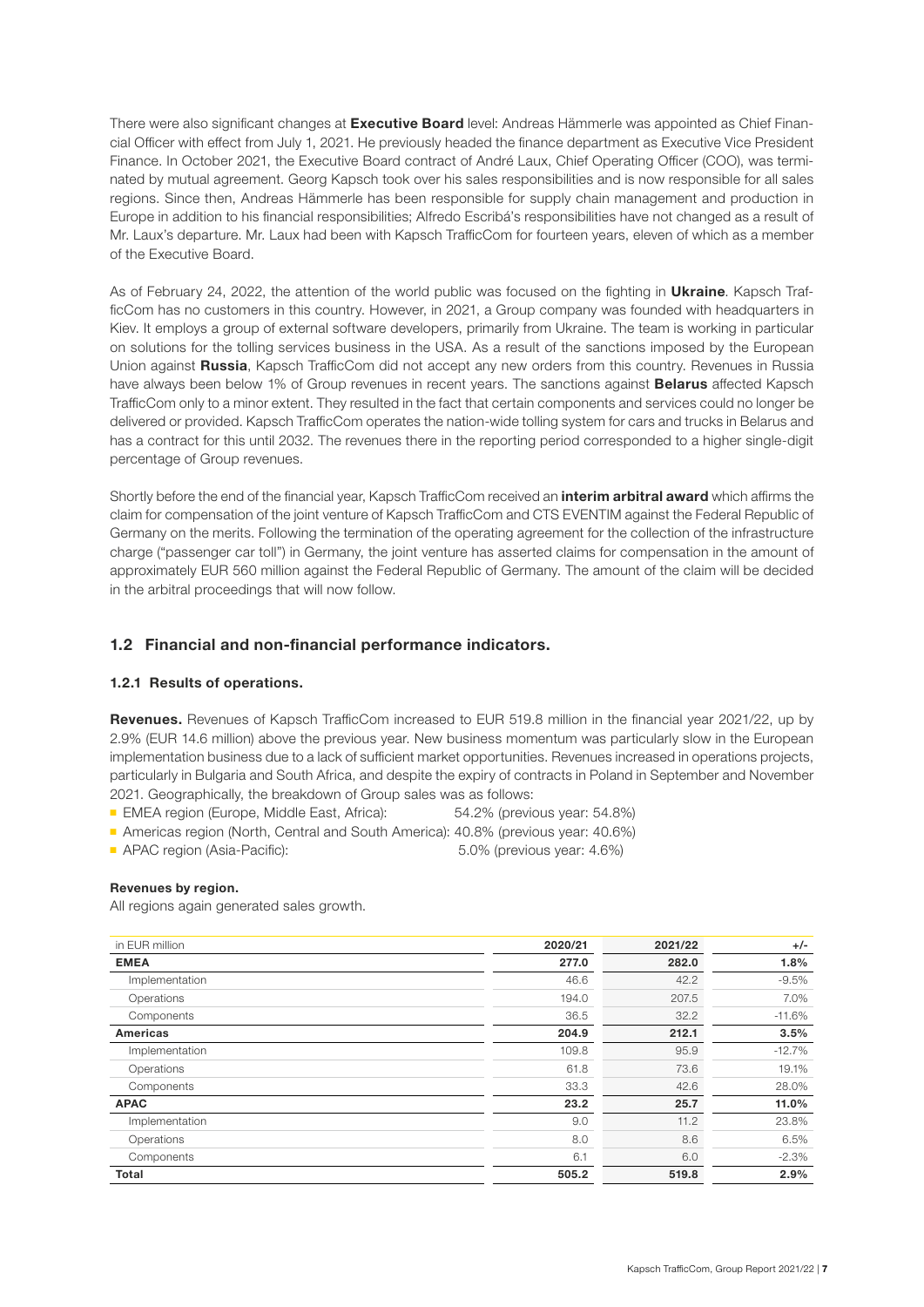Project margins were also adjusted in the 2021/22 reporting period, particularly in the Americas region. This had an impact of EUR -22.0 million (previous year: EUR -71.9 million) on revenues, of which EUR -4.0 million was due to the termination of a customer project in the USA. Nevertheless, revenues in the region of Americas region increased by EUR 7.2 million, in the EMEA region by EUR 5.0 million and in the APAC region by EUR 2.5 million compared to the previous year.

Other operating income includes EUR 0.8 million (previous year: EUR 1.6 million) of premiums and support to mitigate the impact of the COVID 19 pandemic on Kapsch TrafficCom, which were granted in some countries. Premiums from short-time work or to reimburse personnel costs are also included in this income. Operating foreign currency gains increased by EUR 3.6 million and resulted in a net foreign currency gain; in the previous year, the company still recorded a foreign currency loss (see further below on the other operating expenses).

Cost of materials and other production services decreased by 16.7% (EUR 40.6 million) to EUR 202.8 million (previous year: EUR 243.5 million). This is mainly due to lower costs for some projects in the USA, for which margin adjustments and provisions for onerous contract had to be recognized in the previous year. The ratio of materials and purchased services to sales decreased from 48.2% to 39.0%.

As a result of restructuring measures taken in the reporting period and in the previous year, **personnel expenses** were reduced by 6.9% to EUR 227.1 million. The average number of employees decreased by 380. The figure for the previous year included restructuring provisions of EUR 4.5 million for the reduction in personnel. The personnel ratio (ratio of personnel expenses to revenues) decreased from 48.3% in the previous year to 43.7%.

Other operating expenses decreased by 18.4% year-on-year to EUR 69.1 million, mainly legal and consulting fees decreased by EUR 13.1 million. In the previous year, the main driver was a patent dispute in the USA opened in November 2020, with this dispute being settled in financial year 2021/22. Operating foreign exchange losses (gross, excluding operating foreign exchange gains) decreased by EUR 8.4 million and resulted in a net foreign exchange gain. Exchange rate fluctuations mainly related to the US dollar (USD), the South African rand (ZAR) and the Zambian kwacha (ZMW) against the euro.

The proportional result from associates and joint ventures originated mainly from the joint venture autoTicket GmbH in Germany amounting to EUR -1.8 million (previous year: EUR -3.8 million) and a joint venture in Colombia of EUR -0.3 million (previous year: EUR -0.2 million).

EBITDA. The operating result before amortization, depreciation and impairment (EBITDA) was again positive at EUR 32.7 million (previous year: EUR -67.1 million). The EBITDA margin was thus +6.3% (previous year: -13.3%).

Expenses for **amortization and depreciation** fell to EUR 21.7 million (previous year: EUR 24.7 million), with net CAPEX remaining unchanged. However, impairments in the previous year amounted to EUR 31.3 million. They partly included property, plant and equipment and rights of use from leasing agreements and therefore resulted in lower depreciation in the financial year. A small portion of EUR 0.1 million from the previous year's impairment losses was written up in the financial year.

EBIT. The operating result (EBIT) was positive again at EUR 11.0 million, after the negative EBIT of the previous year of EUR -123.2 million. The turnaround was achieved despite special effects amounting to EUR -31.5 million burdened EBIT in the financial year 2021/22 as follows:

- Adjustment of project margins and provisions for onerous contracts: For some projects, especially in North America, project margins have been adjusted, revenues and contract assets from customer contracts have been reduced and provisions for onerous contracts were recognized. Furthermore, a customer project in the USA was terminated. In total, this had a negative impact of EUR 29.9 million on EBIT (previous year: EUR -78.9 million).
- Settlement of a patent dispute: For the settlement of a patent dispute, an additional EUR -3.0 million was recognized in EBIT.
- Early termination of André Laux's Executive Board mandate: This had an impact of EUR -1.7 million on EBIT.
- Early termination of leases led to the reversal of lease liabilities, which had a positive effect of EUR +3.1 million.

Financial result. The financial result improved from EUR -9.6 million in the previous year to EUR -4.5 million. This includes net foreign currency gains of EUR 4.2 million (previous year: losses of EUR 2.0 million). In the financial year, these gains were mainly related to the US dollar (USD) and the Zambian kwacha (ZMW) as well as the South African rand and the Chilean peso against the euro (EUR). This was offset by EUR 1.1 million higher net losses from hyperinflation than in the previous year.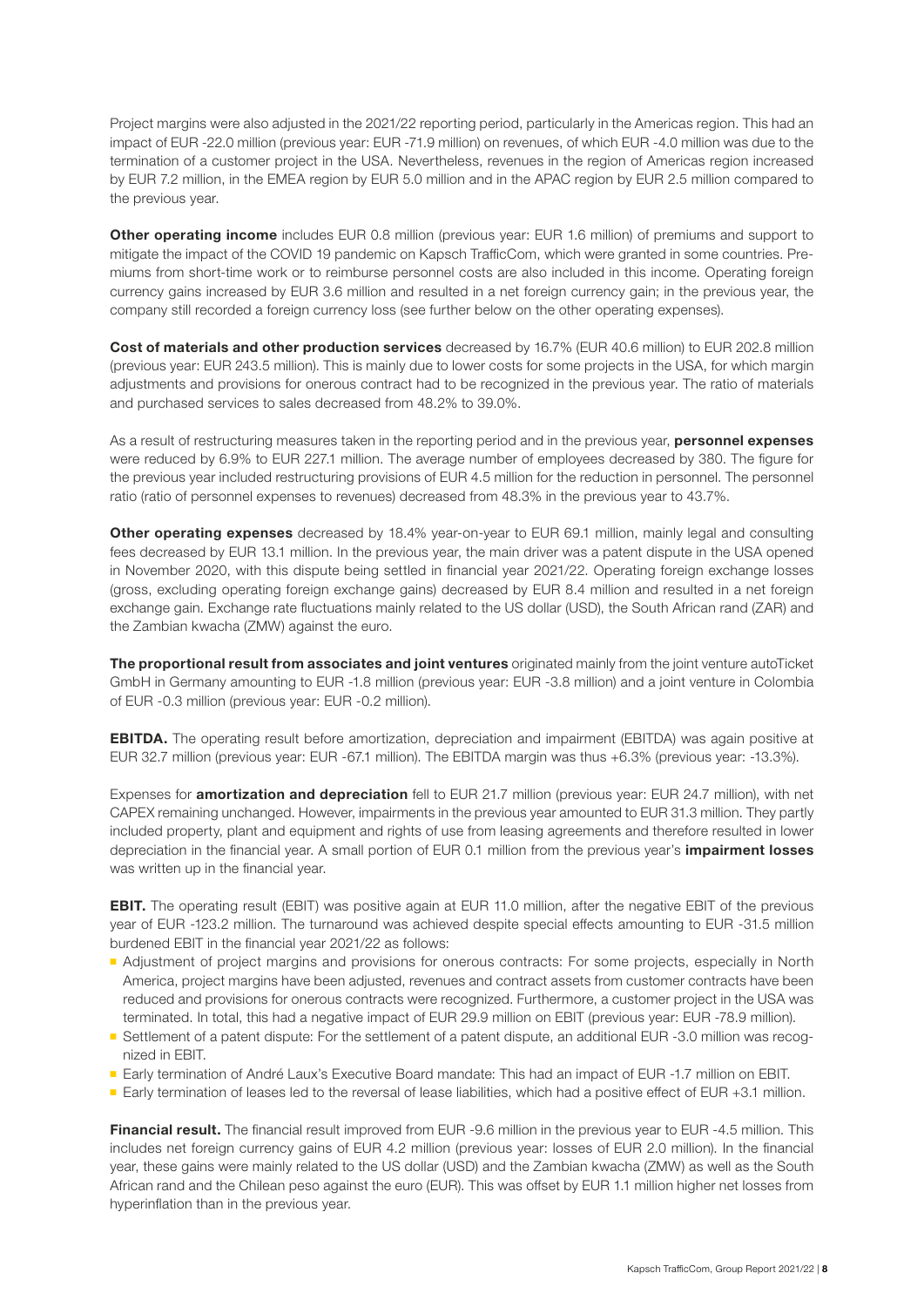Proportional result from associated companies and joint ventures from financial investments. The contribution to earnings from Traffic Technology Services, Inc., USA, amounted to EUR -1.2 million (previous year: EUR -0.4 million).

Income taxes. Tax expense in the financial year amounted to EUR 11.5 million (previous year: income tax gains of EUR 27.8 million). This expense is relatively high compared to the profit before tax (EUR 5.3 million). The reason for this is that individual Group companies were not able to claim their negative results for the period as deferred tax assets (from loss carryforwards). This mainly affected subsidiaries in the USA.

Result for the period. The result for the period was still negative at EUR -6.2 million (previous year: EUR -105.3 million). A result of EUR -9.3 million (previous year: EUR -102.9 million) was attributable to the equity holders of the Group. This corresponds to earnings per share of EUR -0.72 (previous year: EUR -7.91).

Other comprehensive income. This item mainly includes currency translation differences and revaluations of post-employment benefit obligations. The other comprehensive income amounted to EUR -0.4 million (previous year: EUR 9.0 million).

Total comprehensive income. Total comprehensive income as the sum of result for the period and other comprehensive income amounted to EUR -6.5 million (previous year: EUR -96.2 million).

#### 1.2.2 Results of operations by segment.

#### Tolling.

#### Tolling-revenues by regions.



Revenues. In the financial year 2021/22, revenues in the tolling segment increased by 3.2% to EUR 369.9 million, following a revenue slump in the previous year. Revenues contributed 71.2% (previous year: 70.9%) to total revenue.

The EMEA region continued to make the largest contribution to revenues, with EUR 191.6 million (previous year: EUR 190.0 million). Revenues from implementation projects decreased by 11.9% and reached a volume of EUR 11.6 million. The volume of operations projects, on the other hand, increased by 5.2%. Following the contractual completion of the two major projects in Poland in September and in November the implementation of the distribution point network for the new satellite-based tolling system in Poland went into operation. Furthermore the financial year was the first full year of technical operation of the e-vignette

system for passenger cars and the electronic truck tolling system in Bulgaria. In addition, business in South Africa developed well.

In financial year 2021/22, component sales also suffered significantly due to the COVID-19 situation and declined by 12.7% year-on-year in the EMEA region. A major reason for the decline were bottlenecks in electronic components. The existing demand for components could not be served desired, resulting in a backlog of orders.

Revenues in the Americas region increased from EUR 148.0 million in the previous year to EUR 158.0 million in the financial year 2021/22. Implementation revenues decreased by 11.9%, mainly in the USA. Also in this financial year, it was necessary to adjust project margins and provisions for impending losses had to be recognized, especially in North America.

By contrast, revenues from operations projects increased by almost a third to EUR 47.4 million. This mainly related to projects in the USA. Components sales also recovered again in the Americas region, rising by 29.3% to EUR 40.7 million.

Revenues in the APAC region were stable compared to the previous year at EUR 20.2 million.

In financial year 2021/22, 10.4 million on-board units were sold, 5.1% more than in the previous year (9.9 million units). While 2.1 million more units were sold in the USA, there were declines above all in the EMEA region (particularly in France, Spain and Morocco).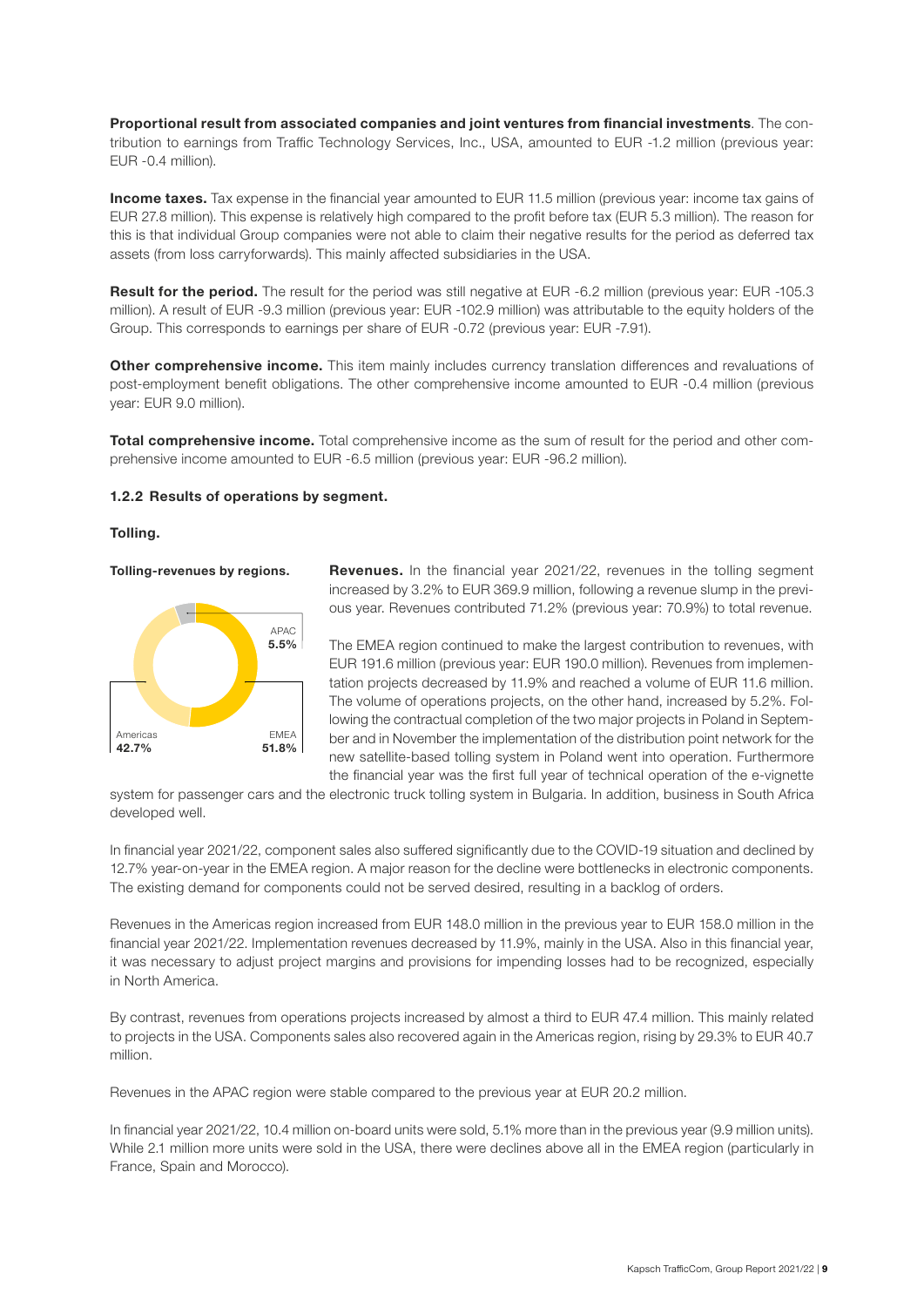#### Segment Tolling by business type.

| in EUR million  | 2020/21  | 2021/22 | $+/-$    |
|-----------------|----------|---------|----------|
|                 |          |         |          |
| <b>Revenues</b> | 358.2    | 369.9   | 3.2%     |
| Implementation  | 100.3    | 89.2    | $-11.0%$ |
| Operations      | 187.5    | 205.2   | 9.4%     |
| Components      | 70.5     | 75.5    | 7.1%     |
| <b>EBIT</b>     | $-117.2$ | 3.3     | n.a.     |

EBIT. The operating result amounted to EUR +3.3 million (previous year: EUR -117.2 million). Margins were also adjusted and provisions for onerous contracts were recognized in the financial year. The costs of materials and other production services fell by 20.9% despite a slight increase in revenues (+3.2%). Personnel expenses decreased by 7.0% with regional differences in development: In the EMEA region, personnel expenses decreased by 9.6%, in the APAC region by 27.7%, and in the Americas region by 2.4%. In the previous year, personnel expenses included restructuring costs of EUR 3.8 million. Depreciation and amortization decreased slightly by 6.6% to EUR 15.9 million. The write-up of assets impaired in the previous year resulted in income of EUR 0.1 million. In the previous year, impairment losses of EUR 28.3 million were recognized in this segment. Other operating expenses decreased significantly to EUR 50.9 million (-20.2%). This was mainly due to legal and consulting fees (decrease of EUR 9.0 million) as a result of the settlement of a patent dispute and foreign currency losses (decrease of EUR 3.9 million).

#### Traffic Management.

Traffic Management revenues by regions.



Revenues. In the financial year 2021/22, revenues increased by 2.0% to EUR 149.9 million and contributed 28.8% (previous year: 29.1%) to total revenues.

In the EMEA region, revenues of EUR 90.3 million were generated (previous year: EUR 87.1 million). Whereas implementation revenues decreased compared to the previous year (-8.5%), operations revenues increased by 12.2%, especially in South Africa and Spain. Component sales were stable compared to the previous year.

Revenues in the Americas region amounted to EUR 54.1 million (-4.9%). Especially the implementation revenues decreased, with the declines in the USA and Mexico not being compensated by new projects.

In the APAC region, revenues increased to EUR 5.5 million (previous year: EUR 3.0 million). This pleasing development was mainly due to the implementation business in New Zealand.

#### Segment Traffic Management by business type.

| in EUR million  | 2020/21 | 2021/22 | $+/-$   |
|-----------------|---------|---------|---------|
| <b>Revenues</b> | 147.0   | 149.9   | $2.0\%$ |
| Implementation  | 65.2    | 60.0    | $-7.9%$ |
| Operations      | 76.4    | 84.6    | 10.8%   |
| Components      | 5.4     | 5.4     | $-0.9%$ |
| <b>EBIT</b>     | $-6.0$  | 7.7     | n.a.    |

**EBIT.** EBIT amounted to EUR 7.7 million in the financial year and was thus significantly better than in the previous year (EUR -6.0 million). Personnel costs decreased in all regions and were thus significantly lower than in the previous year (-6.5%). Depreciation and amortization decreased by 24.1%, while in the previous year impairment losses on intangible assets (excluding goodwill) as well as from property, plant and equipment in the amount of EUR -3.0 million were included. The operating foreign currency result (net) amounted to EUR 1.8 million (previous year: EUR -3.4 million).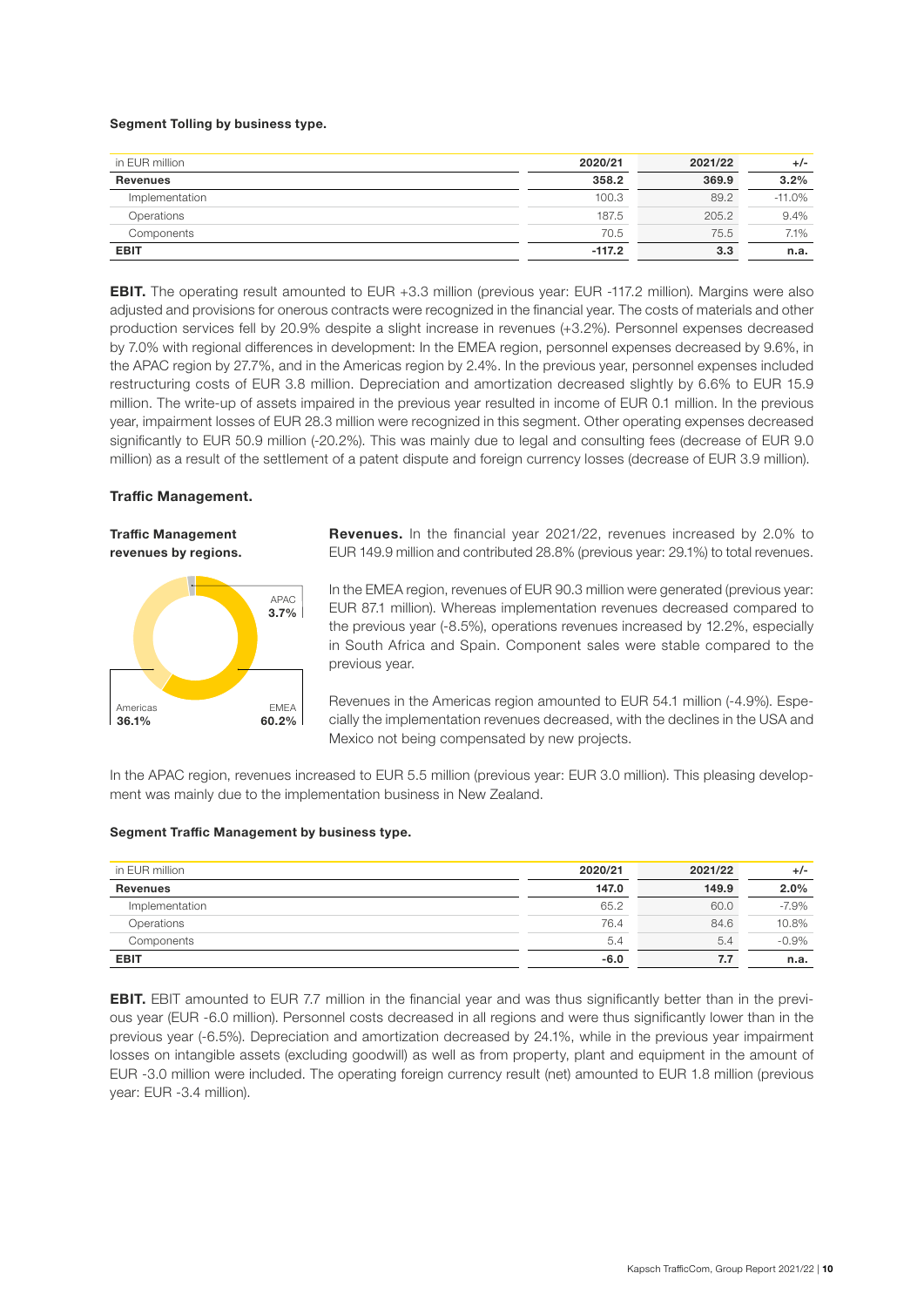#### 1.2.3 Net assets position.

Kapsch TrafficCom's total assets as of March 31, 2022 amounted to EUR 512.1 million (March 31, 2021: EUR 593.2 million).

#### Assets.

Property, plant and equipment decreased by EUR 6.2 million compared to March 31, 2021. This is mainly due to current depreciation and amortization. Additions to property, plant and equipment and to rights of use assets from leases were lower than current depreciation and amortization. Intangible assets were at previous year's level in terms of value.

Investments in associates and joint ventures decreased by EUR 1.9 million. The main effects were derived from the negative proportional results of the joint ventures autoTicket GmbH, Germany, Copiloto Colombia S.A.S., Colombia, and Traffic Technology Services, Inc., USA, totaling EUR -3.2 million. Financing from Kapsch Traffic Com Group for Traffic Technology Services, Inc., USA of EUR 0.7 million and for Copiloto Colombia S.A.S., Colombia of EUR 0.6 million reduced the decrease. Other non-current financial assets and investments increased by EUR 2.7 million. This mainly refers to the financing of the joint venture autoTicket GmbH, Germany, in the amount of EUR 1.9 million and the additional financing of the associated company Traffic Technology Services, Inc., USA, amounting to EUR 0.5 million.

For deferred tax assets, the previous year's figure was adjusted, as deferred tax assets from losses were recognized instead of current tax receivables. As of March 31, 2022, deferred tax assets amounted to EUR 60.2 million and the adjusted value for the previous year was EUR 62.0 million. The majority of deferred tax assets relate to tax loss carry-forwards in Austria and the USA.

Inventories decreased from EUR 41.7 million to EUR 35.6 million, mainly in the USA. The item "Trade receivables and other current assets" increased by a total of EUR 0.8 million compared to March 31, 2021. Non-current and current contract assets from customer contracts decreased by EUR 23.7 million, which was mainly due to projects in the USA (including margin adjustments on these projects).

Cash and cash equivalents decreased – despite a positive free cash flow in the financial year 2021/22 – in March 31, 2021 by EUR 42.3 million. The reasons for this were repayments of financial liabilities, in particular of the first three tranches of the promissory note bond.

#### Liabilities and equity.

Non-current financial liabilities increased by EUR 15.2 million to EUR 136.1 million in financial year 2021/22, and current financial liabilities decreased by EUR 58.3 million to EUR 44.0 million. The main reason for this change was the scheduled partial repayment of the parts of the promissory note bond due for repayment in mid-June 2021 (EUR 42.5 million) as well as reclassifications between non-current and current financial liabilities.

As of March 31, 2022, non-current lease liabilities amounted to EUR 27.6 million (previous year: EUR 35.7 million) and current lease liabilities amounted to EUR 11.9 million (previous year: EUR 13.6 million). In addition to a repayment of lease liabilities amounting to EUR 15.1 million, a lease agreement in the USA was terminated and these lease liabilities were derecognized. This termination resulted in other income in the amount of EUR 3.1 million.

Non-current and current contract liabilities decreased by EUR 11.7 million as current projects were further continued to be worked off. Trade payables increased by EUR 12.1 million, which is affecting most regions and companies. Part of these liabilities also related to invoices not yet received for purchased services.

Current provisions decreased to EUR 28.6 million (previous year: EUR 42.5 million), mainly due to the utilization or reversal of provisions for legal and litigation costs as well as the reversal of project provisions and the utilization of restructuring provisions.

Equity as of March 31, 2022 was EUR 77.9 million, EUR 6.9 million lower than at the end of the previous year. This development essentially reflects the "comprehensive income for the period" of EUR -6.5 million. The equity ratio as of March 31, 2022 was 15.2% (March 31, 2021: 14.3%).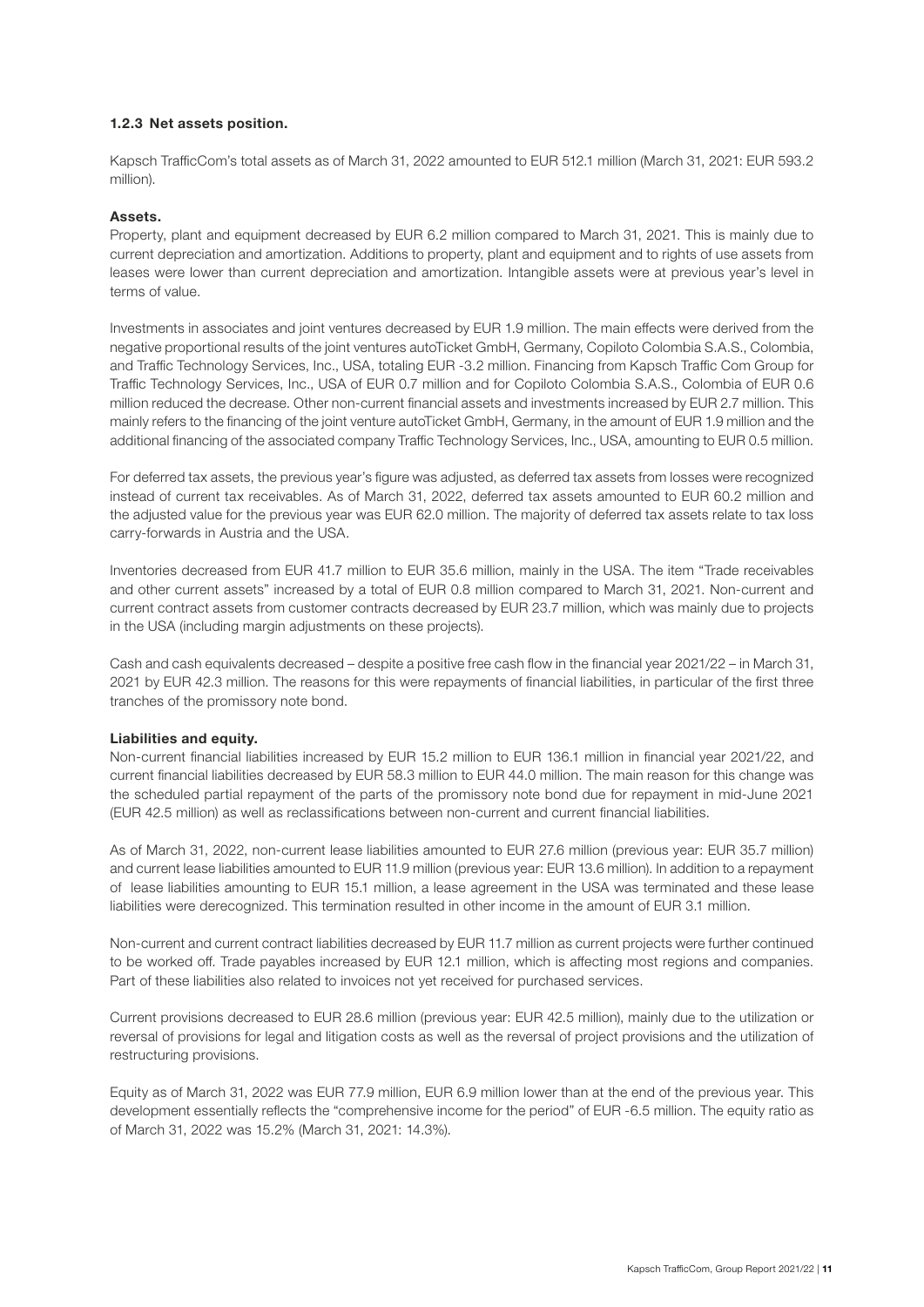#### 1.2.4 Financial position.

#### Cash flow.

Cash flow from operating activities was positive in financial year 2021/22 at EUR 25.5 million (previous year: EUR 11.1 million).

The item "Change in non-current trade payable, non-current contract liabilities and other non-current liabilities and provisions" was negative at EUR -10.3 million (previous year: EUR +6.7 million). The main reason for this was the decrease in non-current contract liabilities. The change in working capital amounted to EUR +16.6 million (previous year: change of EUR +82.9 million). In particular, "Trade receivables, contract assets and other current assets" decreased by EUR 20.5 million (previous year: decrease of EUR 79.1 million). Inventories decreased by EUR 6.1 million (previous year: EUR 13.9 million). The slight increase in "Trade payable, current contract liabilities and other liabilities" had a positive effect on cash flow of EUR 3.8 million (previous year: decrease of EUR 29.2 million). The utilization and decrease in short-term provisions by EUR 13.8 million had a negative impact on cash flow compared to the previous year (increase of EUR 19.1 million).

Cash flow from investing activities amounted to EUR -8.7 million in financial year 2021/22 (previous year: EUR -6.8 million). The net CAPEX remained at the previous year's level of EUR 5.3 million. The payments for the purchase of securities, investments and other non-current financial assets included financing of the associated company Traffic Technology Services, Inc., USA, in the amount of EUR 1.1 million, of which in the financial year 2021/22, EUR 0.7 million was converted into equity, as well as financing of the joint venture company autoTicket GmbH, Germany, amounting to EUR 1.9 million. Payments for the acquisition of interests in companies consolidated at equity related to further financing of the joint venture Copiloto, Colombia. From the sale of the subsidiary Kapsch TrafficCom S.r.l. a socio unico, Italy, proceeds of EUR 0.8 million were generated.

Free cash flow (cash flow from operating activities plus cash flow from investing activities) in the financial year 2021/22 amounted to EUR 16.8 million (previous year: EUR 4.3 million). This development is positively influenced by the decrease in working capital.

Cash flow from financing activities was negative at EUR -61.1 million in financial year 2021/22 (previous year: EUR -26.8 million). This was mainly due to the scheduled repayments of the first three tranches of the promissory note bond in the first quarter in the amount of EUR -42.5 million. Furthermore, new financial liabilities in the amount of EUR 24.3 million were raised, but also EUR -27.4 million were repaid. Payments in connection with leases were higher than in the previous year at EUR -15.1 million (previous year: EUR -14.0 million). Dividends to non-controlling interests in the financial year amounted to EUR 0.3 million. In the previous year payments for non-controlling interests amounted to EUR 1.4 million from the acquisition of the remaining shares in tolltickets GmbH, Germany. As in the previous year, no dividend was paid in the financial year.

Cash and cash equivalents as of March 31, 2022 amounted to EUR 59.8 million (March 31, 2021: EUR 102.0 million).

#### Key figures.

Net debt reached EUR 158.3 million (March 31, 2021: EUR 169.6 million), which corresponds to a gearing of 203.2% (March 31, 2021: 200.1%). Net debt was thus EUR -11.3 million lower than in the previous year. However, as equity decreased, gearing increased slightly. Net working capital amounted to EUR 71.0 million (March 31, 2021 adjusted: EUR 91.0 million).

#### 1.2.5 Non-financial information.

Kapsch TrafficCom Group prepares a separate consolidated Non-Financial Report that fulfils the legal requirements pursuant to section 267a of the Austrian Commercial Code (UGB).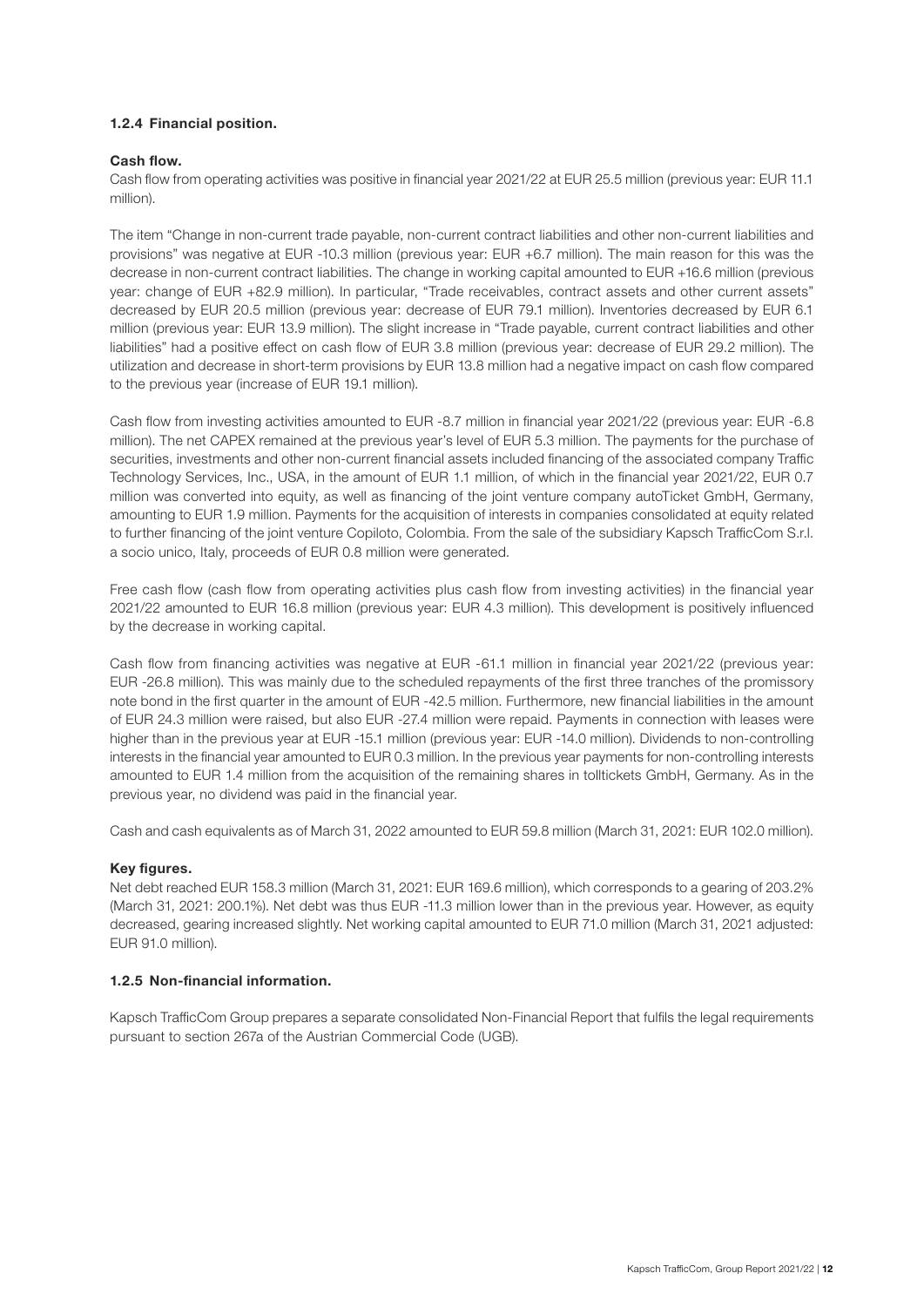## 1.3 Research and development.

In financial year 2021/22, Kapsch TrafficCom invested 7% of its revenues in generic development, development support and product management.

In line with the corporate strategy "Strategy 2027", Kapsch TrafficCom launched a multi-year Technology Transformation program in financial year 2021/22. The goal of this program is to safeguard the company's technological leadership. The emphasis is on advancing an agile way of working, developing the company's technology stack faster and more flexibly as well as adapting the current product and solution portfolio to the ever-evolving market requirements.

With a strong focus on customers and their needs, the transformation is based on four pillars:

- **Product portfolio.** In the product area, product management teams have been strengthen and empowered to manage and steer the portfolio through consolidation and optimization with a portfolio strategy and holistic view that identifies commonalities and synergies and that is being built based on smart platforms.
- **Exercise stack.** The technology stack evolution will allow Kapsch TrafficCom to accelerate the migration to the cloud as well as the adoption of new technologies and architectures. The technology stack is the frame for standardizing and developing technologies.
- **Drganisation and Processes.** At Kapsch TrafficCom, the necessary organizational setup is already in place. It is based on the two Application Centers (former: Solution Centers) Tolling and Traffic, responsible for the activity within their respective domain. The technology & platforms (former Corporate Technology) function is responsible for the governance, security guidance, development infrastructure and tools. Furthermore it is responsible for cross-domain smart platforms such as in data and video. Product management is in charge of the company's product portfolio. The newly created software excellence function acts as a center of excellence to drive and accelerate the adoption of the best and state of the art software development practices.
- **Culture.** Fostering and nurturing a culture of collaboration, curiosity and innovation is the fourth pillar of transformation and a key success factor.

In financial year 2021/22, the patent portfolio of Kapsch TrafficCom was reduced to strictly focus on the company's core business areas. Patents which were not in use or with outdated technology were abandoned. As of March 31,

2022, the patent portfolio consisted of 117 patent families (compared to the previous year, 20 were abandoned, two were revoked and one expired) with 841 individual patents and 59 patent applications.

*Focused patent strategy: Patent monitoring Freedom to operate Improved market knowledge*

Amtech Systems, LLC and Kapsch TrafficCom have resolved a patent dispute and Kapsch TrafficCom has agreed to purchase a license for prior and future use of the patents at issue in the dispute.

Kapsch TrafficCom strives to mitigate the risk of patent infringements and to foster the patenting of new ideas. Hence, the IPR management focusses on supporting product management and product development. Patent analysis in various areas ensures that products and solutions are actually free to operate. Patent applications of competitors as well as in other relevant technology segments are analyzed to gain a better overview of the strategies of competitors.

Kapsch TrafficCom has major development sites in Austria, Argentina, the USA, Canada and Spain. These sites support the research and development initiatives in the areas of programming, systems engineering and various other related technology activities. On March 31, 2022, Kapsch TrafficCom employed 590 people (previous year: 762) for its research and development activities.

The development expenses of Kapsch TrafficCom amounted to EUR 83.5 million in financial year 2021/22 (previous year: EUR 106.6 million). This corresponds to about 16.1% (previous year: 21.1%) of total Group revenues. The breakdown of development expenses was as follows:

- Expenses for customer-specific developments amounted to EUR 46.1 million (previous year: EUR 60.8 million)
- Expenses for generic development, development support and product management totaled EUR 37.4 million (previous year: EUR 45.9 million)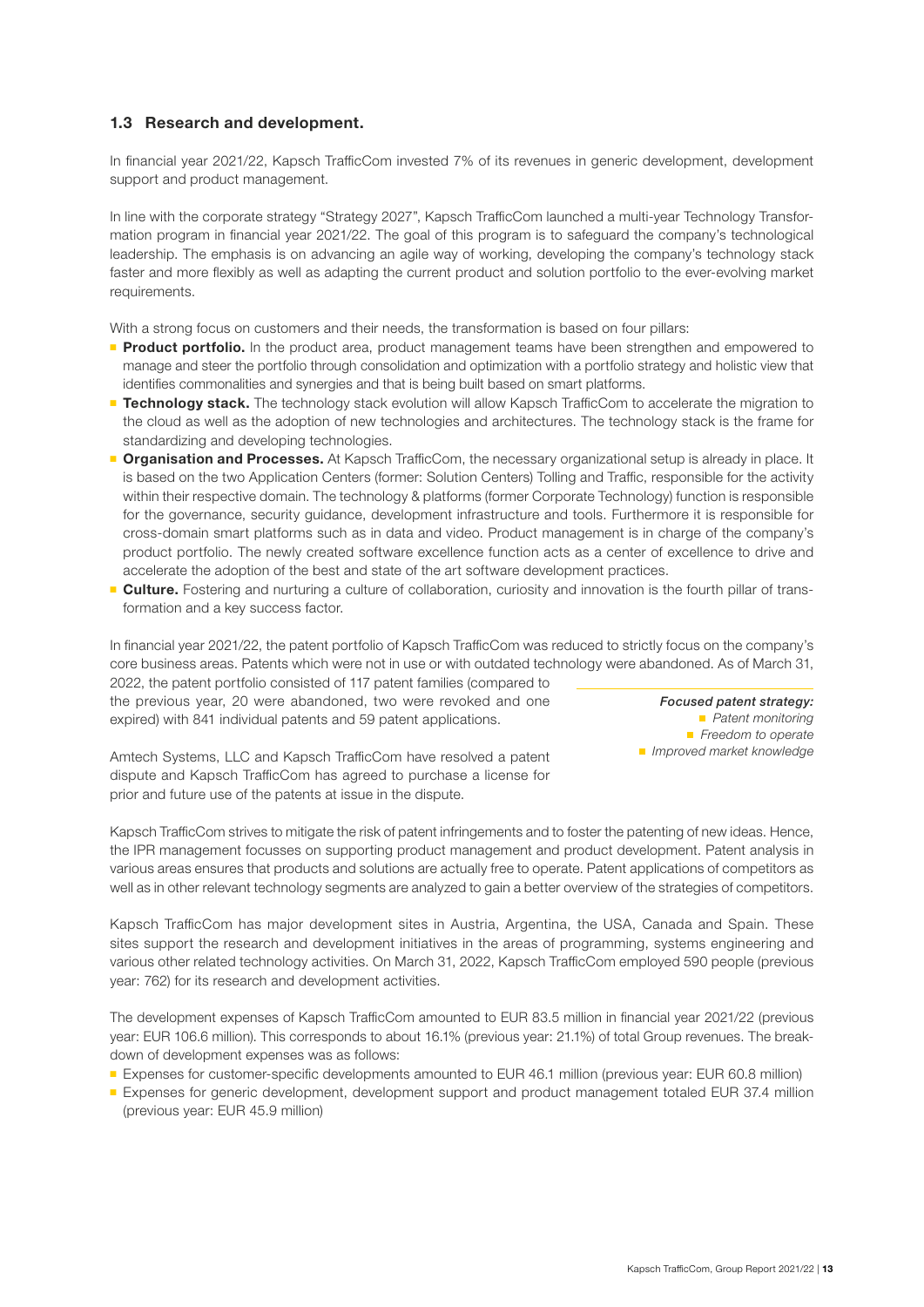# *2 Anticipated development and risks.*

# 2.1 Outlook to financial year 2022/23.

Management expects significantly improved profitability at a stable revenue level for the financial year 2022/23. To achieve these goals, the focus will remain on new business acquisition and cost discipline.

#### Revenues.

In Europe, new business momentum has been persistently low. A key reason for this is that customers – predominantly public institutions, authorities, or corporations – shifted their focus to managing the COVID 19 pandemic and supporting the economy and labor markets. As of February 2022, the fighting in Ukraine moved to the center of political events. Another consequence of these developments is significantly increased inflation rates in the EU and expected interest rate hikes by the European Central Bank. In addition, as major projects in Poland have expired in financial year 2021/22, management expects a decline in sales in Europe. For the EMEA region (Europe, Middle East, Africa), revenues in South Africa are also relevant. As the local authorities have not yet selected a new operator for the toll system, the existing contract has been extended until mid-September 2022 on the same terms.

In North America, growth momentum is to be increased again following a phase of consolidation and reorganization. In addition, "problem projects", which have repeatedly led to margin adjustments in the past (with a negative impact also on revenues), are to be finally completed. Kapsch TrafficCom also plans to continue to grow in Central and Latin America.

Business in Asia Pacific (APAC) is expected to grow strongly, coming from a comparatively low level.

While revenues in the operations segment are expected to be below those in financial year 2021/22, management expects a significant increase in the implementation segment. Depending on the availability of electronic components, Kapsch TrafficCom plans to work off the backlog of orders for components and thus increase component revenues.

#### EBIT (operating result).

In financial year 2021/22, Kapsch TrafficCom managed to reduce its cost base to such an extent that it was able to generate an operative profit on revenues of EUR 520m and despite several negative one-off effects. The measures to increase efficiency will be continued in financial year 2022/23. Conversely, there is a price increase on the purchasing side, which can only be partially passed on to customers in the short term. As work on the above-mentioned "problem projects" progresses, the risk of further negative margin adjustments should decrease. Against this background, management expects EBIT to increase again overall.

#### Dividend, capital measures and Annual General Meeting.

As already announced in the previous year, the Executive Board will not propose a dividend payment for the financial year 2021/22 at the Annual General Meeting 2022. Management aims to resume dividend payments as soon as it is economically justifiable from the company's perspective and ideally to return to the suspended dividend policy. The core of this policy was the payment of a minimum dividend of either EUR 1.00 per share or one third of consolidated earnings per share, whichever was higher.

#### Non-financial targets.

The company's non-financial targets can be found in the separate Non-Financial Report.

#### *Expectation for financial year 2022/23:*

 *Stable revenue level EBIT improved again*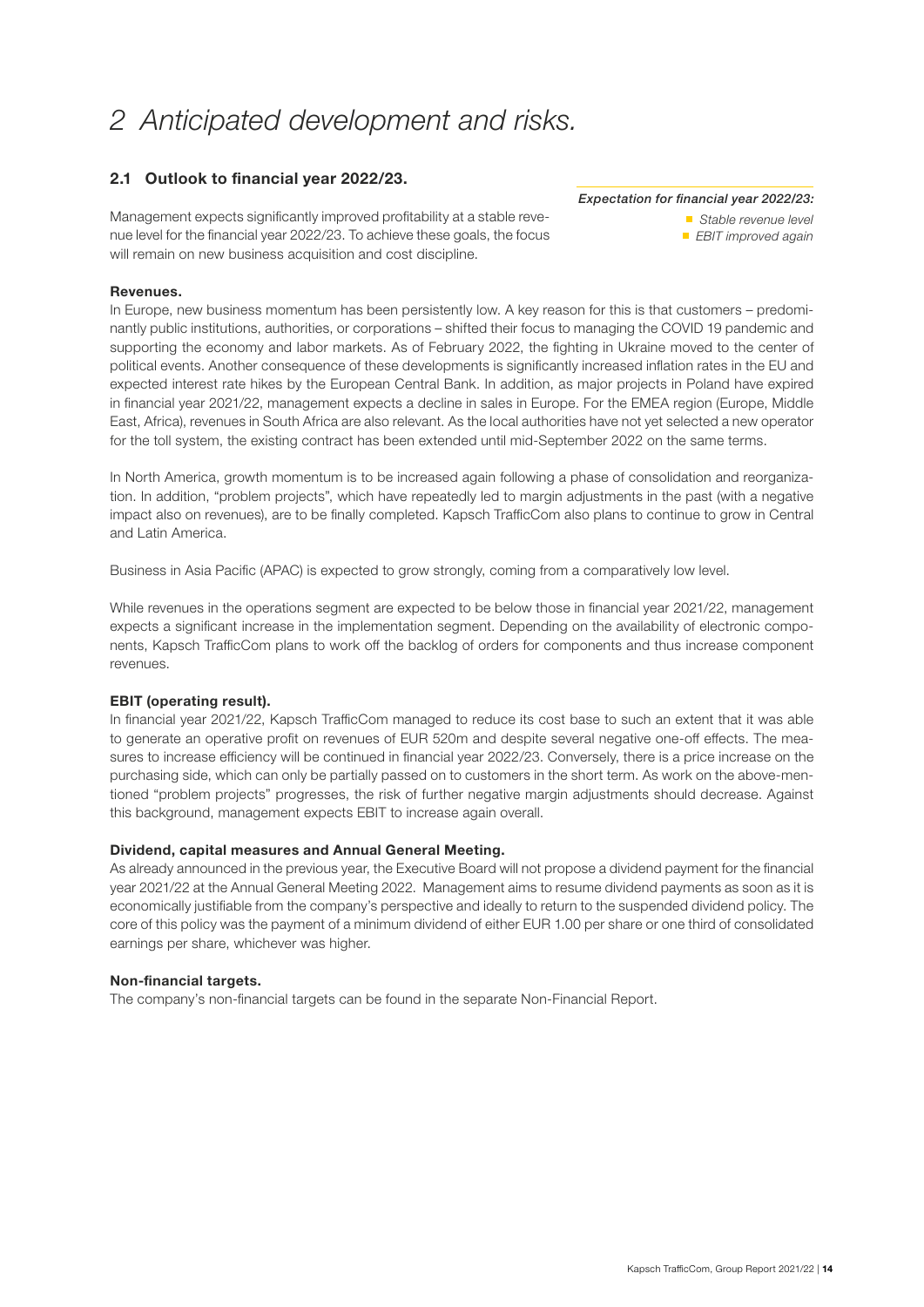#### Long-term goals.

Kapsch TrafficCom published its new corporate strategy "Strategy 2027" in January 2021. The following targets to be achieved by the end of 2027 are derived from this strategy:

- Grow revenues above the one billion euro mark (primarily organically), thus outperforming the relevant target market.
- Continuously improve EBIT to achieve a double-digit margin.
- Strengthen equity ratio so that it again exceeds 30%.
- Kapsch TrafficCom's products and solutions help to reduce traffic emissions (especially greenhouse gases, particulate matter and noise). In addition, the company itself is to become CO<sub>2</sub>-neutral in the next few years and contribute disproportionately to the reduction of environmental pollution.

#### 2.2 Risk report.

#### 2.2.1 Risk management.

The enterprise-wide risk management process (Enterprise Risk Management, ERM) of the Kapsch TrafficCom Group is based on the international risk management standard COSO Enterprise Risk Management — Integrated Framework.

ERM aims at an early identification, assessment, and management of those risks that can affect the achievement of the strategic and operating objectives of the company. The primary goal is not risk avoidance. It is much more a question of the controlled and conscientious handling of risks and the timely recognition and exploitation of opportunities that arise. ERM makes a valuable contribution to corporate management.

As part of ERM, major risks are identified, quantified, and globally aggregated on a quarterly basis. The risk report derived from this enables the concise assessment and monitoring of the major business risks. The report is sent to the Executive Board, the Audit Committee of the Supervisory Board, and the first reporting level. The Audit Committee is informed immediately by the Executive Board about important events. The Supervisory Board also deals with the effectiveness of the risk management system as part of its monitoring of the Executive Board. The assessment of the effectiveness of the risk management system in accordance with Rule 83 of the Austrian Corporate Governance Code (ÖCGK) is carried out once a year by the auditor of the annual financial statements.

The project-oriented risk management encompasses both customer projects and internal development projects. Using institutionalized processes, an analysis of all relevant risks and

opportunities is already carried out in the course of offer preparation. Consequently, a basis is created for decisions and for the timely planning and implementation of control measures.

*Risk management entails the identification, assessment and control of risks.*

Measures in connection with the COVID 19 pandemic. The management of Kapsch Traffic Com set up an interdisciplinary task force at the beginning of the pandemic to deal intensively with the coronavirus and its effects on the company. The team exchanged information frequently and is in close contact with regional management and members of the Executive Board. The task force consists members from the departments Business Continuity Management, Facility Management, Information Security, International Subsidiaries, Management Systems & IT, Global IT, Human Resources, Management System HSSEQ & Process Management, Marketing & Communications, Travel Management and the Works Council.

The main generic risks and opportunities of Kapsch TrafficCom and the general handling of these risks are briefly discussed in the following.

*Goals for 2027: EUR 1 billion in revenues CO2 -neutral*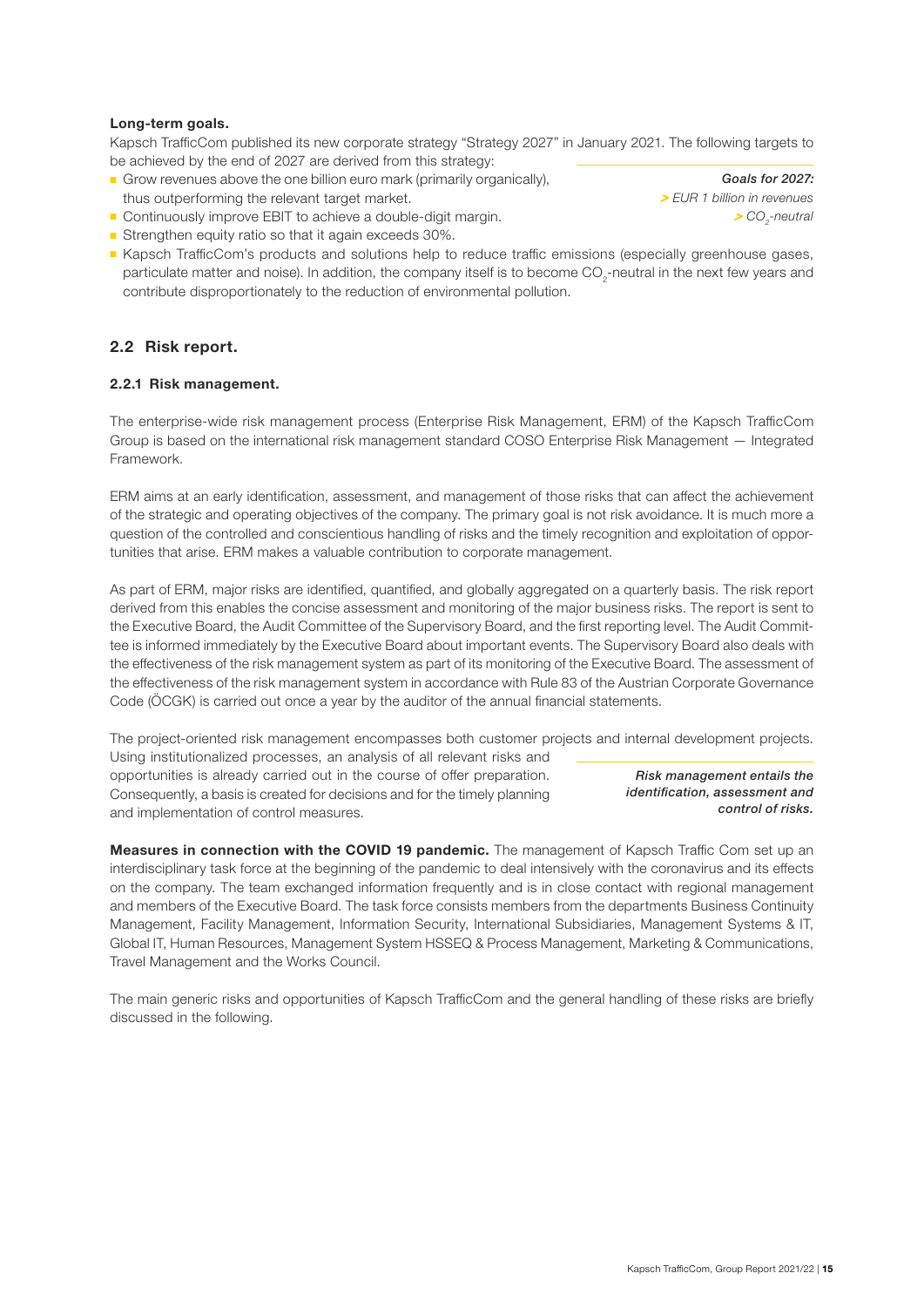#### 2.2.2 Industry-specific risks.

Volatility of new orders. Kapsch TrafficCom's most relevant customer groups include government agencies and municipal authorities as well as private concessionaires, public-private partnerships and consumers. Larger contracts

are usually tendered. Until a contract is actually awarded to Kapsch TrafficCom, there are a number of uncertainty factors both within and outside of the company's area of influence. For example, political changes, appeals or lawsuits by unsuccessful bidders can lead to a delay in the awarding of a contract, to its cancellation or to a modification of the ten-

*Geographic diversification and expansion of the product portfolio contribute to stabilizing revenues.*

der. There is also the risk that offers made by Kapsch TrafficCom will not succeed for technological, financial, formal or other reasons.

The continuous expansion into new business areas that are compatible with the core business of Kapsch TrafficCom is intended not only to increase revenue but also to smooth over revenue spikes in the interest of more stable revenue development. This is to be achieved through increasing geographic diversification, by further broadening the customer and product portfolios, and by increasing the share of revenue from operations (technical and commercial operations of systems usually built by the company). The latter is usually commissioned on a long-term basis and is therefore characterized by better predictable revenues.

The economic situation of relevant national economies, possible government investment programs, changes in political priorities, an increasing focus on sustainability, trade conflicts, military conflicts or epidemics can have a significant impact on incoming orders. The unexpected outbreak of fighting in Ukraine, the accompanying sanctions against Russia and Belarus, and the ensuing supply chain difficulties have increased both the uncertainty regarding new orders and the risk of being unable to increased the risk of not being able to service existing projects and ongoing contracts. The ability to provide materials and services for projects in a timely manner was limited. Previous assumptions, in particular about the expected timing of new customer orders, had to be questioned and in some cases had to be revised. The wave-like course of the COVID 19 pandemic and the constantemergence of new variants are also having a negative impact on the global market.

Risks of project execution. Intelligent mobility solutions are frequently ambitious and technologically complex systems, that must be implemented within a strict time frame. However, the final project environment cannot be fully analyzed and taken into account during the preparation of an offer. Therefore, uncertainties remain with regard

to integration efforts for third-party systems, efforts for interfaces and other factors accelerating or delaying the handling of projects. Unavoidable dependencies on suppliers and service providers can also have a negative effect on the quality and timely completion of a project. All of these factors affect the risk of missed deadlines and/or system and product defects.

*Technical challenges and tight schedules produce typical project risks.*

In connection with the installation of systems, Kapsch TrafficCom is generally contractually obligated to issue performance and delivery date guarantees. If the contractual services are not fulfilled or if deadlines are exceeded, penalties and damages usually have to be paid, in some cases even damages for lost toll revenue. Significant missed deadlines can also result in premature termination of a contract by the customer. A significant delay in a project, a clear failure to meet the contractually agreed performance criteria or failed implementation of a project could reduce the chances of success in future tenders. There is also the risk that projects of Kapsch TrafficCom cannot be realized at the previously calculated costs. Due to the strong social opposition to toll systems that is sometimes encountered, the risk of a late or limited start to toll collection exists, which can have further consequences on revenues, profitability and payment flows in the operation project.

Kapsch TrafficCom employs project management methods and project risk management procedures based on the IPMA (International Project Management Association) standards in order to minimize such risks in projects.

Long-term contracts with public agencies. For many projects, contracts are awarded by public agencies. Framework agreements and service contracts in connection with toll or traffic management projects may include terms and conditions that are not negotiable in a tender process and that may be disadvantageous for Kapsch TrafficCom. Some multi-year contracts contain demanding requirements regarding the targeted performance of the implemented systems, components and processes. Failure to meet these requirements can result in considerable contractual penalties, obligations to pay damages or termination of the contract. On the other hand, in some contracts substantial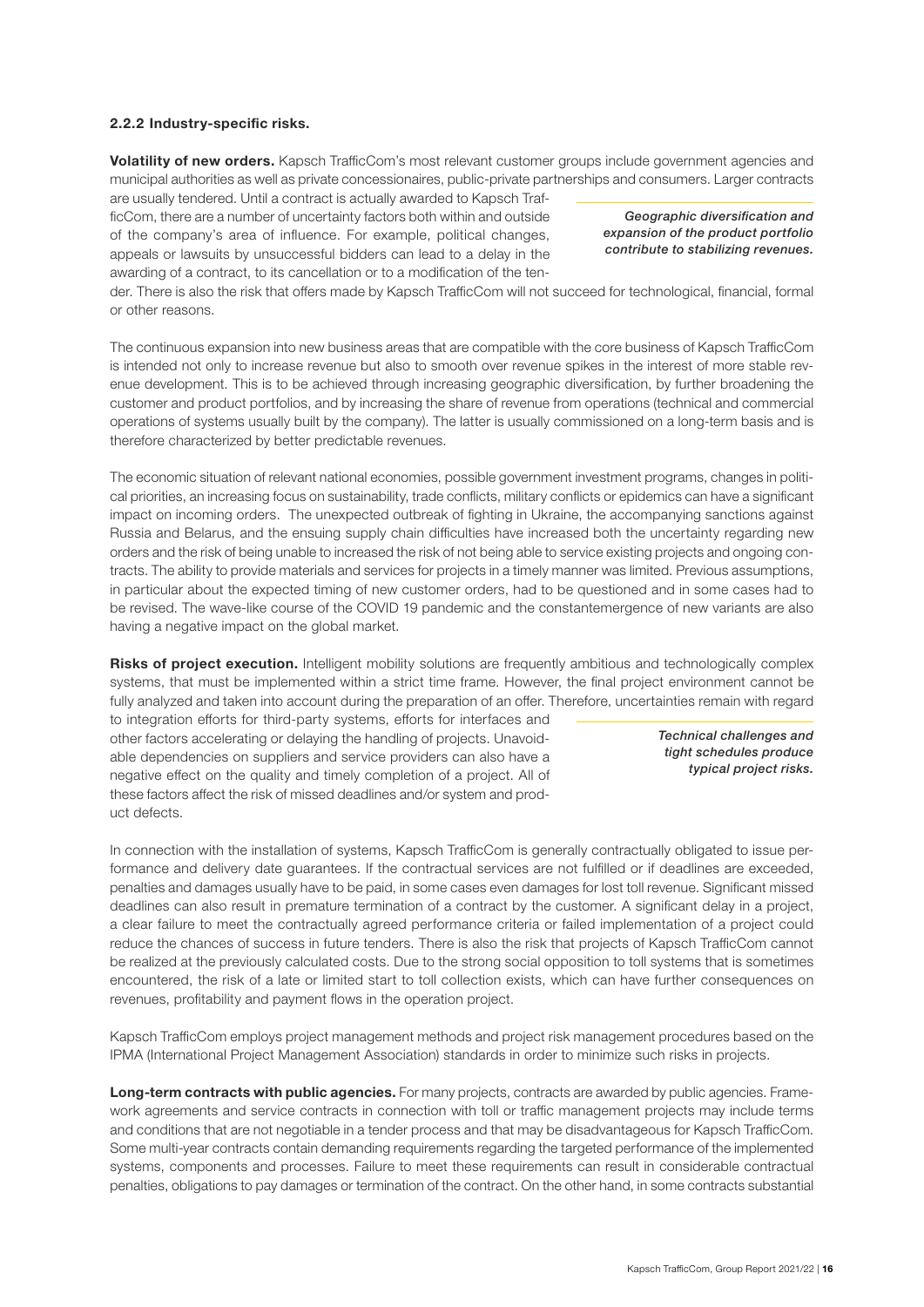bonus payments may be earned in the case of over-performance. Moreover, in the case of long-term contracts, the achievable margins can also differ from the original calculations due to changes in costs.

Liabilities arising from contracts may include liabilities regarding customers' loss of profit, product liabilities and other liabilities. While Kapsch TrafficCom aims to include appropriate limitations to its liability in contracts, it is still impossible to guarantee that all contracts contain sufficient limitations to the Group's liability or that these limitations can be enforced under applicable law.

#### 2.2.3 Strategic risks.

Ability to innovate. The strong market position of Kapsch TrafficCom is based to a large extent on its ability to develop high quality, efficient and reliable systems, components, products and services. Kapsch TrafficCom is committed to ongoing and consistent innovation. In order

*An ongoing and consistent innovation process supports the strong market position.* 

to maintain its high technological standards, Kapsch TrafficCom invests a considerable portion of its revenues in research and development activities. However, if the Group does not succeed in developing innovative systems, components and products that meet the needs of the market, this can be detrimental to the competitive position of Kapsch TrafficCom.

Since the striving for innovation leadership is based to a large extent on technology, internal know-how and intellectual property, the global increase in product piracy and reverse engineering may have negative impacts on the market position of Kapsch TrafficCom. The company therefore places great importance on protecting technologies and the company's internal know-how, such as through patents and non-disclosure agreements with contractual parties. Moreover, it is possible that newly developed systems, components, products or services could infringe on the intellectual property rights of third parties.

Acquisition and integration of companies as part of the Group's growth. The Group can grow internationally both organically and through selected acquisitions or the establishment of joint ventures. In the course of these activ-

ities, it is necessary to overcome a number of challenges in order to achieve the desired goals and synergies and to realize the expected opportunities from the acquisition of new technologies and market knowhow.

#### *The international growth is opening up new opportunities but also poses risks.*

Country risk. Due to the further expansion of business activities in countries outside of Europe, Kapsch TrafficCom is subject to increased political risk in these countries. Significant and unforeseeable political changes can exert a major influence on the ability to implement or operate projects in these countries as well as to make funds available or withdraw them again. Interference with the property rights of Kapsch TrafficCom or problems with business practices and activities may also arise. Kapsch TrafficCom includes these risks in the evaluation of such projects.

#### 2.2.4 Financial risks.

Foreign exchange risk. As a global company, Kapsch TrafficCom maintains branches, offices and subsidiaries in many countries outside the euro zone. In the course of implementing projects outside the euro zone, transaction

risks arise from possible exchange rate fluctuations that can be reflected in the consolidated financial statements as exchange rate losses or gains. Kapsch TrafficCom strives as far as possible to avoid these transaction risks in the amount of the net currency positions from the respective projects or to hedge them, if necessary. However, because the net currency position at the respective payment flow deadlines is often difficult to predict, hedging is only possible to a limited extent. The remain-

*Financial risks arise from exchange rate and interest fluctuations as well as loans. Sufficient liquidity increases flexibility and the ability to take quick action.*

ing exchange rate risk is accepted and included in the business planning. Due to the conversion of individual financial statements of the subsidiaries outside the euro zone into the group currency of the euro, Kapsch TrafficCom is also subject to a translation risk. In addition, long-term disadvantageous exchange rate changes can also cause a change in the position of Kapsch TrafficCom relative to competitors, such as when products or services based on a euro-cost structure can no longer be offered at competitive prices outside the euro zone.

Interest rate risk. Within the framework of project financing, the Group regularly agrees to variable interest rates that are tied to market interest rates (e.g. Euribor). In this context, there is an interest rate risk, which — where material — is hedged by suitable financial instruments.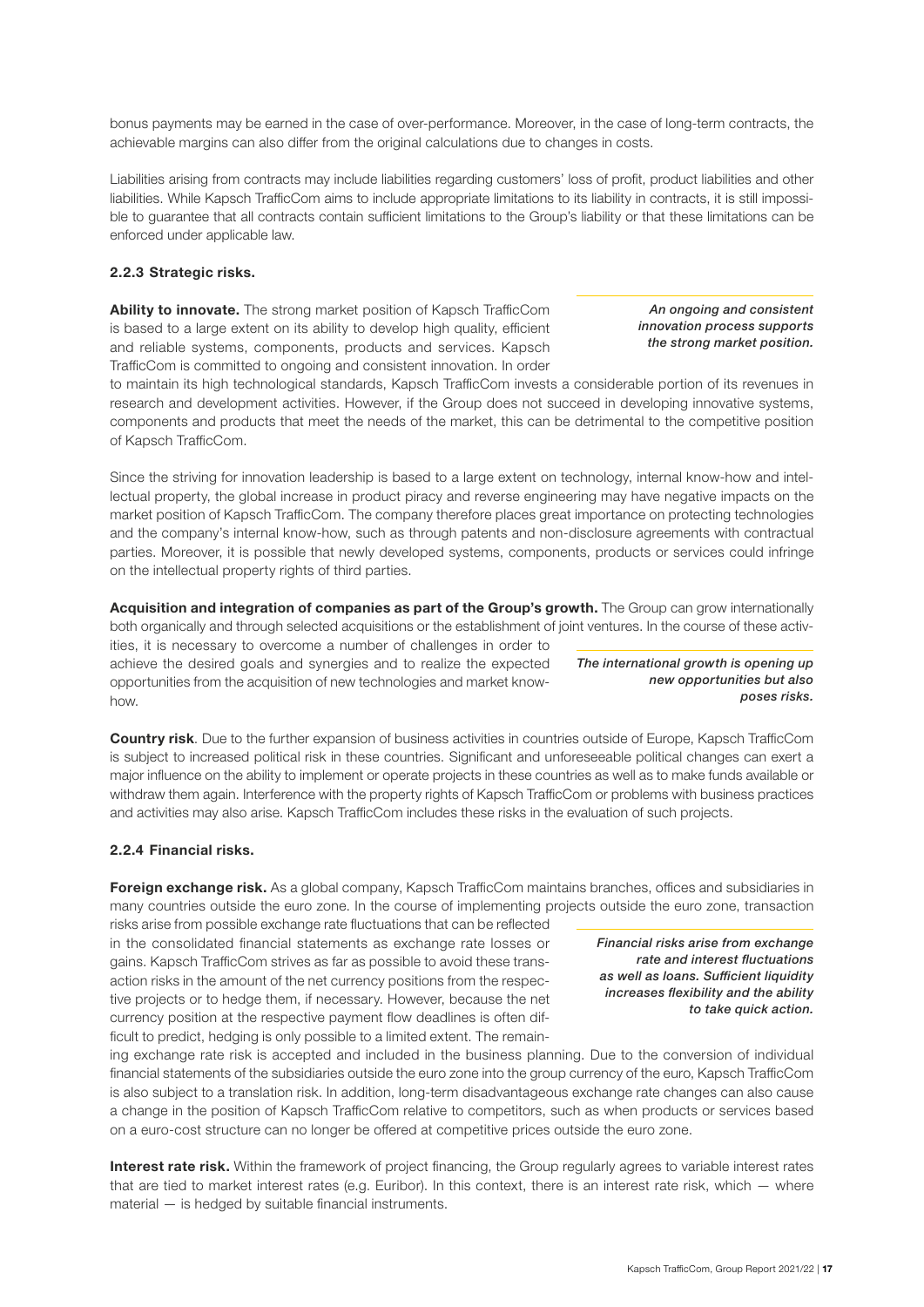Liquidity risk. Sufficient financial resources have to be available for Kapsch TrafficCom to meet its payment obligations at all times. Medium- and long-term financing must be available in order to carry out large-scale projects, such as implementing a nation-wide toll system under agreed delayed payment terms from the client, and to acquire other companies. Additionally, implementing large-scale projects often requires the provision of significant bank guarantees to secure bid obligations (bid bonds) or to secure possible warranty claims (performance bonds).

In financing agreements, Kapsch TrafficCom is subject to the usual limitations of its business policy, such as with regard to taking on additional borrowings, the use of assets as collateral or the provision of guarantees and sureties in favor of third parties. The availability of financing and bank guarantees depends not only on market conditions but in particular on the net assets, financial position and earnings situation of Kapsch TrafficCom. A lack of liquid assets (even if the Group is otherwise essentially solvent), of financing or of bank guarantees could in turn have an extremely adverse impact on the net assets, financial position and earnings situation of Kapsch TrafficCom. The Group is constantly checking the observance of all covenants in connection with loan agreements.

Furthermore, the liquidity risk is addressed by ongoing group-wide cash flow planning. Potential liquidity shortages can be identified this way and adequate countermeasures can be taken in good time.

Credit risk. Kapsch TrafficCom is exposed to the risk of non-payment by customers. The main customers of Kapsch TrafficCom are to a large extent state agencies, especially in connection with the implementation or operation of nation-wide or regional toll and traffic management systems. Kapsch TrafficCom also acts as a subcontractor to third parties (concessionaires, general contractors, etc.) in public sector projects. The scope of a potential non-payment varies depending on the size of the order and can have a noticeable impact on the earnings situation in the case of individual large projects. In principle, however, the customers for such large projects are public agencies. The creditworthiness of new and existing customers is evaluated, and hedging is performed according to the assessment of the existing non-payment risk. In addition, Kapsch TrafficCom takes advantage of offers from public institutions, such as OeKB (Oesterreichische Kontrollbank AG), EKN (Exportkreditnämnden; Swedish National Export Credits Guarantee Board) and MIGA (Multilateral Investment Guarantee Agency), to hedge against the non-payment risk on the basis of guarantees. There is also a risk that counterparties of both original and derivative financial instruments (including financial institutions assumed to have good credit ratings) cannot meet their payment liabilities when due. A payment default or the need to impair receivables could have an extremely adverse impact on the net assets, financial position and earnings situation of Kapsch TrafficCom.

### 2.2.5 Personnel risk.

The success of Kapsch TrafficCom depends heavily on key personnel with many years of experience. More-over, the Group's ability to recruit qualified staff, integrate them into the company and retain them over the long term is critical. The loss of key personnel and difficulties in the recruitment of

personnel could adversely affect the success of the Group.

Kapsch TrafficCom employs attractive measures to counteract this risk, such as incentive schemes and opportunities for training and further

education. A periodical employee survey supports Management to raise current concerns, worries and wishes as well as the general mood situation.

*Kapsch TrafficCom is taking attractive measures to counteract personnel risk.*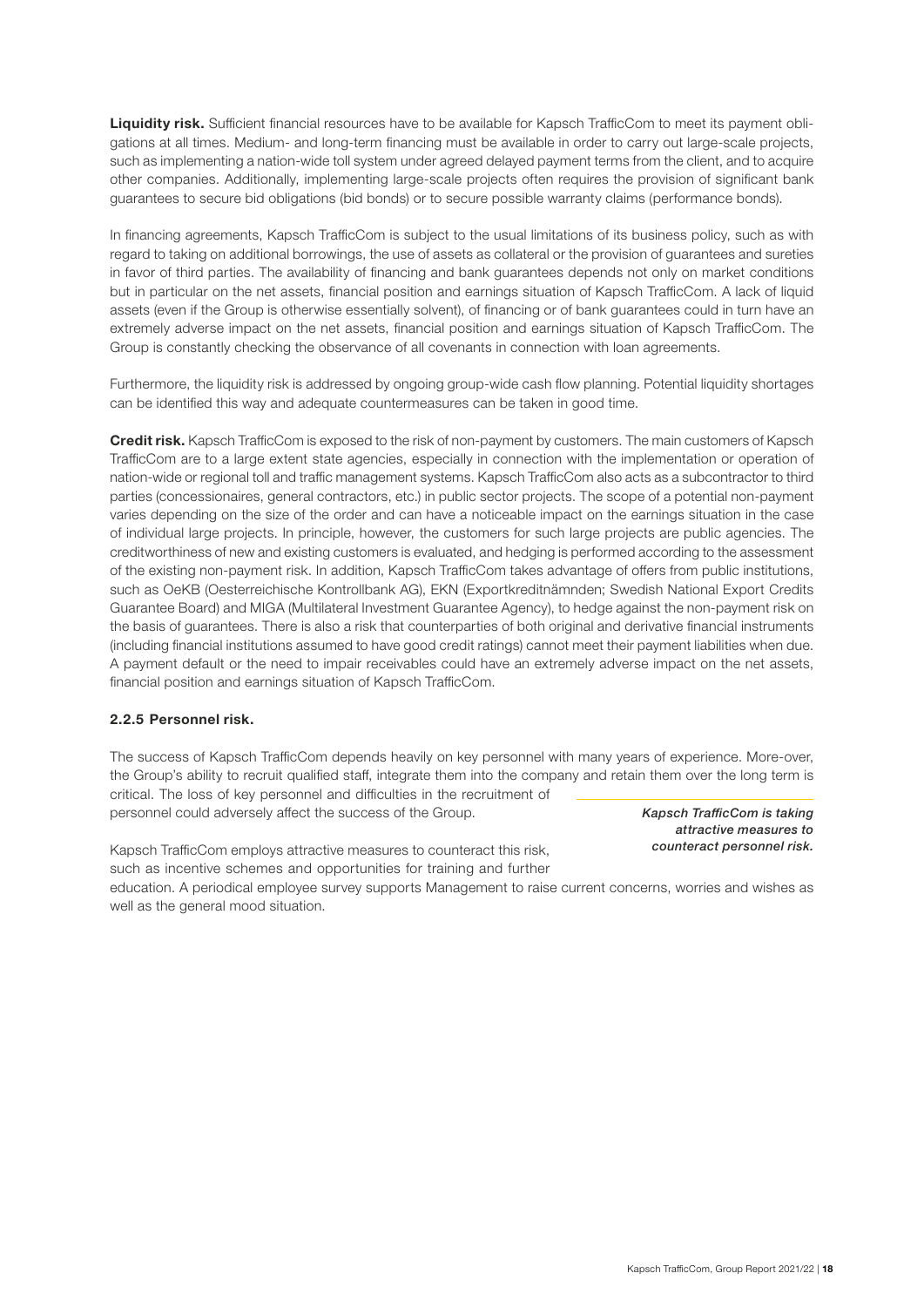#### 2.2.6 Legal risk.

IA large number of regulations and legal requirements must be observed in connection with participation in public sector tenders, the establishment and operation of toll and mobility solutions, acquisitions and cooperations as well as capital market issues. It may take a considerable administrative, technical and commercial effort to capture, monitor and enforce all compliance requirements. If applicable regulations or official requirements cannot be met or fulfilled, this can lead to severe penalties and also reduce the possibility of (successfully) taking part in tenders or continuing with the given business activity.

The expansion of business activities into new regions and into select new business fields tends to increase the risk of patent violations or the violation of intellectual property rights (IPR), which could result in financial damages from lawsuits, court actions and settlement proceedings. Kapsch TrafficCom attempts to counteract this risk as far as possible by performing an evaluation of possible IPR violations prior to entry into new markets or regions, for example. However, it is not possible to completely avoid this risk.

#### 2.2.7 Cyber-risk.

As a technology company, Kapsch TrafficCom is exposed to common IT risks in terms of the security, confidentiality and availability of data. To this end, Kapsch TrafficCom has introduced an IT risk management system based on the Corporate Risk and IT Security Application Method (CRISAM®) and is also certified according to ISO/IEC 27001 (Information Security Management) in many locations. Additionally, the toll system operation procedures of Kapsch TrafficCom in the region of Germany, Austria and Switzerland have been certified according to ISO 20000 (IT Service Management -similar to ITIL®), and CRISAM® has been implemented within the Group as an IT risk management tool.

#### 2.2.8 Opportunities.

The enterprise risk management approach of Kapsch TrafficCom not only addresses risks but also encompasses the regular identification, evaluation and management of opportunities.

The goal of these efforts is to manage the strategic orientation of the product portfolio and market activities through the early identification of opportunities and to develop corresponding potential.

*The early identification of opportunities opens up new potential.*

Market opportunities exist in geographic diversification as well as increasing expansion of the customer and product portfolios, driven in part by the following factors.

Opportunities also arise with change requests from customers during the execution of a project. These change requests result in an expansion of the contractual components and are priced and paid separately.

Due to the increasing financing requirements of infrastructure projects and the growing need to relieve state budgets, there exists an opportunity to develop new markets, both in emerging and developing countries, as well as an opportunity to expand our activities into already developed markets.

The global rise in traffic volumes and the associated impact on the environment and society open up opportunities in the area of mobility solutions because measures such as tolling, traffic management and demand management are increasingly being employed as controlling instruments of environmental and traffic policy. In both segments this is creating opportunities to further develop and market the portfolio according to the new requirements.

The drive to increase the productivity of vehicles and vehicle operations as well as the rising comfort expectations of travelers also open up new opportunities for expanding the functionality of existing systems. Opportunities are available to attract new customers or to serve both public contractors and end customers with new concepts. Special mention should be made of opportunities in the area of tolling services.

Other opportunities. Constant innovation, technical advancements and the acquisition of new technologies through company acquisitions create opportunities for Kapsch TrafficCom to improve the efficiency and performance of customer systems as well as to gain a technological edge over competitors with regard to the performance and functionality of the offered systems.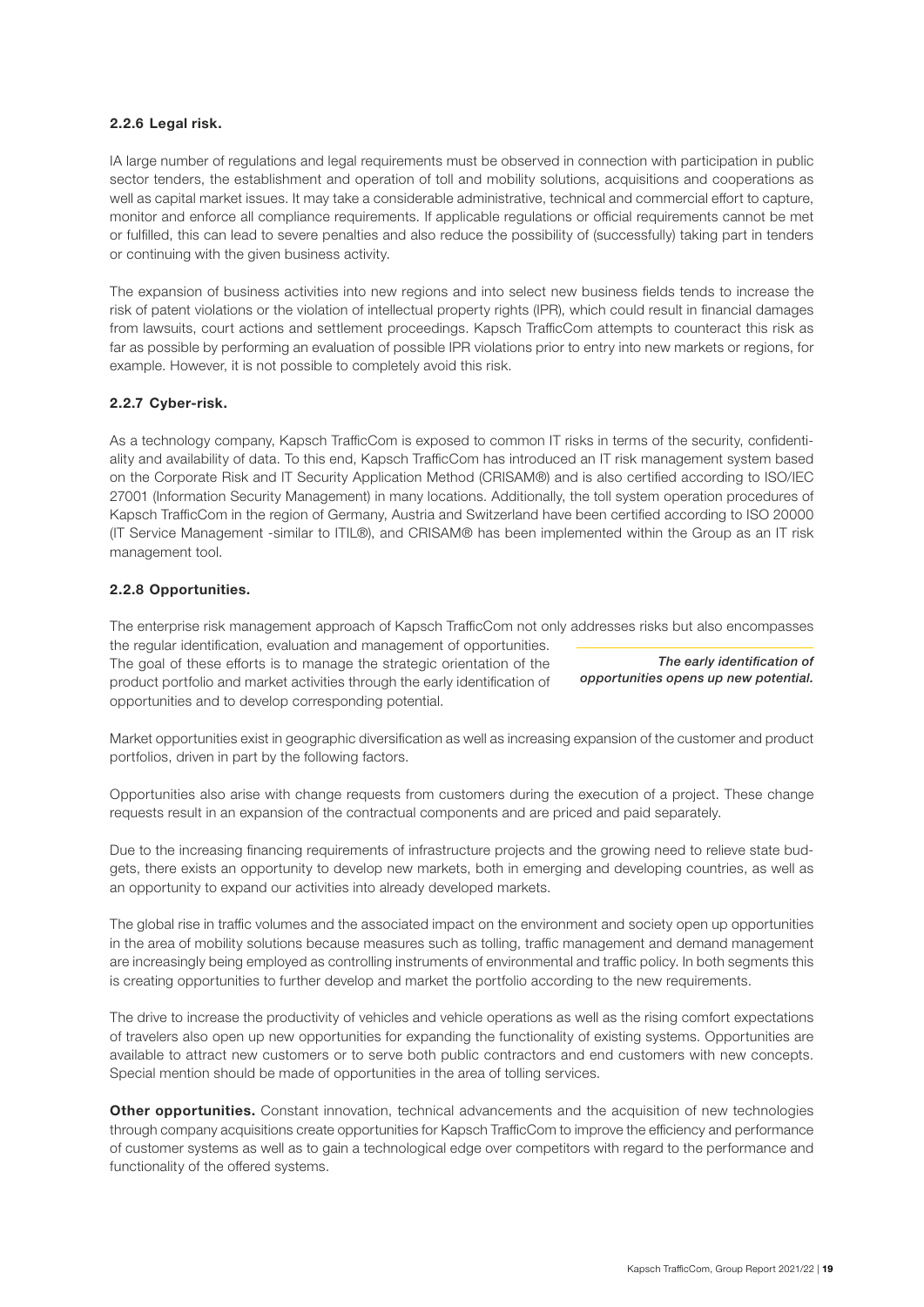#### 2.2.9 Overall assessment of the risk situation.

From the current perspective, no risks have been identified that could endanger the continued operations of Kapsch TrafficCom. Through the geographic diversification as well as the continued broadening of the product and solution portfolio and the development of new business models through selected new ITS solutions, the business model of Kapsch TrafficCom has been expanded without necessitating a departure from the core business field. The concentration of risk in individual regions and individual large products was reduced in this way.

Fighting in Ukraine and effects of the COVID 19 pandemic. The global economy was in 2021 was still dominated by the COVID-19 pandemic and the associated economic crisis. Kapsch TrafficCom also experienced declines in revenues, especially in component sales. In addition delays in tenders and order placements as well as delays in the supply chain. These delays were further aggravated by the outbreak of the fights in Ukraine and the related sanctions against Russia. The new sanctions imposed at the same time against Belarus have resulted in led to a re-evaluation of supply opportunities to this country. To date, however, there have been no significant material impact on the risk situation of Kapsch TrafficCom.

#### 2.3 Internal control system (ICS) with respect to the accounting process.

As in the previous year, the group-wide uniform documentation of all controls for achieving the key controlling goals was advanced again in financial year 2020/21, and internal work processes were checked for compliance, accuracy,

correctness, expediency and economic efficiency by the internal audit department. This aims to increase efficiency and at the same time reduce risk in the group and showing alternative courses of action to management.

*Compliance with the internal control system is evaluated by Internal Audit.* 

The processes for group accounting and reporting are based on an accounting manual (IFRS Accounting Manual) that is issued and regularly updated by Kapsch Group. It specifies the main accounting and reporting requirements based on International Financial Reporting Standards (IFRS) throughout the Group. Another important basis of the ICS is the group guidelines, work instructions and process descriptions.

The central elements of the ICS process include regular execution of the principle of dual control and the segregation of duties as well as defined actions for monitoring the effectiveness and efficiency of operating activities, the reliability of financial reporting and compliance with relevant legal regulations. In this regard, Kapsch TrafficCom acts based on international standards and best practices, such as COSO Enterprise Risk Management — Integrated Framework.

The accounting of business transactions in Kapsch TrafficCom is managed by a variety of software solutions. In a number of countries, the accounting has been outsourced to local tax accountants due to the small size of the subsidiaries. The individual companies submit reporting packages to the head office on a monthly basis containing all relevant accounting data pertaining to the income statement, the balance sheet and the cash flow accounting. This data is then entered into the central consolidation system (now: OneStream, before: Hyperion Financial Management) on a monthly basis. The financial information is verified at the group level within Kapsch TrafficCom AG and forms the basis for the reporting in accordance with IFRS.

The Supervisory Board is kept informed of business developments by the Executive Board during regular meetings by way of consolidated presentations consisting of segment reporting, earnings development analysis containing comparisons of current figures with figures from the budget and the previous period as well as selected financial figures, forecasts, group financial statements and changes in the number of employees and order intake.

Local Management is responsible for implementing and monitoring the internal control system in accordance with the local requirements. The managing directors of the individual subsidiaries are ultimately responsible for estab-

lishing and designing internal control and risk management processes that meet the needs of the given company in view of accounting procedures as well as for ensuring compliance with the group-wide rules and guidelines. In order to provide better support to the management teams of the subsidiaries, an ICS-coordinator was established within the

*The internal control system is implemented locally and monitored centrally.*

Finance department of Kapsch TrafficCom AG. This co-ordinator is responsible for the ongoing development of the ICS in the material individual companies of Kapsch TrafficCom Group, for initiating the improvement of identified weaknesses and for periodically reporting the status of ICS implementation to the Audit Committee of the Supervisory Board.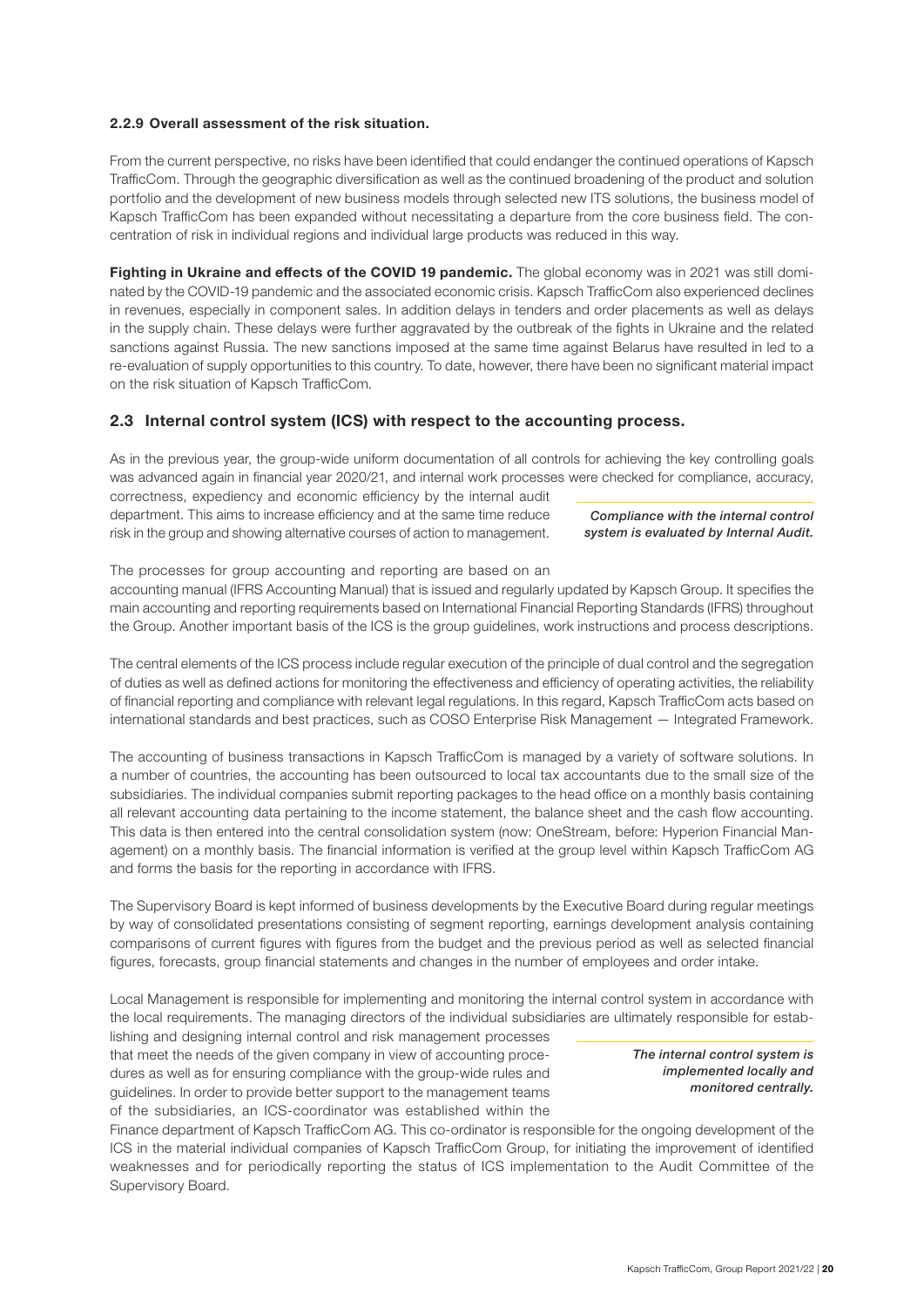# *3 Other disclosures.*

## 3.1 Disclosures on capital, share, voting and control rights and related agreements.

The fully paid-in share capital of Kapsch TrafficCom AG amounts to EUR 13.0 million. It is divided into 13.0 million shares. No restrictions exist with regard to the exercising of voting rights or the transfer of shares. KAPSCH-Group Beteiligungs GmbH held roughly 63.3% of the shares as of March 31, 2022.

KAPSCH-Group Beteiligungs GmbH is a wholly owned subsidiary of DATAX HandelsgmbH, whose shares are held (partly indirectly, partly directly) in equal parts by Traditio-Privatstiftung and Children of Elisabeth-Privatstiftung, two private foundations under the Austrian Private Foundation Act. Each of these private foundations is managed by its own Executive Board, with no individual serving on both Boards. The beneficiaries of these private foundations are Georg Kapsch and members of his family (Traditio-Privatstiftung) as well as Elisabeth Kapsch and members of her family (Children of Elisabeth-Privatstiftung). There was no other shareholder holding more than 10% of the voting rights in Kapsch TrafficCom AG as of March 31, 2022. In the financial year 2021/22, Kapsch TrafficCom did not acquire or dispose of any treasury shares and did not hold any as of the balance sheet date.

No shares with special control rights exist. No restrictions exist with respect to the exercising of the voting right by employees with capital participation. There are no special provisions regarding the appointment and recall of the members of the Executive Board and the Supervisory Board as well as the modification of the articles of association.

The Executive Board is authorized until September 28, 2026, with the approval of the Supervisory Board, to increase the Company's share capital in one or more tranches by up to 10% and to determine the issue price as well as the terms of issue. Shareholders' subscription rights to the new shares issued from the authorized capital are excluded. The Company currently has no conditional capital authorizing the Executive Board, with the approval of the Supervisory Board, to issue shares without (further) referral to the Annual General Meeting.

Conventional "change of control" clauses, which may lead to termination of the contract, relate to financing agreements, such as the promissory note bond ("Schuldscheindarlehen") and further financing, totaling about EUR 144 million, or to various customer contracts in North America.

No compensation agreements exist between Kapsch TrafficCom AG and its Executive Board and Supervisory Board Members or employees for the event of a public takeover offer.

# 3.2 Corporate Governance Report.

According to C-rule 61 of the Austrian Corporate Governance Code, it is pointed out that the Consolidated Corporate Governance Report can be accessed on the internet at https://www.kapsch.net/en/ir/Corporate-Governance.

Vienna, June 14, 2022

Georg Kapsch Chief Executive Officer

Andreas Hämmerle Executive Board member

Alfredo Escribá Gallego Executive Board member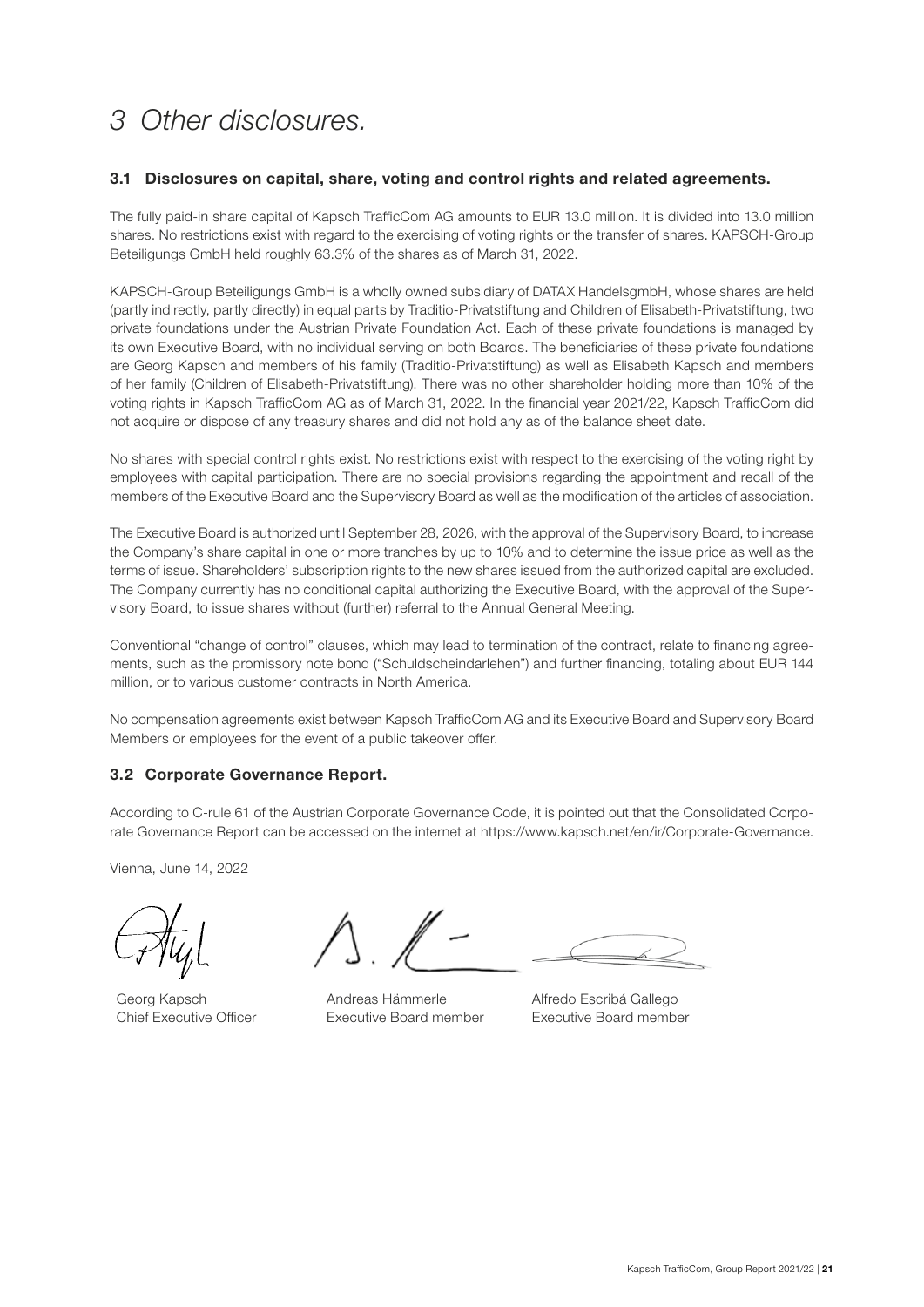# *Consolidated Financial Statements.*

*Primaries.*

# Consolidated statement of comprehensive income.

| in EUR                                                                                                 | <b>Note</b> | 2020/21        | 2021/22        |
|--------------------------------------------------------------------------------------------------------|-------------|----------------|----------------|
| Revenues                                                                                               | (2)         | 505,174,599    | 519,802,106    |
| Other operating income                                                                                 | (3)         | 9,930,706      | 16,583,854     |
| Changes in finished and unfinished goods and work in progress                                          | (4)         | $-6,234,895$   | $-2,683,552$   |
| Cost of materials and other production services                                                        | (5)         | $-243,459,808$ | $-202,829,552$ |
| Personnel expenses                                                                                     | (6)         | $-243,841,220$ | $-227,119,331$ |
| Other operating expenses                                                                               | (7)         | $-84,651,854$  | $-69,065,914$  |
| Proportional result of associates and joint ventures                                                   | (15)        | $-4,067,274$   | $-2,023,447$   |
| Operating result before amortization, depreciation and impairment (EBITDA)                             |             | -67,149,746    | 32,664,164     |
| Amortization and depreciation                                                                          | (8)         | -24,739,764    | $-21,743,269$  |
| Impairment charge and write-up from impairments                                                        | (9)         | $-31,271,011$  | 108,540        |
| <b>Operating result (EBIT)</b>                                                                         |             | -123,160,521   | 11,029,435     |
| Finance income                                                                                         | (10)        | 7,646,139      | 5,602,417      |
| Finance costs                                                                                          | (10)        | $-17,253,523$  | $-10,120,654$  |
| <b>Financial result</b>                                                                                |             | $-9,607,384$   | -4,518,237     |
| Proportional results from associates and joint ventures from financial investments                     | (15)        | $-360,733$     | $-1,190,168$   |
| <b>Result before income taxes</b>                                                                      |             | -133,128,638   | 5,321,030      |
| Income taxes                                                                                           | (11)        | 27,840,203     | $-11,484,359$  |
| <b>Result for the period</b>                                                                           |             | -105,288,435   | $-6,163,329$   |
| Equity holders of the company                                                                          |             | $-102,878,150$ | $-9,311,675$   |
| Non-controlling interests                                                                              | (31)        | $-2,410,285$   | 3,148,346      |
| Earnings per share from the result for the period attributable<br>to the equity holders of the company |             |                |                |
| $diluted = undiluted$                                                                                  | (36)        | $-7.91$        | $-0.72$        |
| Other comprehensive income for the period                                                              |             |                |                |
| Currency translation differences                                                                       |             | 11,105,379     | $-2,740,100$   |
| Currency translation differences from net investments in foreign operations                            |             | $-3,248,056$   | 2,725,770      |
| Income tax relating to items subsequently to be reclassified to the result for the period              |             | 812,014        | $-681,442$     |
| Total items subsequently to be reclassified to the result for the period                               |             | 8,669,337      | $-695,772$     |
| Remeasurements of liabilities from post-employment benefits                                            |             | 496,737        | 408,504        |
| Income tax relating to items subsequently not to be reclassified to the result for the period          |             | $-126,336$     | $-74,208$      |
| Total items subsequently not to be reclassified to the result for the period                           |             | 370,401        | 334,296        |
| Other comprehensive income for the period net of tax                                                   | (12)        | 9,039,738      | $-361,476$     |
| Total comprehensive income for the period                                                              |             | -96,248,697    | $-6,524,805$   |
| Equity holders of the company                                                                          |             | $-95,414,446$  | $-8,044,680$   |
| Non-controlling interests                                                                              | (31)        | $-834,251$     | 1,519,875      |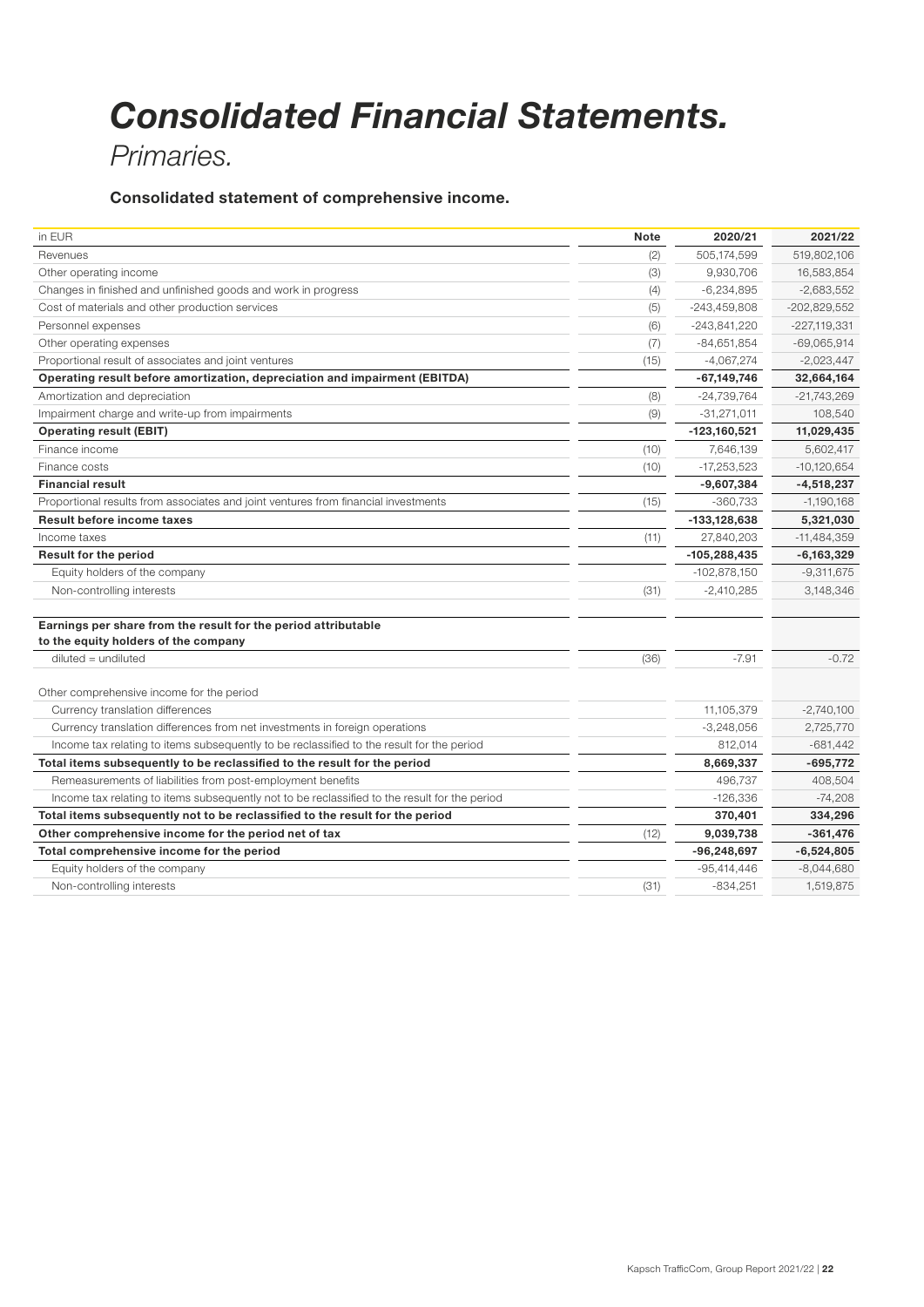#### Consolidated balance sheet.

| in EUR                                                             | <b>Note</b> | March 31, 2021<br>adjusted | March 31, 2022           |
|--------------------------------------------------------------------|-------------|----------------------------|--------------------------|
| <b>ASSETS</b>                                                      |             |                            |                          |
| Property, plant and equipment                                      | (13)        | 55,171,218                 | 48,993,220               |
| Intangible assets                                                  | (14)        | 36,228,961                 | 35,748,198               |
| Interests in associates and joint ventures                         | (15)        | 29,750,880                 | 27,832,024               |
| Other non-current financial assets and investments                 | (16)        | 12,280,781                 | 14,984,253               |
| Non-current contract assets                                        | (16, 21)    | 5,188,155                  | 3,703,067                |
| Other non-current assets <sup>2)</sup>                             | (16, 17)    | 4,438,920                  | 4,100,921                |
| Deferred tax assets <sup>1)</sup>                                  | (18)        | 61,991,723                 | 60,222,681               |
| <b>Non-current assets</b>                                          |             | 205,050,638                | 195,584,364              |
|                                                                    |             |                            |                          |
| Inventories                                                        | (19)        | 41,733,178                 | 35,556,124               |
| Trade receivables and other current assets <sup>2)</sup>           | (16, 20)    | 130,636,402                | 131,449,312              |
| Current contract assets                                            | (16, 21)    | 105,971,627                | 83,787,347               |
| Current tax receivables <sup>1)</sup>                              |             | 6,830,048                  | 4,391,665                |
| Other current financial assets                                     | (16)        | 923,526                    | 1,579,991                |
| Cash and cash equivalents                                          | (16, 22)    | 102,010,356                | 59,751,049               |
| <b>Current assets</b>                                              |             | 388,105,137                | 316,515,488              |
| <b>TOTAL ASSETS</b>                                                |             | 593, 155, 775              | 512,099,852              |
|                                                                    |             |                            |                          |
| <b>EQUITY</b>                                                      |             |                            |                          |
| Share capital                                                      | (23)        | 13,000,000                 | 13,000,000               |
| Capital reserve                                                    | (23)        | 117,508,771                | 117,508,771              |
| Retained earnings and other reserves                               | (23)        | -39,267,925                | -47,312,605              |
| Capital and reserves attributable to equity holders of the company |             | 91,240,846                 | 83,196,166               |
| Non-controlling interests                                          | (31)        | $-6,479,918$               | $-5,294,405$             |
| <b>TOTAL EQUITY</b>                                                |             | 84,760,928                 | 77,901,761               |
|                                                                    |             |                            |                          |
| <b>LIABILITIES</b>                                                 |             |                            |                          |
| Non-current financial liabilities                                  | (16, 24)    | 120,894,967                | 136,051,366              |
| Non-current lease liabilities                                      | (16, 25)    | 35,692,506                 | 27,603,572               |
| Liabilities from post-employment benefits to employees 3)          | (26)        | 27,341,391                 | 24,197,891               |
| Non-current provisions <sup>3)</sup>                               | (27)        | 3,348,646                  | 1,685,490                |
| Non-current contract liabilites                                    | (21)        | 9,413,374                  | 1,206,691                |
| Other non-current liabilities                                      | (16)        | 611,761                    | 425,485                  |
| Deferred tax liabilities                                           | (18)        | 1,015,784                  | 2,858,964                |
| <b>Non-current liabilities</b>                                     |             | 198,318,429                | 194,029,459              |
| Current financial liabilities                                      | (16, 24)    | 102,362,406                | 44,013,354               |
| Current lease liabilities                                          | (16, 25)    |                            |                          |
| Trade payables                                                     | (16)        | 13,584,993<br>59,403,810   | 11,940,079<br>71,475,718 |
|                                                                    |             |                            |                          |
| Current contract liabilities                                       | (21)        | 39,144,575                 | 35,677,564<br>28,629,955 |
| Current provisions<br>Current tax liabilities                      | (27)        | 42,471,695                 |                          |
| Other liabilities and deferred income                              | (16, 28)    | 1,747,702<br>51,361,237    | 2,314,100<br>46,117,862  |
| <b>Current liabilities</b>                                         |             | 310,076,418                | 240,168,632              |
|                                                                    |             |                            |                          |
| <b>TOTAL LIABILITIES</b>                                           |             | 508,394,847                | 434,198,091              |
| <b>TOTAL EQUITY AND LIABILITIES</b>                                |             | 593, 155, 775              | 512,099,852              |

<sup>1)</sup> Receivables from tax allocation to the tax group leader were reclassified as of March 31, 2021 amounting to EUR 19,103,488 and

instead of current tax receivables deferred tax assets from tax losses were recognized.<br>2) Non-current and current lease receivables were reclassified and are not shown separately anymore due to immateriality but are inclu

<sup>3)</sup> Obligations from anniversary bonuses are included in liabilities from post-employment benefits to employees and the amount as of March 31, 2021 was reclassified from non-current provisions.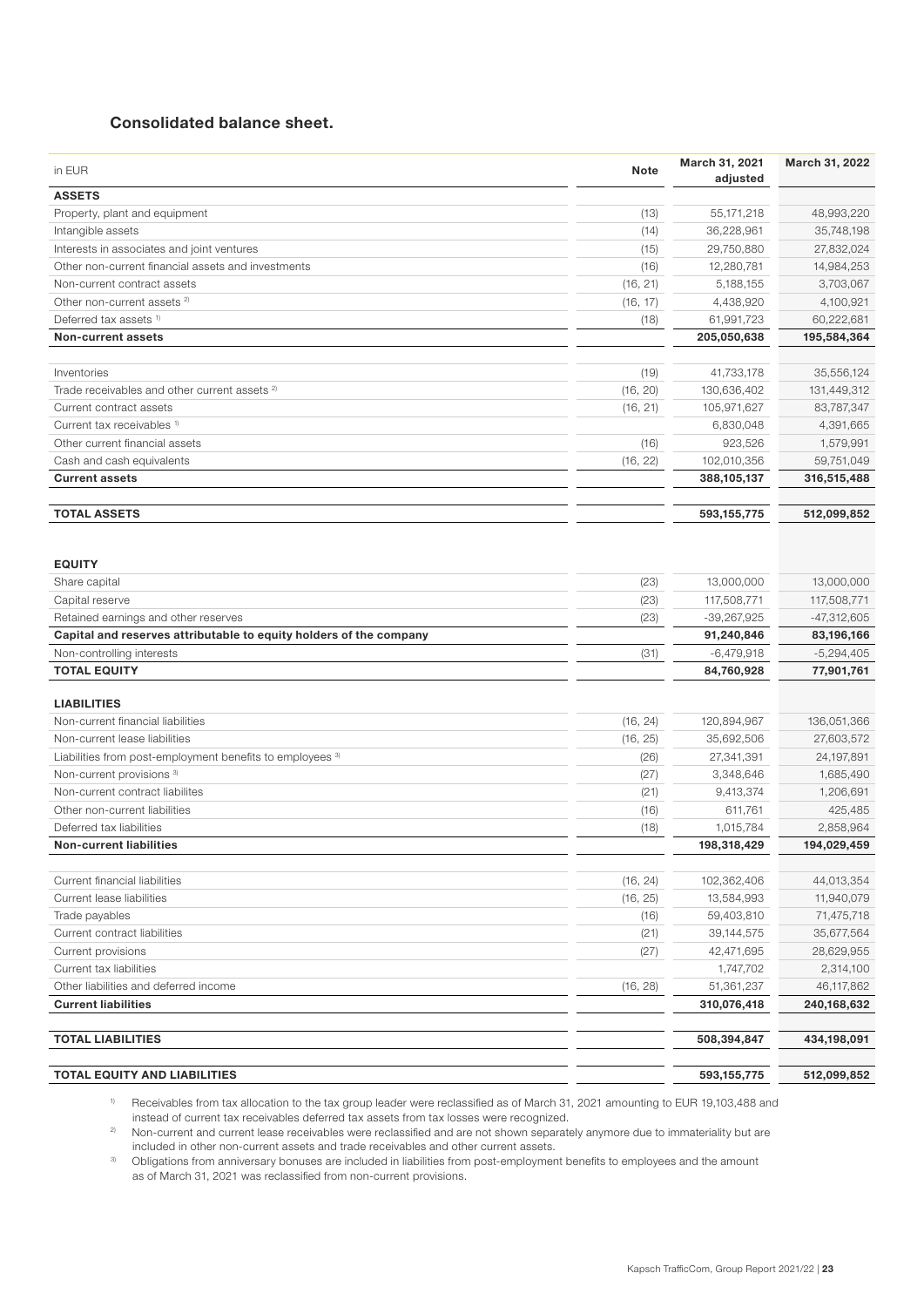# Consolidated statement of changes in equity.

| in EUR                                                         | Share<br>capital | Capital<br>reserve | Other<br>reserves | Consoli-<br>dated<br>retained<br>earnings | <b>Attributable</b><br>to equity<br>holders of<br>the company | Non-<br>controlling<br>interests | <b>Total</b><br>equity |
|----------------------------------------------------------------|------------------|--------------------|-------------------|-------------------------------------------|---------------------------------------------------------------|----------------------------------|------------------------|
| Carrying amount as of March 31, 2021                           | 13,000,000       | 117.508.771        | -44.171.199       | 4,903,275                                 | 91.240.846                                                    | $-6,479,918$                     | 84,760,928             |
| Dividend                                                       |                  |                    |                   |                                           | $\Omega$                                                      | $-334.362$                       | $-334.362$             |
| Result for the period                                          |                  |                    |                   | $-9.311.675$                              | $-9.311.675$                                                  | 3.148.346                        | $-6,163,329$           |
| Currency translation differences                               |                  |                    | 932,699           |                                           | 932.699                                                       | $-1.628.471$                     | $-695.772$             |
| Remeasurements of liabilities from<br>post-employment benefits |                  |                    | 334.296           |                                           | 334.296                                                       |                                  | 334,296                |
| Reclasification of remeasurements of                           |                  |                    |                   |                                           |                                                               |                                  |                        |
| liabilities from post-employment benefits                      |                  |                    | $-89.578$         | 89.578                                    | 0                                                             |                                  | $\Omega$               |
| Other comprehensive income for the period                      |                  |                    | 1,177,417         | 89,578                                    | 1,266,995                                                     | $-1,628,471$                     | $-361,476$             |
| Carrying amount as of March 31, 2022                           | 13.000.000       | 117,508,771        | $-42,993,782$     | $-4,318,823$                              | 83,196,166                                                    | $-5,294,405$                     | 77,901,761             |

| Carrying amount as of March 31, 2020                           | 13.000.000 | 117.508.771 | $-50,128,446$ | 107,781,424    | 188, 161, 749  | $-5,680,095$ | 182,481,653    |
|----------------------------------------------------------------|------------|-------------|---------------|----------------|----------------|--------------|----------------|
| Effects from increase of shares in subsidiaries                |            |             | $-1.506.457$  |                | $-1.506.457$   | 106.457      | $-1,400,000$   |
| Effects from sale of shares in subsidiaries                    |            |             |               |                |                | $-72.029$    | $-72.029$      |
| <b>Dividend</b>                                                |            |             |               |                |                |              | 0              |
| Result for the period                                          |            |             |               | $-102.878.150$ | $-102.878.150$ | $-2.410.285$ | $-105,288,435$ |
| Currency translation differences                               |            |             | 7.093.303     |                | 7.093.303      | 1.576.034    | 8,669,337      |
| Remeasurements of liabilities from<br>post-employment benefits |            |             | 370.401       |                | 370.401        |              | 370.401        |
| Other comprehensive income for the period                      |            |             | 7.463.704     |                | 7.463.704      | 1.576.034    | 9,039,738      |
| Carrying amount as of March 31, 2021                           | 13.000.000 | 117.508.771 | -44,171,199   | 4.903.275      | 91.240.846     | $-6.479.918$ | 84,760,928     |

Details of equity are presented in note 23.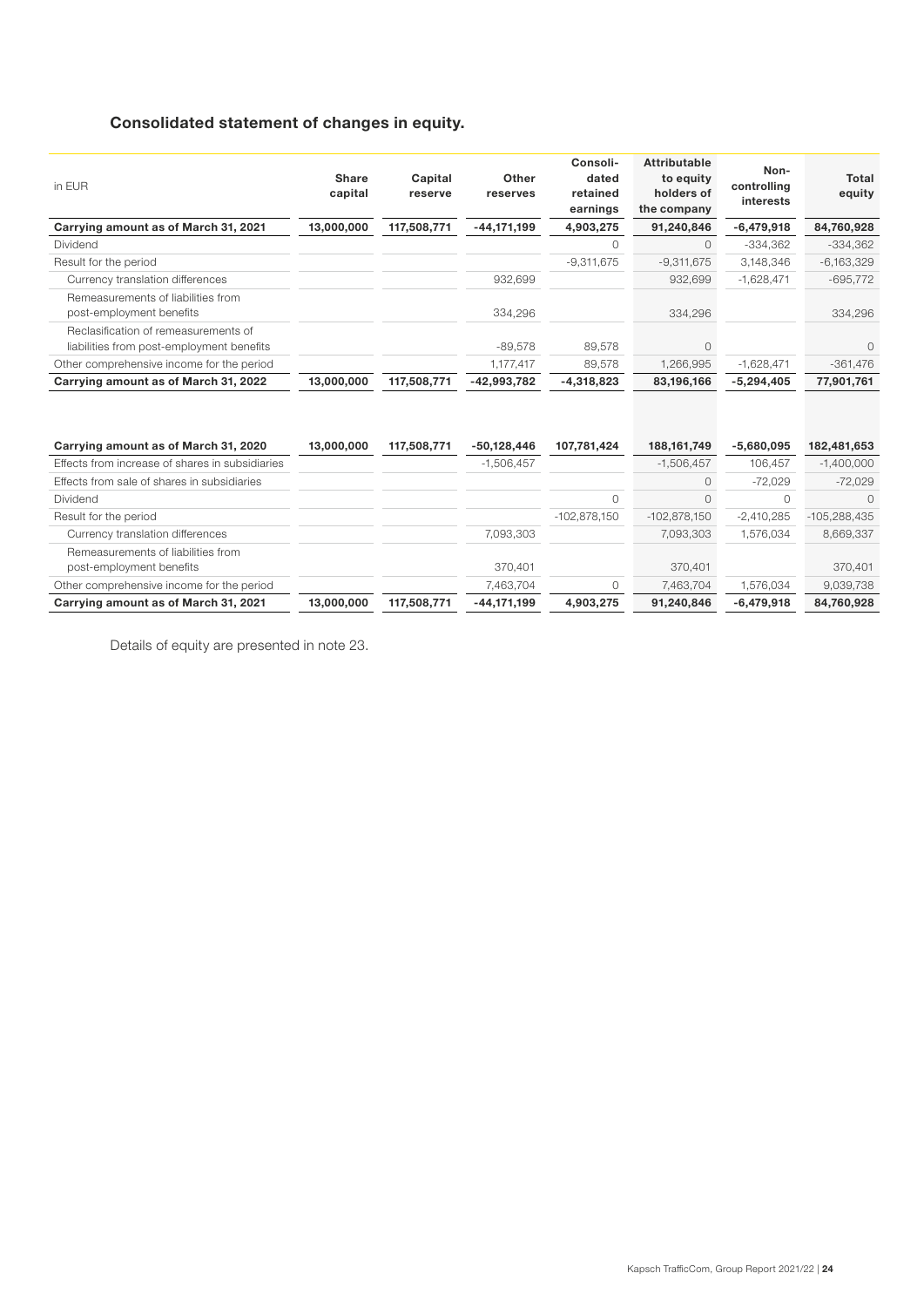# Consolidated cash flow statement.

| in EUR                                                                                                   | Note | 2020/21       | 2021/22       |
|----------------------------------------------------------------------------------------------------------|------|---------------|---------------|
| <b>Operating result</b>                                                                                  |      | -123,160,521  | 11,029,435    |
| Scheduled depreciation and amortization                                                                  | (8)  | 24,739,764    | 21,743,269    |
| Impairment charge                                                                                        | (9)  | 31,271,011    | $-108,540$    |
| Change in obligations for post-employment benefits                                                       |      | $-1,978,070$  | $-2,615,526$  |
| Change in non-current receivables, non-current contract assets and other non-current assets              |      | 5,552,355     | 1,549,768     |
| Change in non-current trade payables, non-current contract liabilities and other non-current liabilities |      |               |               |
| and provisions                                                                                           |      | 6,651,138     | $-10,268,746$ |
| Net payments of income taxes                                                                             |      | $-13,704,765$ | $-12,552,340$ |
| Interest received                                                                                        | (10) | 2,268,613     | 740,292       |
| Interest payments                                                                                        | (10) | $-6,528,435$  | $-5,745,384$  |
| Other (net)                                                                                              |      | 3,080,160     | 5,055,692     |
| <b>Cash flow from earnings</b>                                                                           |      | -71,808,750   | 8,827,920     |
| Change in net working capital:                                                                           |      |               |               |
| Change in trade receivables, current contract assets and other current assets                            |      | 79,069,051    | 20,540,139    |
| Change in inventories                                                                                    |      | 13,924,558    | 6,126,772     |
| Change in trade payables, current contract liabilities and other current payables                        |      | $-29,189,110$ | 3,819,921     |
| Change in current provisions                                                                             |      | 19,115,275    | $-13,841,740$ |
| Change in net working capital                                                                            |      | 82,919,774    | 16,645,092    |
|                                                                                                          |      |               |               |
| Cash flow from operating activities                                                                      |      | 11,111,024    | 25,473,012    |
| Purchase of property, plant and equipment                                                                | (13) | $-2,413,780$  | $-3,179,632$  |
| Purchase of intangible assets                                                                            | (14) | $-3,707,015$  | $-3,925,483$  |
| Purchase of securities, investments and other non-current financial assets                               |      | $-7,973,969$  | $-8,927,215$  |
| Payments for the acquisition of shares in at-equity-consolidated entities                                | (15) | $-1,515,212$  | $-593,154$    |
| Proceeds from the disposal of shares in subsidiaries                                                     | (30) | 1,290,870     | 842,800       |
| Proceeds from the disposal of property, plant and equipment                                              |      | 750,764       | 1,439,923     |
| Proceeds from the disposal of intangible assets                                                          |      | 0             | 370,130       |
| Proceeds from the disposal of securities and other financial assets                                      |      | 6,780,771     | 5,259,568     |
| Cash flow from investing activities                                                                      |      | -6,787,571    | $-8,713,063$  |
|                                                                                                          |      |               |               |
| Free cash flow <sup>1)</sup>                                                                             |      | 4,323,453     | 16,759,949    |
| Dividends paid to parent company's shareholders                                                          |      | $\circ$       | $\circ$       |
| Dividends paid to non-controlling interests                                                              | (31) | $\circ$       | $-334,362$    |
| Payments for the acquisition of non-controlling interests                                                |      | $-1,400,000$  | $\Omega$      |
| Increase in non-current financial liabilities                                                            | (24) | 121.076       | 18,943,641    |
| Increase in current financial liabilities                                                                | (24) | 18,789,560    | 5,354,369     |
| Decrease in current financial liabilities                                                                | (24) | $-30,296,385$ | $-69,931,237$ |
| Lease payments                                                                                           | (25) | $-14,047,284$ | $-15,105,945$ |
| Cash flow from financing activities                                                                      |      | $-26,833,033$ | -61,073,534   |
|                                                                                                          |      |               |               |
| Cash and cash equivalents at beginning of year                                                           |      | 122,631,807   | 102,010,356   |
| Changes in cash and cash equivalents <sup>2)</sup>                                                       |      | $-22,509,580$ | $-44,313,585$ |
| Exchange gains/losses                                                                                    |      | 1,888,129     | 2,054,278     |
| Cash and cash equivalents at end of year                                                                 | (22) | 102,010,356   | 59,751,049    |

<sup>1)</sup> Cash flow from operating activities  $+$  cash flow from investing activities

 $2^2$  Free cash flow + cash flow from financing activities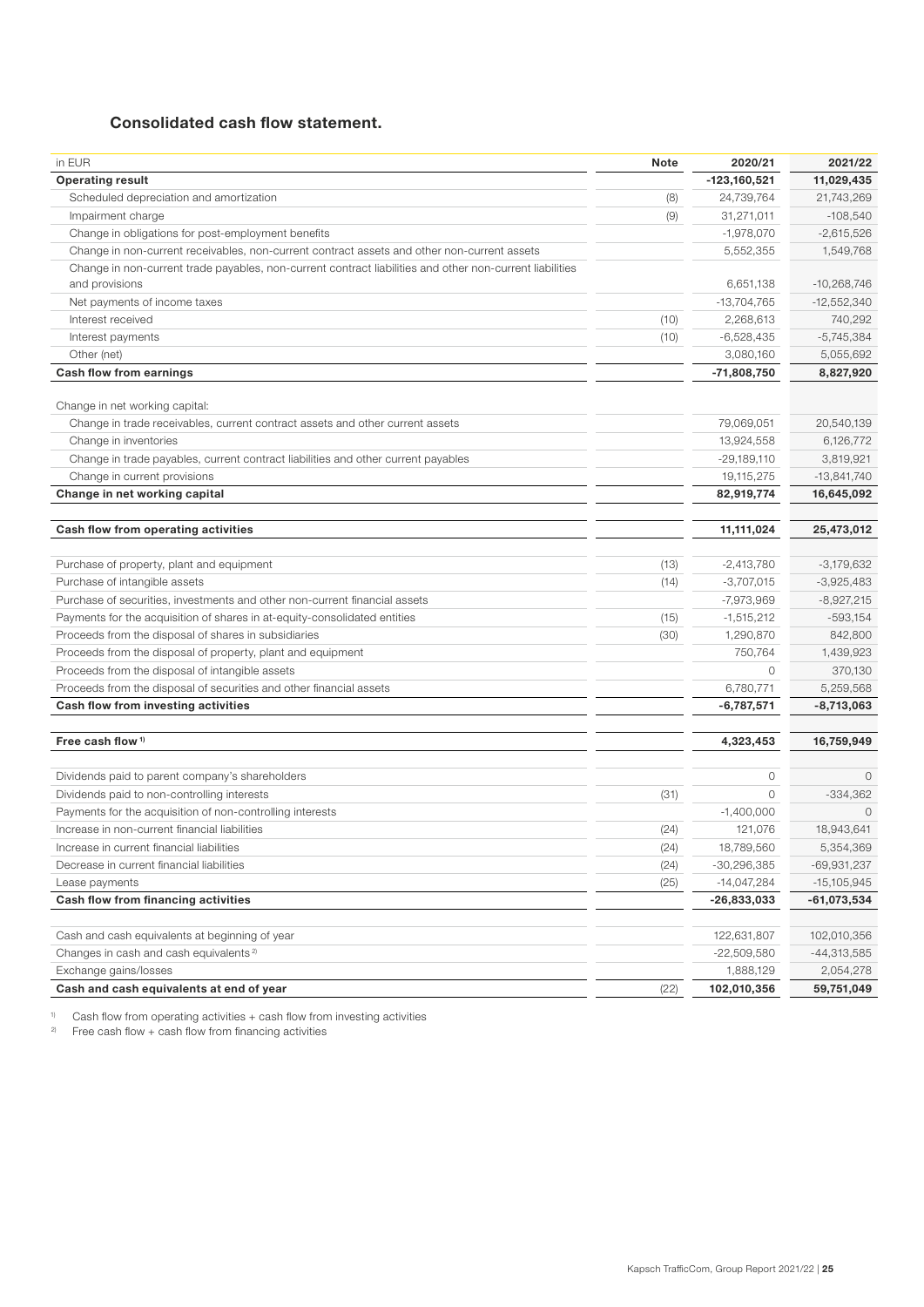# *Notes to the Consolidated Financial Statements.*

# *Table of contents.*

| <b>General information.</b>                                  | 27 |
|--------------------------------------------------------------|----|
| 1 - General information                                      | 27 |
| Consolidated statement of comprehensive income.              | 29 |
| 2 - Segment information                                      | 29 |
| 3 - Other operating income                                   | 30 |
| 4 - Changes in finished and unfinished goods                 |    |
| and work in progress                                         | 31 |
| 5 - Cost of materials and other production services          | 31 |
| 6 - Personnel expenses                                       | 31 |
| 7 - Other operating expenses                                 | 32 |
| 8 - Expenses for amortization and depreciation               | 32 |
| 9 - Impairment and write-up from impairments                 | 32 |
| 10 - Financial result                                        | 33 |
| 11 - Income taxes                                            | 34 |
| 12 - Other comprehensive income                              | 34 |
| <b>Consolidated balance sheet.</b>                           | 35 |
| 13 - Property, plant and equipment                           | 35 |
| 14 - Intangible Assets                                       | 36 |
| 15 - Interests in associates and joint ventures              | 40 |
| 16 - Financial instruments                                   | 43 |
| 17 - Other non-current assets                                | 45 |
| 18 - Deferred tax assets/liabilities                         | 45 |
| 19 - Inventories                                             | 47 |
| 20 – Trade receivables and other current assets              | 47 |
| 21 – Contract assets and contract liabilities                | 48 |
| 22 - Cash and cash equivalents                               | 48 |
| 23 - Equity                                                  | 49 |
| 24 - Current and non-current financial liabilities           | 50 |
| 25 – Lease liabilities                                       | 52 |
| 26 - Liabilities from post-employment benefits to employees  | 53 |
| 27 - Provisions                                              | 56 |
| 28 - Other liabilities and deferred income                   | 58 |
| 29 - Contingent liabilities and other commitments as well as |    |
| disclosure to German infrastructure charge                   | 58 |
| Others.                                                      | 59 |
| 30 – Interests in subsidiaries                               | 59 |
| 31 - Non-controlling interests                               | 62 |
| 32 – Related parties                                         | 65 |
| 33 - Risk management                                         | 68 |
| 34 - Capital management                                      | 70 |
| 35 - Accounting and valuation principles                     | 71 |
| 36 - Earnings per share                                      | 89 |
| 37 - Events after the reporting period                       | 89 |

38 – Supplementary disclosures 89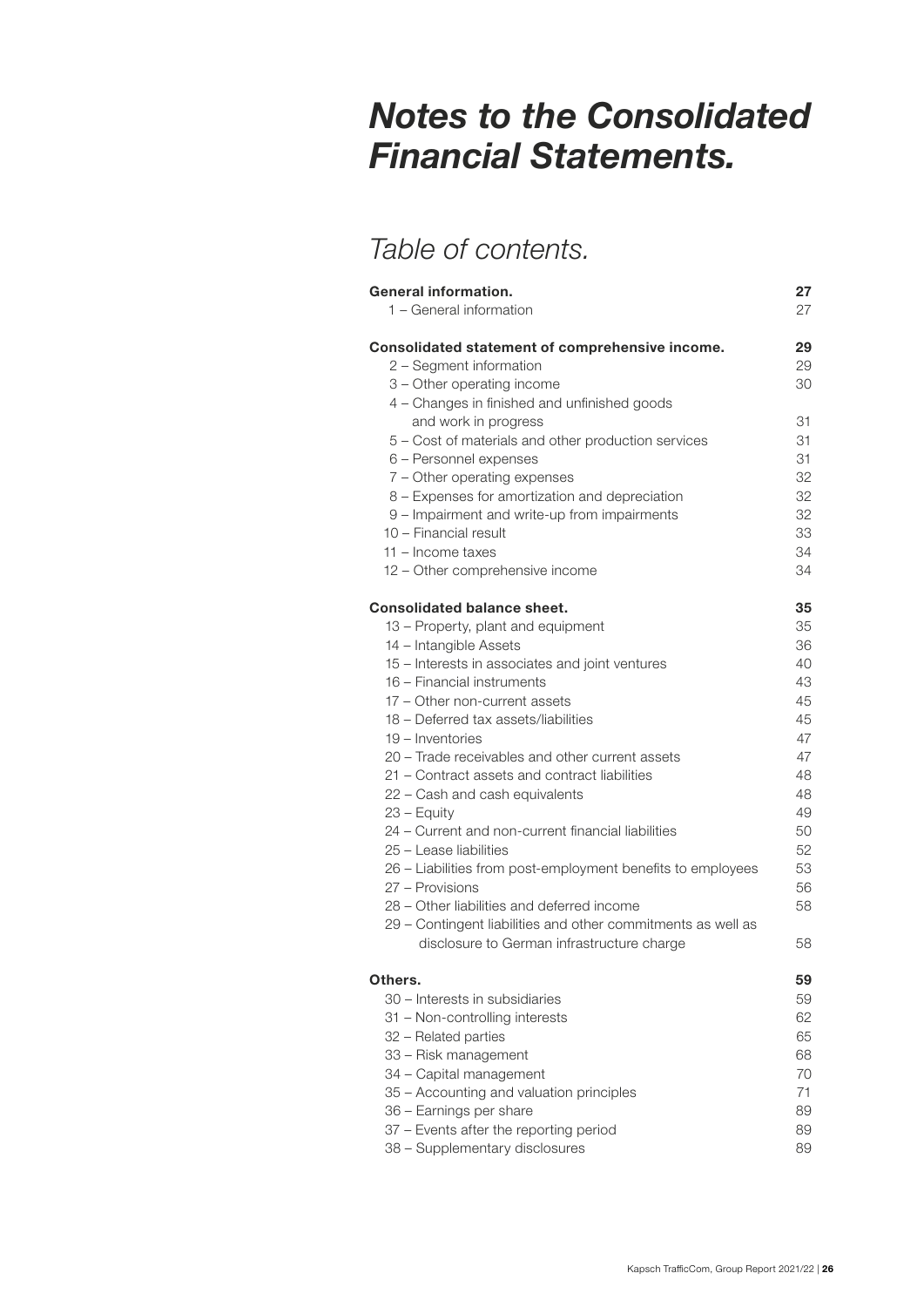# 1 General information.

Kapsch TrafficCom is a global supplier of superior technologies, solutions and services of the ITS market (Intelligent Transportation Systems). Intelligent Transportation Systems support and optimize the traffic. They use therefore information and communication solutions.

Kapsch TrafficCom operates in two segments: Tolling and Traffic Management.

#### Tolling.

This segment comprises activities relating to the implementation and the technical and commercial operation of toll collection systems. Projects are generally awarded by public agencies or private concessionaires in the context of tender procedures. Toll collection systems may comprise both individual road sections and nation-wide road networks. The manufacture and procurement of components both for the expansion and adaptation of the systems installed by Kapsch TrafficCom and on behalf of third parties complete the portfolio of Kapsch TrafficCom; toll services for business customers and private customers further complete it.

#### Traffic Management.

This segment primarily comprises activities relating to the implementation and operation of systems and solutions for controlling traffic and mobility behavior, as well as the relating components business. The strategic focus is on the areas of traffic optimization, decision intelligence (analysis, simulation and prediction of traffic) and the operation of mobility platforms and services. One basis for this is the use of increasing amounts of data for analysis, simulation and intelligent control of traffic flows and mobility behavior. Customers in the traffic management segment are mainly public authorities but also private companies.

#### 1.1 Group structure and consolidated group.

The parent company (reporting entity) of this group is Kapsch TrafficCom AG. The company is a joint stock corporation incorporated and domiciled in 1120 Vienna, Am Europlatz 2, Vienna, Austria.

As of March 31, 2022 KAPSCH-Group Beteiligungs GmbH, Vienna, held a share of 63.3% in Kapsch TrafficCom AG. KAPSCH-Group Beteiligungs GmbH is a 100%-subsidiary of DATAX HandelsgmbH, Vienna, which is the controlling entity of Kapsch TrafficCom AG and the ultimate parent of Kapsch Group. In the financial year 2021/22, a reorganization of the Kapsch Group was carried out. The aim was to be able to ensure a smooth transition to the next generation in due course. Kapsch BusinessCom with Kari Kapsch left the Kapsch Group.

The shares of Kapsch TrafficCom AG are listed in the Prime Market segment of the Vienna Stock Exchange since June 26, 2007.

The consolidated group as well as changes in the scope of consolidation are included in note 30.

#### 1.2 Basis of Preparation.

Pursuant to Section 245a Austrian Commercial Code (UGB), the consolidated financial statements as of March 31, 2022 have been prepared in accordance with International Financial Reporting Standards (IFRS) as well as the International Financial Reporting Standards Interpretations Committee (IFRS IC) as adopted by the European Union (EU).

For ease of presentation, amounts have been rounded and, unless indicated otherwise, are presented in thousands of euros (EUR k). However, calculations are done using exact amounts, including the digits not shown, which may lead to rounding differences.

#### 1.3 Accounting and valuation principles.

The consolidated financial statements as of March 31, 2022 are prepared under the historical cost concept, with the exception of financial instruments measured at fair value according to IFRS 9. The measurement was made accordingly at the balance sheet date. Pertinent explanations can be found within the scope of the corresponding accounting policies. The accounting and valuation principles, which form the basis for these consolidated financial statements, were applied unchanged to the previous period and supplemented by new mandatory guidelines applicable from the financial year. Note 35 provides a detailed description of all accounting and valuation principles, including new accounting and valuation principles to be applied.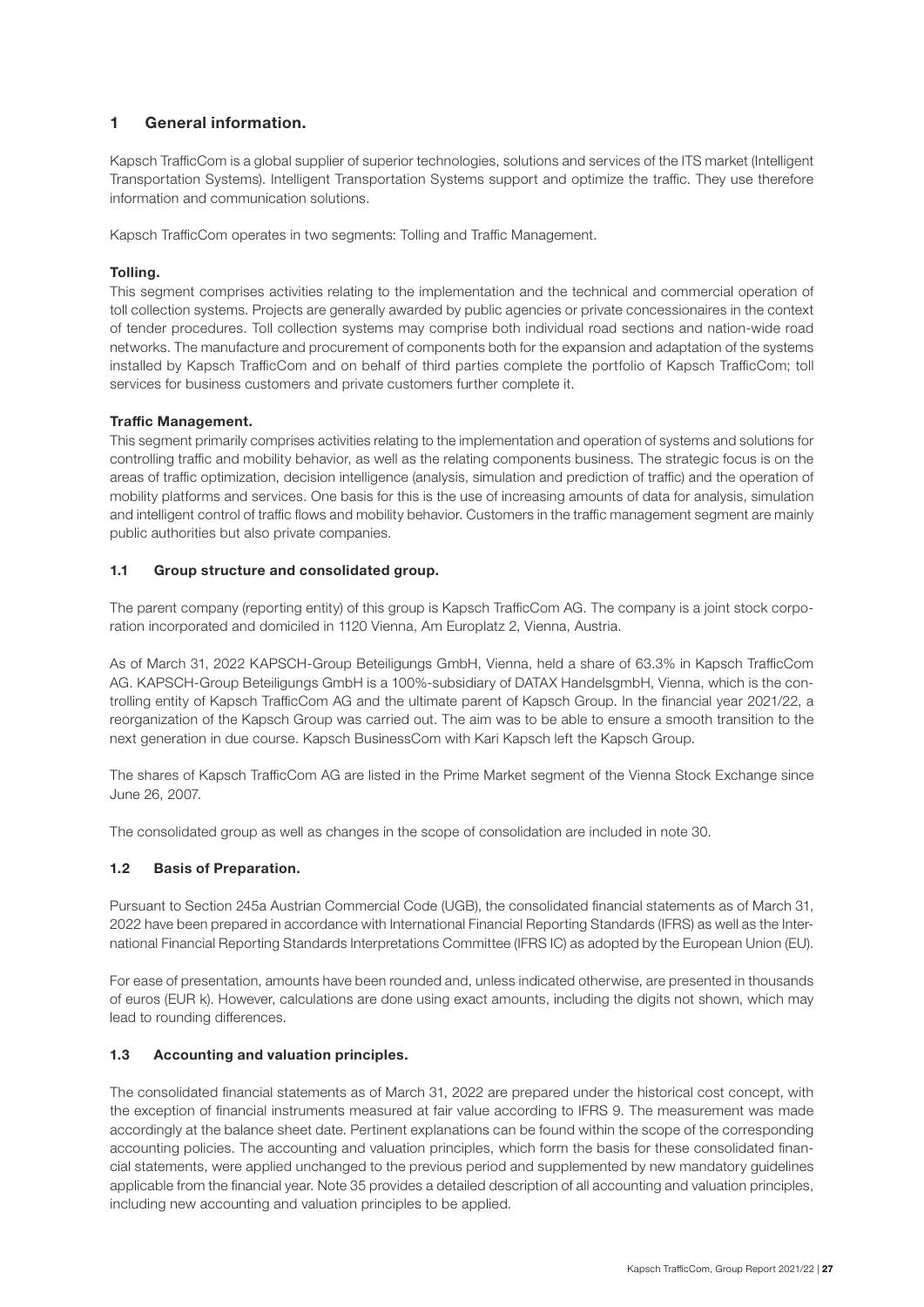#### 1.4 Material accounting estimates and assumptions.

The preparation of the consolidated financial statements in conformity with IFRS requires the use of estimates and assumptions regarding future developments. These influence the amount and presentation of assets and liabilities reported at the balance sheet date as well as income and expenses recorded during the reporting period. Estimates are made by the Executive Board to the best of their knowledge. Nevertheless, the actual values may differ from these estimates. All estimates and judgments are continually evaluated and are based on historical experience and other factors, including expectations of future events that are believed to be reasonable under the circumstances. The resulting accounting estimates will generally differ from actual results.

In particular, estimates and assumptions regarding the following areas have a significant risk of causing a material adjustment to the carrying amounts of assets and liabilities within the next financial year.

#### 1.4.1 Revenue recognition for contract work.

The Group applies the rules of IFRS 15. Revenue for implementation projects, that fulfill the criteria of IFRS 15.35 for revenue recognition over time, is recognized in accordance with the corresponding stage of completion, with an expected profit margin already being assumed. The stage of completion is determined by an input orientated method using the ratio between the costs already incurred and the expected total costs of the corresponding contract. This requires to continuously estimate and update the planned costs arising from the contract as well as the risks arising from project management. This may result from technical difficulties, delays in the schedule or difficulties with sub-suppliers or other external general conditions, and which influence the profit margin of the project. Furthermore, these projects may also lead to damages or penalties that are to be considered during the project evaluation and which require an assessment of risks. For most contracts, contract revenue is defined and includes fixed elements and partly variable elements that are assessed by probability as to their amounts and timing. Large-scale orders of the Group are usually technically complex individual orders based on specific terms and conditions which therefore are to be critically assessed with regard to revenue recognition and project risks on an individual basis. Details to the revenue recognition are included in note 35.3 and sensitivity analysis is included in note 21.

#### 1.4.2 Estimated impairment of goodwill.

In accordance with the accounting policy stated in note 14 and 35, the Group tests annually whether goodwill has suffered any impairment. The recoverable amount of cash generating units is determined on the basis of the calculation of the value in use. Therefore assumptions must be made and used as a basis for this. Sensitivities for the acquired goodwill are detailed in note 14.

#### 1.4.3 Recognition of deferred tax assets.

The Group reviews the recognition of deferred tax assets at least on an annual basis. These deferred tax assets are recognized to the extent that it is probable that future taxable profits will be realized. Assumptions have to be made and used for this purpose. The sensitivities are disclosed in note 18.

#### 1.4.4 Other estimates and assumptions.

Further areas where assumptions and estimates are significant to the consolidated financial statements include impairment of inventories, assumption of useful lives for intangible assets and property, plant and equipment, assumptions and interest rates related to liabilities from post-employment benefits to employees, assumptions and interest rates related to leasing contracts, as well as provisions for warranties and losses for onerous contracts. Sensitivity analyses of the assumptions made by the Group are included in the respective notes.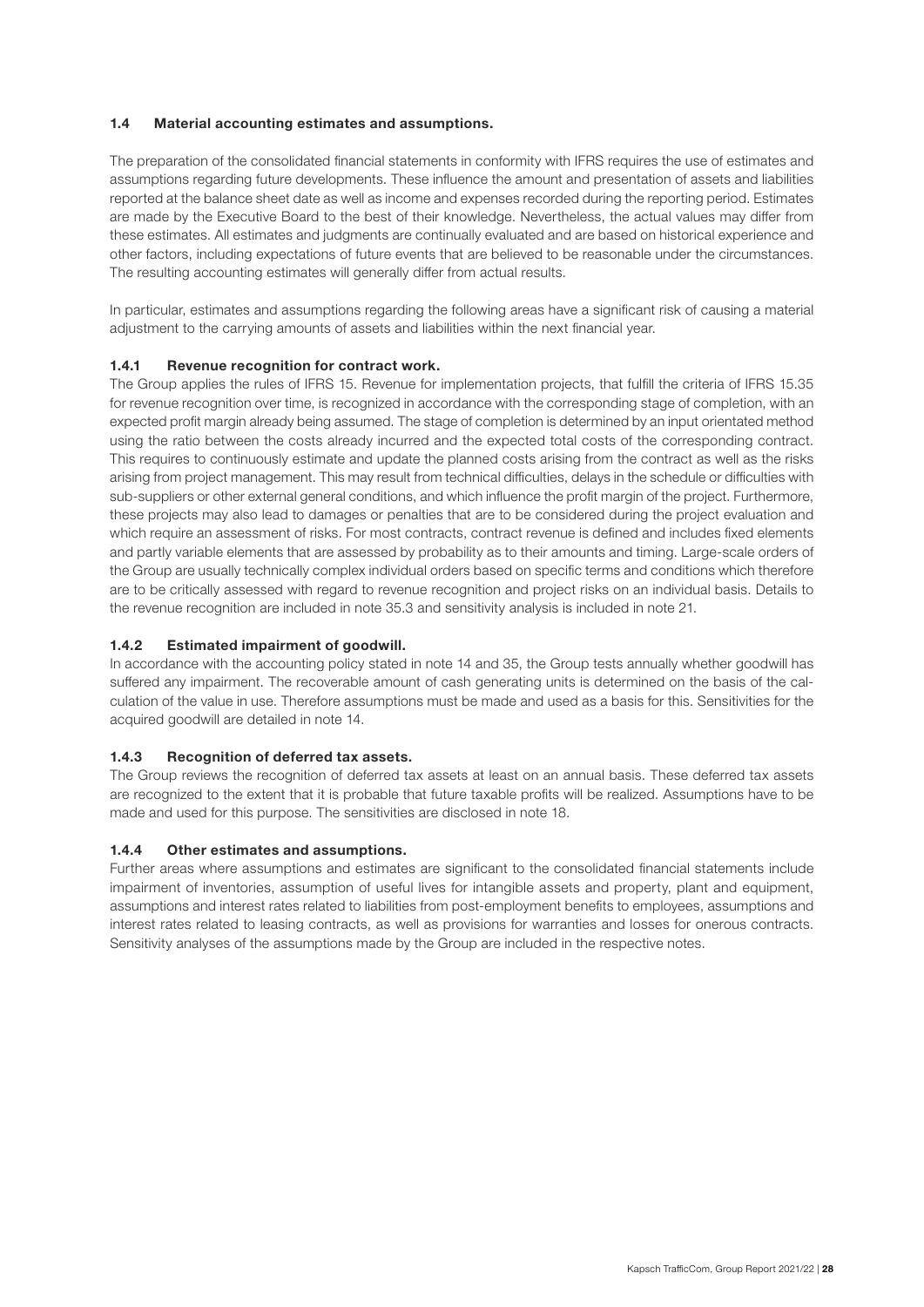#### 1.5 Retrospective adjustment.

The previous year figures in the consolidated balance sheet have been adjusted retrospectively as follows: The amount of the tax allocation to the group parent of EUR 19,103 k included in the previous year in the item "Current tax receivables" was reclassified to "Deferred tax assets", as under the existing group agreement there is no tax allocation in the event of a tax loss, but this is evidently held as an "internal loss carryforward" and is to be offset against future positive tax profits. Likewise, expense/income from group taxation and expense/income from deferred tax assets/liabilities have been adjusted in financial year 2020/21.

|                         | March 31, 2021    |               |                       |
|-------------------------|-------------------|---------------|-----------------------|
| in EUR                  | March 31, 2021    | Adjustment    | <b>March 31, 2021</b> |
|                         | before adjustment |               | adjusted              |
| Deferred tax assets     | 42.888.235        | 19.103.488    | 61.991.723            |
| Current tax receivables | 25.933.536        | $-19.103.488$ | 6.830.048             |

#### 2 Segment information.

#### Operating segments.

An operating segment is a component of an entity that engages in business activities from which it may earn revenues and incur expenses. The operating results of the segments are regularly reported to the Executive Board (chief operating decision maker). Resource allocation decisions are reviewed based on these segments. The Executive Board has identified two reportable segments (as described in note 1 and 35.4):

- Tolling
- Traffic Management

The segment results, as well as capital expenditure, depreciation and impairment and other non-cash-effective positions for the financial years 2021/22 and 2020/21 are as follows:

|                                    | 2020/21        |                                     |            |                | 2021/22                             |              |
|------------------------------------|----------------|-------------------------------------|------------|----------------|-------------------------------------|--------------|
|                                    | <b>Tolling</b> | <b>Traffic</b><br><b>Management</b> | Total      | <b>Tolling</b> | <b>Traffic</b><br><b>Management</b> | <b>Total</b> |
| <b>Revenues</b>                    | 358,224        | 146.951                             | 505,175    | 369,856        | 149.946                             | 519,802      |
| Implementation                     | 100.265        | 65.173                              | 165.439    | 89.230         | 60.001                              | 149,231      |
| Operations                         | 187.505        | 76.363                              | 263,868    | 205.161        | 84.577                              | 289.738      |
| Components                         | 70,453         | 5,415                               | 75,868     | 75,465         | 5,368                               | 80,834       |
| <b>Operating result</b>            | $-117,200$     | $-5,961$                            | $-123,161$ | 3,342          | 7,687                               | 11,029       |
| <b>EBIT margin</b>                 | $-32.7%$       | $-4.1%$                             | $-24.4%$   | 0.9%           | 5.1%                                | 2.1%         |
| Capital expenditure <sup>1)</sup>  | 15.072         | 4.748                               | 19,820     | 11,513         | 4.748                               | 16,261       |
| Depreciation and impairment        | 45,258         | 10.753                              | 56,011     | 15.770         | 5,865                               | 21,635       |
| Other non-cash-effective positions | 3,364          | $-3,900$                            | $-536$     | $-237$         | 174                                 | $-64$        |

1) Capital expenditures include also capital expenditures for right-of use assets from leases (see note 13 and 14).

The business types implementation, operations and components also correspond to performance obligations pursuant to IFRS 15.

The segment assets and liabilities as of March 31, 2022 and March 31, 2021 are as follows:

|                                            | March 31, 2021 |                              |         | March 31, 2022 |                                     |         |
|--------------------------------------------|----------------|------------------------------|---------|----------------|-------------------------------------|---------|
|                                            | <b>Tolling</b> | <b>Traffic</b><br>Management | Total   | <b>Tolling</b> | <b>Traffic</b><br><b>Management</b> | Total   |
| Segment assets                             | 267.810        | 114.737                      | 382.547 | 242.658        | 101.108                             | 343.765 |
| Interests in associates and joint ventures | 29.751         |                              | 29.751  | 27.832         | $\mathbf 0$                         | 27,832  |
| Segment liabilities                        | 205.520        | 78.602                       | 284.122 | 164.609        | 86.666                              | 251.274 |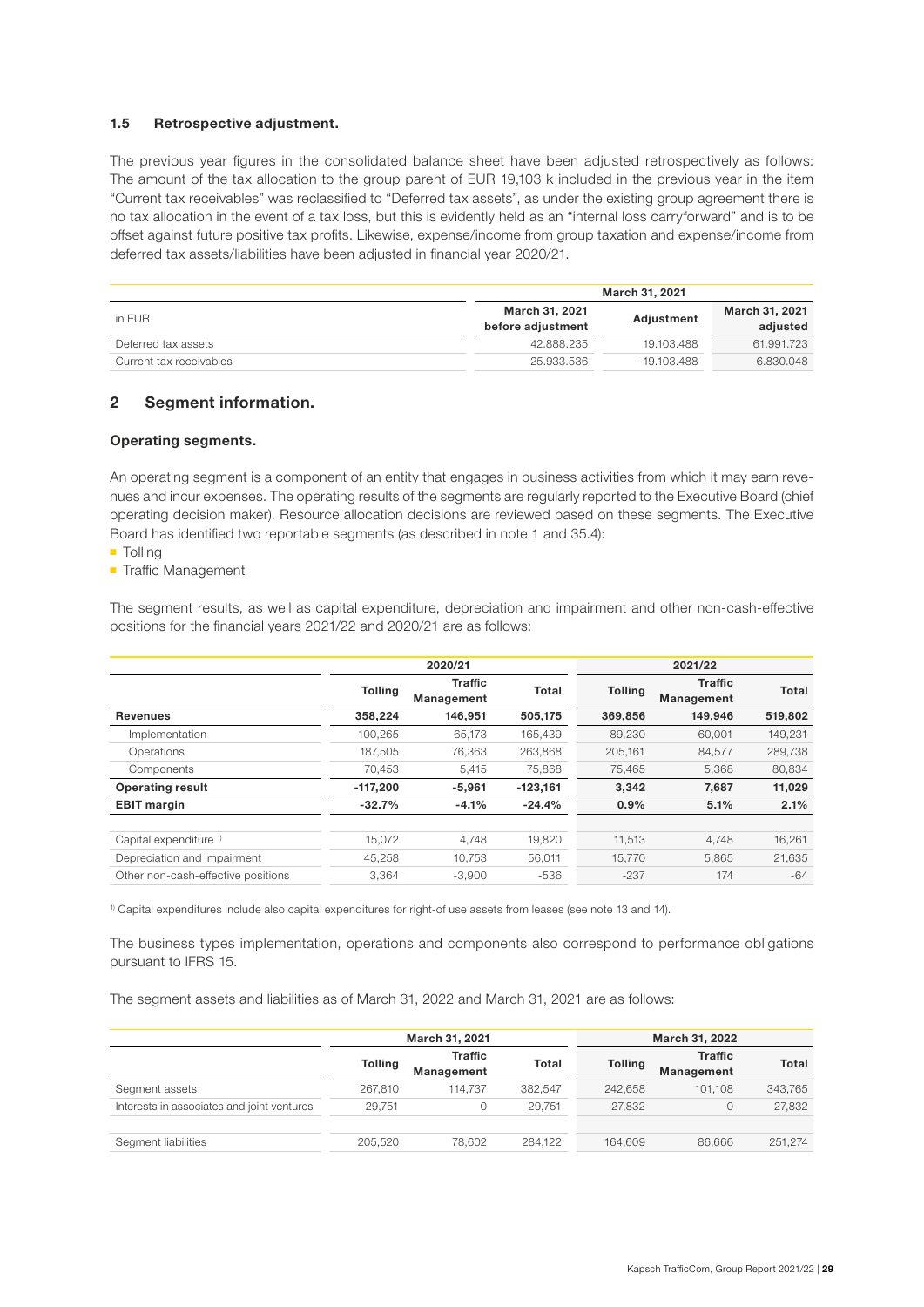The segment assets include property, plant and equipment, intangible assets, other non-current assets, non-current and current contract assets, non-current and current lease receivables, inventories, trade receivables and other current assets as well as current tax receivables.

The segment liabilities include liabilities from post-employment benefits to employees, non-current provisions, other non-current liabilities, non-current and current contract liabilities, non-current and current lease liabilities, trade payables, other liabilities and deferred income, current tax payables as well as current provisions.

In financial year 2021/22, as in the previous year, there was no customer who contributed more than 10% to the revenues of the Group.

#### Information by region.

In addition to the reportable segments, the revenues and non-current non-financial assets (property, plant and equipment and intangible assets) are presented by geographical segment. Revenues are segmented by the location of the customer and balance sheet figures by the location of the company. The figures for the reporting period and previous financial year are as follows:

|                                        | <b>Revenues</b> |         | Non-current non-financial assets |                |
|----------------------------------------|-----------------|---------|----------------------------------|----------------|
|                                        | 2020/21         | 2021/22 | <b>March 31, 2021</b>            | March 31, 2022 |
| Austria                                | 12.165          | 13.812  | 30.809                           | 24,716         |
| EMEA (excluding Austria) <sup>1)</sup> | 264.871         | 268.140 | 11.991                           | 9.247          |
| Americas <sup>2)</sup>                 | 204.944         | 212.110 | 39.526                           | 42.140         |
| APAC <sup>3)</sup>                     | 23.195          | 25.739  | 9.075                            | 8.639          |
| Total                                  | 505.175         | 519,802 | 91.400                           | 84,741         |

1) EMEA: Europe, Middle East, Africa

<sup>2)</sup> Americas: North, Central and South America

3) APAC: Asia-Pacific

## 3 Other operation income.

|                                                    | 2020/21 | 2021/22 |
|----------------------------------------------------|---------|---------|
| Exchange rate gains from operating activities      | 2,828   | 6.415   |
| Gains from early termination of a leasing contract | 0       | 3,143   |
| Operative gains from derivatives                   | 0       | 1,937   |
| Income from research tax credits                   | 1.005   | 1.241   |
| Income from subsidies related to COVID-19-pandemic | 1,601   | 819     |
| Income from sale of subsidiaries                   | 1.208   | 709     |
| Income from the sale of non-current assets         | 247     | 452     |
| Income from insurance refunds                      | 403     | 266     |
| Sundry operating income                            | 2,639   | 1,602   |
| <b>Total</b>                                       | 9,931   | 16,584  |

Operating exchange rate gains mainly related to exchange rate fluctuations of the currencies US-Dollar and Zambian kwacha in respect to euro.

Due to the early termination of a lease agreement, which had been fully impaired in the previous financial year, other income amounting to EUR 3,143 k was generated.

Income from subsidies related to COVID-19 pandemic refers to premiums and support due to the COVID-19 pandemic including public sector grants from short-time work or compensation of personnel expenses. The majority of the compensation was granted in Canada.

Income from sale of subsidiaries in financial year 2021/22 refers to the sale of Kapsch TrafficCom S.r.l. a socio unico, Italy and to the sale of Kapsch TrafficCom Construction & Realization spol. s.r.o., Czech Republic, in financial year 2020/21.

Sundry operating income include several recharges and deferrals.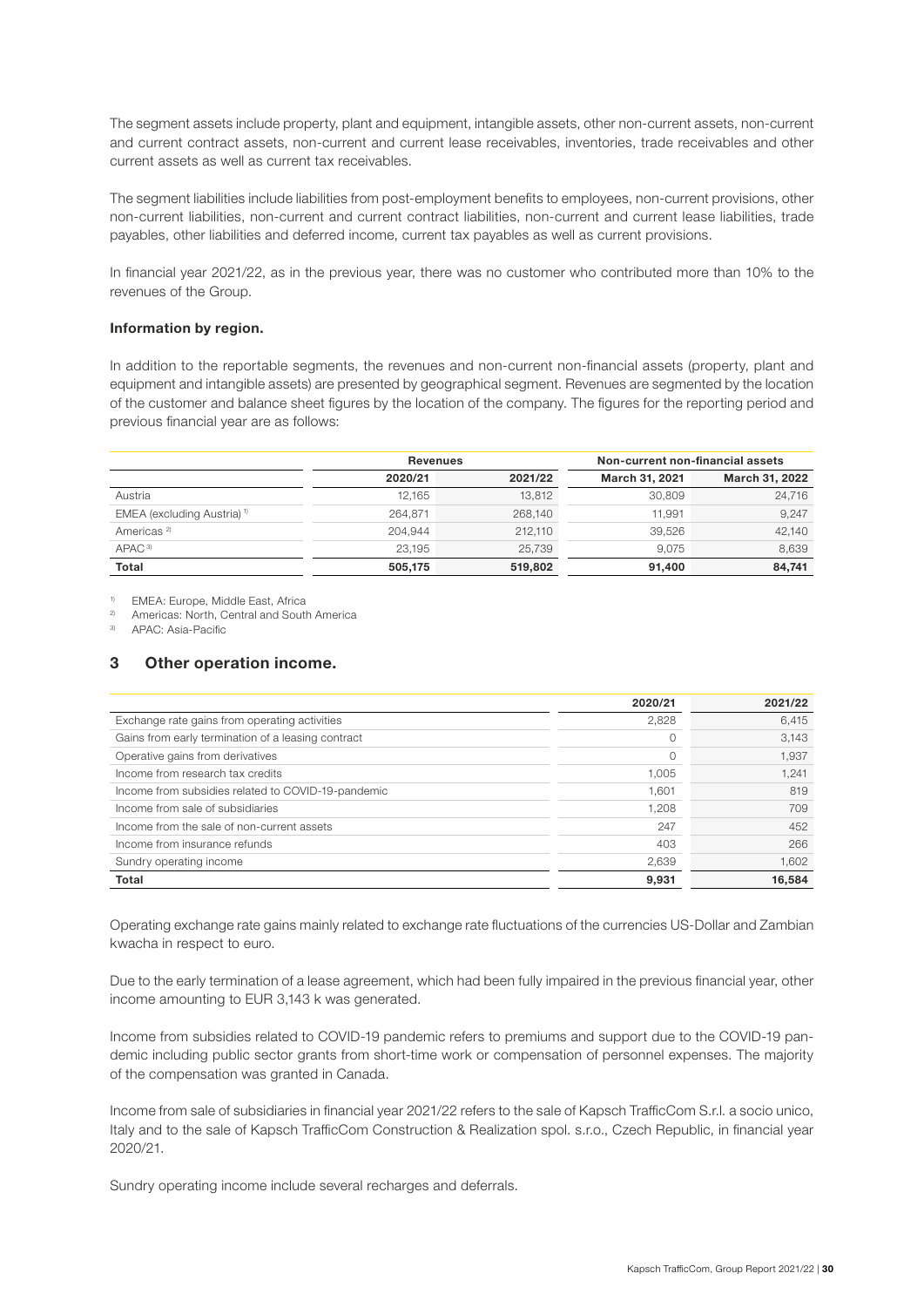## 4 Changes in finished and unfinished goods and work in progress.

|                                                 | 2020/21  | 2021/22  |
|-------------------------------------------------|----------|----------|
| Change in unfinished goods and work in progress | $-1.676$ | 121      |
| Change in finished goods                        | $-4.559$ | $-2.805$ |
| <b>Total</b>                                    | $-6.235$ | $-2.684$ |

Details on inventories can be found in note 19.

#### 5 Cost of materials and other production services.

|                            | 2020/21    | 2021/22    |
|----------------------------|------------|------------|
| Cost of materials          | $-99.511$  | $-83.962$  |
| Cost of purchased services | $-143.948$ | $-118.868$ |
| <b>Total</b>               | $-243.460$ | $-202,830$ |

Cost of materials and purchased services decreased although sales increased. This was mainly due to lower costs for several projects in the USA, in connection with margin adjustments and provisions for impending losses, which had to be recognized in the previous year.

#### 6 Personnel expenses.

|                                                                          | 2020/21    | 2021/22    |
|--------------------------------------------------------------------------|------------|------------|
| Wages, salaries, and other remunerations                                 | $-194.489$ | $-186,671$ |
| Expenses for social security and payroll-related taxes and contributions | $-31.287$  | $-29,299$  |
| Expenses for termination benefits (see note 26)                          | $-447$     | $-233$     |
| Expenses for pensions (see note 26)                                      | $-7$       | $-4$       |
| Contributions to pension funds and other external funds                  | $-3.586$   | $-1.442$   |
| Restructuring costs related to personnel                                 | $-4.478$   |            |
| Fringe benefits                                                          | $-9.547$   | $-9.470$   |
| <b>Total</b>                                                             | $-243.841$ | $-227.119$ |

As of March 31, 2022, the number of staff amounted to 4,220 employees (March 31, 2021: 4,657) and averaged 4,447 employees in financial year 2021/22 (2020/21: 4,827 persons).

In the previous financial year restructuring costs mainly related to the USA, Sweden and Austria. Personnel expenses decreased as a result of efficiency improvement measures and staff reductions, particularly in the USA and Sweden. Fringe benefits mainly refers to voluntary social benefits in the USA.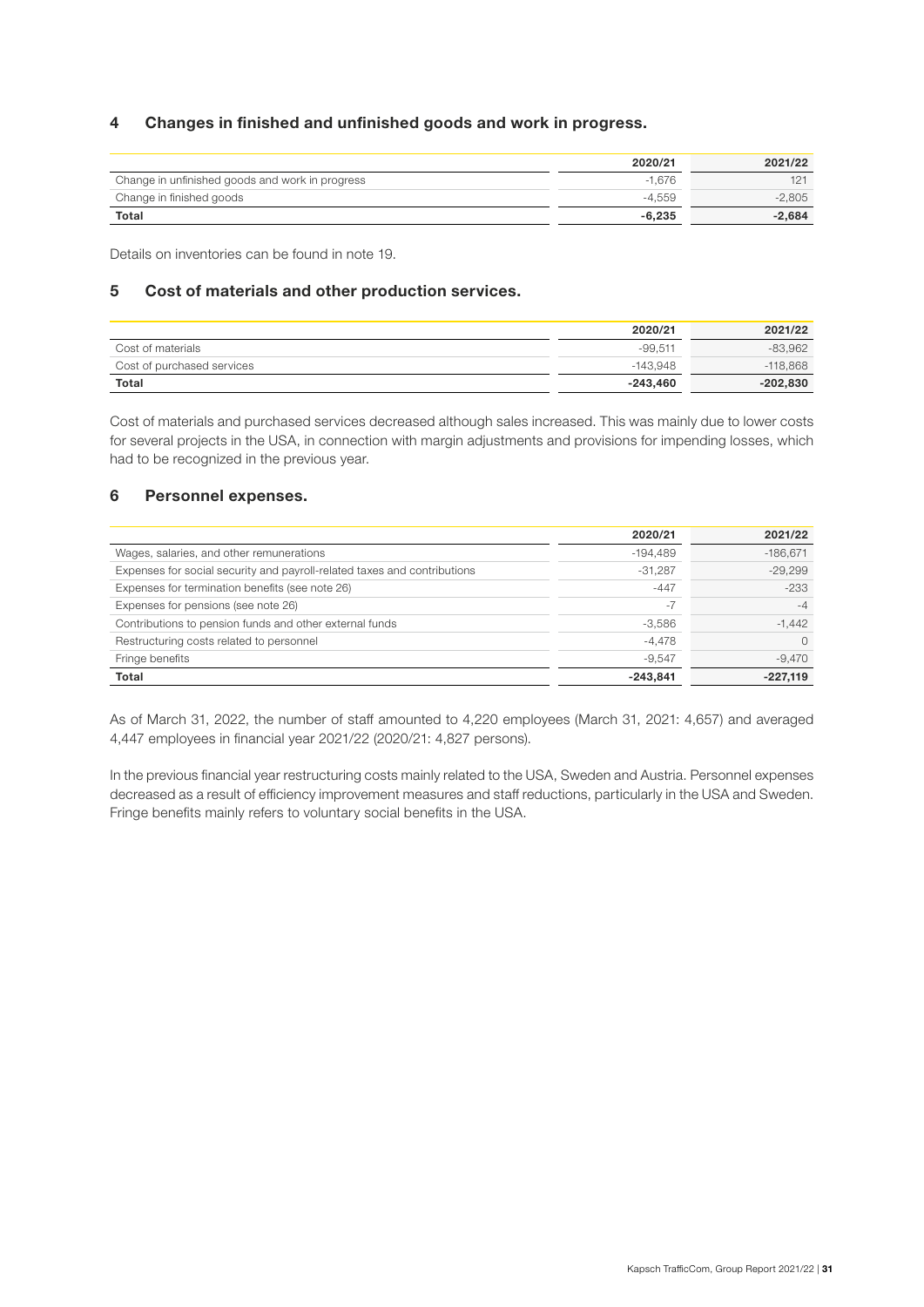## 7 Other operating expenses.

|                                                | 2020/21   | 2021/22   |
|------------------------------------------------|-----------|-----------|
| Communication and IT expenses                  | $-16,524$ | $-14,936$ |
| Legal and consulting fees                      | $-22,373$ | $-9,299$  |
| License and patent expenses                    | $-4,162$  | $-7,008$  |
| Maintenance                                    | $-5,148$  | $-5,185$  |
| Automobile expenses                            | $-2,979$  | $-3,733$  |
| Marketing and advertising expenses             | $-2,815$  | $-3,500$  |
| Travel expenses                                | $-2,079$  | $-3,397$  |
| Rental and other building expenses             | $-4,462$  | $-3,253$  |
| Insurance costs                                | $-3,122$  | $-3,159$  |
| Exchange rate losses from operating activities | $-11,107$ | $-2,687$  |
| Taxes and charges                              | $-3,991$  | $-2,495$  |
| Office expenses                                | $-2,161$  | $-2,187$  |
| Restructuring costs                            | $-827$    | $-1,478$  |
| Bank charges                                   | $-989$    | $-1,187$  |
| Transport costs                                | $-944$    | $-1,055$  |
| Training costs                                 | $-759$    | $-965$    |
| Warranties and guarantees                      | 338       | $-630$    |
| Other                                          | $-548$    | $-2,912$  |
| Total                                          | $-84,652$ | $-69,066$ |

Legal and consulting fees decreased by EUR 13,074 k compared to the previous year. In financial year 2020/21, a lawsuit was opened against Kapsch TrafficCom in the USA and expenses in the amount of EUR 8,065 k were recognized and accrued. This litigation was settled in financial year 2021/22 by payment of a license fee. As a result, license and patent expenses increased by EUR 2,846 k compared to the previous year. There were also cost reductions in legal and consulting expenses.

Exchange rate losses from operating activities amounting to EUR 2,687 k were significantly lower than in the previous year (EUR 11,107 k) and resulted primarily from exchange rate fluctuations of the currencies Zambian kwacha in respect to South African rand and South African rand in respect to euro.

By merging locations it was possible to reduce the office spaces and therefore the rental and building expenses decreased by EUR 1,209 k.

## 8 Expenses for amortization and depreciation.

|                                               | 2020/21   | 2021/22   |
|-----------------------------------------------|-----------|-----------|
| Depreciation of property, plant and equipment | $-20.475$ | $-17.532$ |
| Amortization of intangible assets             | $-4.265$  | $-4.211$  |
| <b>Total</b>                                  | $-24.740$ | $-21.743$ |

Depreciation of property, plant and equipment also includes depreciation of right-of-use assets from leases (EUR 12,555 k). Details can be found in note 13.

## 9 Impairment and write-up from impairments.

|                                                  | 2020/21   | 2021/22 |
|--------------------------------------------------|-----------|---------|
| Impairment on intangible assets                  | $-24.792$ |         |
| Write-up from impairments of intangible assets   | 1.845     |         |
| Impairment on tangible assets                    | $-904$    |         |
| Impairment on right-of-use assets from leases    | $-7.420$  |         |
| Write-up from impairments of right-of-use assets |           | 109     |
| <b>Total</b>                                     | $-31.271$ | 109     |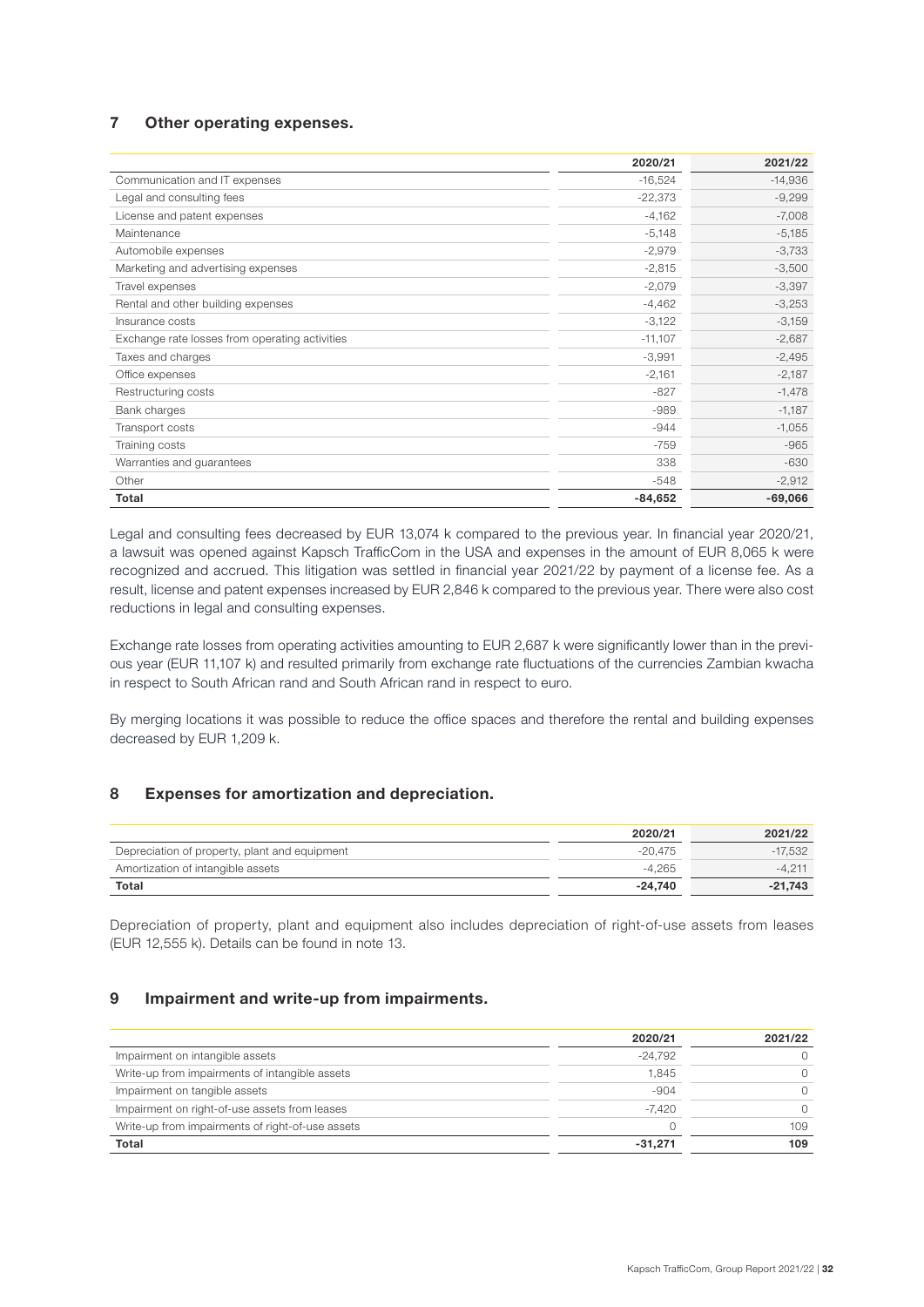Due to the reduction in rental space and shorter rental agreements, property, plant and equipment and right-of-use assets from leases had to be impaired to the remaining use based on a fair valuation (level 3) in financial year 2020/21. That related with EUR 6,957 k to the segment tolling and with EUR 1,367 k to the segment traffic management. In financial year 2021/22, an amount of EUR 109 k was written up relating to the toll segment.

The impairment losses on intangible assets in financial year 2020/21 amounting to EUR 21,316 k related to the amortization of the entire goodwill of the cash-generating unit Tolling-EMEA and EUR 3,475 k related to other intangible assets of the cash-generating unit TM-EMEA. At the end of 2020/21, based on updated planning, intangible assets (excluding goodwill) in the amount of EUR 1,845 k were written up.

# 10 Financial result.

|                                                                                 | 2020/21   | 2021/22   |
|---------------------------------------------------------------------------------|-----------|-----------|
| Interest income                                                                 | 2,214     | 708       |
| Interest income from leases                                                     | 9         |           |
| Income from securities, recognized at fair value through profit or loss         | 45        | 25        |
| Income from other investments, recognized at fair value through profit or loss  | 389       | $\bigcap$ |
| Gains from the change of the fair value of derivative financial instruments     | 414       | 35        |
| Income from hyperinflation adjustment                                           | 490       | 240       |
| Exchange rate gains from financing activities                                   | 4,084     | 4,587     |
| <b>Finance income</b>                                                           | 7.646     | 5,602     |
| Interest expense                                                                | $-5.116$  | $-4,631$  |
| Interest expenses from leases                                                   | $-1.404$  | $-1,070$  |
| Income from securities, recognized at fair value through profit or loss         | $-109$    | $-20$     |
| Expense from other investments, recognized at fair value through profit or loss | $-130$    | $-3$      |
| Expense from interest accretion of non-current liabilities                      | $-37$     | $\Omega$  |
| Expense from change in fair value of derivative financial instruments           | $-291$    | $-126$    |
| Expense from hyperinflation adjustment                                          | $-2,664$  | $-3,549$  |
| Exchange rate losses from financing activities                                  | $-6,115$  | $-387$    |
| Interest expense from liabilities from post-employment benefits                 |           |           |
| to employees (see note 26)                                                      | $-161$    | $-185$    |
| Interest expense from liabilities from anniversary bonuses                      |           |           |
| to employees (see note 26)                                                      | -8        | $-17$     |
| Expense from the disposal and impairment of financial assets                    | $-1.218$  | $-132$    |
| <b>Finance cost</b>                                                             | $-17,254$ | $-10,121$ |
| <b>Financial result</b>                                                         | $-9,607$  | $-4,518$  |

The exchange rate gains and losses resulted mainly from foreign currency fluctuations on intercompany financing, in particular of the subsidiaries in Zambia (Zambian kwacha against euro), in South Africa (South African rand against euro and Swedish krona), in Chile (Chilean peso against euro) and in the USA (US dollar against euro).

Argentina is classified as a hyperinflationary country and the income and expense from hyperinflation adjustment are shown in the financial result.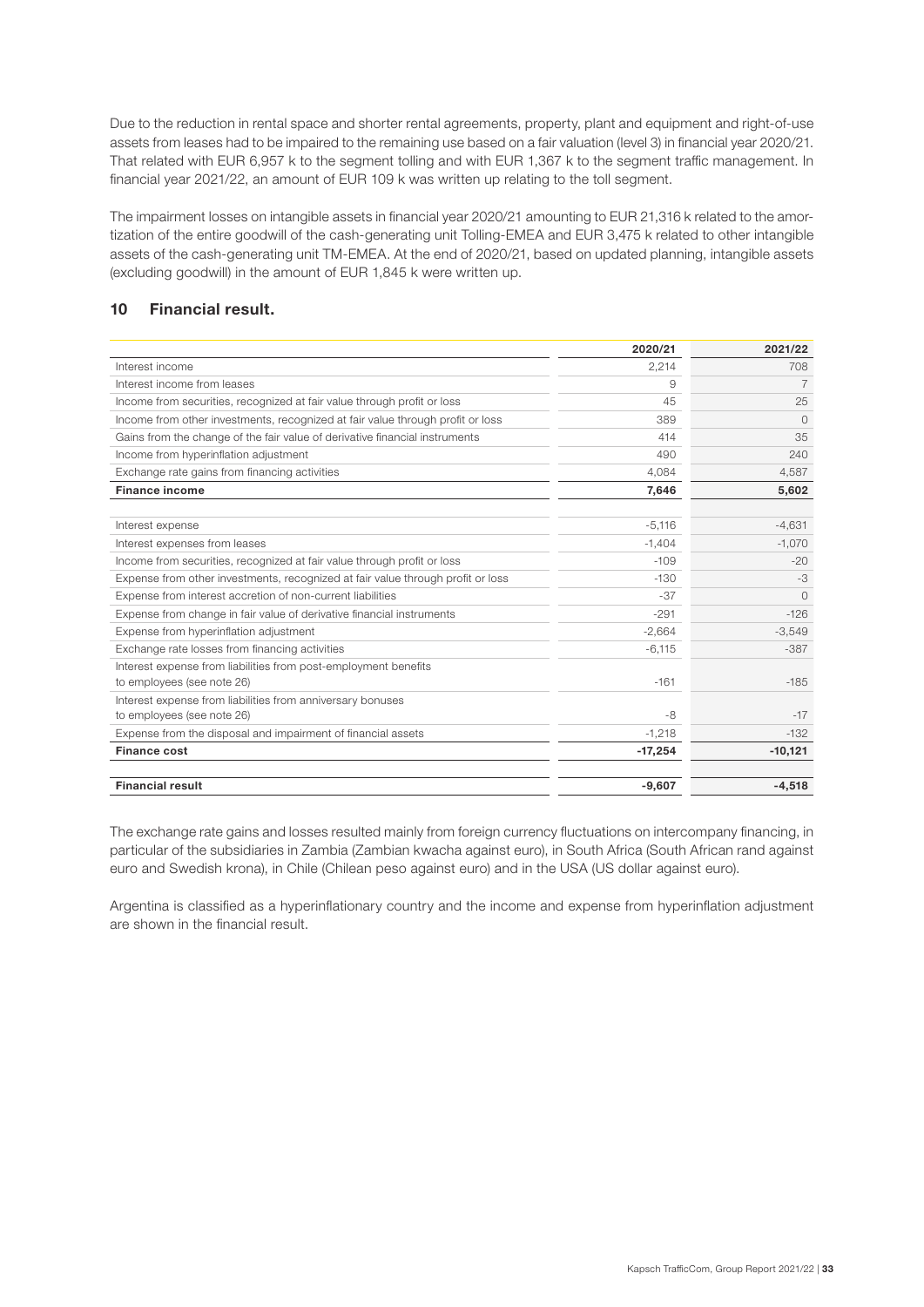#### 11 Income taxes.

|                                                          | 2020/21  | 2021/22   |
|----------------------------------------------------------|----------|-----------|
| Current income taxes <sup>1)</sup>                       | $-3.292$ | $-7.875$  |
| Deferred taxes <sup>1)</sup>                             | 31.132   | $-3.609$  |
| Total                                                    | 27.840   | $-11.484$ |
| thereof income/expense from group taxation <sup>1)</sup> | 38       |           |

1) Expenses/income from group taxation (current income taxes) and deferred taxes were adjusted in financial year 2020/21.

The reasons for the difference between the arithmetic tax expense/income based on the Austrian corporate income tax rate of 25% and the recognized tax expense/income are as follows:

|                                                                              | 2020/21    | 2021/22   |
|------------------------------------------------------------------------------|------------|-----------|
| <b>Result before income taxes</b>                                            | $-133,129$ | 5,321     |
| Arithmetic tax expense/income                                                | 33,282     | $-1,330$  |
| Effects of different tax rates in the Group                                  | $-2.444$   | $-1.437$  |
| Unrecognized deferred tax assets on current tax losses and                   |            |           |
| impairment of previously recognized tax losses                               | $-2.585$   | $-14.875$ |
| Recognition of deferred tax assets for unrecognized previous-year tax losses | 976        | 2.186     |
| Tax allowances claimed and other permanent tax differences                   | $-713$     | $-185$    |
| Income and expenses not subject to tax and other differences                 | $-4.497$   | 2.886     |
| Tax effects from previous periods                                            | 3.822      | 1,272     |
| Recognized tax expense/income                                                | 27,840     | $-11.484$ |

"Unrecognized deferred tax assets on current tax losses and impairment of previously recognized tax losses" relate primarily to unrecognised tax losses in Zambia, as well as to a part of losses in the USA and Brazil. Based on the planning for the next few years these tax losses probably cannot be used. In financial year 2021/22 deferred tax assets for previously unrecognized losses mainly related to tax loss carry-forwards in Spain as in the previous year. The tax effects from previous periods related to adjustments of the previous year's figures due to tax audits and adjustments in connection with the preparation of tax returns.

The positive tax allocation of Kapsch TrafficCom to the Austrian (tax) group leader KAPSCH-Group Beteiligungs GmbH was adjusted for the previous year 2020/21 and deferred tax assets from tax losses were recognized instead of current tax receivables. The utilization of these tax loss carry-forwards is shown under deferred tax assets/ liabilities.

For further information on deferred tax assets/liabilities see note 18.

#### 12 Other comprehensive income.

|                                         | 2020/21                |                           | 2021/22        |                        |                           |                |
|-----------------------------------------|------------------------|---------------------------|----------------|------------------------|---------------------------|----------------|
|                                         | <b>Before</b><br>taxes | Tax<br>expense/<br>income | After<br>taxes | <b>Before</b><br>taxes | Tax<br>expense/<br>income | After<br>taxes |
| Remeasurements of liabilities from      |                        |                           |                |                        |                           |                |
| post-employment benefits                | 497                    | $-126$                    | 371            | 409                    | $-74$                     | 334            |
| Currency translation differences        | 11.105                 | $\Omega$                  | 11.105         | $-2.740$               | $\Omega$                  | $-2.740$       |
| Currency translation differences from   |                        |                           |                |                        |                           |                |
| net investments in a foreign operation  | $-3,248$               | 812                       | $-2,436$       | 2,726                  | $-681$                    | 2,044          |
| Fair value changes recognized in equity | 8,354                  | 686                       | 9,040          | 394                    | $-756$                    | $-361$         |

USD loans granted by Kapsch TrafficCom AG to a subsidiary in the USA were classified as net investments in a foreign operation in accordance with IAS 21, as the Executive Board of Kapsch TrafficCom AG does not plan to repay these loans in the foreseeable future and repayment is not probable. Exchange differences arising on these loans are recognized in other comprehensive income.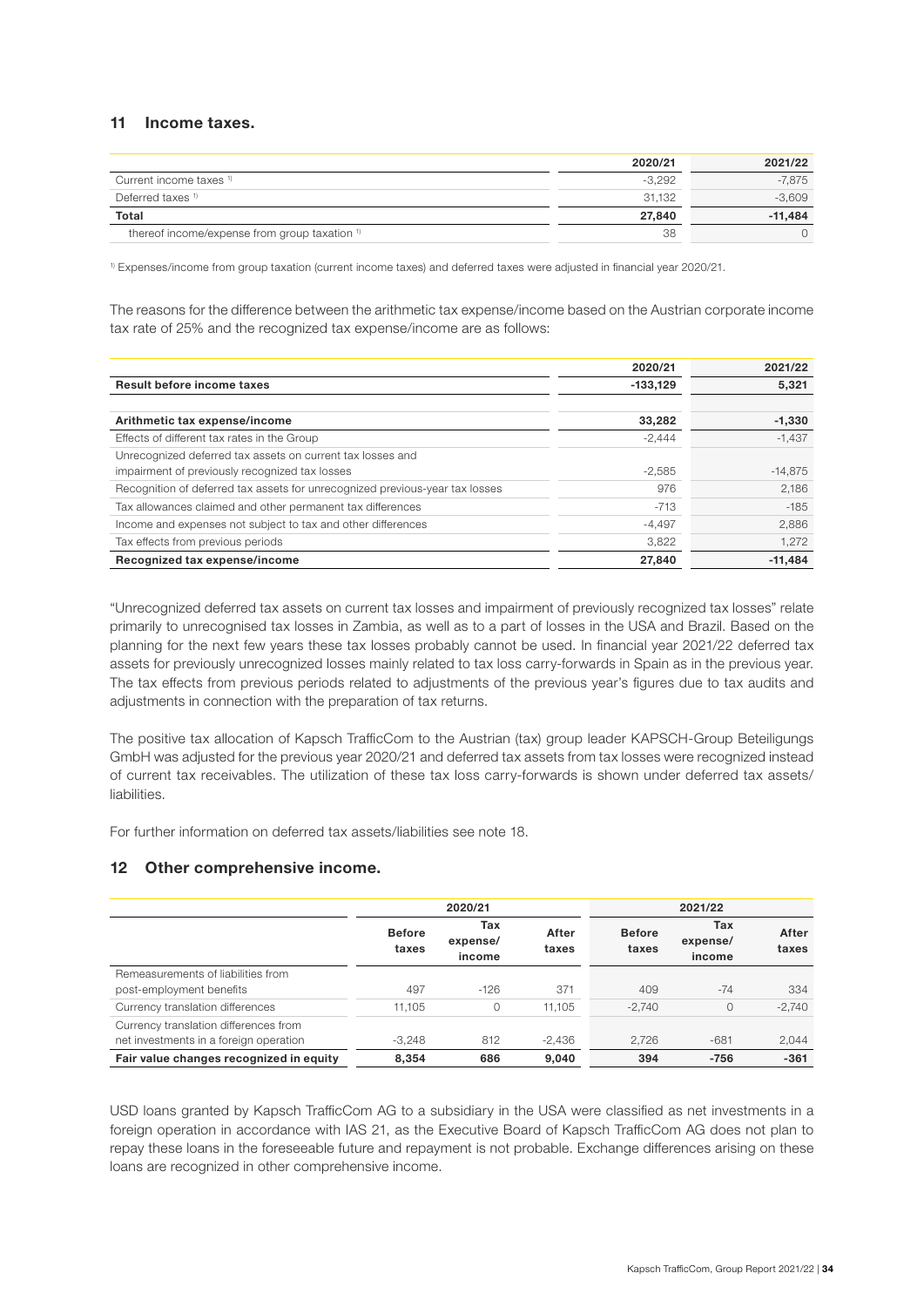# 13 Property, plant and equipment.

|                                         | Land and<br>buildings | Right-of-use<br>from leases<br>of buildings | <b>Technical</b><br>equip-<br>ment and<br>machinery | <b>Construction</b><br>in progress | Other<br>equipment,<br>factory<br>and office<br>equipment | Right-of-use<br>from other<br>leases | Total      |
|-----------------------------------------|-----------------------|---------------------------------------------|-----------------------------------------------------|------------------------------------|-----------------------------------------------------------|--------------------------------------|------------|
| Carrying amount as of<br>March 31, 2021 | 3,015                 | 36,879                                      | 5,929                                               | 248                                | 5,769                                                     | 3,331                                | 55,171     |
|                                         |                       |                                             |                                                     |                                    |                                                           |                                      |            |
| Currency translation differences        | 22                    | 719                                         | 121                                                 | $\overline{2}$                     | 160                                                       | 64                                   | 1,088      |
| Reclassification                        | 0                     | $\Omega$                                    | $-7$                                                | $-2$                               | 9                                                         | $\Omega$                             | $\Omega$   |
| Disposals relating to sale of           |                       |                                             |                                                     |                                    |                                                           |                                      |            |
| subsidiaries                            | 0                     | $-367$                                      | $-49$                                               | $\circ$                            | $-6$                                                      | $-16$                                | $-438$     |
| Additions                               | 220                   | 8,187                                       | 554                                                 | 594                                | 1,812                                                     | 969                                  | 12,335     |
| Disposals                               | -90                   | $-483$                                      | $-120$                                              | $-303$                             | $-484$                                                    | $-260$                               | $-1,740$   |
| Write-up from impairments               | $\Omega$              | 109                                         | $\Omega$                                            | $\circ$                            | $\Omega$                                                  | $\Omega$                             | 109        |
| Scheduled depreciation                  | $-803$                | $-10,867$                                   | $-2,233$                                            | $\circ$                            | $-1,940$                                                  | $-1,688$                             | $-17,532$  |
| Carrying amount as of                   |                       |                                             |                                                     |                                    |                                                           |                                      |            |
| March 31, 2022                          | 2,363                 | 34,177                                      | 4,195                                               | 539                                | 5,320                                                     | 2,400                                | 48,993     |
|                                         |                       |                                             |                                                     |                                    |                                                           |                                      |            |
| Acquisition/production costs            | 12,919                | 63,746                                      | 40,543                                              | 539                                | 29,449                                                    | 5,655                                | 152,852    |
| Accumulated depreciation                | $-10,557$             | $-29,569$                                   | $-36,348$                                           |                                    | $-24,128$                                                 | $-3,256$                             | $-103,858$ |
| Carrying amount as of                   |                       |                                             |                                                     |                                    |                                                           |                                      |            |
| March 31, 2022                          | 2,363                 | 34,177                                      | 4,195                                               | 539                                | 5,320                                                     | 2,400                                | 48,993     |

|                                  | Land and<br>buildings | Right-of-use<br>from leases<br>of buildings | <b>Technical</b><br>equip-<br>ment and<br>machinery | Construction<br>in progress | Other<br>equipment,<br>factory<br>and office<br>equipment | Right-of-use<br>from other<br>leases | Total     |
|----------------------------------|-----------------------|---------------------------------------------|-----------------------------------------------------|-----------------------------|-----------------------------------------------------------|--------------------------------------|-----------|
| Carrying amount as of            |                       |                                             |                                                     |                             |                                                           |                                      |           |
| March 31, 2020                   | 4,442                 | 57,731                                      | 7,849                                               | 1,112                       | 6,647                                                     | 4,544                                | 82,325    |
| Currency translation differences | $-66$                 | 526                                         | 202                                                 | $-41$                       | $-46$                                                     | $-44$                                | 532       |
| Reclassification                 | 904                   | $\circ$                                     | $-43$                                               | $-1,162$                    | 45                                                        | 0                                    | $-255$    |
| Disposals relating to sale of    |                       |                                             |                                                     |                             |                                                           |                                      |           |
| subsidiaries                     | $-5$                  | $-214$                                      | $\Omega$                                            | $\circ$                     | $-17$                                                     | $-4$                                 | $-240$    |
| Additions                        | 46                    | 11,616                                      | 440                                                 | 402                         | 1,526                                                     | 2,082                                | 16,113    |
| <b>Disposals</b>                 | $-4$                  | $-13,089$                                   | $-31$                                               | $-64$                       | $-97$                                                     | $-1,218$                             | $-14,503$ |
| Impairment                       | $-904$                | $-7,420$                                    | $\bigcap$                                           | $\circ$                     | $\Omega$                                                  | $\Omega$                             | $-8,324$  |
| Scheduled depreciation           | $-1,398$              | $-12,271$                                   | $-2,487$                                            | 0                           | $-2,289$                                                  | $-2,031$                             | $-20,475$ |
| Carrying amount as of            |                       |                                             |                                                     |                             |                                                           |                                      |           |
| March 31, 2021                   | 3,015                 | 36,879                                      | 5,929                                               | 248                         | 5,769                                                     | 3,331                                | 55,171    |
|                                  |                       |                                             |                                                     |                             |                                                           |                                      |           |
| Acquisition/production costs     | 14,490                | 65,786                                      | 39,701                                              | 248                         | 27,866                                                    | 6,132                                | 154,222   |
| Accumulated depreciation         | $-11,475$             | $-28,906$                                   | $-33,772$                                           | 0                           | $-22,096$                                                 | $-2,801$                             | $-99,051$ |
| Carrying amount as of            |                       |                                             |                                                     |                             |                                                           |                                      |           |
| March 31, 2021                   | 3,015                 | 36,879                                      | 5,929                                               | 248                         | 5,769                                                     | 3,331                                | 55,171    |

Right-of-use from other leases mainly concerns leases of cars and other vehicles. Lease liabilities are presented in note 25.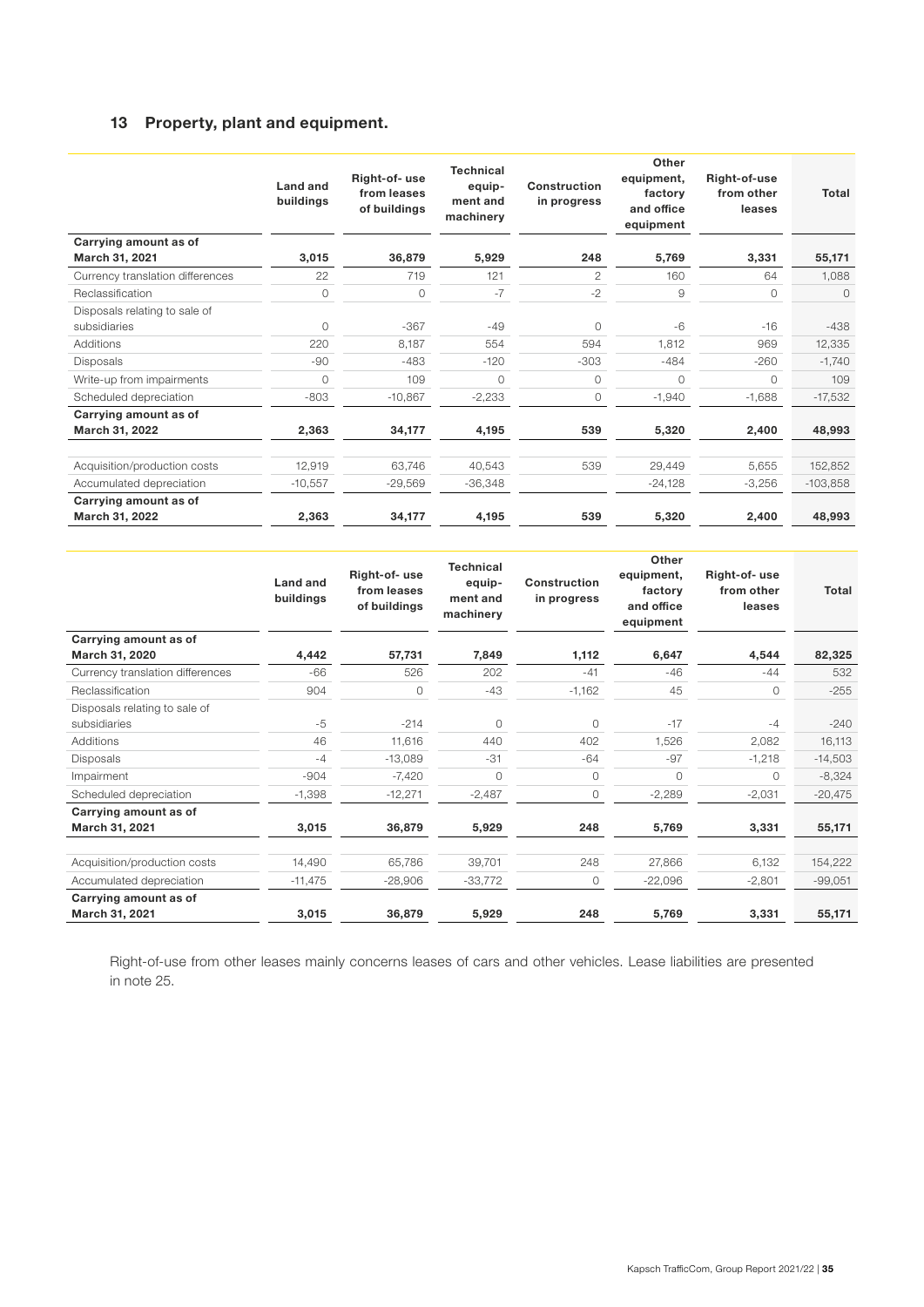# 14 Intangible assets.

|                                            | Capitalized<br>development<br>costs | <b>Concessions</b><br>and rights | Goodwill  | Intangible<br>assets in<br>completion | Total      |
|--------------------------------------------|-------------------------------------|----------------------------------|-----------|---------------------------------------|------------|
| Carrying amount as of<br>March 31, 2021    | 2,746                               | 10,253                           | 22,755    | 474                                   | 36,229     |
| Currency translation differences           | 52                                  | 143                              | $\Omega$  | $\Omega$                              | 195        |
| Reclassification                           | $-94$                               | 94                               | $\Omega$  | $\Omega$                              | $\bigcap$  |
| Disposals relating to sale of subsidiaries | $\Omega$                            | $\Omega$                         | $-20$     | $\Omega$                              | $-20$      |
| Additions                                  | $\bigcap$                           | 3,835                            | $\Omega$  | 90                                    | 3,925      |
| <b>Disposals</b>                           | $\Omega$                            | O                                | $\Omega$  | $-370$                                | $-370$     |
| Scheduled amortization                     | $-512$                              | $-3,699$                         | 0         | 0                                     | $-4,211$   |
| Carrying amount as of<br>March 31, 2022    | 2,192                               | 10,626                           | 22,735    | 194                                   | 35,748     |
| Acquisition/production costs               | 13,752                              | 100,806                          | 44.051    | 194                                   | 158,804    |
| Accumulated amortization                   | $-11,560$                           | $-90,179$                        | $-21,316$ | 0                                     | $-123,055$ |
| Carrying amount as of<br>March 31, 2022    | 2,192                               | 10,626                           | 22,735    | 194                                   | 35,748     |

|                                            | Capitalized<br>development<br>costs | <b>Concessions</b><br>and rights | Goodwill  | Intangible<br>assets in<br>completion | Total      |
|--------------------------------------------|-------------------------------------|----------------------------------|-----------|---------------------------------------|------------|
| Carrying amount as of<br>March 31, 2020    | 3,246                               | 12,393                           | 44,072    | 212                                   | 59,922     |
| Currency translation differences           | $-91$                               | 23                               | $\Omega$  | $\Omega$                              | $-68$      |
| Reclassification                           | 128                                 | 127                              | 0         | $\Omega$                              | 255        |
| Disposals relating to sale of subsidiaries | $\Omega$                            | $-7$                             | 0         | $\Omega$                              | $-7$       |
| Additions                                  | 260                                 | 2,915                            | $\Omega$  | 532                                   | 3,707      |
| <b>Disposals</b>                           | $-55$                               | $-46$                            | $\bigcap$ | $-270$                                | $-370$     |
| Impairment                                 | $-134$                              | $-3,341$                         | $-21,316$ | $\Omega$                              | $-24,791$  |
| Write-up from impairments                  | 34                                  | 1,811                            | $\Omega$  | $\Omega$                              | 1,845      |
| Scheduled amortization                     | $-641$                              | $-3,623$                         | 0         | $\circ$                               | $-4,265$   |
| Carrying amount as of<br>March 31, 2021    | 2,746                               | 10,253                           | 22,755    | 474                                   | 36,229     |
| Acquisition/production costs               | 13,932                              | 95,240                           | 44,072    | 474                                   | 146,801    |
| Accumulated amortization                   | $-11,186$                           | $-84,987$                        | $-21,316$ | 0                                     | $-110,572$ |
| Carrying amount as of<br>March 31, 2021    | 2,746                               | 10,253                           | 22,755    | 474                                   | 36,229     |

## 14.1 Recoverability of intangible assets with finite useful lives.

Intangible assets (excluding intangible assets with indefinite useful lives) are allocated to the individual companies and are tested for impairment at this level if there are any indications of impairment.

There were no impairments as of March 31, 2022. As of March 31, 2021 a write-up of EUR 1,845 k was made in the CGU TM-EMEA.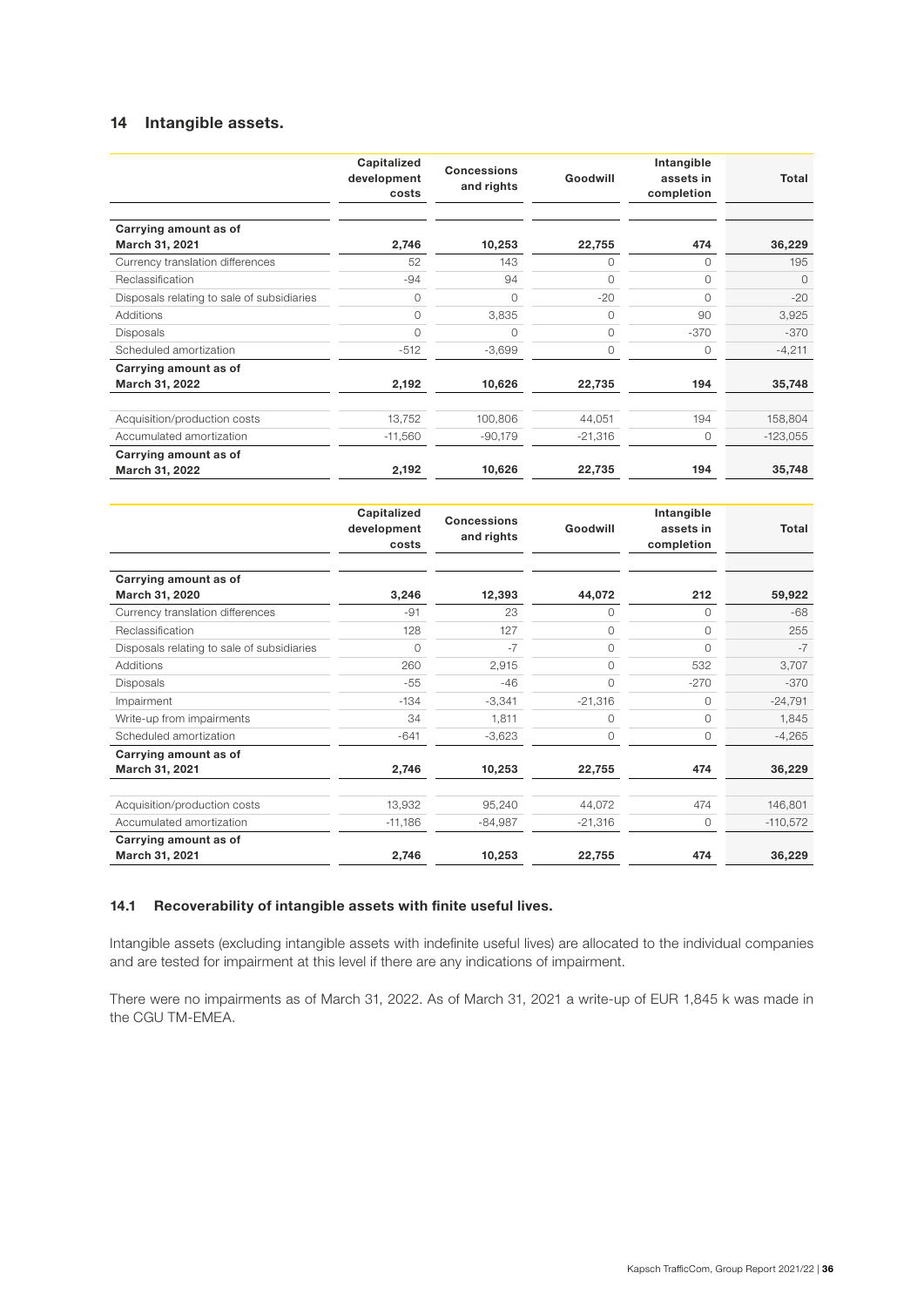## 14.2 Recoverability of goodwill.

Goodwill is allocated to the following six groups of cash-generating units (CGUs) and is tested for impairment at this level.

|                                                  | <b>March 31, 2021</b> | March 31, 2022 |
|--------------------------------------------------|-----------------------|----------------|
| CGU Tolling-Americas: Americas                   | 11.783                | 11.771         |
| CGU Tolling-EMEA: Europe, Middle East and Africa |                       |                |
| CGU Tolling-APAC: Asia and Pacific               | 7.378                 | 7.371          |
| CGU TM-Americas: Americas                        | 3.364                 | 3.364          |
| CGU TM-EMEA: Europe, Middle East and Africa      |                       |                |
| CGU TM-APAC: Asia and Pacific                    | 230                   | 230            |
| <b>Total Goodwill</b>                            | 22.755                | 22.735         |

At the end of financial year 2021/22 an impairment test for each group of CGUs was carried out based on the budget for financial year 2022/23 as well as a new mid-term plan, which also considers the effects from rightsizing measures and efficiency gains. These measures, include, among others, improvements in procurement, adaptions of overhead and cost structure, operational improvements in project delivery with the goal of efficiency gain and selective personnel measures. The results from this impairment test are included below.

#### 14.2.1 Key assumptions for impairment testing.

The following key assumptions for determining of the recoverable amount of the cash-generating units were made:

|                                     | 2020/21      | 2021/22      |
|-------------------------------------|--------------|--------------|
| Determination of recoverable amount | Value in use | Value in use |
| Detailed planning period            | 4 years      | 4 years      |
| Terminal value growth rate          | 2.00%        | 2.00%        |
| Market risk premium                 | 8.05%        | 7.31%        |
| Risk-free rate                      | $-0.05%$     | 0.69%        |

In the case of all cash-generating units of the Group, the market side is generally based on a project business in which the Group is commissioned to set up an tolling or traffic management system. In connection with this, longterm operation business can often be generated. In addition, system extensions (e.g. through additional routes or additional applications) and/or further ongoing component deliveries for these customers can also be provided within the framework of such long-term contracts. This characteristic of the project business is also reflected in the market planning process of the individual cash-generating units.

The Group plans each customer project as carefully as possible for each performance obligation in its project planning tool. Projects can be planned very reliable, in which systems have already been set up and where there are still medium- and long-term operations business and several years of experience with customers associated with. In these cases, the further development and the potential for additional business can usually be planned very reliably over the entire remaining term. For new implementation projects, the uncertainties regarding technical implementation, timing and quantities are higher. In general, the closer the award dates of such implementation projects are, the more reliable planning is in this respect. Implementation projects for which the Group has already been selected as a supplier or which are even already in the implementation phase can also be planned with particular accuracy. Projects, which are unlikely to be won or executed at the time of budgeting are not included in the budget or medium-term planning. Uncertainties, delays and deviations can never be completely ruled out in the project business, however such risks are minimized in the best possible way by professional project management and controlling. Furthermore, planning includes the sale of components that are not related to construction projects. This, too, can generally be estimated very well on the basis of many years of experience.

In the CGU Tolling-Americas, there are a large number of projects and demand for tolling systems, primarily in the USA but also in Latin American countries, which are assessed according to their probability and are included in the planning accordingly. Strong demand for traffic management projects (especially road safety and traffic monitoring systems) is also expected in the CGU TM-Americas and has been included in the planning accordingly.

The focus in the region EMEA is on Europe, although selected projects in Africa and the Middle East continue to be included in these CGUs. In the CGU Tolling-EMEA, demand for tolling systems remains strong, not least due to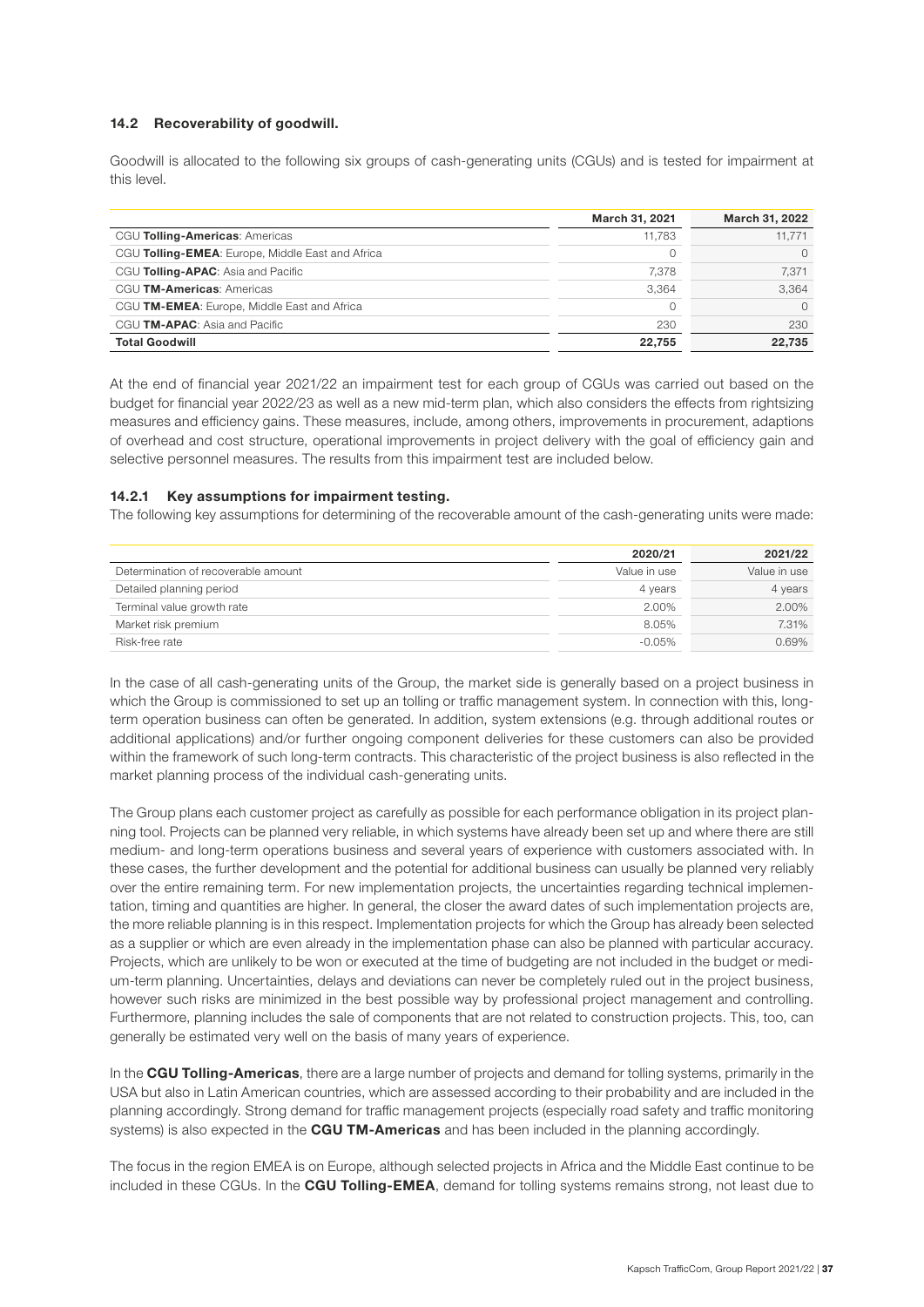budget constraints in many public budgets. Already won, prepared or potential implementation and operation projects, as well as their expansion, are included in the planning according to their probability. In the CGU TM-EMEA, management expects an increasing demand for traffic management systems, especially for road telematics solutions in urban areas. This is also included accordingly in the planning of this CGU.

The planning for the CGU Tolling-APAC is based on finalized implementation projects and current operation projects and their expansions, as well as the fact that tenders are in preparation or already in progress in this region. Road telematics solutions are an essential part of the planning in the CGU TM-APAC as they are in other regions. Different projects in the field of road safety and traffic monitoring systems are expected.

Delivery of **components** is an integral part of the plan in all Tolling CGUs.

The uncertainties and risks associated with the fighting in Ukraine and the resulting potential impact on business of the Group in the surrounding countries Russia and Belarus (in these countries projects included in the CGU Tolling-EMEA are delivered) have been implicitly included in the planning in the form of lump-sum deductions, evaluated on a group basis. With regards to the projects in Russia an Belarus four potential risk and escalation levels and the associated probability of occurrence have been evaluated. The most likely scenario from today's point of view is reflected in the deductions included in the planning.

## 14.2.2 Peer group.

In addition to Kapsch TrafficCom AG, the peer group assumed for the impairment test comprises another eleven peer companies, of which only seven companies were relevant for determining the parameters in financial year 2021/22 (2020/21: nine companies). The composition of the companies in the peer group has not changed since the previous year. The debt/equity ratio of the peer group in financial year 2021/22 was 30.8% (2020/21: 20.1%); the unlevered beta factor was 0.7 (2020/21: 0.6).

## 14.2.3 Results of the impairment test.

|                                                                                  |                 | Tolling-    |             |          | TM-         |             |
|----------------------------------------------------------------------------------|-----------------|-------------|-------------|----------|-------------|-------------|
| 2021/22                                                                          | <b>Americas</b> | <b>EMEA</b> | <b>APAC</b> | Americas | <b>EMEA</b> | <b>APAC</b> |
| Carrying amount of goodwill allocated<br>to the CGU                              | 11.771          | $\circ$     | 7.371       | 3.364    |             | 230         |
| Carrying amount of intangible assets<br>with indefinite useful life allocated to |                 |             |             |          |             |             |
| the CGU (excl. goodwill)                                                         | 0               | 158         |             | 0        | 36          | $\Omega$    |
| Value in use of the CGU                                                          | 173.079         | 61.007      | 56,350      | 61.261   | 49.478      | 86,333      |
| Carrying amount of the CGU                                                       | 67,277          | 45.794      | 10.474      | 23.881   | 38.080      | 283         |
| Discount rate                                                                    | 7.2%            | 8.9%        | 6.6%        | 8.2%     | 8.0%        | 6.6%        |
| Discount rate before tax                                                         | 9.6%            | 11.7%       | 9.5%        | 11.2%    | 10.1%       | 8.5%        |
| Break-even discount rate before tax                                              | 21.9%           | 15.3%       | 155.9%      | 28.9%    | 17.0%       | 189.7%      |

|                                                                                  |          | Tolling-    |             |                 | TM-         |             |
|----------------------------------------------------------------------------------|----------|-------------|-------------|-----------------|-------------|-------------|
| 2020/21                                                                          | Americas | <b>EMEA</b> | <b>APAC</b> | <b>Americas</b> | <b>EMEA</b> | <b>APAC</b> |
| Carrying amount of goodwill allocated<br>to the CGU                              | 11.783   |             | 7.378       | 3.364           |             | 230         |
| Carrying amount of intangible assets<br>with indefinite useful life allocated to |          |             |             |                 |             |             |
| the CGU (excl. goodwill)                                                         | $\Omega$ | 361         | $\Omega$    | $\Omega$        | 114         | $\Omega$    |
| Value in use of the CGU                                                          | 225.565  | 143.018     | 155,262     | 84.807          | 49.186      | 34.182      |
| Carrying amount of the CGU                                                       | 79,922   | 63.262      | 9.750       | 18.075          | 34.267      | 660         |
| Discount rate                                                                    | 6.0%     | 7.8%        | 5.4%        | 6.6%            | 6.6%        | 5.4%        |
| Discount rate before tax                                                         | 8.1%     | 10.4%       | 6.8%        | 9.2%            | 8.8%        | 7.1%        |
| Break-even discount rate before tax                                              | 21.7%    | 20.8%       | 114.0%      | 34.0%           | 14.2%       | 505.5%      |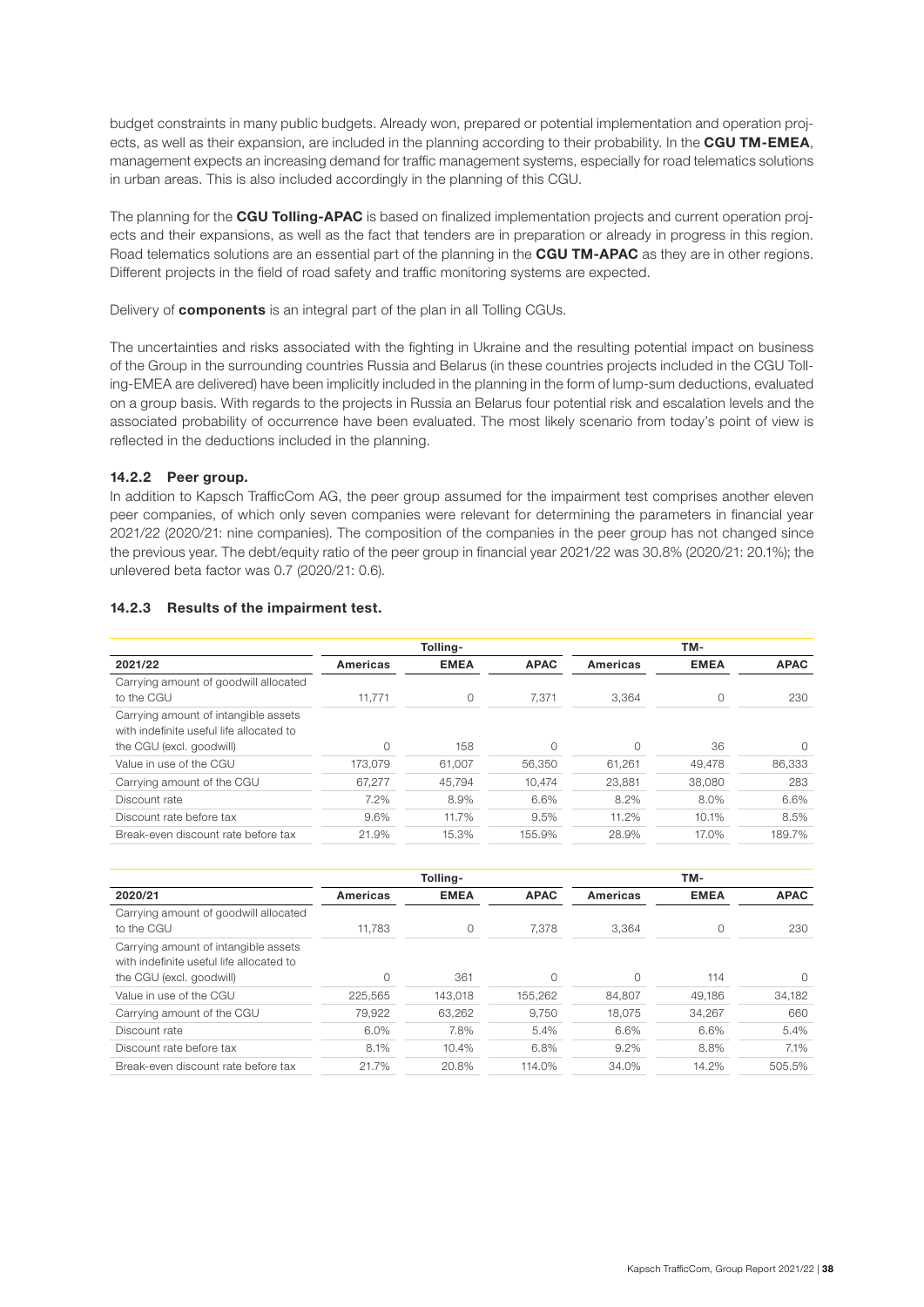## 14.2.4 Sensitivity analysis with impact of changes to the value in use of the CGUs.

| 2021/22                       | Increase in<br>assumption |                 | Tolling-    |             |                 | TM-         |             |
|-------------------------------|---------------------------|-----------------|-------------|-------------|-----------------|-------------|-------------|
|                               |                           | <b>Americas</b> | <b>EMEA</b> | <b>APAC</b> | <b>Americas</b> | <b>EMEA</b> | <b>APAC</b> |
| Discount rate                 | $+10%$                    | $-20,005$       | $-6,230$    | $-5,271$    | $-6,541$        | $-2,603$    | $-12,018$   |
| Revenue growth                | $+10%$                    | 4,153           | 2,441       | 1,952       | 2,000           | 328         | 12,371      |
| EBITDA margin                 | $+10%$                    | 3,155           | 2,297       | 1,527       | 1,289           | 690         | 904         |
| Terminal value<br>growth rate | $+0.5$ pp                 | 15,488          | 3,901       | 4,517       | 4,267           | 1.742       | 10,540      |
|                               | Decrease in<br>assumption |                 | Tolling-    |             |                 | TM-         |             |
|                               |                           | <b>Americas</b> | <b>EMEA</b> | <b>APAC</b> | <b>Americas</b> | <b>EMEA</b> | <b>APAC</b> |
| Discount rate                 | $-10%$                    | 26,383          | 8,079       | 7.005       | 8,521           | 3,357       | 16,077      |
| Revenue growth                | $-10%$                    | $-4,107$        | $-2,409$    | $-1,919$    | $-1,976$        | $-327$      | $-11,382$   |
| <b>EBITDA</b> margin          | $-10%$                    | $-3,155$        | $-2,297$    | $-1,527$    | $-1,289$        | $-748$      | $-904$      |
| Terminal value<br>growth rate | $-0.5$ pp                 | $-12,782$       | $-3,374$    | $-3,634$    | $-3,629$        | $-1,475$    | $-8,479$    |

| 2020/21                       | Increase in<br>assumption |                 | Tolling-    |             |                 | TM-         |             |
|-------------------------------|---------------------------|-----------------|-------------|-------------|-----------------|-------------|-------------|
|                               |                           | <b>Americas</b> | <b>EMEA</b> | <b>APAC</b> | <b>Americas</b> | <b>EMEA</b> | <b>APAC</b> |
| Discount rate                 | $+10%$                    | $-19.753$       | $-14.175$   | $-14.153$   | $-8.325$        | $-3.171$    | $-3.100$    |
| Revenue growth                | $+10%$                    | 724             | 639         | 803         | 696             | 153         | 619         |
| EBITDA margin                 | $+10%$                    | 4.589           | 5.576       | 2.599       | 1.972           | 1.453       | 517         |
| Terminal value<br>growth rate | $+0.5$ pp                 | $-297$          | $-313$      | $-30$       | $-76$           | $-155$      | $-4$        |
|                               |                           |                 |             |             |                 |             |             |

|                               | Decrease in<br>assumption |                 | Tolling-    |             |                 | TM-         |             |
|-------------------------------|---------------------------|-----------------|-------------|-------------|-----------------|-------------|-------------|
|                               |                           | <b>Americas</b> | <b>EMEA</b> | <b>APAC</b> | <b>Americas</b> | <b>EMEA</b> | <b>APAC</b> |
| Discount rate                 | $-10%$                    | 24.090          | 17.385      | 17.299      | 10.185          | 3.868       | 3.786       |
| Revenue growth                | $-10%$                    | $-715$          | $-634$      | $-798$      | $-682$          | $-152$      | $-573$      |
| EBITDA margin                 | $-10%$                    | $-4.589$        | $-5.576$    | $-2.599$    | $-1.972$        | $-1.453$    | $-517$      |
| Terminal value<br>growth rate | $-0.5$ pp                 | 297             | 313         | 30          | 76              | 155         | 4           |

## 14.3 Capitalized development costs.

Development costs relate to expenses which, in accordance with IAS 38, are capitalized and amortized over 3 to 15 years once the assets are available for commercial use.

Additional research and development costs of the Group in financial year 2021/22 amounted to EUR 83,527 k (2020/21: EUR 106,624 k). Thereof, project-specific development costs charged to the customer amounted to EUR 46,146 k in financial year 2021/22 (2020/21: EUR 60,769 k). The remaining amount of EUR 37,381 k (2020/21: EUR 45,855 k) was recognized as an expense.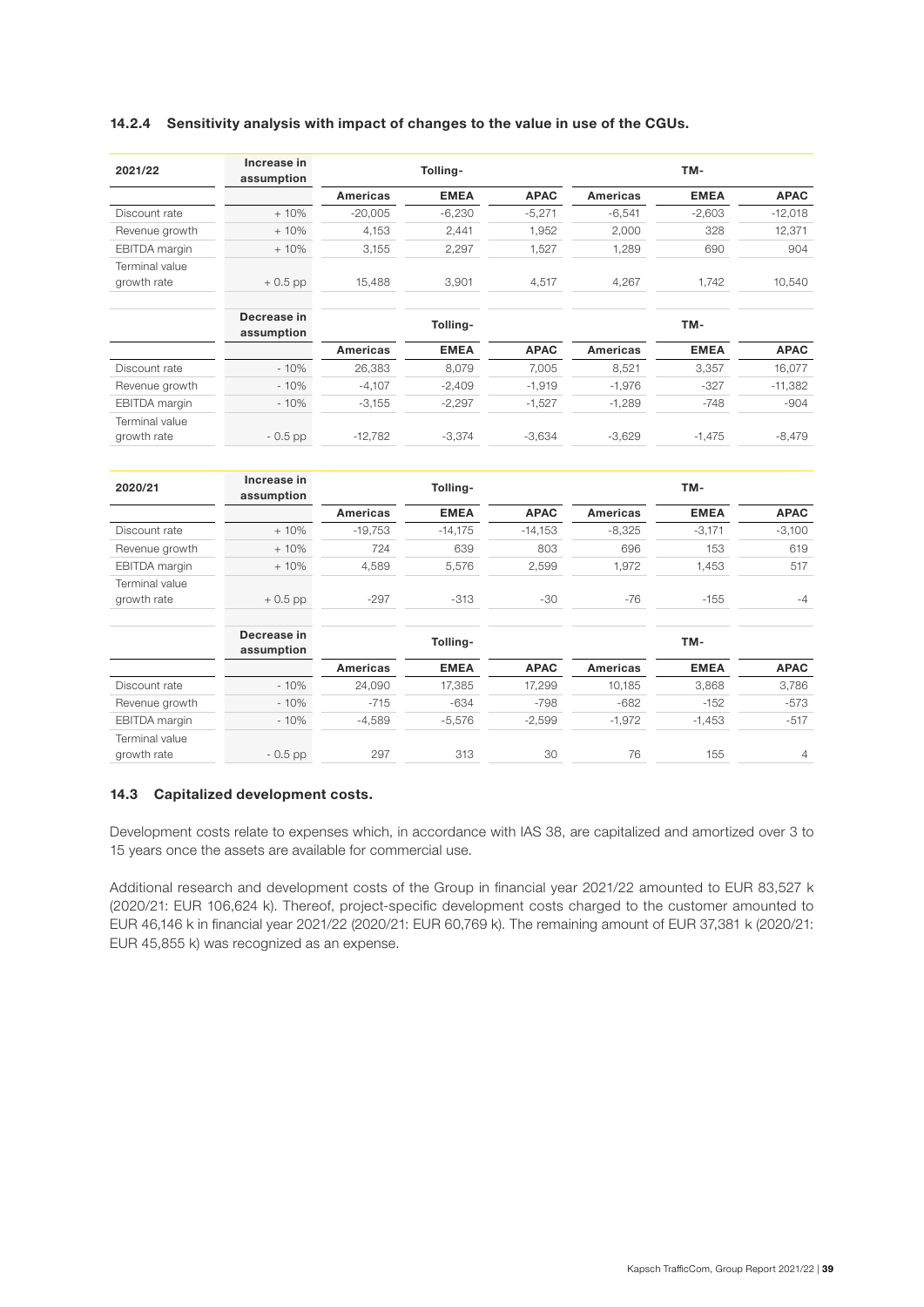## 15 Interests in associates and joint ventures.

|                                                              | 2020/21  | 2021/22  |
|--------------------------------------------------------------|----------|----------|
| Carrying amount as of March 31 of previous year              | 32,635   | 29,751   |
| Additions                                                    | 1.515    | 593      |
| Debt-equity swap                                             | C        | 667      |
| Proportional result of the period from core business         | $-4.100$ | $-2,073$ |
| Adjustments for elimination of intercompany transactions     | 33       | 50       |
| Proportional result of the period from financial investments | $-361$   | $-1.190$ |
| Currency translation differences                             | 29       | 34       |
| Carrying amount as of March 31 of financial year             | 29,751   | 27,832   |
| thereof interests in associates                              | 9,067    | 8.544    |
| thereof interests in joint ventures                          | 20.684   | 19.288   |

The addition refers to a capital contribution in Copiloto Colombia S.A.S., Colombia. In the previous year, the addition of EUR 1,515 k related to the equity increase at Traffic Technology Services Inc., USA. The debt equity swap and capital increase at Traffic Technology Services Inc., USA, resulted in an increase of EUR 667 in financial year 2021/22.

#### Associated companies.

Traffic Technology Services Inc., USA, is recognized as an associated company.

#### Traffic Technology Services, Inc., USA.

As of March 31, 2022, Kapsch TrafficCom held 42.44% in the entity (March 31, 2021: 42.19%). The company is accounted for using the equity method and the carrying amount of the investment as at March 31, 2022 was EUR 8,544 k (March 31, 2021: EUR 9,067 k). In financial year 2021/22, the proportional result of this associate amounted to EUR -1,190 k (2020/21: EUR -361 k) and is reported in result before tax after the financial result. The financial data of the entity as of the latest balance sheet date is as follows:

|                            | March 31, 2021 | March 31, 2022 |
|----------------------------|----------------|----------------|
| Non-current assets         | 10,291         | 6,288          |
| Current assets             | 1,568          | 1,781          |
| Non-current liabilities    | -633           | $-1,532$       |
| <b>Current liabilities</b> | $-1,426$       | $-1,166$       |
| Net assets                 | 9,800          | 5,370          |
|                            | 2020/21        | 2021/22        |
| Revenues                   | 2,154          | 2,398          |
| Result for the period      | $-1,671$       | $-2,796$       |
| Other comprehensive income | $\Omega$       | $-9$           |
| Total comprehensive income | $-1,671$       | $-2,804$       |

## Joint ventures.

The joint ventures include autoTicket GmbH, Germany, Copiloto Colombia S.A.S., Colombia, and the consortium MyConsorzio, Italy. These companies are also accounted for using the equity method.

#### autoTicket GmbH, Germany.

As of August 13, 2018, the company autoTicket GmbH, Germany, (autoTicket) was acquired together with CTS EVENTIM AG & Co. KGaA as a shell company. Kapsch TrafficCom holds 50% of the shares and accounts for the company as a joint venture using the equity method. As the activities and strategy of autoTicket are part of Kapsch TrafficCom's core business, the proportional results (2021/22: EUR -1,785 k and 2020/21: EUR 3,832 k) are disclosed separately in the operating result (Item: "Proportional result from associates and joint ventures"). The carrying amount as at March 31, 2022 was EUR 18,427 k (March 31, 2021: EUR 20,213 k).

For further information, see note 29.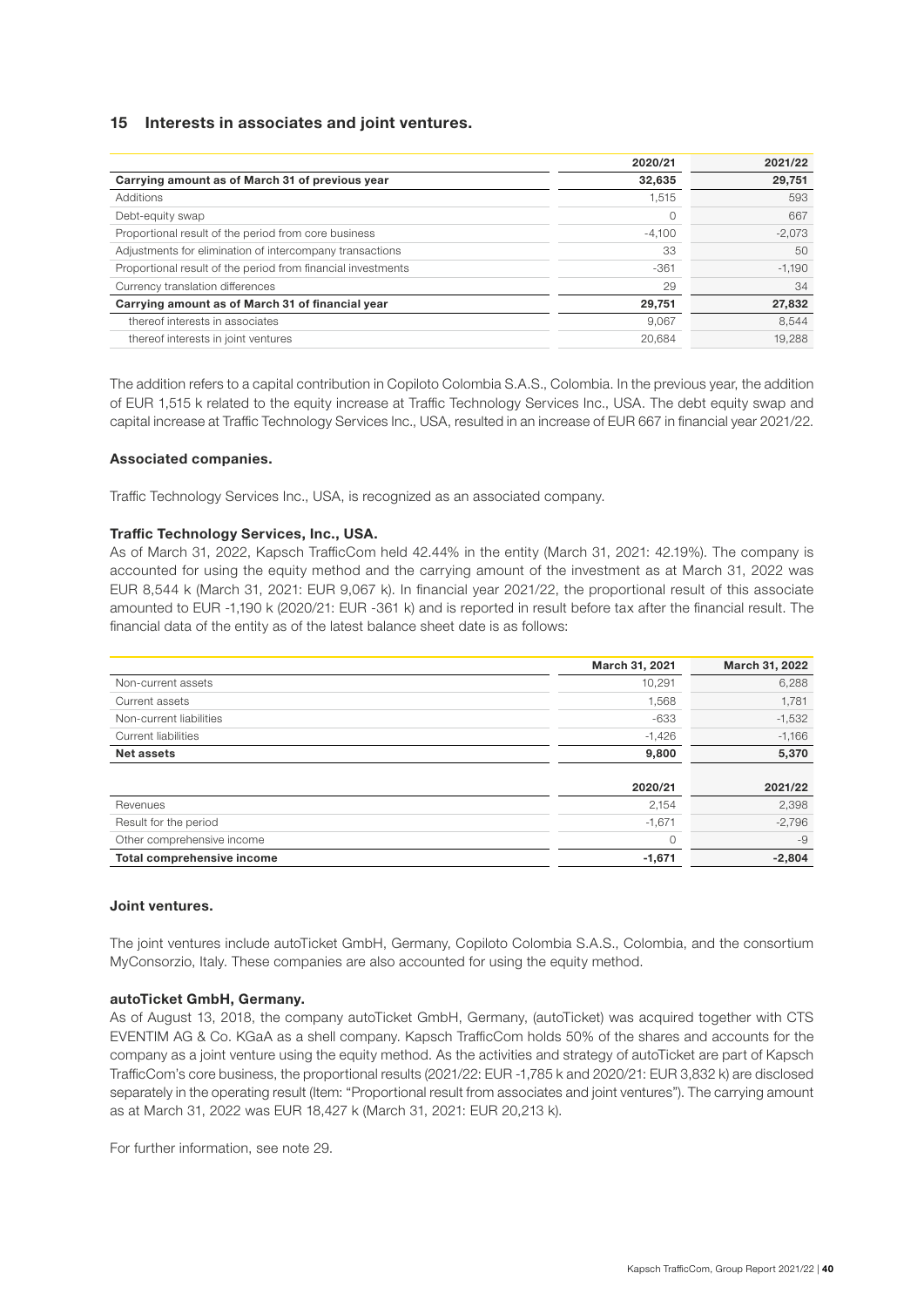The financial data of the entity as of the latest balance sheet date is as follows:

|                                                 | March 31, 2021 | March 31, 2022 |
|-------------------------------------------------|----------------|----------------|
| Non-current assets                              | 55,195         | 56,625         |
| Current assets                                  | 746            | 188            |
| Non-current liabilities                         | $-14,546$      | $-18,293$      |
| <b>Current liabilities</b>                      | $-973$         | $-1,667$       |
| <b>Net assets</b>                               | 40,422         | 36,852         |
| Cash and cash equivalents                       | 725            | 181            |
| Financial liabilities (non-current and current) | $-14,400$      | $-18,604$      |
|                                                 | 2020/21        | 2021/22        |
| Revenues                                        | 32             | 304            |
| Result for the period                           | $-7,665$       | $-3,570$       |
| Other comprehensive income                      | 0              | 0              |
| <b>Total comprehensive income</b>               | $-7,665$       | $-3,570$       |
| <b>Reconciliation</b>                           | March 31, 2021 | March 31, 2022 |
| Net assets at beginning of financial year       | 48,087         | 40,422         |
| Increase of nominal capital and capital reserve | 0              | $\Omega$       |
| Total comprehensive income                      | $-7,665$       | $-3,570$       |

| Net assets as of March 31 of financial year      | 40.422 | 36.852 |
|--------------------------------------------------|--------|--------|
|                                                  |        |        |
| Share of Kapsch TrafficCom (50%)                 | 20.213 | 18.427 |
| Carrying amount as of March 31 of financial year | 20.213 | 18.427 |

### Copiloto Colombia S.A.S., Colombia.

In financial year 2019/20, the company Copiloto Colombia S.A.S., Colombia, was established with a partner in equal shares (50%). The proportional result in financial year 2021/22 amounted to EUR -288 k (2020/21: EUR -235 k). As the activities and strategy of Copiloto are part of Kapsch TrafficCom's core business, the proportional results are disclosed separately in the operating result. The carrying amount as of March 31, 2022 amounted to EUR 735 k (March 31, 2021: EUR 345 k).

The financial data of the entity as of the latest balance sheet date is as follows:

|                                                 | March 31, 2021 | March 31, 2022 |
|-------------------------------------------------|----------------|----------------|
| Non-current assets                              | 530            | 638            |
| Current assets                                  | 609            | 1,185          |
| Non-current liabilities                         | $-71$          | $\circ$        |
| <b>Current liabilities</b>                      | $-46$          | $-122$         |
| Net assets                                      | 1,023          | 1,702          |
|                                                 |                |                |
| Cash and cash equivalents                       | 557            | 578            |
| Financial liabilities (non-current and current) | $\Omega$       | $\bigcap$      |
|                                                 | 2020/21        | 2021/22        |
| Revenues                                        | $-35$          | 48             |
| Result for the period                           | $-536$         | $-576$         |
| Other comprehensive income                      | $\mathbf 0$    | $\circ$        |
| Total comprehensive income                      | $-536$         | $-576$         |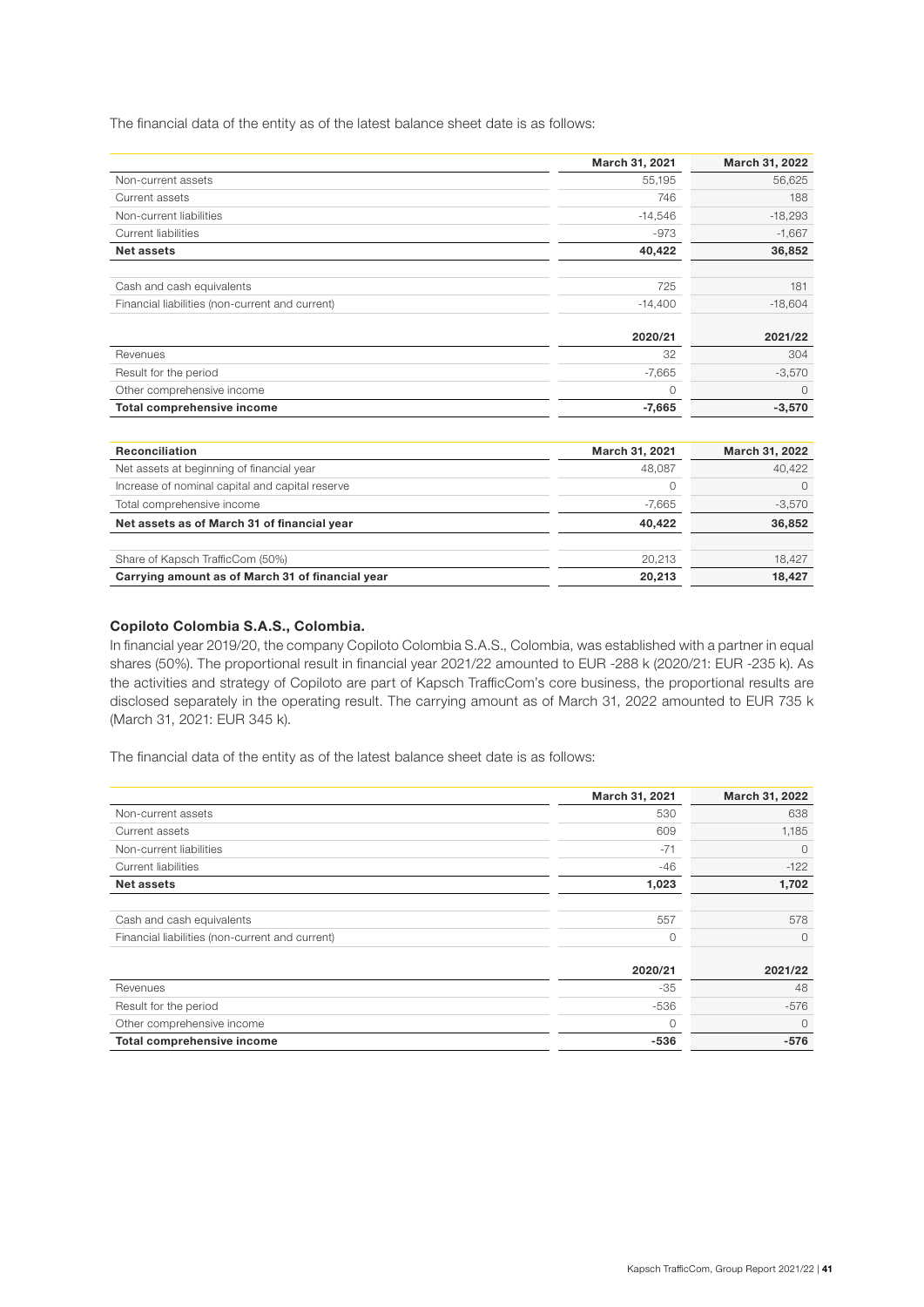| <b>Reconciliation</b>                                    | <b>March 31, 2021</b> | March 31, 2022 |
|----------------------------------------------------------|-----------------------|----------------|
| Net assets at beginning of financial year                | 1.501                 | 1.023          |
| Increase of nominal capital and capital reserve          |                       | 1.186          |
| Total comprehensive income                               | $-536$                | $-576$         |
| Currency translation differences                         | 58                    | 69             |
| Net assets as of March 31 of financial year              | 1,023                 | 1,702          |
| Share of Kapsch TrafficCom (50%)                         | 511                   | 851            |
| Adjustments for elimination of intercompany transactions | $-166$                | $-116$         |
| Carrying amount as of March 31 of financial year         | 345                   | 735            |

## Consortia.

tolltickets GmbH, Germany, holds 50% of the shares in the MyConsorzio consortium, which is managed jointly with a partner. The consortium members are generally excluded from liability. It is accounted for using the equity method. Proportional results from the joint venture (2021/22: EUR 0 k and 2020/21: EUR 0 k) are reported in earnings before taxes after the financial result.

The carrying amount of the shares as at March 31, 2022 in MyConsorzio was EUR 1 k (March 31, 2021: EUR 1 k). The financial information of the company as at the last balance sheet date is not material. Net assets as at December 31, 2020 amounted to EUR 2 k (December 31, 2019: EUR 0 k). Revenues for the financial year 2020 were EUR 4,146 k (2019: EUR 3,666 k) and profit after tax was EUR 2 k (2019: EUR 1 k).

# Joint operations.

The Group had several joint arrangements in financial year 2021/22, mainly for implementation and maintenance projects. These joint arrangements are classified as joint operations. The company MoKA SAS, France, is also included in the Group as a joint operation. None of the joint operations is material individually to the Group in financial year 2021/22. Proportional revenues in the amount of EUR 4,282 k (2020/21: EUR 10,171 k) and proportional results in the amount of EUR 1,332 k (2020/21: EUR 1,474 k) were included in the respective items in the consolidated financial statements.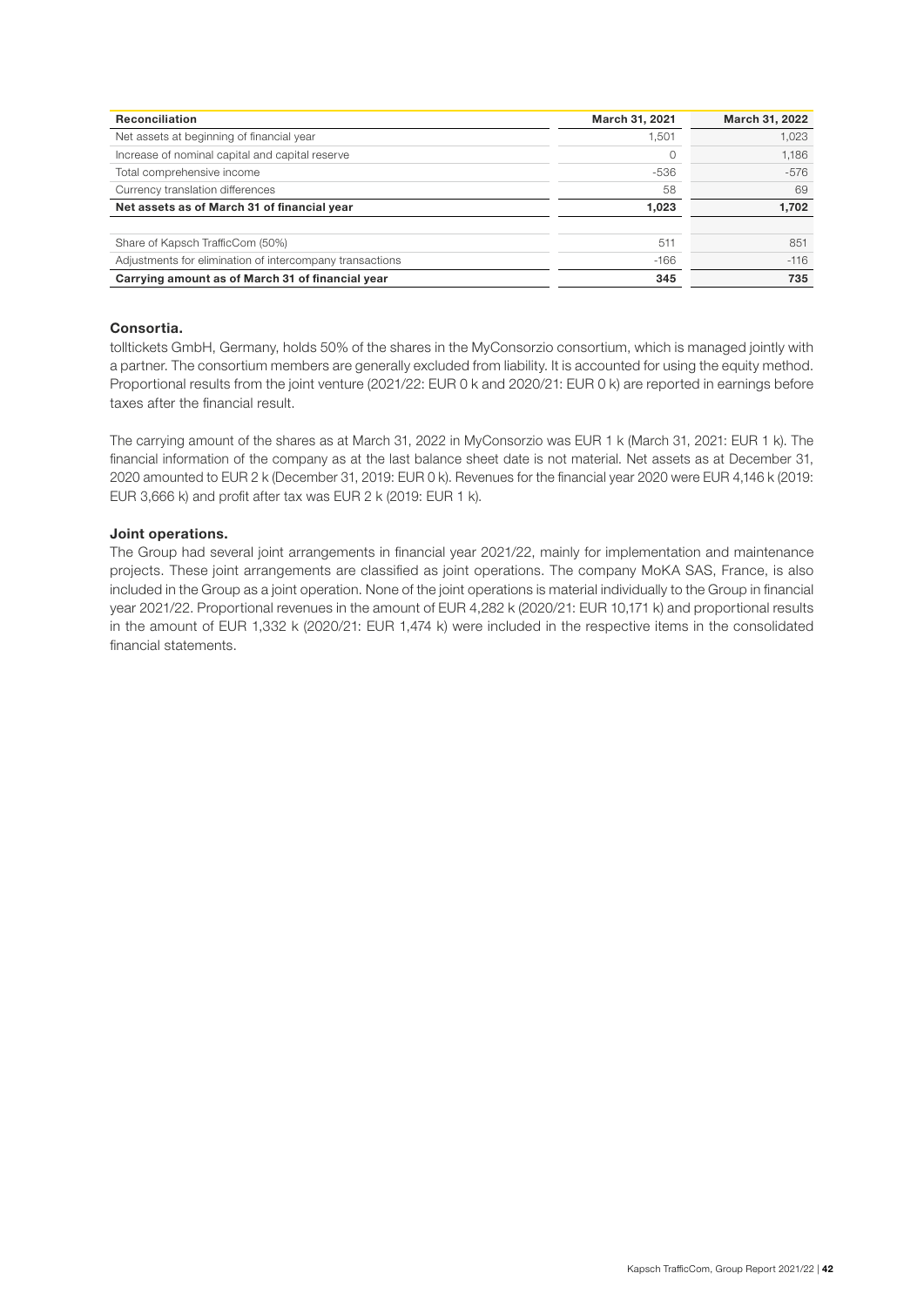# 16 Financial instruments.

| Financial instruments by category at carrying amount              | March 31, 2021 | March 31, 2022 |  |
|-------------------------------------------------------------------|----------------|----------------|--|
| Trade receivables and other current and non-current assets        | 135,075        | 135,550        |  |
| At amortized cost                                                 | 107,056        | 98,023         |  |
| Trade receivables (current and non-current)                       | 107,056        | 98,023         |  |
| At fair value through profit or loss                              | 0              | 1,545          |  |
| Derivative financial instruments (Fair value level 2)             | $\Omega$       | 1,545          |  |
| Other non-financial assets 1) 2)                                  | 28,020         | 35,982         |  |
| Contract assets (non-current and current) at amortized cost       | 111,160        | 87,490         |  |
| Other financial assets and investments (non-current and current)  | 13,204         | 16,564         |  |
| At fair value through profit or loss                              | 3,769          | 3,807          |  |
| Securities (Fair value level 1)                                   | 3,674          | 3,700          |  |
| Current securities (Fair value level 1)                           | 55             | $\Omega$       |  |
| Investments (Fair value level 3)                                  | 40             | 107            |  |
| At amortized cost                                                 | 9,435          | 12,757         |  |
| Other financial assets and loans (non-current)                    | 8,566          | 11,177         |  |
| Other financial assets and loans (current)                        | 869            | 1,580          |  |
| Cash and cash equivalents at amortized cost                       | 102,010        | 59,751         |  |
| Financial liabilities (non-current and current) at amortized cost | 223,257        | 180,065        |  |
| Promissory note bond (Fair value level 2)                         | 74,347         | 31,479         |  |
| Project financing (Fair value level 2)                            | 45,715         | 33,226         |  |
| Operating loans (Fair value level 2)                              | 85,215         | 99,626         |  |
| Other financial liabilities (Fair value level 2)                  | 17,980         | 15,734         |  |
| Lease liabilities (non-current and current) at amortized cost     | 49,277         | 39,544         |  |
| Lease liabilities (non-current and current) <sup>3)</sup>         | 49,277         | 39,544         |  |
| Trade payables at amortized cost                                  | 59,404         | 71,476         |  |
| Other liabilities and deferred income (non-current and current)   | 51,973         | 46,543         |  |
| At amortized cost                                                 | 220            | 425            |  |
| Other financial liabilities                                       | 220            | 425            |  |
| At fair value through profit or loss                              | 478            | 74             |  |
| Derivative financial instruments (Fair value level 2)             | 478            | 74             |  |
| Other non-financial liabilities <sup>1)</sup>                     | 51,275         | 46,044         |  |

1) Non-financial receivables and liabilities are only included for reconciliation with the respective balance sheet item.

<sup>2)</sup> Other non-financial assets include lease receivables that were shown separately in the balance sheet in the previous year.

<sup>3)</sup> Lease liabilities belong to financial liabilities, but do not underly the disclosure requirements of IFRS 7.

## Changes and fair value.

No reclassifications between the hierarchy levels were made in financial year 2021/22.

As in the previous year, the securities as of March 31, 2022 relate to government and bank bonds as well as shares in investment funds. Kapsch TrafficCom used the option according to IFRS 9 to recognize one debt instrument at fair value through profit and loss instead of amortized costs.

The carrying amount of "trade receivables and other current assets", "contract assets", "other current financial assets and loans", "cash and cash equivalents", "trade payables" and "other liabilities and deferred income", which are valued at amortized cost, is a reasonable approximation of the fair value in accordance with IFRS 7.29. These positions are attributable to level 3.

The fair value of non-current and current financial liabilities amounted to EUR 31,478 k for the promissory note bond (March 31, 2021: EUR 75,174 k), EUR 33,236 k for the project financing (March 31, 2021: EUR 46,351 k), EUR 99,229 k for the non-current and current operating loans (March 31, 2021: EUR 86,471 k) and EUR 15,692 k for other financial liabilities (March 31, 2021: EUR 18,103 k). The fair value of other non-current financial assets and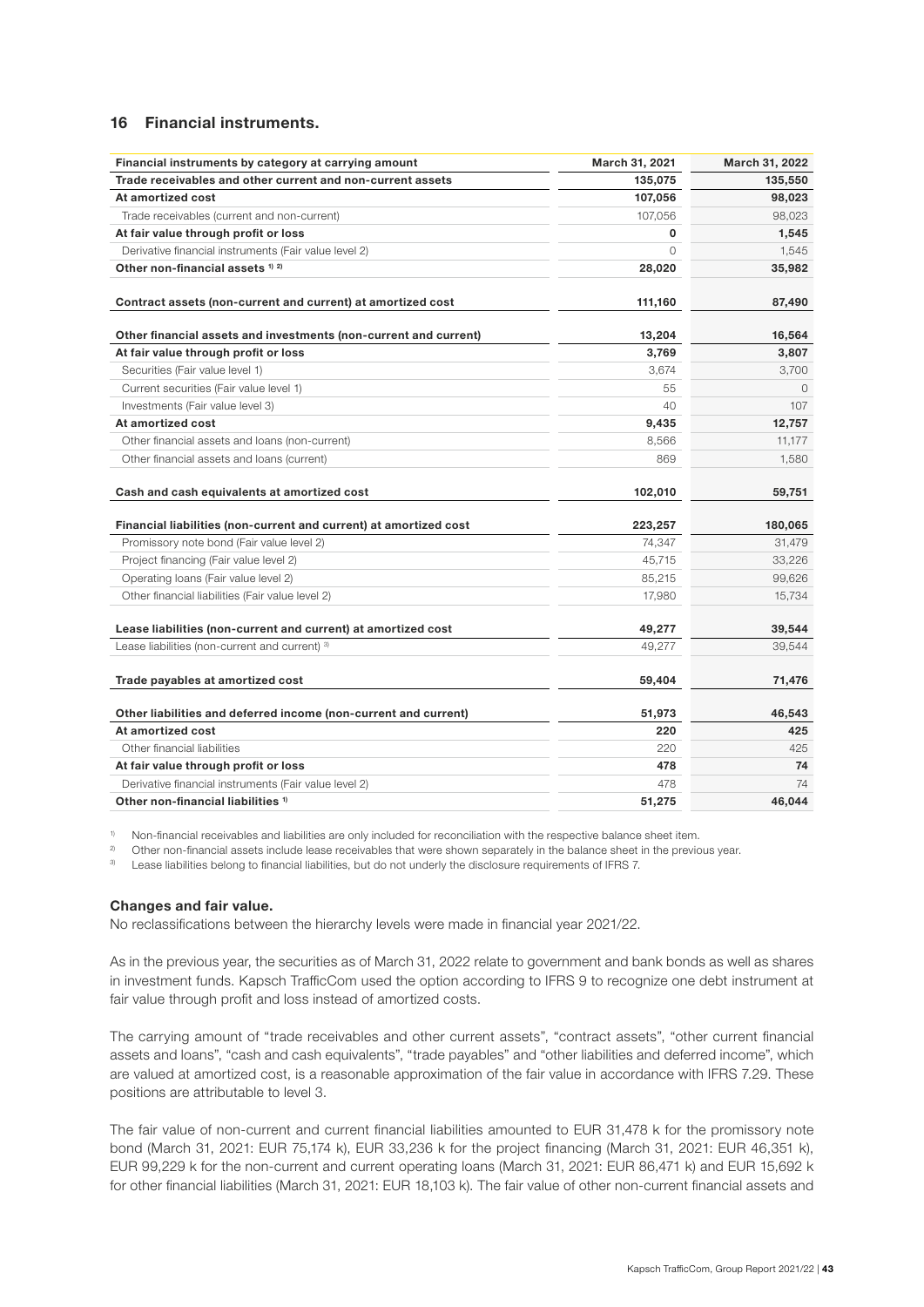loans amounted to EUR 10,381 k (March 31, 2021: EUR 8,089 k) and of non-current financial liabilities amounted to EUR 420 k (March 31, 2021: EUR 217 k).

## Fair value-hierarchies and determination of fair value.

Financial assets and liabilities must be classified to one of the three following fair value-hierarchies:

- Level 1: There are quoted prices in active markets for identical assets and liabilities. In the Group, listed equity instruments are attributed to level 1.
- Level 2: The fair value of financial instruments that are not traded in an active market is determined by using valuation techniques based on direct or indirect observable market data. This category comprises securities that are not regularly traded on a stock market, derivative financial instruments and financial liabilities. Specific valuation techniques used to value financial instruments include:
	- □ Quoted market prices are used for securities.
	- The fair value of interest rate swaps is calculated as the present value of the estimated future cash flows based on observable yield curves.
	- □ The fair value of forward foreign exchange contracts is determined using forward exchange rates at the balance sheet date, with the resulting value discounted to present value.
	- $\Box$  The fair value of financial liabilities classified as level 2 was derived through discounting the gross cash flows over the contracted term at a risk-adjusted observable interest rate.
- Level 3: Financial instruments whose valuation information is not based on observable market data are classified to this category. Variable purchase price components (earn-out) fall into this category, for example. They are based on agreed conditions and the expectation of the future sales/earnings development of the respective subsidiaries. Long-term purchase price components are discounted using a risk-adjusted interest rate.

## Statement of comprehensive income.

Financial instruments are recognized in the statement of comprehensive income with the following net results:

|                                                      | 2020/21  | 2021/22  |
|------------------------------------------------------|----------|----------|
| Loans and receivables recognized at (amortized) cost | $-3.199$ | 1.474    |
| Financial liabilities recognized at (amortized) cost | $-6.557$ | $-5.701$ |
| At fair value through profit or loss                 | 309      | $-106$   |
| Total                                                | $-9.447$ | $-4,333$ |

### Derivative financial instruments.

Derivative financial instruments that are measured at fair value through profit or loss are shown in the operating or financial result.

The table in this note shows the balance sheet values. The operating gains/losses from the change in the fair value of derivative financial instruments amounted to EUR 1,937 k and EUR 0 k respectively (2020/21: EUR 0 k and EUR -209 k). The gains and losses included in the financial result are shown in note 10.

As of March 31, 2022 the position "Trade receivables and other current receivables" includes derivative financial instruments in the amount EUR 1,545 (March 31, 2021: EUR 0 k) and the position "Other liabilities and deferred income (non-current and current)" includes derivative financial instruments in the amount of EUR 74 k (March 31, 2021: EUR 478 k), that will be fully cash-effective in the next year.

To hedge the foreign currency risk, certain derivative financial instruments could be designated as cash flow hedges and mainly would be forward exchange contracts with different maturities and currencies. As in the previous year, there were no hedges designated as cash flow hedges as of March 31, 2022.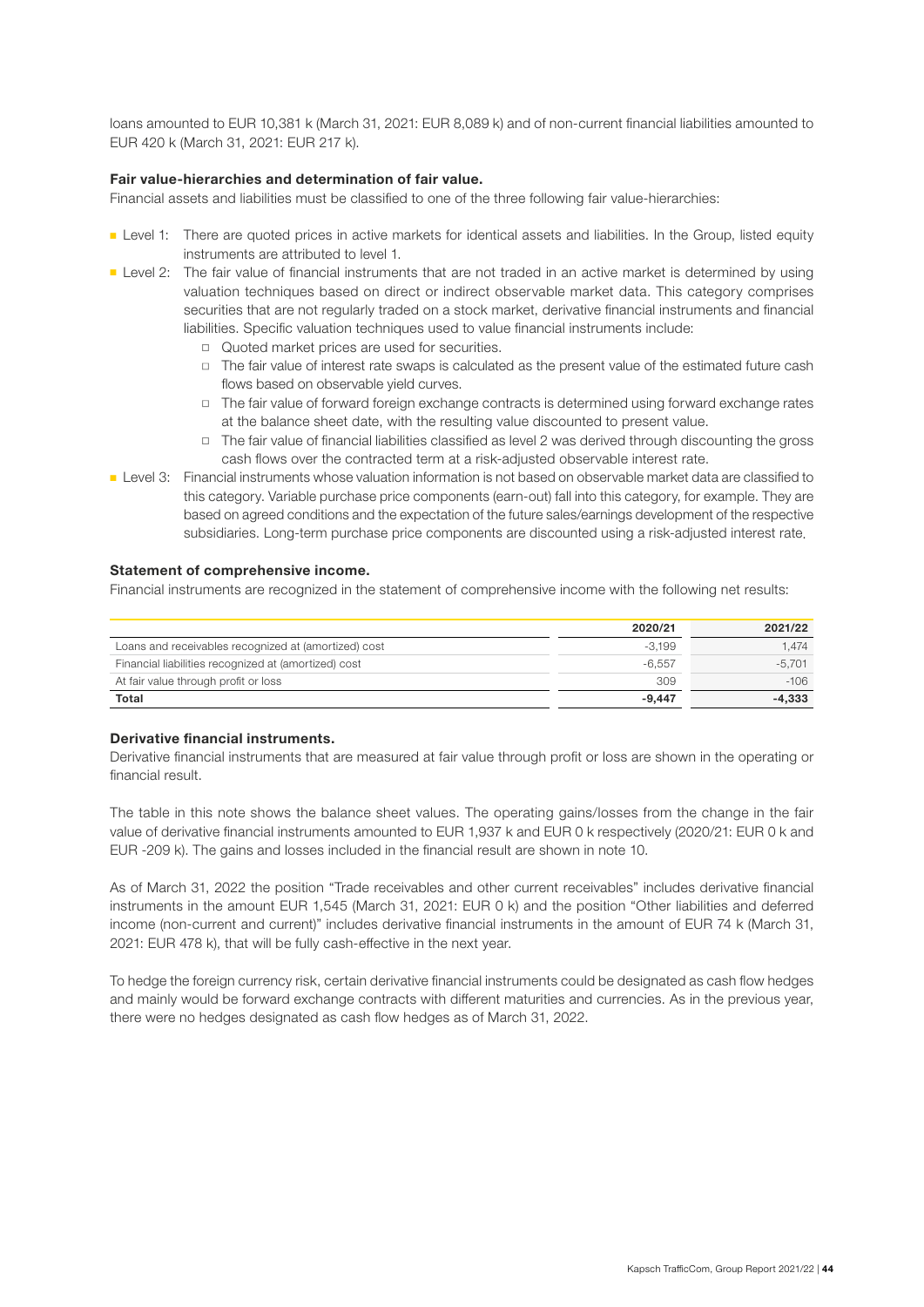# 17 Other non-current assets.

|                               | March 31, 2021 | March 31, 2022 |
|-------------------------------|----------------|----------------|
| Non-current trade receivables | 3.289          | 3.289          |
| Non-current lease receivables | 847            | 503            |
| Other non-current receivables | 304            | 309            |
| Total                         | 4.439          | 4.101          |

The non-current trade receivables concern receivables related to the project "Automatic control of the toll" in Germany, which are not settled in the short term (see note 29).

For details on long-term lease receivables see note 25.

Other non-current receivables include rental guarantees for buildings of the Spanish companies. As in the previous year, the remaining term is more than 1 year but less than 5 years from the balance sheet date. Gross cash flows of other non-current assets up to 2 years amount to EUR 3,361 k (March 31, 2021: EUR 20 k), between 2 and 3 years EUR 251 k (March 31, 2021: EUR 3.592 k) and more than 3 years EUR 3 k (March 31, 2021: EUR 3 k).

# 18 Deferred tax assets/liabilities.

|                                                                    | March 31, 2021<br>adjusted | March 31, 2022 |
|--------------------------------------------------------------------|----------------------------|----------------|
| Deferred tax assets to be recovered after more than 12 months      | 54.154                     | 57.613         |
| Deferred tax assets to be recovered within 12 months               | 7.838                      | 2,610          |
| Deferred tax assets                                                | 61,992                     | 60,223         |
| Deferred tax liabilities to be recovered after more than 12 months | 222                        | 2.853          |
| Deferred tax liabilities to be recovered within 12 months          | 793                        | 6              |
| <b>Deferred tax liabilities</b>                                    | 1.016                      | 2,859          |
| Deferred tax assets net (+)/deferred tax liabilities net (-)       | 60,977                     | 57,364         |

Deferred tax assets from tax loss carry-forwards and other temporary differences are recognized only to the extent of their potential realization. In these consolidated financial statements, tax loss carry-forwards amounting to EUR 284,488 k (March 31, 2021: EUR 214,813 k) are not recognized due to the unsecure potential for future taxable income. The not recognized tax loss carry-forwards mainly relate to foreign subsidiaries, primarily in Spain, in the USA and in Zambia and are, for the predominant part, not expiring or not before 2030. All other deferred tax assets have been recognized in the respective Group companies as future deductible items.

Sensitivity analyzes indicate that the deferred tax assets would deviate from the previously assumed estimates by around EUR +2,400 k or EUR -3,653 k in the event of a change in earnings before taxes of +/-10%.

Deferred tax assets and liabilities are offset, taking maturities into account, when there is a legally enforceable right to offset tax assets against tax liabilities and when the deferred tax assets and liabilities relate to income taxes levied by the same taxation authority on the same taxable entity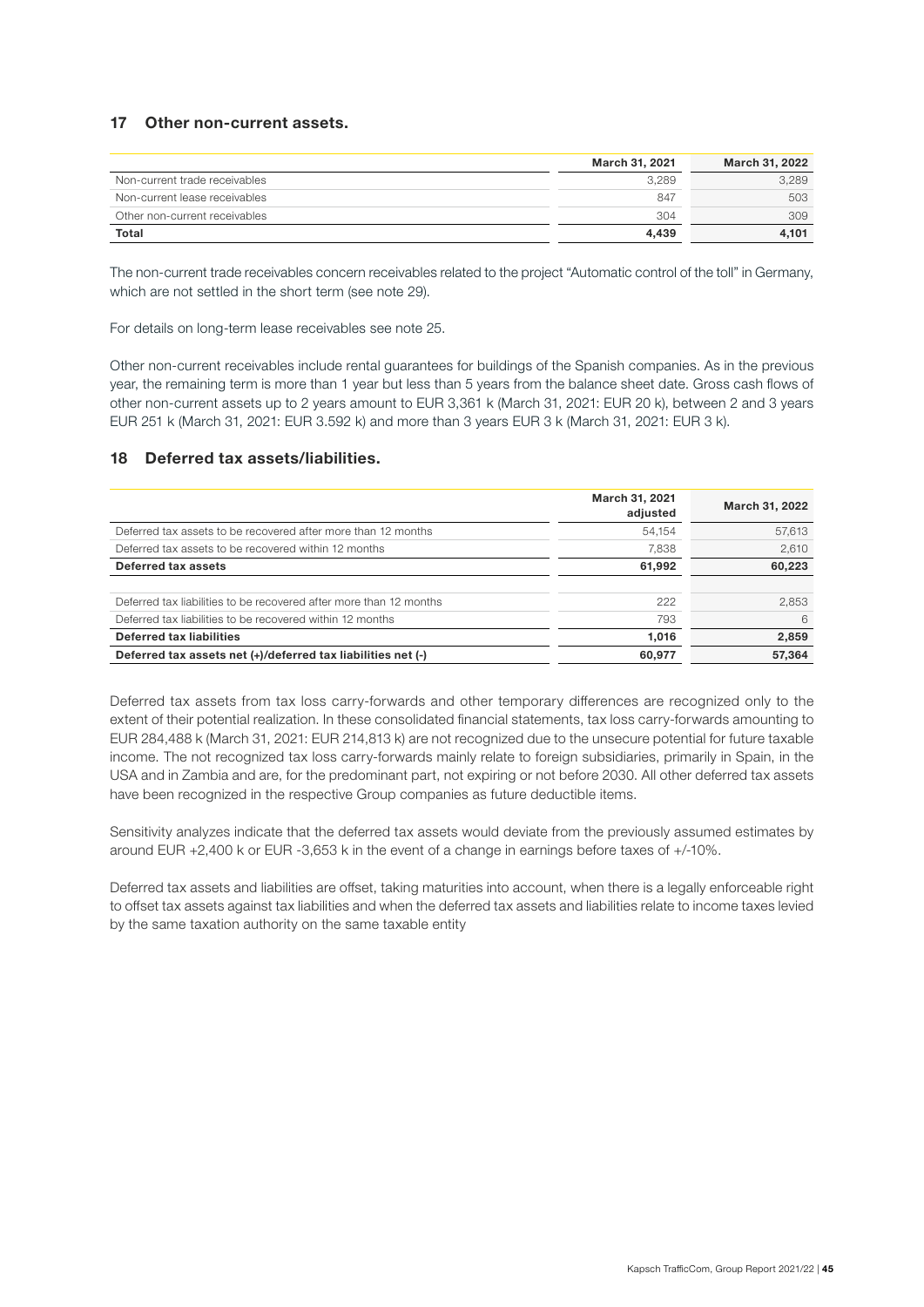Deferred tax assets/liabilities are attributable to the following positions:

|                                             | March<br>31, 2021<br>adjusted | <b>Through</b><br>profit or<br>loss of the<br>period | <b>Through</b><br>other com-<br>prehensive<br>income | <b>Currency</b><br>translation<br>differences | Reclassifi-<br>cation and<br>off-set | March 31,<br>2022 |
|---------------------------------------------|-------------------------------|------------------------------------------------------|------------------------------------------------------|-----------------------------------------------|--------------------------------------|-------------------|
| Tax loss carry-forwards                     | 42,517                        | $-1,628$                                             | $\mathbf 0$                                          | 721                                           | $-300$                               | 41,310            |
| Provisions disallowed for tax<br>purposes   | 4,024                         | $-1,653$                                             | $-74$                                                | 13                                            | 0                                    | 2,311             |
| Depreciation disallowed for tax<br>purposes | 3,662                         | $-631$                                               | $\circ$                                              | 0                                             | $\Omega$                             | 3,030             |
| Other (active deferred income)              | 11,789                        | $-1,130$                                             | $-681$                                               | 36                                            | 3,558                                | 13,571            |
| <b>Deferred tax assets</b>                  | 61,992                        | $-5,042$                                             | $-756$                                               | 771                                           | 3,258                                | 60,222            |
| Special depreciation/amortization of        |                               |                                                      |                                                      |                                               |                                      |                   |
| non-current assets                          | 40                            | $-127$                                               | $\circ$                                              | 0                                             | 117                                  | 30                |
| Gains from recognition at fair value        | 8,595                         | $-337$                                               | $\circ$                                              | $\Omega$                                      | $-7,287$                             | 971               |
| Other (passive deferred income)             | $-7,619$                      | $-969$                                               | $\circ$                                              | 20                                            | 10,428                               | 1,858             |
| <b>Deferred tax liabilities</b>             | 1,016                         | $-1,434$                                             | 0                                                    | 20                                            | 3,258                                | 2,859             |
| <b>Total net</b>                            | 60,976                        | $-3,608$                                             | $-756$                                               | 751                                           | 0                                    | 57,363            |

|                                                                | March<br>31, 2020 | <b>Disposal</b><br>resulting<br>from sale<br>of entities | <b>Through</b><br>profit or<br>loss of the<br>period | Through<br>other com-<br>prehensive<br>income | <b>Currency</b><br>translation<br>differences | Reclassifi-<br>cation and<br>off-set | <b>March</b><br>31, 2021<br>adjusted |
|----------------------------------------------------------------|-------------------|----------------------------------------------------------|------------------------------------------------------|-----------------------------------------------|-----------------------------------------------|--------------------------------------|--------------------------------------|
| Tax loss carry-forwards                                        | 12,527            | $-385$                                                   | 25,275                                               | $\circ$                                       | $-561$                                        | 5,661                                | 42,517                               |
| Provisions disallowed for                                      |                   |                                                          |                                                      |                                               |                                               |                                      |                                      |
| tax purposes                                                   | 4,097             | 0                                                        | 93                                                   | $-126$                                        | $-38$                                         | $\circ$                              | 4,024                                |
| Depreciation disallowed for                                    |                   |                                                          |                                                      |                                               |                                               |                                      |                                      |
| tax purposes                                                   | 219               | $\circ$                                                  | 3,442                                                | $\circ$                                       | 0                                             | 0                                    | 3,662                                |
| Other (active deferred                                         |                   |                                                          |                                                      |                                               |                                               |                                      |                                      |
| income)                                                        | 9,446             | $\Omega$                                                 | 1,649                                                | 812                                           | $-109$                                        | $-9$                                 | 11,789                               |
| <b>Deferred tax assets</b>                                     | 26,289            | $-385$                                                   | 30,459                                               | 686                                           | $-708$                                        | 5,652                                | 61,992                               |
| Special depreciation/<br>amortization of non-current<br>assets | 50                | 0                                                        | $-134$                                               | 0                                             | $\circ$                                       | 124                                  | 40                                   |
| Gains from recognition<br>at fair value                        | 9,105             | $\circ$                                                  | $-503$                                               | $\circ$                                       | $-7$                                          | $\circ$                              | 8,595                                |
| Other (passive deferred<br>income)                             | $-7,449$          | $-1$                                                     | $-37$                                                | $\circ$                                       | 0                                             | $-133$                               | $-7,619$                             |
| <b>Deferred tax liabilities</b>                                | 1,706             | $-1$                                                     | $-673$                                               | $\mathbf 0$                                   | $-7$                                          | $-9$                                 | 1,016                                |
| <b>Total net</b>                                               | 24,583            | $-384$                                                   | 31,132                                               | 686                                           | $-701$                                        | 5,661                                | 60,976                               |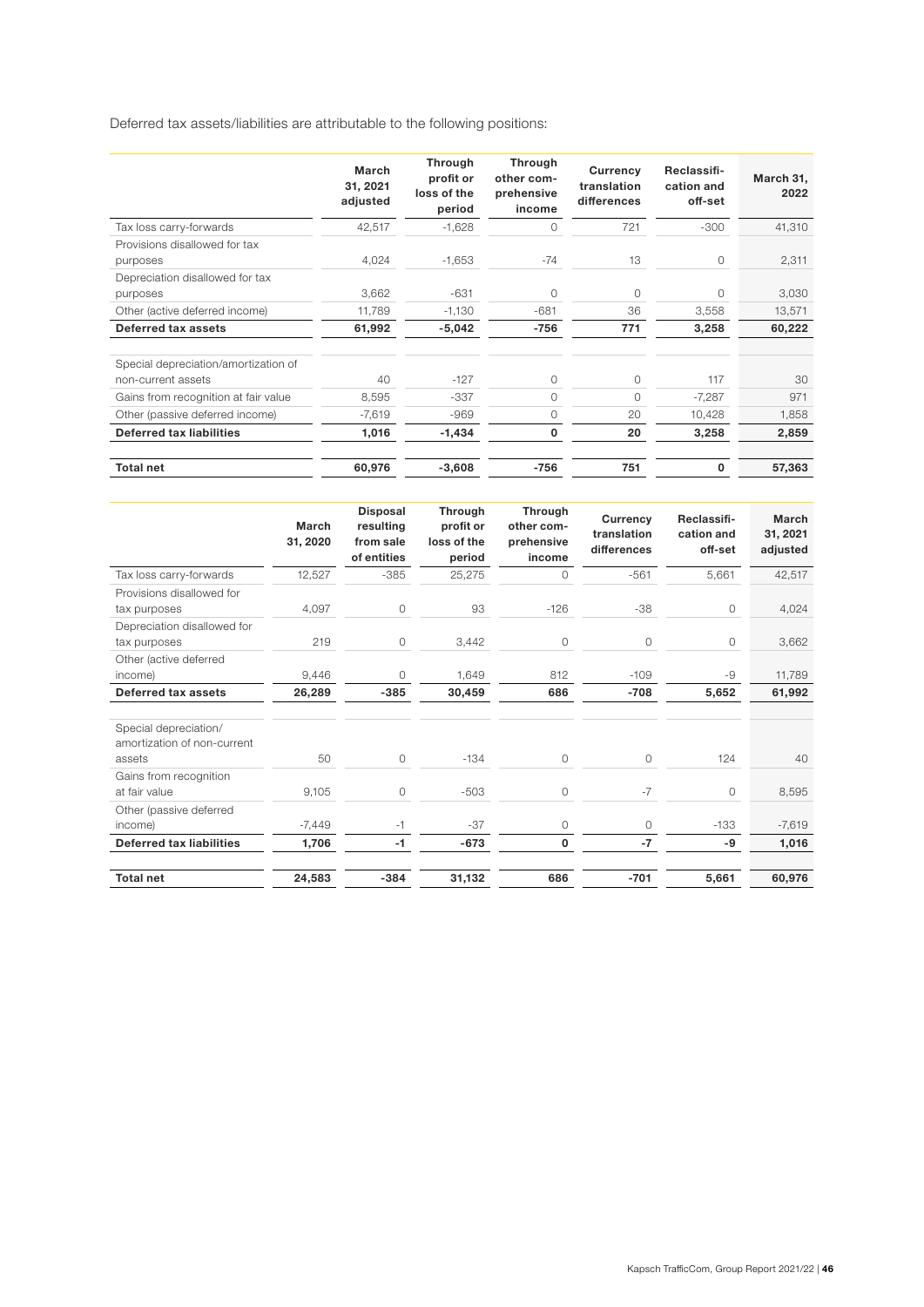# 19 Inventories.

|                                                           | March 31, 2021 | March 31, 2022 |
|-----------------------------------------------------------|----------------|----------------|
| Purchased parts and merchandise, at acquisition cost      | 17.997         | 13.848         |
| Unfinished goods and work in progress, at production cost | 2.680          | 2.801          |
| Finished goods, at production cost                        | 19.449         | 18.363         |
| Prepayments on inventories                                | 1.607          | 544            |
| Total                                                     | 41.733         | 35.556         |

Inventories for projects decreased especially in the USA and Mexico and increased in Chile. Individual inventory items were written down, to their net realizable values. The write-downs of inventories amount to EUR 22,721 k as at March 31, 2022 (March 31, 2021: EUR 28,348 k) and went down due to the decrease in inventories. In the reporting period EUR 53 k were recognized in the statement of comprehensive income (2020/21: EUR -5,337 k). In case the assumptions made for the impairment of inventories would change by 10%, the effect would be approximately EUR -3,555 and EUR +3,556 k (March 31, 2021: EUR -3,834 k or EUR +3,705 k).

# 20 Trade receivables and other current assets.

|                                                          | <b>March 31, 2021</b> | March 31, 2022 |
|----------------------------------------------------------|-----------------------|----------------|
| Trade receivables                                        | 110.001               | 100,394        |
| Allowance for bad debt                                   | $-6.537$              | $-5,968$       |
| Trade receivables - net                                  | 103.463               | 94.425         |
| Receivables from tax authorities (other than income tax) | 13.037                | 17.173         |
| Current lease receivables                                | 595                   | 525            |
| Other receivables and prepaid expenses                   | 13.542                | 19.327         |
| Total trade receivables and other current assets         | 130.636               | 131.449        |

For details on current lease receivables, see note 25.

Allowance for bad debt developed as follows:

|                                                    | 2020/21  | 2021/22  |
|----------------------------------------------------|----------|----------|
| Balance as of March 31 of previous year            | $-7,899$ | $-6,537$ |
| Additions relating to specific bad debt reserve    | $-2,703$ | -56      |
| Utilization relating to specific bad debt reserve  | 263      | 20       |
| Disposals relating to specific bad debt reserve    | 3,553    | 326      |
| Expected credit losses according to IFRS 9         | 418      | 399      |
| Currency translation differences                   | $-170$   | $-120$   |
| Balance as of March 31 of financial year           | $-6,537$ | $-5,968$ |
| thereof expected credit losses according to IFRS 9 | $-1.966$ | $-1.567$ |

### Maturity structure of trade receivables:

|                    | 2020/21 | 2021/22 |
|--------------------|---------|---------|
| Not yet due        | 67,131  | 52,507  |
| Overdue            |         |         |
| $1-30$ days        | 24,408  | 9,257   |
| 31-60 days         | 778     | 7,115   |
| 61-90 days         | 1,185   | 2,426   |
| 91-180 days        | 4,456   | 22,423  |
| 181-270 days       | 2,886   | 790     |
| More than 271 days | 9,156   | 5,877   |
| Total              | 110,001 | 100,394 |

Total trade receivables are with 61,5% not due or overdue for 1-30 days (previous year: 83.2%). The increase in overdue receivables 91-180 days mainly concerns customers in the USA. There is no concentration of credit risk with respect to trade receivables, as the Group generally has a large number of customers worldwide.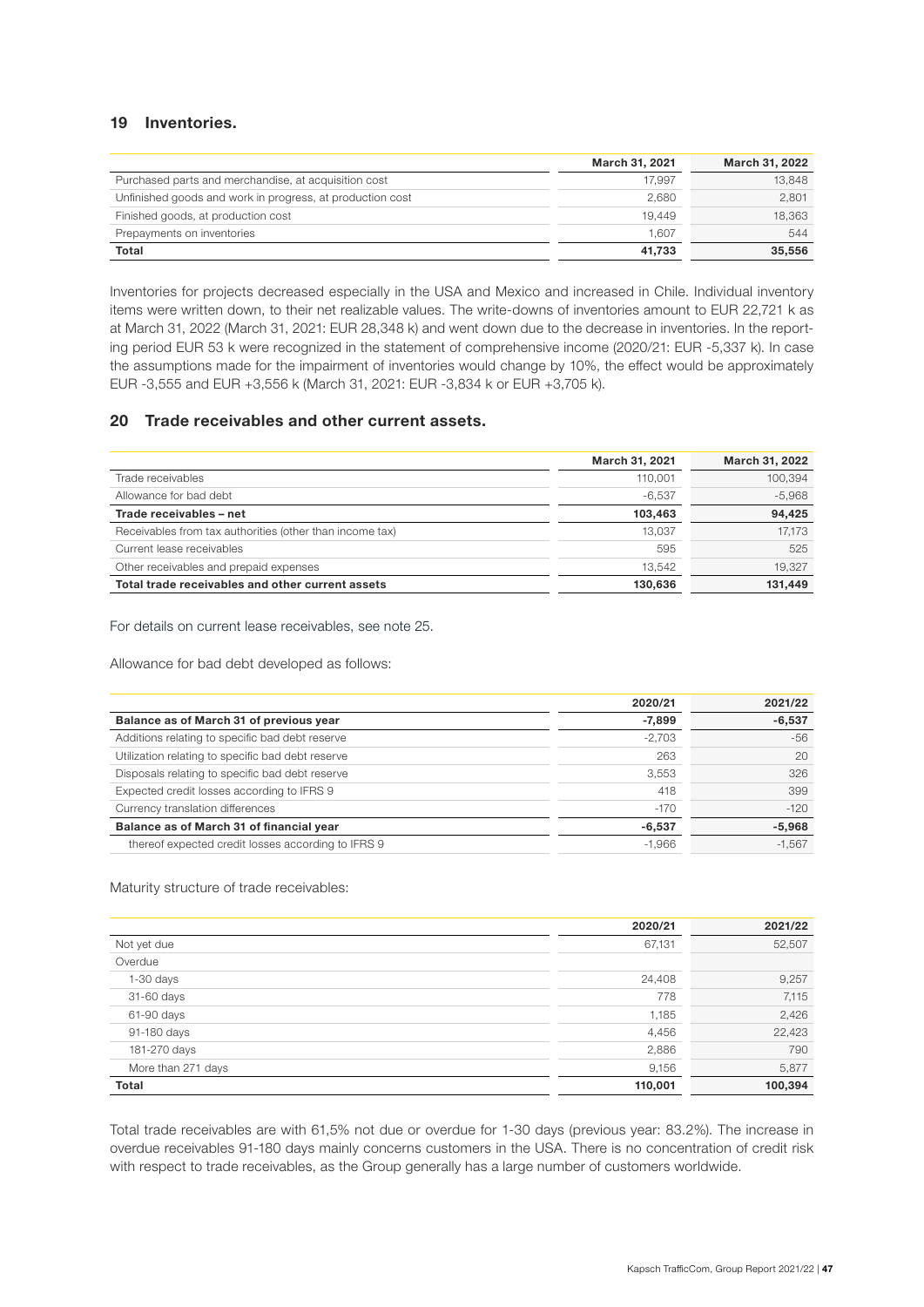# 21 Contract assets and contract liabilities.

Contract assets and liabilities are composed as follows:

|                                          | March 31, 2021 | March 31, 2022 |
|------------------------------------------|----------------|----------------|
| Current contract assets                  | 107,579        | 85,335         |
| Allowance on current contract assets     | $-1,607$       | $-1,548$       |
| <b>Total current contract assets</b>     | 105,972        | 83,787         |
| Non-current contract assets              | 5,214          | 3,703          |
| Allowance on non-current contract assets | $-26$          | $\Omega$       |
| Total non-current contract assets        | 5,188          | 3,703          |
| <b>Total contract assets</b>             | 111,160        | 87,490         |
| Current contract liabilities             | 39.145         | 35,678         |
| Non-current contract liabilities         | 9.413          | 1,207          |
| <b>Total contract liabilities</b>        | 48,558         | 36,884         |

In financial year 2021/22 extensive negative margin adjustments amounting to EUR 29,897 k (2020/21: EUR 78.906 k) were included, which also led to a decline in contract assets and mainly related to projects in the USA.

Impairment on contract assets amounted to EUR 1,548 k as of March 31, 2022 (March 31, 2021: EUR 1,633 k). Beside the expected credit loss on contract assets due to IFRS 9, there were allowances on contract assets related to a project in the USA. In the statement of comprehensive income for 2021/22, income in the amount of EUR 85 k (2020/21: EUR 1,118 k) was taken into account.

An amount of EUR 12,860 k of the contract liabilities in total amounting to EUR 48,558 k as of March 31, 2021 was recognized in revenues in financial year 2021/22 (2020/21: EUR 12,777 k).

The future revenues from performance obligations that are unsatisfied are as follows:

|                        | <b>March 31, 2021</b> | March 31, 2022 |
|------------------------|-----------------------|----------------|
| <b>Future revenues</b> | 1,342,146             | 1,274,615      |
| Total up to 1 year     | 435,185               | 403,106        |
| Between 1 and 2 years  | 232.212               | 213,759        |
| Between 2 and 3 years  | 154,212               | 129,408        |
| Between 3 and 4 years  | 114.234               | 105,648        |
| Between 4 and 5 years  | 80.406                | 77,885         |
| More than 5 years      | 325.897               | 344.809        |

In case the margins would change by 10% compared to the assumptions made, the sensitivity analysis indicates that operating result would change with an increase of margins and a decrease of margins by approximately EUR +4.603 k and EUR -4.195 k respectively (March 31, 2021: EUR +7,198 k and EUR -6,409 k).

## 22 Cash and cash equivalents.

|                          | March 31, 2021 | March 31, 2022 |
|--------------------------|----------------|----------------|
| Cash on hand             | 86             | 35             |
| Deposits held with banks | 101.924        | 59,716         |
| <b>Total</b>             | 102.010        | 59.751         |

The carrying amounts of this item also represent cash and cash equivalents at the end of the reporting period as presented in the cash flow statement.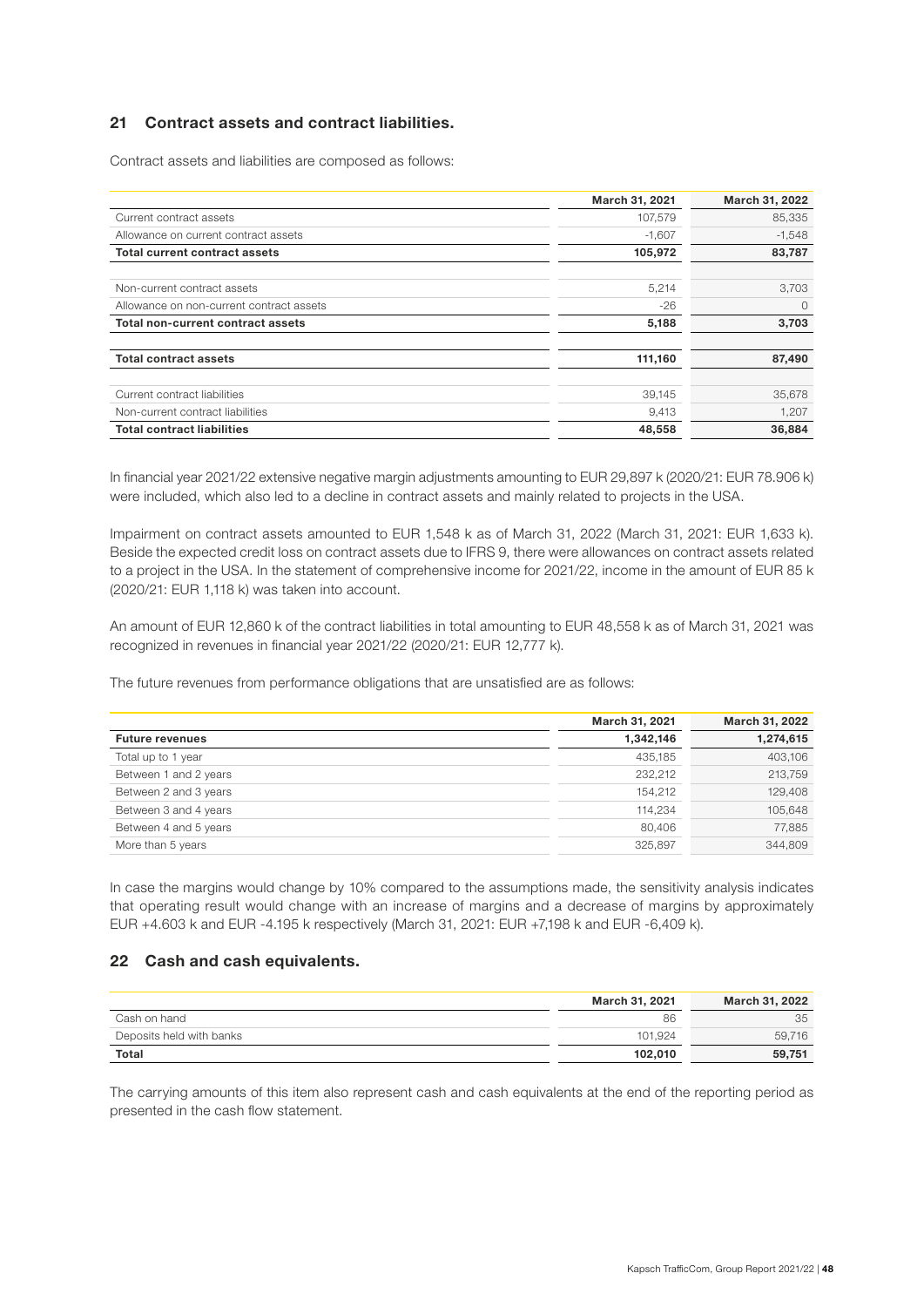# 23 Equity.

# Share capital.

The registered share capital of the company amounts to EUR 13,000,000. The share capital was fully paid. The total number of ordinary shares issued is 13,000,000. Each share entitles to one vote. There are no caps or restrictions on the exercise of voting rights or the transfer of shares.

## Authorized capital.

The 2021 Annual General Meeting resolved to create new authorized capital of up to 10% of the share capital, excluding shareholders' subscription rights. The Executive Board is authorized until September 28, 2026, with the approval of the Supervisory Board, to increase the company's share capital in one or more tranches by up to 10% and to set the issue price and the issue conditions. The shareholders' subscription rights to the new shares issued from the authorized capital are excluded. The company currently has no conditional capital that authorizes the Executive Board, with the approval of the Supervisory Board, to issue shares without (repeated) consideration by the Annual General Meeting.

## Authorization of repurchase of shares.

An authorisation to repurchase shares granted by the Annual General Meeting of September 10, 2019 expired on March 10, 2022. As of March 31, 2022, Kapsch TrafficCom held, as in the previous year, no treasury shares, no shares retained for options and no conversion rights.

## Capital reserve.

Capital reserve includes those reserves that have not been established from results of prior periods.

#### Other reserves.

Other reserves contain effects of changes in the interest held in subsidiaries as well as reserves from other comprehensive income, for example currency translation differences, remeasurements of liabilities from post-employment benefits after deduction of deferred taxes as well as changes of the cash flow hedge reserve after deduction of deferred taxes.

#### Consolidated retained earnings.

Retained earnings include accumulated results of the period attributable to the equity holders of the company less dividends paid.

#### Dividend paid.

In financial year 2021/22, as in the previous year, no dividend was paid by Kapsch TrafficCom AG. Dividends in the amount of EUR 334 k were paid to non-controlling interests in financial year 2021/22.

#### Non-controlling interests.

Non-controlling interests represent the third party shares in the equity of fully consolidated subsidiaries.

#### Increase of shares in subsidiaries.

The effects from increase of shares in subsidiaries in financial year 2020/21 resulted from the acquisition of the remaining 35% in tolltickets GmbH, Germany.

#### Sale of shares in subsidiaries.

The effects from the sale of shares in subsidiaries in financial year 2020/21 resulted from the sale of FLUIDTIME Data Services GmbH, Vienna.

#### Reclassification of remeasurements of liabilities from post-employment benefits.

These effects relate to the reclassification of the remeasurements of employee benefit obligations of Kapsch TrafficCom S.r.l. a socio unico, Italy, due to the sale of the company.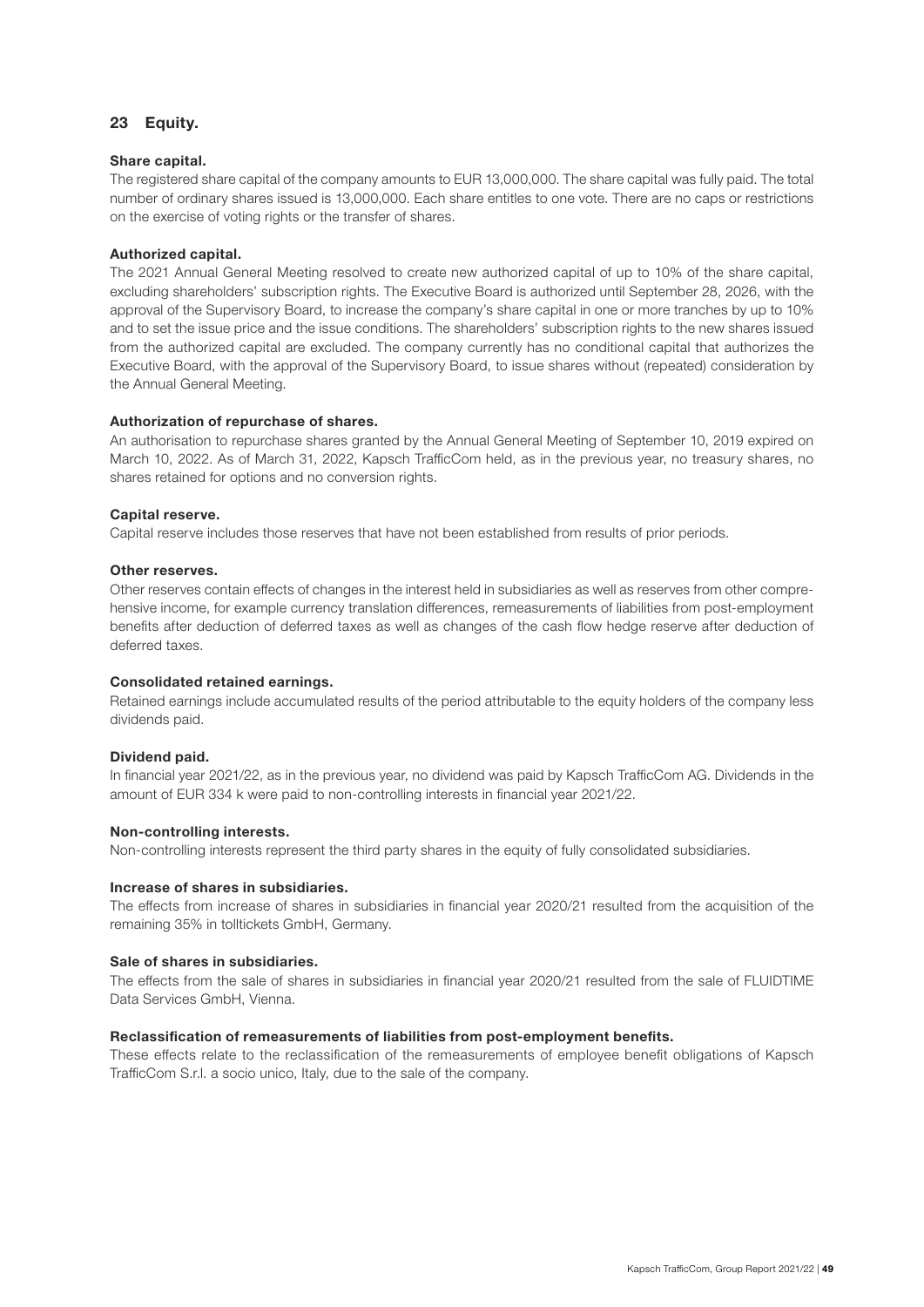# 24 Current and non-current financial liabilities.

|                                   | March 31, 2021 | March 31, 2022 |
|-----------------------------------|----------------|----------------|
| Non-current financial liabilities | 120.895        | 136.051        |
| Current financial liabilities     | 102.362        | 44.013         |
| Total                             | 223.257        | 180.065        |

Movements are as follows:

|                                      | March 31,<br>2021 | Reclassifi-<br>cation | <b>Additions</b> | Repay-<br>ment | <b>Currency</b><br>translation<br>differences<br>and interest<br>accrued | March 31,<br>2022 |
|--------------------------------------|-------------------|-----------------------|------------------|----------------|--------------------------------------------------------------------------|-------------------|
| Promissory note bond                 | 31,468            | $\cap$                | 0                | 0              | 11                                                                       | 31,479            |
| Loans for acquisitions               | 7,140             | $-3,572$              | 0                | 0              | $\Omega$                                                                 | 3,568             |
| Loans for project financing          | 25,000            | $-12,500$             | 0                | 0              | $\Omega$                                                                 | 12,500            |
| Operating loans                      | 57,287            | 10,723                | 18,944           | 0              | 1,551                                                                    | 88,505            |
| Non-current financial liabilities    | 120,895           | $-5,349$              | 18,944           | 0              | 1,562                                                                    | 136,051           |
| Promissory note bond                 | 42,879            | $\Omega$              | $\Omega$         | $-42,549$      | $-330$                                                                   | $\Omega$          |
| Loans for acquisitions               | 3,572             | 3,572                 | $\Omega$         | $-3,572$       | $\bigcap$                                                                | 3,572             |
| Loans for project financing          | 20,715            | 12,500                | 0                | $-12,528$      | 38                                                                       | 20,726            |
| Operating loans                      | 27,928            | $-10,723$             | 1,160            | $-6,695$       | 242                                                                      | 11,911            |
| Other current loans                  | 7,268             | 0                     | 4,195            | $-4,587$       | 929                                                                      | 7,805             |
| <b>Current financial liabilities</b> | 102,362           | 5,349                 | 5,354            | $-69,931$      | 879                                                                      | 44,013            |
| Total                                | 223,257           | 0                     | 24,298           | $-69.931$      | 2,441                                                                    | 180,065           |

|                                          | March 31,<br>2020 | Reclassifi-<br>cation | <b>Additions</b> | Repay-<br>ment | <b>Currency</b><br>translation<br>differences<br>and interest<br>accrued | March 31,<br>2021 |
|------------------------------------------|-------------------|-----------------------|------------------|----------------|--------------------------------------------------------------------------|-------------------|
| Promissory note bond                     | 75,160            | $-42,879$             | 0                | 0              | $-813$                                                                   | 31,468            |
| Loans for acquisitions                   | 10,712            | $-3,572$              | 0                | 0              | $\Omega$                                                                 | 7,140             |
| Loans for project financing              | 37,500            | $-12,500$             | $\circ$          | $\circ$        | $\Omega$                                                                 | 25,000            |
| Operating loans                          | 61,859            | $-4,528$              | 121              | 0              | $-166$                                                                   | 57,287            |
| <b>Non-current financial liabilities</b> | 185,231           | $-63,479$             | 121              | 0              | $-978$                                                                   | 120,895           |
| Promissory note bond                     | $\Omega$          | 42,879                | $\circ$          | $\Omega$       | $\Omega$                                                                 | 42,879            |
| Loans for acquisitions                   | 3,572             | 3,572                 | $\Omega$         | $-3,572$       | $\cap$                                                                   | 3,572             |
| Loans for project financing              | 13,336            | 12,500                | 7,500            | $-12,922$      | 302                                                                      | 20,715            |
| Operating loans                          | 25,267            | 4,528                 | 807              | -973           | $-1,702$                                                                 | 27,928            |
| Other current loans                      | 8,527             | $\Omega$              | 10,482           | $-12,830$      | 1,088                                                                    | 7,268             |
| <b>Current financial liabilities</b>     | 50,702            | 63,479                | 18,790           | $-30,296$      | $-311$                                                                   | 102,362           |
| Total                                    | 235,933           | 0                     | 18,911           | $-30.296$      | $-1,290$                                                                 | 223,257           |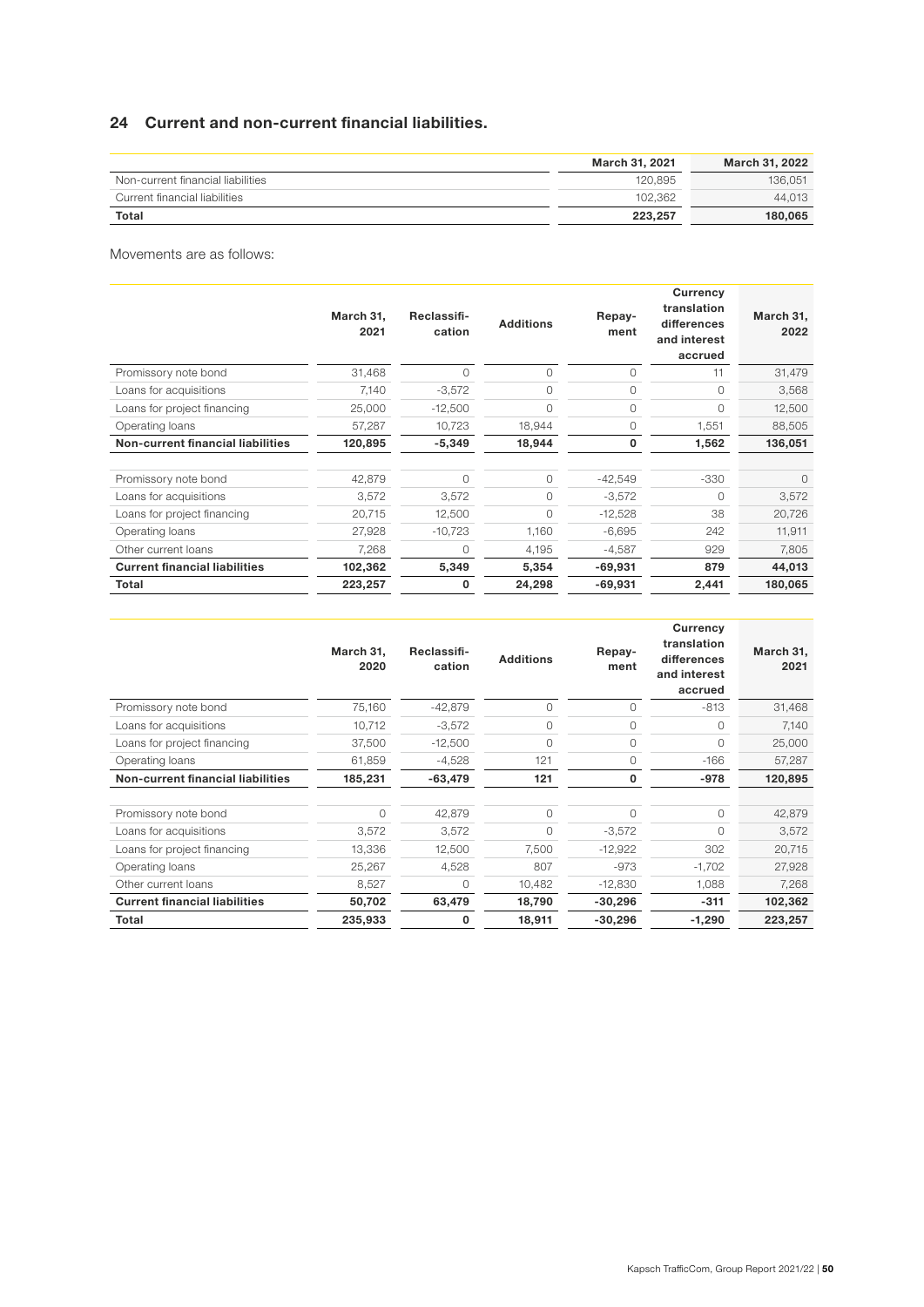Additions and repayments are cash-effective. Three tranches of the promissory note bond ("Schuldscheindarlehen") with a five-year term were repaid according to schedule in June 2021. Details to the remaining tranches, maturity periods and interest rates of the promissory note bond, placed in June 2016, are as follows:

| Tranche         | Interest rate       | Interest fixing and<br>interest payment | Repayment     |
|-----------------|---------------------|-----------------------------------------|---------------|
| EUR 23 million  | 6M EURIBOR + 150 Bp | semi-annual                             | June 16, 2023 |
| EUR 8.5 million | 2.26%               | vearly                                  | June 16, 2026 |

The gross cash flows (including interest) of current and non-current financial liabilities are as follows:

| 2021/22                            | Promissory<br>note bond | Loans for<br>acquisitions | Loans for<br>project<br>financing | Operating<br>loans | Other<br>loans | Total   |
|------------------------------------|-------------------------|---------------------------|-----------------------------------|--------------------|----------------|---------|
| In the next 6 months               | 326                     | 1.831                     | 6.501                             | 6.777              | 6.015          | 21,449  |
| In the next 7 to 12 months         | 326                     | 1.828                     | 14.661                            | 7.858              | 1.964          | 26,637  |
| Gross cash flows up to one year    | 652                     | 3,659                     | 21,162                            | 14,635             | 7,979          | 48,086  |
| Between 1 and 2 years              | 23.412                  | 3.590                     | 12,589                            | 53.765             | 358            | 93.715  |
| Between 2 and 3 years              | 192                     | $\Omega$                  | O                                 | 10.613             | 22             | 10.827  |
| Between 3 and 4 years              | 192                     | $\Omega$                  | $\Omega$                          | 10.312             | 380            | 10.883  |
| Between 4 and 5 years              | 8.584                   | $\Omega$                  | $\Omega$                          | 10.147             | $\Omega$       | 18.732  |
| Gross cash flows more than 5 years |                         | $\Omega$                  | 0                                 | 5.275              | $\Omega$       | 5.275   |
| <b>Total</b>                       | 33,032                  | 7.249                     | 33.751                            | 104,747            | 8.739          | 187,518 |

| 2020/21                            | Promissory<br>note bond | Loans for<br>acquisitions | Loans for<br>project<br>financing | Operating<br>loans | Other<br>loans | Total   |
|------------------------------------|-------------------------|---------------------------|-----------------------------------|--------------------|----------------|---------|
| In the next 6 months               | 43.219                  | 1.861                     | 6.812                             | 3.246              | 2.500          | 57,638  |
| In the next 7 to 12 months         | 268                     | 1.848                     | 14.625                            | 26.302             | 4.975          | 48,019  |
| Gross cash flows up to one year    | 43,487                  | 3.710                     | 21,437                            | 29.548             | 7.475          | 105,657 |
| Between 1 and 2 years              | 537                     | 3.651                     | 12.875                            | 12.564             | $\Omega$       | 29,626  |
| Between 2 and 3 years              | 23.364                  | 3.594                     | 12.625                            | 10.697             | $\cap$         | 50,280  |
| Between 3 and 4 years              | 192                     | $\Omega$                  | U                                 | 10.450             | $\cap$         | 10.642  |
| Between 4 and 5 years              | 192                     | $\Omega$                  | $\Omega$                          | 10.739             | $\cap$         | 10.930  |
| Gross cash flows more than 5 years | 8,596                   | $\Omega$                  | 0                                 | 15.103             | $\Omega$       | 23,698  |
| <b>Total</b>                       | 76.368                  | 10.954                    | 46.937                            | 89.100             | 7.475          | 230.834 |

Interest rates on current and non-current financial liabilities are as follows:

|                                     | 2020/21         | 2021/22          |
|-------------------------------------|-----------------|------------------|
| Carrying fixed interest rates       | 122,098         | 78,739           |
| Carrying variable interest rates    | 101,159         | 101,326          |
| <b>Total financial liabilities:</b> | 223,257         | 180,065          |
| Average interest rates:             |                 |                  |
| Promissory note bond                | 1.20-2.26%      | $2.00 - 2.26%$   |
| Loans for acquisitions              | 1.47%           | 1.26%            |
| Loans for project financing         | 1.50-6.00%      | 1.00-6.00%       |
| Operating loans                     | 1.30-11.35%     | 1.29-13.08%      |
| Other loans                         | $0.50 - 9.00\%$ | $0.41 - 13.08\%$ |

<sup>1)</sup> The higher interest rates relate to financial liabilities in countries outside Europe, mostly with high inflation.

Bills of exchange amounting to EUR 56.465 k (March 31, 2021: EUR 42,137 k) were issued for an export promotion loan and loans for acquisitions as well as for an operating loan.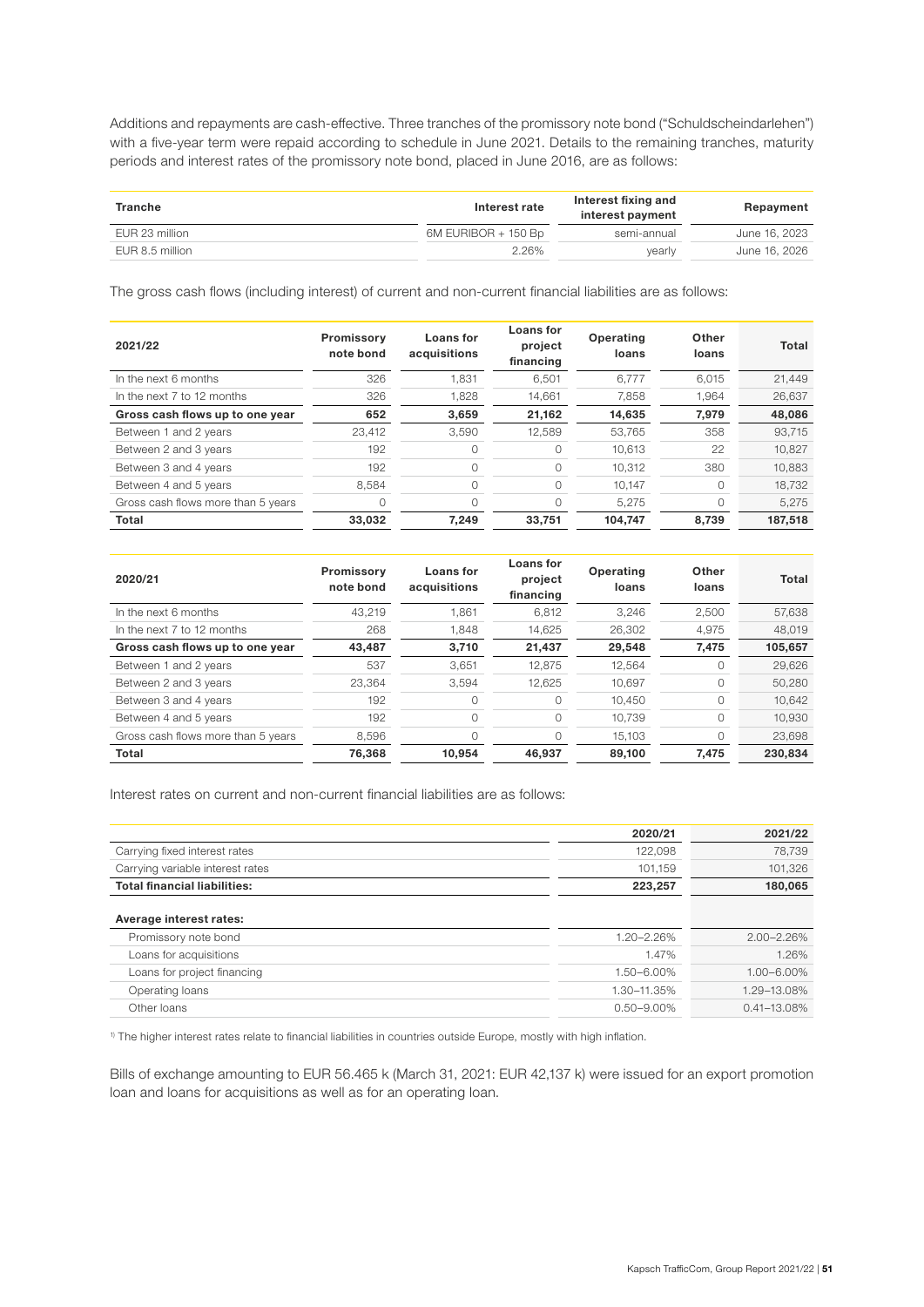# 25 Lease liabilities.

|                               | March 31, 2021 | March 31, 2022 |
|-------------------------------|----------------|----------------|
| Non-current lease liabilities | 35.693         | 27.604         |
| Current lease liabilities     | 13.585         | 11.940         |
| Total                         | 49.277         | 39,544         |

Movements of right-of-use assets from leases and classifications are included in note 13 property, plant and equipment. The Group only acts as lessor to an insignificant extent. Furthermore, the Group has concluded sublease agreements mainly with associated companies and shows receivables from these leases instead of right-of-use from leases. As of March 31, 2022, non-current receivables from leases amounted to EUR 503 k (March 31, 2021: EUR 847 k) and current receivables from leases to EUR 524 k (March 31, 2021: EUR 595 k).

The cash flows of lease liabilities are as follows:

|                                 | 2020/21 | 2021/22 |
|---------------------------------|---------|---------|
| In the next 6 months            | 7.091   | 6,258   |
| In the next 7 to 12 months      | 6,494   | 5,682   |
| Gross cash flows up to one year | 13,585  | 11,940  |
| Between 1 and 2 years           | 11.256  | 9.789   |
| Between 2 and 3 years           | 9,043   | 5,786   |
| Between 3 and 4 years           | 5,171   | 3,282   |
| Between 4 and 5 years           | 2,823   | 3.013   |
| More than 5 years               | 7.400   | 5,734   |
| Total                           | 49,277  | 39,544  |

The weighted average incremental borrowing rate applied for the valuation of lease liabilities as of March 31, 2022 amounted to 2.68% (March 31, 2021: 2.12%). In case the incremental borrowing rate would change by +0.5 pp compared to the current one, the lease liabilities would change by approximately EUR -438 k (March 31, 2021: EUR -596 k); In case the incremental borrowing rate would change by -0.5 pp, the lease liabilities would change by approximately EUR +443 k (March 31, 2021: EUR +611 k).

In financial year 2021/22 lease expenses (without interest) amounted to EUR 15,106 k (2020/21: EUR 14,047 k). Interest expenses for lease liabilities amounted to EUR 1,063 k (2020/21: EUR 1,395 k) (see note 10), of which EUR 44 k (2020/21: EUR 9 k) were accrued.

The Group applies the exemptions regarding "short-term leases with a term of not more than twelve months" and leases of "low-value assets". Those leases are not recognized in the balance sheet, instead, payments made for such leases continue to be recognized as expenses. Details of these expenses are as follows:

|                                              |          | 2020/21<br>2021/22          |                             |                    |                      |                             |
|----------------------------------------------|----------|-----------------------------|-----------------------------|--------------------|----------------------|-----------------------------|
|                                              | expenses | Rental IT expendi-<br>tures | Auto-<br>mobile<br>expenses | Rental<br>expenses | IT expendi-<br>tures | Auto-<br>mobile<br>expenses |
| Expenses relating to leases of low value     |          |                             |                             |                    |                      |                             |
| assets                                       | 252      | 10.476                      | 227                         | 22                 | 6.941                | 90                          |
| Expenses relating to short term leases       | 1.068    | 46                          | 232                         | 947                | 505                  | 998                         |
| Expenses relating to variable lease payments |          |                             |                             |                    |                      |                             |
| and services                                 | 3.142    | 2.374                       | 2,520                       | 2,283              | 4,378                | 2,645                       |
| <b>Total</b>                                 | 4,462    | 12.895                      | 2,979                       | 3,253              | 11,823               | 3,733                       |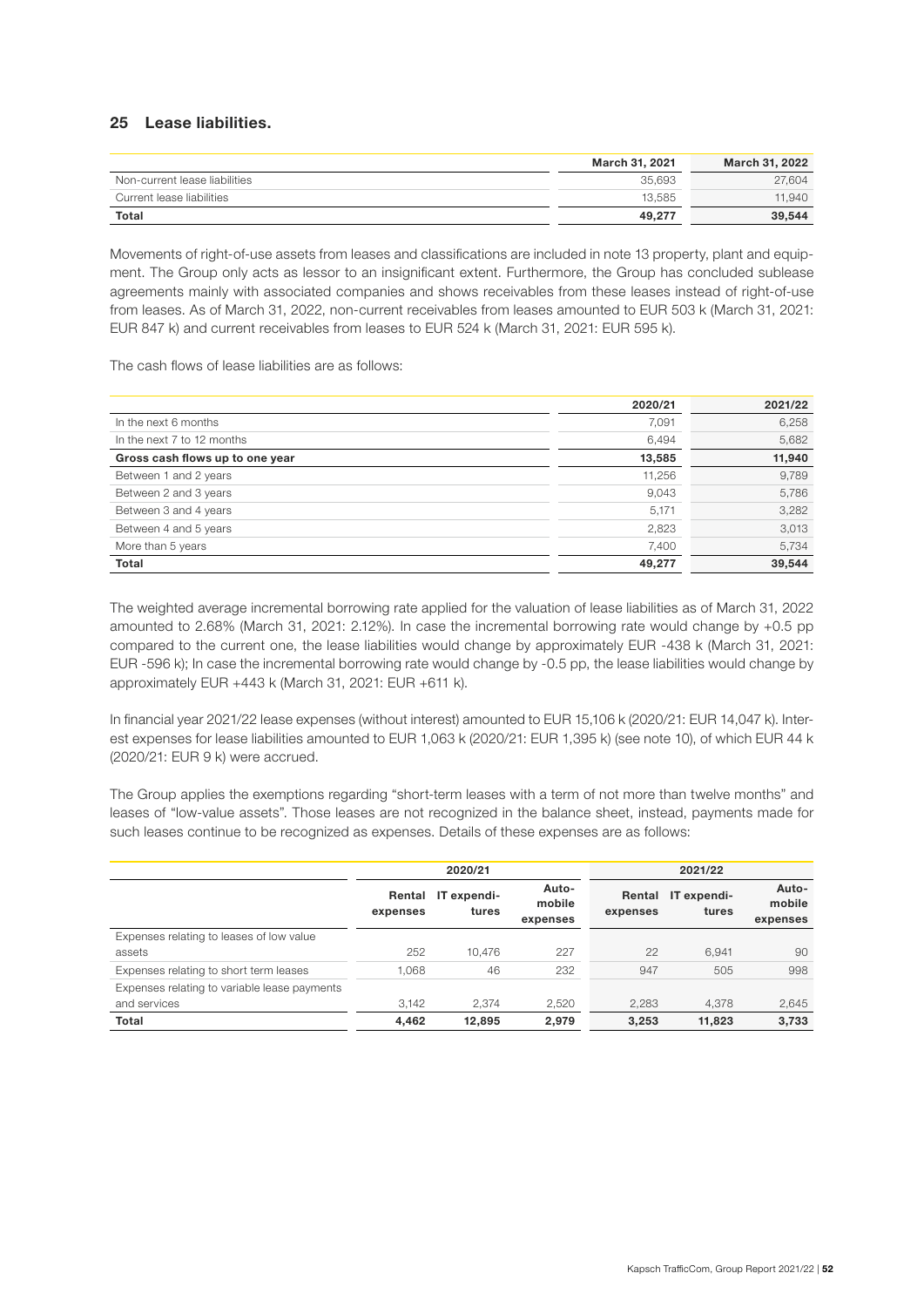# 26 Liabilities from post-employment benefits to employees.

|                      | March 31, 2021<br>adjusted | March 31, 2022 |
|----------------------|----------------------------|----------------|
| Termination benefits | 11.647                     | 9.419          |
| Pension benefits     | 13.778                     | 12.962         |
| Anniversary bonuses  | 1.916                      | 1,817          |
| <b>Total</b>         | 27,341                     | 24.198         |

The entitlements to anniversary bonuses are now shown in the obligations from employee benefits and the previous year information was reclassified from other provisions.

#### Parameters.

Termination benefits obligations were valued based on an interest rate of 0.85–0.95% (2020/21: 0.15% – 0.35%) and in Mexico on an interest of 7.64% (2020/21: 5.80%). Retirement benefit obligations were valued based on an interest rate of 0.95% (2020/21: 0.40%) for the euro zone and based on an interest rate of 3.47% (2020/21: 2.90%) for Canada as well as compensation increases based on a rate of 2.50% – 5.00% (2020/21: 2.50% – 4.50%). An interest rate of 0.85-1.00% (2020/21: 0.25-0.40% ) was used for the obligations from anniversary bonuses and 7.64% in Mexico (2020/21: 5.80%) and a value of 2.50-4.50% (2020/21: 2.50-4.50%) for salary increases. In addition, the calculation was based on the earliest possible statutory retirement age including transition provisions and using the mortality tables AVO 2018-P ANG (2020/21: AVO 2018-P ANG) by Pagler & Pagler for Austria and the 2014 Canadian Pension Mortality Private Tables for Canada. As in the previous year, pension increases were recognized at an average rate of 2.00%-3.00%.

#### Termination benefits.

This item essentially comprises legal and contractual claims of employees in Austria or their dependents on one-time severance payments. These may arise, in particular, on the basis of an employer's notice, amicable solution to the employment relationship, retirement or death of the employee. In the case of severance payments, the Group bears the risk of inflation resulting from salary adjustments, which simultaneously lead to higher severance payments. For employees who have joined Kapsch TrafficCom in Austria after December 31, 2002, payments into an external employee benefit fund are made on a monthly basis so that the Group does not normally incur any severance payments. Similar severance obligations also exist in other countries, such as in Mexico.

The following amounts are recognized in the balance sheet and the statement of comprehensive income for termination benefits:

|                                                    | 2020/21  | 2021/22  |
|----------------------------------------------------|----------|----------|
| Carrying amount as of March 31 of previous year    | 13,446   | 11,647   |
| Disposals relating the sale of subsidiaries        |          | $-312$   |
| Remeasurements (actuarial gains/losses)            | -733     | $-216$   |
| Current service cost                               | 447      | 233      |
| Interest expense                                   | 46       | 69       |
| Payments                                           | $-1.557$ | $-2.058$ |
| Currency translation differences                   | $-3$     | 56       |
| Carrying amount as of March 31 of financial year   | 11,647   | 9,419    |
| Total, included in the personnel expenses (note 6) | 447      | 233      |
| Total, included in the financial result (note 10)  | 46       | 69       |

Remeasurements of liabilities from post-employment benefits to employees are attributable to the following positions:

|                                                            | 2020/21 | 2021/22 |
|------------------------------------------------------------|---------|---------|
| Remeasurements from changes in demographic assumptions     | $-132$  |         |
| Remeasurements from changes in financial assumptions       | 34      | $-377$  |
| Remeasurements from other changes (experience adjustments) | $-634$  |         |
| Total                                                      | $-733$  | $-216$  |

The expected allocation for termination benefits for the next financial year 2022/23 amounts to EUR 235 k. The weighted average duration amounts to 7.5 years.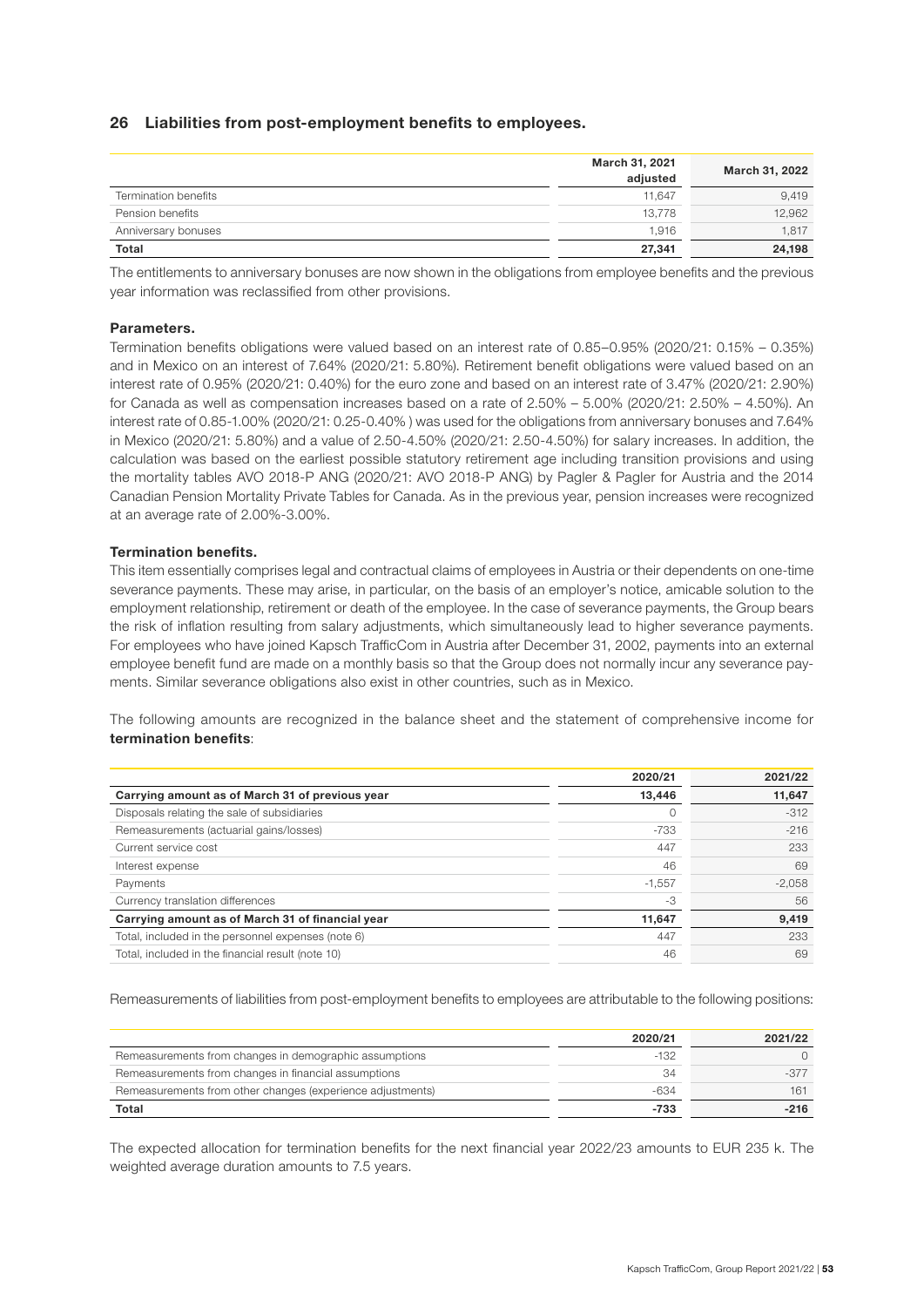In the following sensitivity analysis for termination benefit obligations, the impacts resulting from changes in significant actuarial assumptions were stated, whereas the other impact parameters were kept constant. However, in reality it will be rather likely that several of these parameters will change.

| <b>Sensitivities</b>                   | Changes in<br>assumption | Decrease in<br>assumption | Increase in<br>assumption |
|----------------------------------------|--------------------------|---------------------------|---------------------------|
| Impact of changes in the discount rate |                          |                           |                           |
| Defined benefit obligation (DBO)       | $\pm 50$ pp              | $-317$                    | 298                       |
| Expected annual interest expenses (IC) | $\pm$ 50 pp              | 39                        | -36                       |
| Expected annual service costs (CSC)    | $\pm$ 50 pp              | $-4$                      | 4                         |
| Impact of changes in salary increases  |                          |                           |                           |
| Defined benefit obligation (DBO)       | $\pm 50$ pp              | 275                       | $-289$                    |
| Expected annual interest expenses (IC) | $\pm$ 50 pp              | 3                         | $-3$                      |
| Expected annual service costs (CSC)    | $\pm 50$ pp              | 4                         | $-5$                      |
| Impact of changes in fluctuation       |                          |                           |                           |
| Defined benefit obligation (DBO)       | ± 5%                     | $-12$                     | 12                        |
| Expected annual interest expenses (IC) | ± 5%                     | $-0$                      | $\Omega$                  |
| Expected annual service costs (CSC)    | ± 5%                     | $-0$                      | $\Omega$                  |

#### Pension benefits.

Liabilities for pension benefits recognized at the balance sheet date relate mainly to retirees. All pension agreements are based on the final salary, are granted as fixed monthly pension payments and are not covered by external plan assets (funds). In addition, contributions are paid to an external pension fund for employees of the Group (see note 6). For retirement benefits the Group bears the risk of longevity and inflation due to pension increases.

The following amounts are recognized in the balance sheet and the statement of comprehensive income for pension benefits:

|                                                                                                    | 2020/21 | 2021/22 |
|----------------------------------------------------------------------------------------------------|---------|---------|
| Carrying amount as of March 31 of previous year                                                    | 14,165  | 13,778  |
| Remeasurements of employee benefit obligations after termination of the<br>employment relationship | 236     | $-192$  |
| Current service cost                                                                               |         |         |
| Interest expense                                                                                   | 115     | 116     |
| Payments                                                                                           | $-879$  | $-893$  |
| Currency translation differences                                                                   | 134     | 150     |
| Carrying amount as of March 31 of financial year                                                   | 13,778  | 12,962  |
| Total, included in the personnel expenses (note 6)                                                 |         | 4       |
| Total, included in the financial result (note 10)                                                  | 115     | 116     |

The remeasurements of employee benefit obligations after termination of the employment relationship are as follows:

|                                                        | 2020/21 | 2021/22 |
|--------------------------------------------------------|---------|---------|
| Remeasurements from changes in demographic assumptions |         |         |
| Remeasurements from changes in financial assumptions   | $-17$   | -646    |
| Remeasurements from other changes                      | 252     | 453     |
| Total                                                  | 236     | $-192$  |

The expected allocation for pension benefits for the next financial year 2022/23 amounts to EUR 100 k. The weighted average duration amounts to 11.0 years.

In the following sensitivity analysis for pension obligations, the impacts resulting from changes in significant actuarial assumptions were stated, whereas the other parameters were kept constant. However, in reality it will be rather likely that several of these parameters will change.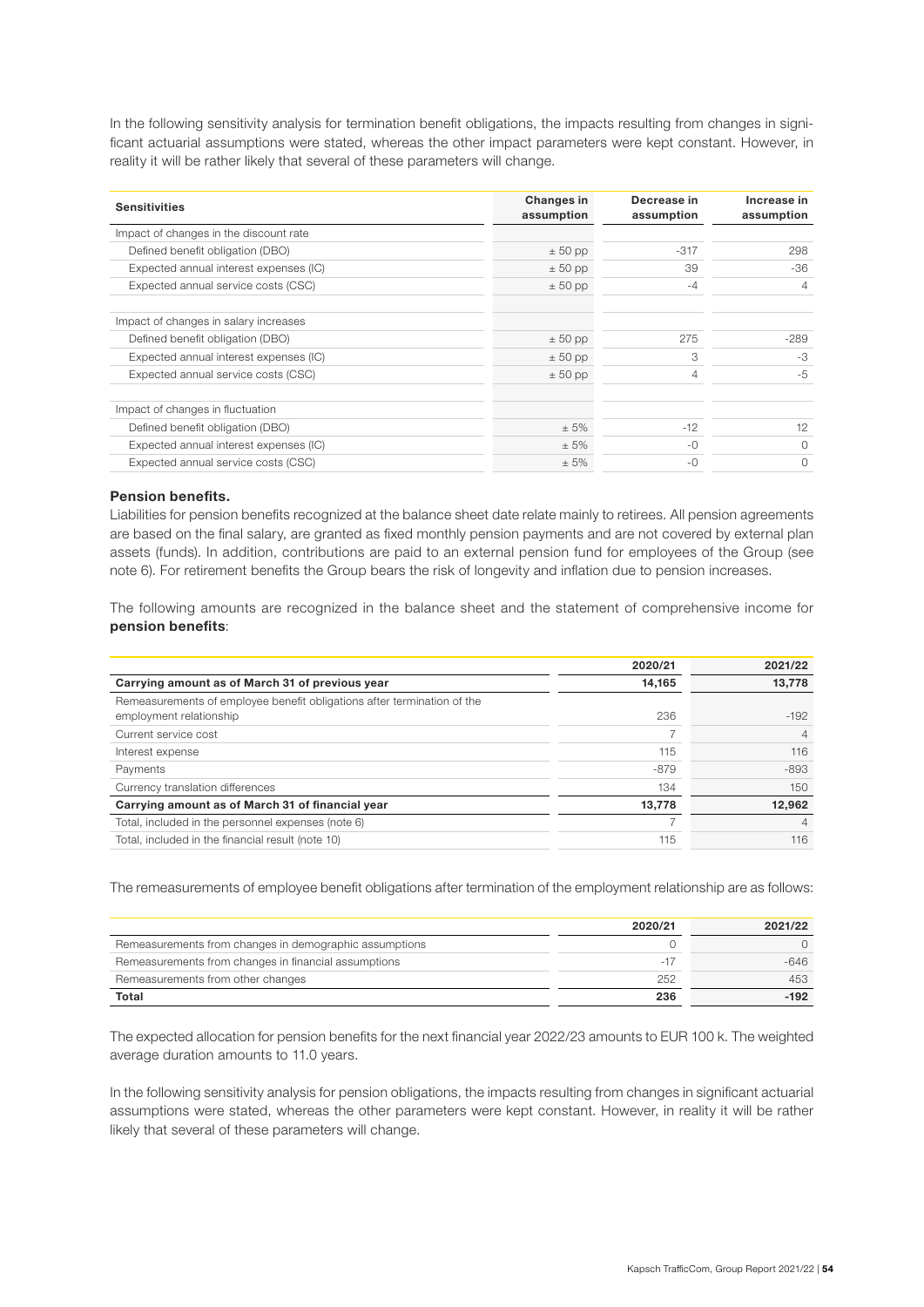| Changes in<br>assumption | Decrease in<br>assumption | Increase in<br>assumption |
|--------------------------|---------------------------|---------------------------|
|                          |                           |                           |
| $\pm 50$ pp              | $-581$                    | 520                       |
| $\pm$ 50 pp              | -51                       | $-46$                     |
| $\pm 50$ pp              | 8                         | $-7$                      |
|                          |                           |                           |
| $\pm$ 50 pp              |                           | <sup>n</sup>              |
| $\pm$ 50 pp              |                           | $\cap$                    |
| $\pm$ 50 pp              |                           | $\Omega$                  |
|                          |                           |                           |

#### Anniversary bonuses.

The provision for anniversary bonuses (jubilee benefit obligations) relates to long-term claims of employees based on collective bargaining provisions of collective bargaining agreements. This was shown under other provisions in the previous year.

The following amounts are recognized in the balance sheet and in the statement of comprehensive income for anniversary bonuses:

|                                                    | 2020/21 | 2021/22 |
|----------------------------------------------------|---------|---------|
| Carrying amount as of March 31 of previous year    | 2,195   | 1,916   |
| Remeasurements of employee benefit obligations     | $-194$  | $-85$   |
| Current service cost                               | 128     | 98      |
| Interest expense                                   | 8       | 17      |
| Payments                                           | $-232$  | $-146$  |
| Currency translation differences                   | 12      | 16      |
| Carrying amount as of March 31 of financial year   | 1,916   | 1,817   |
| Total, included in the personnel expenses (note 6) | $-66$   | 13      |
| Total, included in the financial result (note 10)  | 8       | 17      |

The expected allocation for obligations from anniversary bonuses for the financial year 2022/23 amounts to EUR 119 k, the weighted average duration is 8.7 years.

In the following sensitivity analysis for anniversary bonuses, the effects of changes in significant actuarial influencing factors were presented, while the other influencing factors were kept constant. In reality, however, it is more likely that several of these influencing variables will change.

| <b>Sensitivities</b>                   | <b>Changes in</b><br>assumption | Decrease in<br>assumption | Increase in<br>assumption |
|----------------------------------------|---------------------------------|---------------------------|---------------------------|
| Impact of changes in the discount rate |                                 |                           |                           |
| Defined benefit obligation (DBO)       | $\pm 50$ pp                     | $-69$                     | 64                        |
| Expected annual interest expenses (IC) | $\pm$ 50 pp                     |                           | $-7$                      |
| Expected annual service costs (CSC)    | $\pm 50$ pp                     | $-5$                      | 4                         |
| Impact of changes in salary increases  |                                 |                           |                           |
| Defined benefit obligation (DBO)       | $\pm 50$ pp                     | 50                        | -53                       |
| Expected annual interest expenses (IC) | $\pm 50$ pp                     | $\Omega$                  | -1                        |
| Expected annual service costs (CSC)    | $\pm 50$ pp                     | 4                         | $-4$                      |
| Impact of changes in fluctuation       |                                 |                           |                           |
| Defined benefit obligation (DBO)       | ± 5%                            | $-26$                     | 25                        |
| Expected annual interest expenses (IC) | ± 5%                            | $\Omega$                  | $\Omega$                  |
| Expected annual service costs (CSC)    | ± 5%                            | $-3$                      | $\mathfrak{D}$            |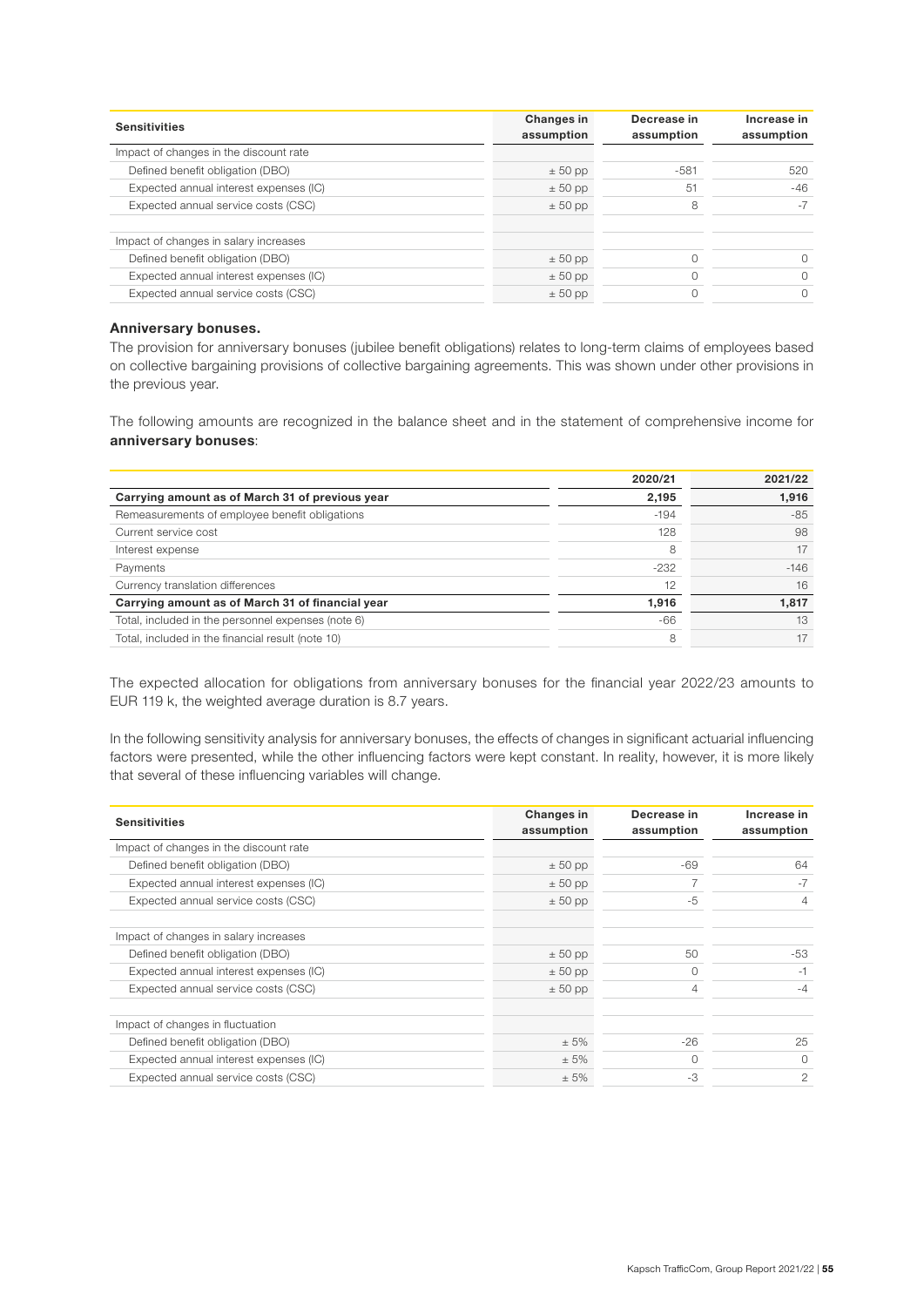# Analysis of expected maturity of undiscounted benefits

|                              | 2022/23 | 2023/24 | 2024/25 | 2025/26 | 2026/27 | over 5<br>years | <b>Total</b> |
|------------------------------|---------|---------|---------|---------|---------|-----------------|--------------|
| Termination benefits         | 928     | 464     | 789     | 580     | 856     | 6.407           | 10,024       |
| Pension benefits             | 917     | 909     | 900     | 888     | 874     | 10.646          | 15,135       |
| Obligations from anniversary |         |         |         |         |         |                 |              |
| bonuses                      | 131     | 150     | 140     | 125     | 158     | 2.397           | 3,100        |

# 27 Provisions.

|                           | March 31, 2021<br>adjusted | March 31, 2022 |
|---------------------------|----------------------------|----------------|
| Non-current provisions    | 3,349                      | 1.685          |
| <b>Current provisions</b> | 42.472                     | 28.630         |
| <b>Total</b>              | 45,820                     | 30,315         |

The provisions changed as follows:

|                                                       | March 31,<br>2021<br>adjusted | <b>Addition</b><br>from accu-<br>mulation | <b>Addition</b> | <b>Utilization</b> | <b>Disposal</b> | Reclassi-<br>fication | <b>Currency</b><br>translation<br>differences | March 31,<br>2022 |
|-------------------------------------------------------|-------------------------------|-------------------------------------------|-----------------|--------------------|-----------------|-----------------------|-----------------------------------------------|-------------------|
| Warranties                                            | 1,177                         | 0                                         | $\circ$         | $\Omega$           | $\circ$         | $-665$                | 0                                             | 512               |
| Projects (excl. impending losses)                     | 194                           | 0                                         | $\circ$         | 0                  | $\circ$         | $-119$                | 0                                             | 75                |
| Provision for restructuring costs                     | 556                           |                                           |                 |                    |                 | $-534$                | $\cap$                                        | 22                |
| Other non-current provisions                          | 1,422                         | 34                                        | 21              | $-39$              | $-549$          | $\Omega$              | 186                                           | 1,076             |
| Non-current provisions, total                         | 3,349                         | 34                                        | 21              | $-39$              | $-549$          | $-1,317$              | 186                                           | 1,685             |
| Warranties                                            | 1,011                         | $\circ$                                   | 250             | $\circ$            | $-198$          | 665                   | 44                                            | 1,772             |
| Provision for losses from onerous                     |                               |                                           |                 |                    |                 |                       |                                               |                   |
| contracts                                             | 19,611                        | $\Omega$                                  | 9,702           | $-9,176$           | -3              | $\Omega$              | 842                                           | 20,976            |
| Projects (excl. impending losses)                     | 7,685                         | $\Omega$                                  | 353             | $-25$              | $-3,722$        | 119                   | 47                                            | 4,457             |
| Legal fees, costs of litigation and<br>contract risks | 9,650                         | 0                                         | 246             | $-8,503$           | $-1,180$        | $\Omega$              | 91                                            | 305               |
| Provision for restructuring costs                     | 3,361                         | $\Omega$                                  | $\circ$         | $-3,336$           | $-401$          | 534                   | -3                                            | 155               |
| Other current provisions                              | 1,153                         | $\Omega$                                  | 546             | $-151$             | $-590$          | $\Omega$              |                                               | 965               |
| <b>Current provisions, total</b>                      | 42,472                        | 0                                         | 11,096          | $-21,190$          | $-6,094$        | 1,317                 | 1,029                                         | 28,630            |
| Total                                                 | 45,820                        | 34                                        | 11,118          | $-21,230$          | $-6,643$        | 0                     | 1,215                                         | 30,315            |

|                                                       | March 31,<br>2020 | <b>Addition</b><br>from accu-<br>mulation | <b>Addition</b> | <b>Utilization</b> | Disposal | Reclassi-<br>fication | Currency<br>translation<br>differences | March 31,<br>2021<br>adjusted |
|-------------------------------------------------------|-------------------|-------------------------------------------|-----------------|--------------------|----------|-----------------------|----------------------------------------|-------------------------------|
| Warranties                                            | 456               | 0                                         | 0               | $\Omega$           | $\Omega$ | 721                   | $\Omega$                               | 1,177                         |
| Projects (excl. impending losses)                     | 126               | 0                                         | 0               | $\circ$            | $\circ$  | 68                    | U                                      | 194                           |
| Provision for restructuring costs                     | $\cap$            | 0                                         | $\Omega$        | $\Omega$           | $\Omega$ | 556                   | O                                      | 556                           |
| Other non-current provisions                          | 1,519             | 26                                        | 228             | $\circ$            | $-201$   | 3                     | $-154$                                 | 1,422                         |
| Non-current provisions, total                         | 2,100             | 26                                        | 228             | 0                  | $-201$   | 1,349                 | $-154$                                 | 3,349                         |
| Warranties                                            | 2,375             | $\mathbf{O}$                              | 559             | $-1,018$           | $-349$   | $-721$                | 165                                    | 1,011                         |
| Provision for losses from onerous                     |                   |                                           |                 |                    |          |                       |                                        |                               |
| contracts                                             | 9,210             | 0                                         | 12,390          | $-38$              | $-1,327$ | <sup>n</sup>          | $-624$                                 | 19,611                        |
| Projects (excl. impending losses)                     | 8,238             | 0                                         | 1,916           | $-25$              | $-2,388$ | $-68$                 | 12                                     | 7,685                         |
| Legal fees, costs of litigation and<br>contract risks | 1,846             | $\circ$                                   | 8,625           | $-406$             | $-281$   | $\Omega$              | $-134$                                 | 9,650                         |
| Provision for restructuring costs                     | $\Omega$          | $\Omega$                                  | 3,917           | $\Omega$           | $\Omega$ | $-556$                | $\Omega$                               | 3,361                         |
| Other current provisions                              | 1.706             | 0                                         | 406             | $-305$             | $-550$   | $-3$                  | $-100$                                 | 1,153                         |
| <b>Current provisions, total</b>                      | 23,375            | 0                                         | 27,813          | $-1,792$           | $-4,895$ | $-1,349$              | $-680$                                 | 42,472                        |
| Total                                                 | 25,475            | 26                                        | 28,041          | $-1,792$           | $-5,096$ | 0                     | $-834$                                 | 45,820                        |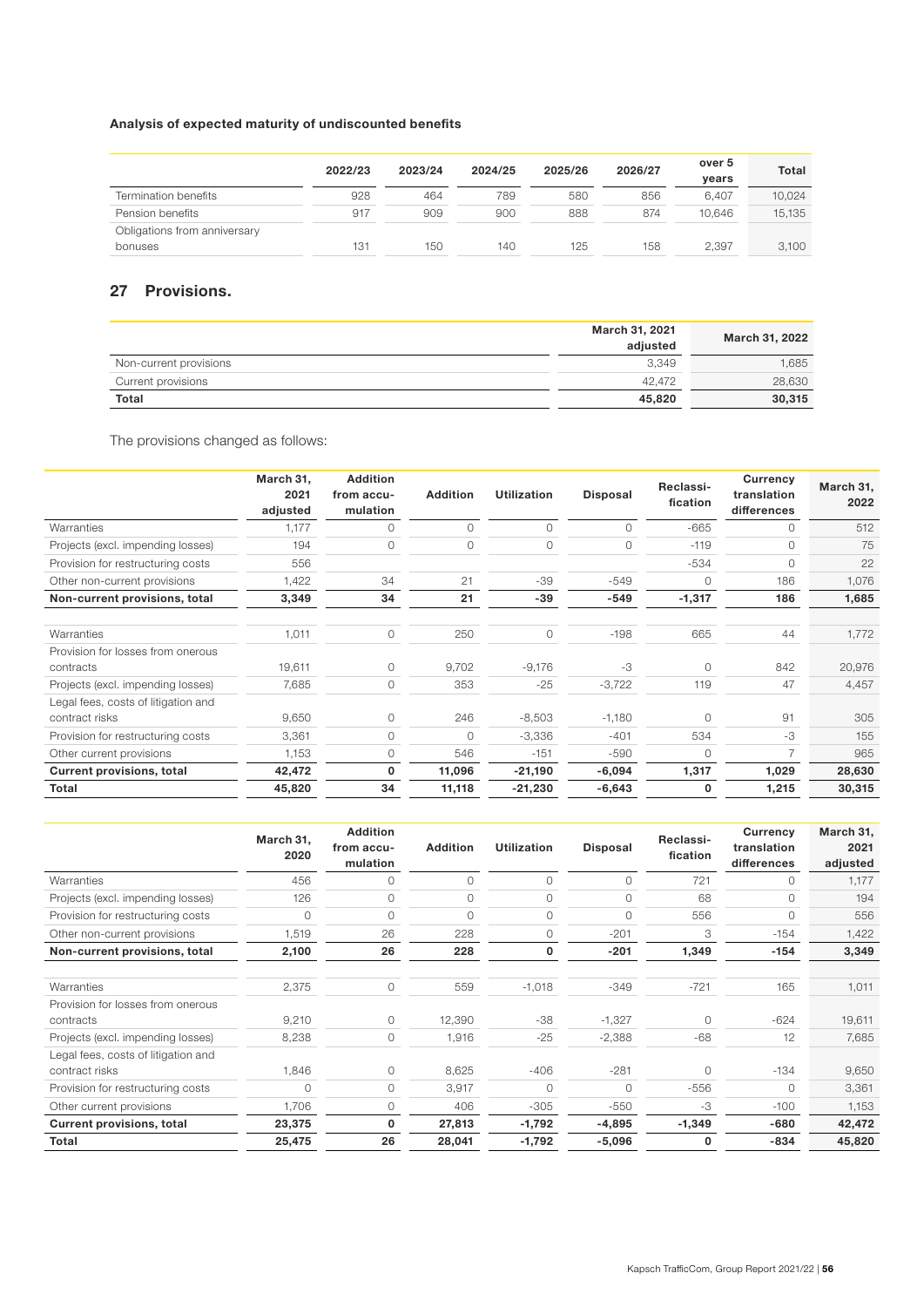Obligations from anniversary bonuses were reclassified and are now included in liabilities from post-employment benefits to employees (note 26). The previous year amount was reclassified as well.

As manufacturer, dealer and service provider, the Group issues product warranties at the time of sale to its customers. Usually, under the terms of the warranty contract, the Group has the obligation to repair or replace manufacturing or software defects that become apparent within the period under guarantee. When the Group expects warranty claims on products sold or services rendered during the period under guarantee, a corresponding provision is set up in the financial statements. Based on the expectation that the majority of the expenditure will be incurred in the short or medium term, the best estimate for the cost of warranty is used for the recognition of the provision. Likewise, historical data is taken into account in the calculation of the provision amount. According to past experience, it is probable that there will be claims under the warranties. It is expected that an amount of EUR 108 k will be used in the first half of financial year 2022/23, EUR 1.664 k in the second half of the year and the remaining amount of EUR 512 k in the following financial years.

A current provision of EUR 20,976 k has been recognized for losses from onerous contracts in financial year 2021/22. A significant amount relates to various implementation projects of an American subsidiary that cannot be completed with a profit. A consumption in the amount of of EUR 192 k is expected in the first half of financial year 2022/23 and EUR 20,785 k in the second half of the year.

The provisions for projects (excl. impending losses) mainly relate to current costs and repair services for current toll projects. It is expected that an amount of EUR 375 k will be used in the first half of financial year 2022/23, EUR 4,081 k in the second half of the financial year and the remaining amount of EUR 75 k in the following financial years.

Provisions for legal fees, costs of litigation and contract risks mainly relate to current legal cases and consulting costs. In the previous year, a competitor in the USA initiated a lawsuit accusing Kapsch TrafficCom of patent infringement. In the second quarter of 2021/22, Kapsch TrafficCom succeeded in settling this patent dispute. Therefore, a large part of the provision was utilized or reversed in the financial year. It is expected that the full amount of provisions for legal fees, costs of litigation and contract risks will be used in financial year 2022/23, of which EUR 182 k will be used in the first half of the year and EUR 123 k in the second half of the year.

In financial year 2021/22, the Group's existing provisions for restructuring costs (mainly for measures in the USA and Sweden) were utilized to a significant amount. Of the remaining provision for restructuring costs in the amount of EUR 177 k, utilization in the amount of EUR 48 k is expected in the first half of the subsequent financial year, EUR 107 k in the second half of the year and utilization in the amount of EUR 22 k in the following financial years.

Other provisions mainly include provisions for taxes and duties, provisions for commissions and bonuses and provisions for dismantling, removing and restoring assets. It is expected that an amount of EUR 616 k will be used in the first half of financial year 2022/23, EUR 350 k in the second half of the year and the remaining amount of EUR 1,076 k in the following financial years.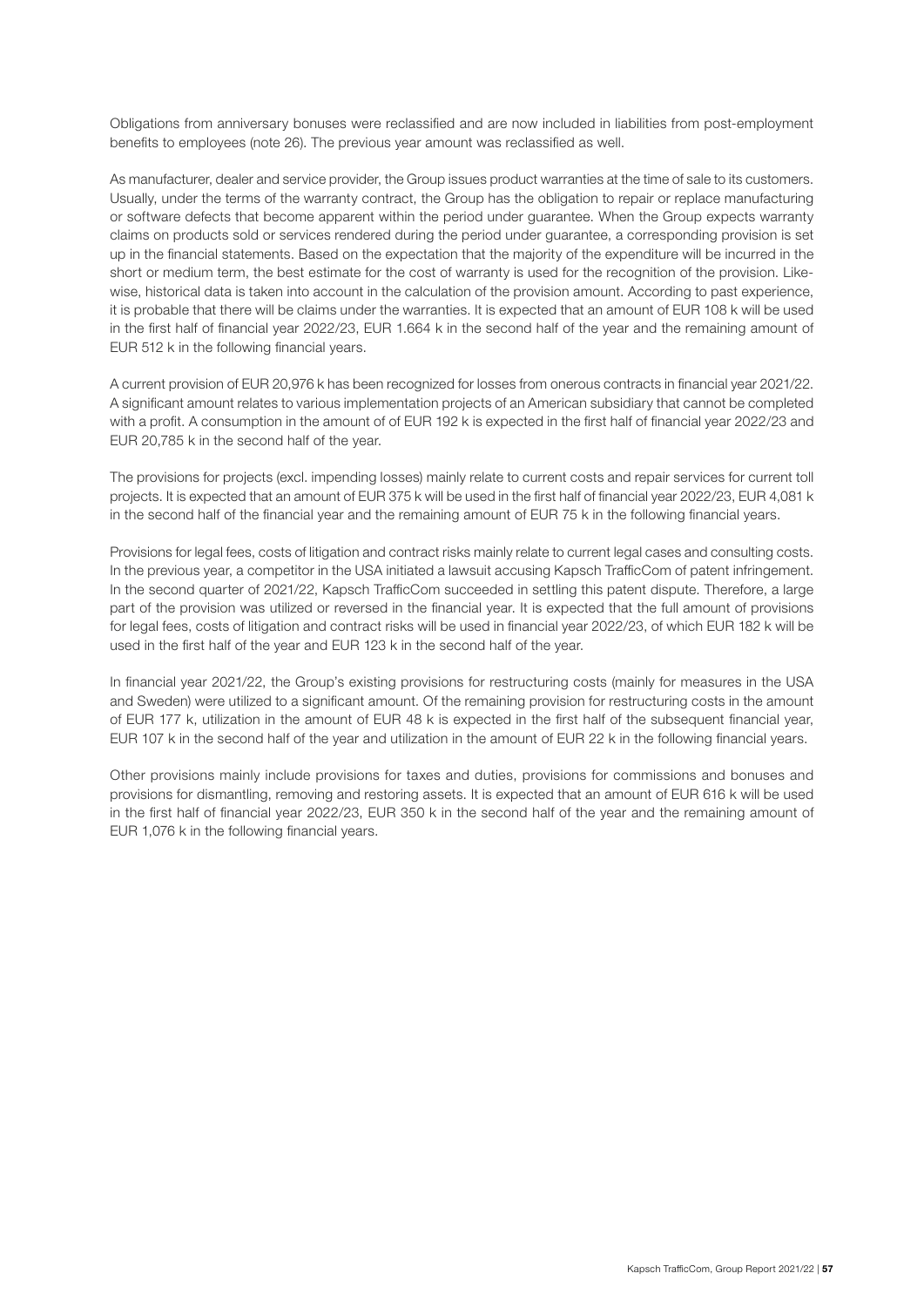# 28 Other liabilities and deferred income.

|                                                        | March 31, 2021 | March 31, 2022 |
|--------------------------------------------------------|----------------|----------------|
| Other employee liabilities                             | 30,575         | 26,101         |
| Liabilities to tax authorities (other than income tax) | 8.191          | 10.840         |
| Other prepayments received                             | 2,260          | 1,439          |
| <b>Refund Liabilities</b>                              | 452            | 1.082          |
| Sundry liabilities and deferred income                 | 9.882          | 6,656          |
| Total                                                  | 51,361         | 46,118         |

Other personnel liabilities comprise liabilities to employees, including liabilities for outstanding vacation and accruals for special payments as well as liabilities in connection with personnel costs (social security, etc.).

Sundry liabilities essentially contain accruals for invoices not yet received and accruals for deferred income.

# 29 Contingent liabilities and other commitments as well as disclosure to German infrastructure charge.

The Group's contingent liabilities primarily result from large-scale projects. Operating activities require the disclosure of bid bonds or performance bonds for major projects, which are issued by financial institutes and insurance companies. In case the contractual obligations cannot be fulfilled, there is a risk of utilization, that can result in a recourse claim of the financial institute or insurance company against the Group.

The contingent liabilities and other commitments solely comprise obligations owed to third parties and are in line with standard industry practice. They detail as follows:

|                                         | March 31, 2021 | March 31, 2022 |
|-----------------------------------------|----------------|----------------|
| North America (toll collection systems) | 24.667         | 27.363         |
| Australia (toll collection systems)     | 15.378         | 15.919         |
| Total                                   | 40.045         | 43.281         |

Further performance and bid bonds from financial institutes or insurance companies, where an outflow of resources is deemed unlikely, amount to EUR 267,417 k (2020/21 adjusted: EUR 202,800 k) and are not included in the balance sheet or in the contingent liabilities.

Assets of Kapsch TrafficCom AB, Sweden, in the amount of EUR 11,609 k (March 31, 2021: EUR 11,721 k) were pledged as collateral for contingent liabilities in favor of a Swedish bank.

#### German infrastructure charge.

In 2018 the joint venture autoTicket GmbH (autoTicket), Germany, was commissioned to levy the German infrastructure charge ("passenger vehicle toll"). Moreover in a separate contract the Group company MTS Maut & Telematik Services GmbH (MTS), Germany, had been awarded the contract for the "automatic control of the passenger vehicle toll".

On June 18, 2019, the European Court of Justice (ECJ) ruled contrary to expectations that the passenger vehicle toll in its planned form, where in Germany accredited vehicles receive a tax relief simultaneously, violates the principles of the European Union. The customer terminated on the following day the contracts for the implementation and operation of the passenger vehicle toll effective September 30, 2019.

The operating parties of the terminated contract for the project "Toll collection" are Kapsch TrafficCom, CTS EVEN-TIM and autoTicket. In December 2019, they jointly asserted claims in the amount of around EUR 560,000 k against the Federal Republic of Germany. The responsible minister is disputing this claim. This matter will therefore need to be resolved before an arbitration tribunal.

Shortly before the end of the financial year, Kapsch TrafficCom received an interim arbitration award which affirms a claim for compensation of autoTicket against the Federal Republic of Germany on the merits. In the following phase of the arbitration proceedings, the amount of the claim will be decided.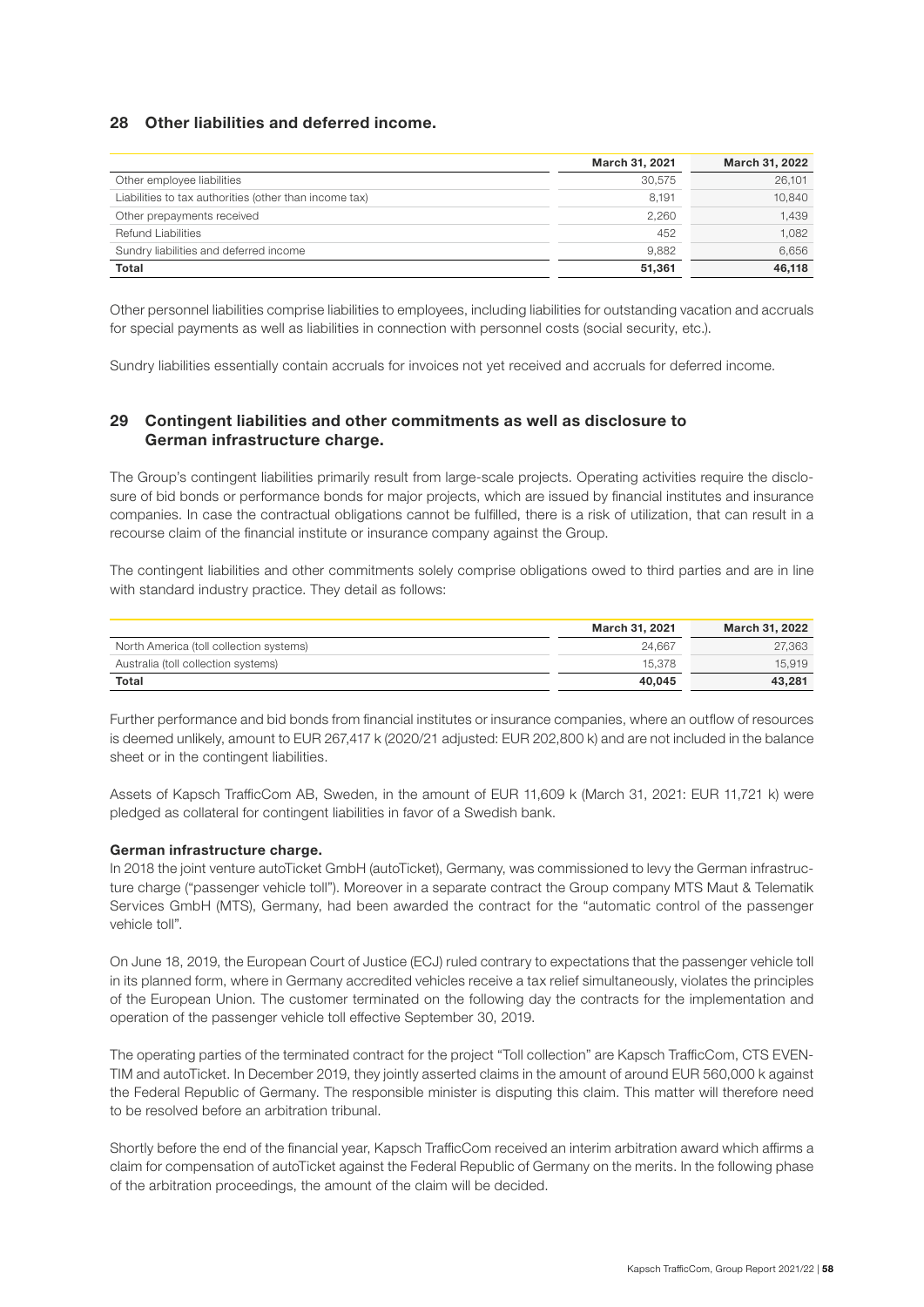The financial claims that the operating parties have against the Federal Republic of Germany and the resulting claims that Kapsch TrafficCom has against autoTicket on the basis of both contractual services and the position as shareholder will be clarified in arbitration proceedings and are not capitalized on the balance sheet date as they represent a contingent asset in accordance with IAS 37. An exception to this is the recognition of the share in auto-Ticket, which is reported in accordance with the equity method (see note 15).

MTS Maut & Telematik Services GmbH (MTS) is fully consolidated and a 100% subsidiary of Kapsch TrafficCom AG. As a result of the termination of the contract for the automatic control of the toll, the parties of the contract (Kapsch TrafficCom AG and MTS) asserted claims against the Federal Republic of Germany as well.

# 30 Interests in subsidiaries.

## Consolidated group.

As of March 31, 2022 the consolidated group (including parent company Kapsch TrafficCom AG, Vienna) consists of 61 entities (March 31, 2021: 62 entities). The consolidated group changed as follows:

|                                                           | 2020/21 | 2021/22 |
|-----------------------------------------------------------|---------|---------|
| Amount of entities at the beginning of the financial year | 59      |         |
| Initial consolidation                                     | 'n.     |         |
| Deconsolidations                                          |         |         |
| Amount of entities in the consolidated group              | 62      |         |

The regional distribution of the consolidated group was as follows:

|                                 | 2020/21 | 2021/22  |
|---------------------------------|---------|----------|
| Austria                         | 6       | 6        |
| <b>EMEA (excluding Austria)</b> | 30      | 29       |
| Americas                        | 22      | 22       |
| APAC                            | 4       | $\Delta$ |
| <b>Total</b>                    | 62      |          |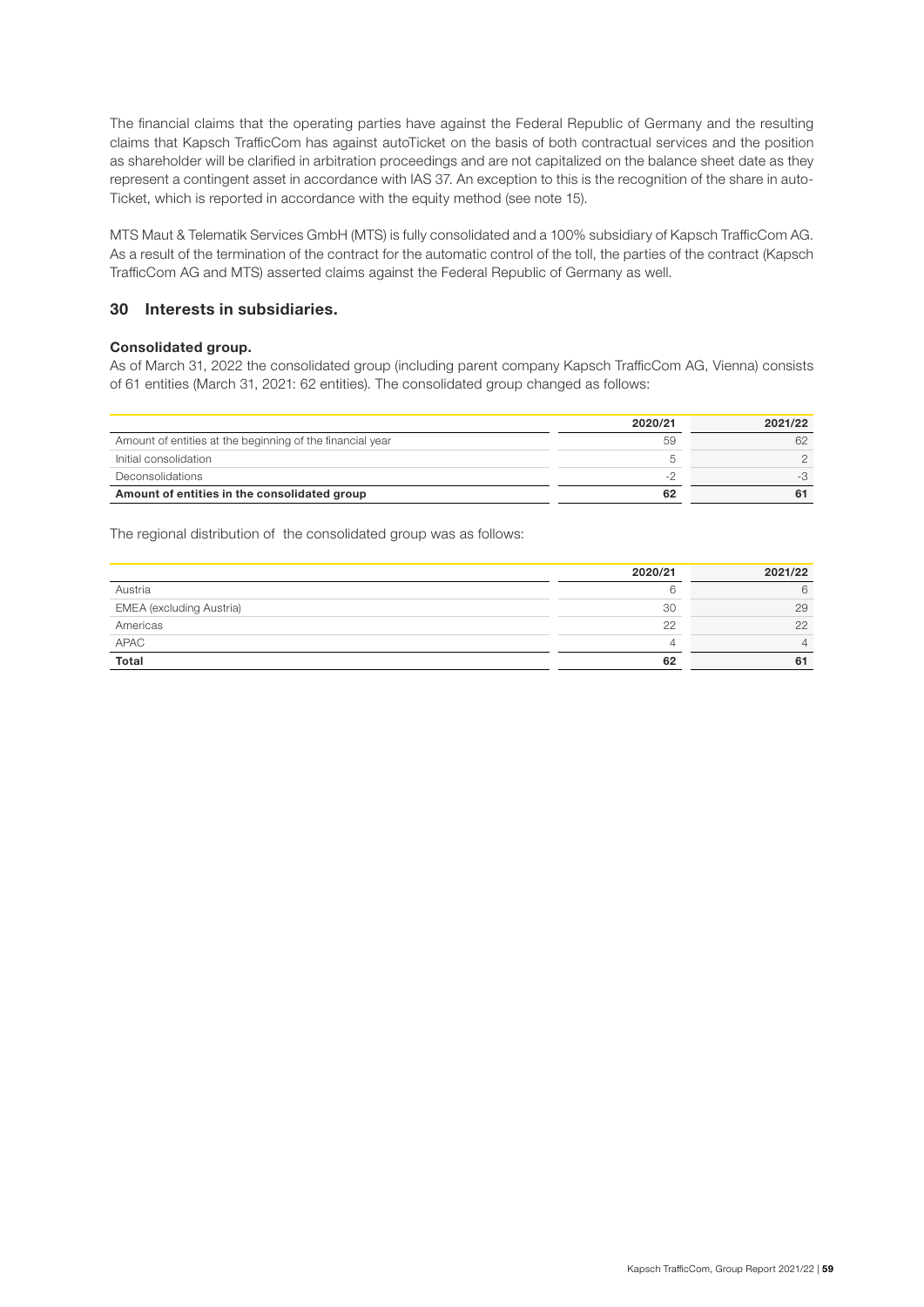The following companies are included in the consolidated financial statements:

|                                                                               | March 31, 2021   |                                  | March 31, 2022   |                                  |
|-------------------------------------------------------------------------------|------------------|----------------------------------|------------------|----------------------------------|
| Entity, headquarter of entity                                                 | Group's<br>share | Non-<br>controlling<br>interests | Group's<br>share | Non-<br>controlling<br>interests |
| Arce Mobility Solutions, S.A., Bilbao, Spain <sup>1)</sup>                    |                  |                                  | 100.0%           |                                  |
| ArtiBrain Software Entwicklungsgesellschaft mbH, Vienna,                      |                  |                                  |                  |                                  |
| Austria                                                                       | 100.0%           |                                  | 100.0%           |                                  |
| Consorcio ITS Parques del Rio (Consortium), Bogotá, Colombia                  | 60.0%            | 40.0%                            | 60.0%            | 40.0%                            |
| Consorcio Medellin al Mar (Consortium), Bogotá, Colombia <sup>1)</sup>        |                  |                                  | 51.0%            | 49.0%                            |
| Consorcio Peaje AGR (Consortium), Quito, Ecuador                              | 51.0%            | 49.0%                            | 51.0%            | 49.0%                            |
| Consorcio Túneles Al Nus (Consortium), Bogotá, Colombia                       | 51.0%            | 49.0%                            | 51.0%            | 49.0%                            |
| Electronic Toll Collection (PTY) Ltd., Centurion, South Africa                | 100.0%           |                                  | 100.0%           |                                  |
| Intelligent Mobility Solutions Limited, Lusaka, Zambia                        | 51.0%            | 49.0%                            | 51.0%            | 49.0%                            |
| Kapsch Components GmbH & Co KG, Vienna, Austria                               | 100.0%           |                                  | 100.0%           |                                  |
| Kapsch Components GmbH, Vienna, Austria                                       | 100.0%           | $\overline{\phantom{0}}$         | 100.0%           |                                  |
| Kapsch Road Services Sp. z o.o., Gliwice, Poland                              |                  |                                  |                  |                                  |
| (now: Warsaw, Poland)                                                         | 100.0%           |                                  | 100.0%           |                                  |
| Kapsch Telematic Services GmbH Deutschland, Berlin, Germany                   | 100.0%           | $\overline{\phantom{m}}$         | 100.0%           |                                  |
| Kapsch Telematic Services GmbH, Vienna, Austria                               | 100.0%           | $\qquad \qquad -$                | 100.0%           |                                  |
| Kapsch Telematic Services IOOO, Minsk, Belarus                                | 100.0%           | $\overline{\phantom{0}}$         | 100.0%           |                                  |
| Kapsch Telematic Services Sp. z o.o., Warsaw, Poland                          | 100.0%           | $\qquad \qquad -$                | 100.0%           |                                  |
| Kapsch Telematic Services spol. s r.o., Prague, Czech Republic                | 100.0%           | $\overline{\phantom{0}}$         | 100.0%           |                                  |
| Kapsch Telematik Technologies Bulgaria EAD, Sofia, Bulgaria                   | 100.0%           | $\qquad \qquad -$                | 100.0%           |                                  |
| Kapsch Traffic Solutions (Consortium), Sofia, Bulgaria                        | 100.0%           | $\qquad \qquad -$                | 100.0%           |                                  |
| Kapsch TrafficCom - Rowing - UTE (Consortium), Buenos Aires,                  |                  |                                  |                  |                                  |
| Argentina <sup>3)</sup>                                                       | 50.0%            | 50.0%                            | 50.0%            | 50.0%                            |
| Kapsch TrafficCom AB, Jonkoping, Sweden                                       | 100.0%           |                                  | 100.0%           |                                  |
| Kapsch TrafficCom Arce Sistemas S.A.U., Bilbao, Spain                         | 100.0%           | $\overline{\phantom{a}}$         | 100.0%           |                                  |
| Kapsch TrafficCom Argentina S.A., Buenos Aires, Argentina                     | 100.0%           | $\overline{\phantom{m}}$         | 100.0%           |                                  |
| Kapsch TrafficCom Australia Pty Ltd, Melbourne, Australia                     | 100.0%           | $\qquad \qquad -$                | 100.0%           |                                  |
| Kapsch TrafficCom B.V., Amsterdam, Netherlands                                | 100.0%           | $\qquad \qquad -$                | 100.0%           |                                  |
| Kapsch TrafficCom Canada Inc., Mississauga, Canada                            | 100.0%           | $\overline{\phantom{0}}$         | 100.0%           |                                  |
| Kapsch TrafficCom Chile S.A., Santiago de Chile, Chile                        | 100.0%           |                                  | 100.0%           |                                  |
| Kapsch TrafficCom Dominican Republic S.R.L., Santo Domingo,                   |                  |                                  |                  |                                  |
| Dominican Republic                                                            | 100.0%           | -                                | 100.0%           |                                  |
| Kapsch TrafficCom France SAS, Paris, France                                   | 100.0%           | $\qquad \qquad -$                | 100.0%           |                                  |
| Kapsch TrafficCom Holding Corp., McLean, USA                                  | 100.0%           | $\overline{\phantom{0}}$         | 100.0%           |                                  |
| Kapsch TrafficCom Holding II US Corp., McLean, USA                            | 100.0%           | $\qquad \qquad -$                | 100.0%           |                                  |
| Kapsch TrafficCom Inc., McLean, USA                                           | 100.0%           | -                                | 100.0%           |                                  |
| Kapsch TrafficCom Ireland Limited, Dublin, Ireland                            | 100.0%           |                                  | 100.0%           |                                  |
| Kapsch TrafficCom IVHS, S.A. de C.V., Mexico City, Mexico <sup>2)</sup>       | 100.0%           |                                  |                  |                                  |
| Kapsch TrafficCom Kazakhstan LLC, Almaty, Kazakhstan <sup>2)</sup>            | 100.0%           |                                  |                  |                                  |
| Kapsch TrafficCom Lietuva UAB, Vilnius, Lithuania                             | 51.0%            | 49.0%                            | 51.0%            | 49.0%                            |
| Kapsch TrafficCom Ltd., Middlesex, United Kingdom                             | 100.0%           |                                  | 100.0%           |                                  |
| Kapsch TrafficCom México, S.A.P.I. de C.V. (before: SIMEX,                    |                  |                                  |                  |                                  |
| Integración de Sistemas, S.A.P.I. de C.V.), Mexico City, Mexico               | 100.0%           | -                                | 100.0%           |                                  |
| Kapsch TrafficCom New Zealand Ltd., Auckland, New Zealand                     | 100.0%           | $\overline{\phantom{m}}$         | 100.0%           |                                  |
| Kapsch TrafficCom Norway AS, Oslo, Norway                                     | 100.0%           | $\overline{\phantom{0}}$         | 100.0%           |                                  |
| Kapsch TrafficCom Peru S.A.C., Lima, Peru                                     | 100.0%           | $\qquad \qquad -$                | 100.0%           |                                  |
| Kapsch TrafficCom PTE. LTD., The Heeren, Singapore                            | 100.0%           | $\qquad \qquad -$                | 100.0%           |                                  |
| Kapsch TrafficCom Russia, OOO, Moscow, Russia                                 | 100.0%           | $\qquad \qquad -$                | 100.0%           |                                  |
| Kapsch TrafficCom S.A.S., Bogotá, Colombia                                    | 100.0%           | $\qquad \qquad -$                | 100.0%           |                                  |
| Kapsch TrafficCom S.r.l. a socio unico, Milan, Italy <sup>2)</sup>            | 100.0%           |                                  |                  |                                  |
| Kapsch TrafficCom Saudi Arabia Co. Lt., Jeddah, Saudi Arabia                  | 100.0%           | $\qquad \qquad -$                | 100.0%           |                                  |
| Kapsch TrafficCom Services Ukraine LLC, Kyiv, Ukraine                         | 100.0%           | $\qquad \qquad -$                | 100.0%           |                                  |
| Kapsch TrafficCom Services USA, Inc., McLean, USA                             | 100.0%           | $\qquad \qquad -$                | 100.0%           |                                  |
| Kapsch TrafficCom South Africa (Pty) Ltd., Sunninghill,                       |                  |                                  |                  |                                  |
| South Africa                                                                  | 100.0%           |                                  | 100.0%           |                                  |
| Kapsch TrafficCom South Africa Holding (Pty) Ltd., Cape Town,<br>South Africa | 100.0%           |                                  | 100.0%           |                                  |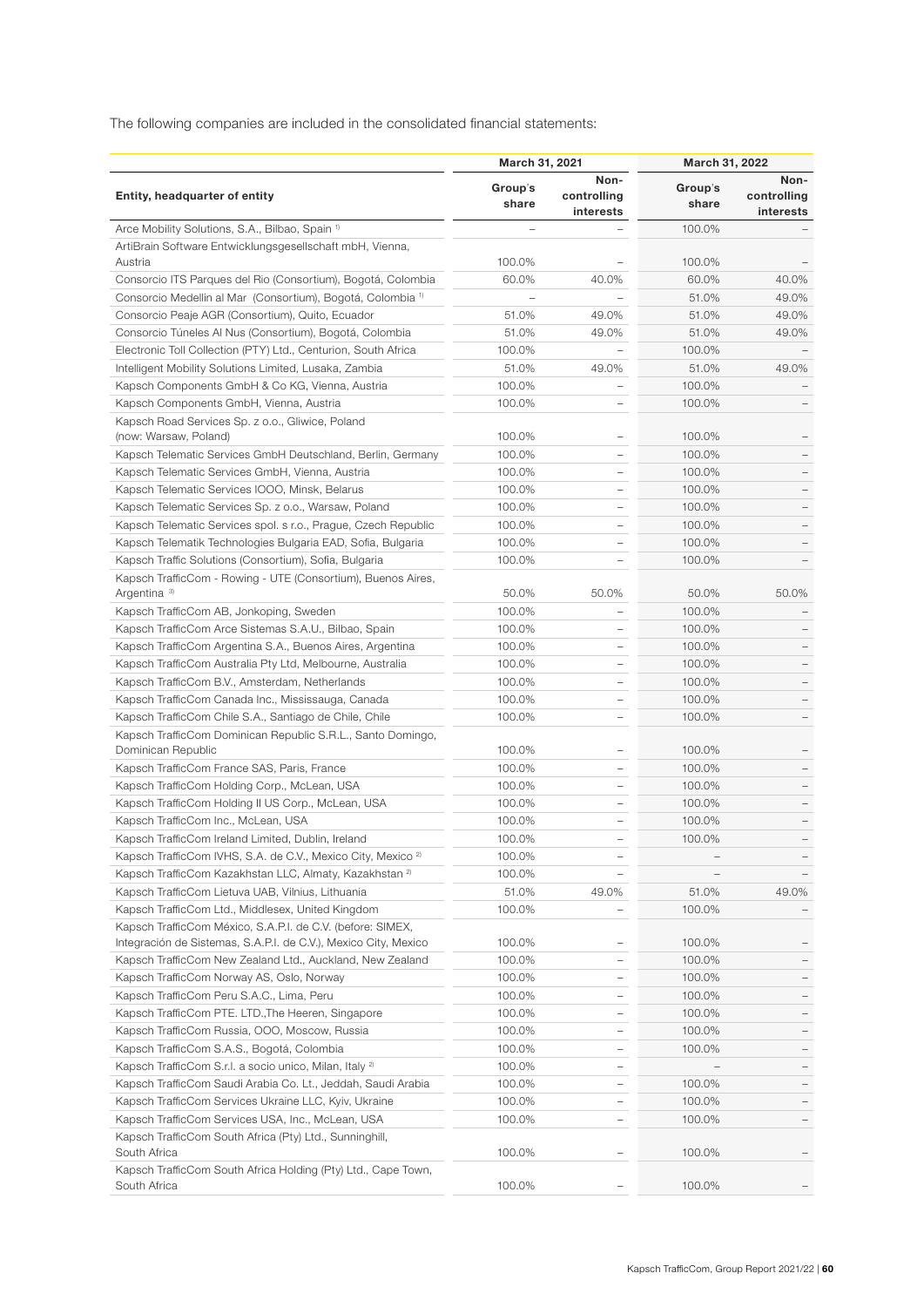|                                                                             | March 31, 2021   |                                  | March 31, 2022   |                                  |  |
|-----------------------------------------------------------------------------|------------------|----------------------------------|------------------|----------------------------------|--|
| Entity, headquarter of entity                                               | Group's<br>share | Non-<br>controlling<br>interests | Group's<br>share | Non-<br>controlling<br>interests |  |
| Kapsch TrafficCom Transportation Argentina S.A.,                            |                  |                                  |                  |                                  |  |
| Buenos Aires, Argentina                                                     | 100.0%           |                                  | 100.0%           |                                  |  |
| Kapsch TrafficCom Transportation Brasil Ltda., São Paulo, Brazil            | 100.0%           |                                  | 100.0%           |                                  |  |
| Kapsch TrafficCom Transportation Colombia S.A.S., Bogotá,<br>Colombia       | 100.0%           |                                  | 100.0%           |                                  |  |
| Kapsch TrafficCom Transportation S.A.U., Madrid, Spain                      | 100.0%           |                                  | 100.0%           |                                  |  |
| Kapsch TrafficCom USA, Inc., McLean, USA                                    | 100.0%           | -                                | 100.0%           |                                  |  |
| KTS Beteiligungs GmbH, Vienna, Austria                                      | 100.0%           | -                                | 100.0%           |                                  |  |
| Mobiserve (Pty) Ltd., Cape Town, South Africa <sup>5)</sup>                 | 100.0%           |                                  | 100.0%           |                                  |  |
| MTS Maut & Telematik Services GmbH, Berlin, Germany                         | 100.0%           |                                  | 100.0%           |                                  |  |
| Streetline Inc., Foster City, USA                                           | 97.0%            | 3.0%                             | 97.0%            | 3.0%                             |  |
| Telvent Thailand Ltd., Bangkok, Thailand                                    | 100.0%           |                                  | 100.0%           |                                  |  |
| TMT Services and Supplies (Pty) Ltd., Cape Town, South Africa <sup>5)</sup> | 100.0%           |                                  | 100.0%           |                                  |  |
| tolltickets GmbH, Rosenheim, Germany                                        | 100.0%           |                                  | 100.0%           |                                  |  |
| Transport Telematic Systems - LLC, Abu Dhabi,                               |                  |                                  |                  |                                  |  |
| United Arab Emirates <sup>4)</sup>                                          | 49.0%            | 51.0%                            | 49.0%            | 51.0%                            |  |
| Trust South Africa, Cape Town, South Africa <sup>5)</sup>                   | 100.0%           |                                  | 100.0%           |                                  |  |

<sup>1)</sup> Foundation/acquisition/acquisition of additional shares in financial year 2021/22

2) Deconsolidation in financial year 2021/22

3) Consolidation due to voting-right-agreements

4) Power over the relevant activities of the entity based on substantive rights

5) IFRS 10 control of Trust South Africa and thus full consolidation with 100%

The company Arce Mobility Solutions, S.A., Spain, was established in financial year 2021/22. The public transport business of the Spanish companies was merged into this company.

The consortium Consorcio Medellin al Mar, Colombia, was formed in financial year 2021/22. Kapsch TrafficCom holds 51% of the shares and controls the relevant activities. Therefore, this consortium is fully consolidated.

Kapsch TrafficCom sold all shares in Kapsch TrafficCom S.r.l. a socio unico by agreement dated July 14, 2021, Italy, and generated a gain on the sale of EUR 709 k, which is included in other operating income, and cash inflows in the amount of EUR 800 k.

The companies Kapsch TrafficCom IVHS, S.A. de C.V., Mexico, and Kapsch TrafficCom Kazakhstan LLC, Kazakhstan, were liquidated in financial year 2021/22.

For all entities mentioned above the headquarter of the company complies with the country of incorporation. The Group's share shows the share at which the companies are included in the consolidated financial statements.

Only the following entities do not report at balance sheet date as of March 31 due to legal restrictions or other reasons, but present interim financial statements:

- Kapsch TrafficCom Russia OOO, Moscow, Russia (December 31)
- Kapsch Telematik Technologies Bulgaria EAD, Sofia, Bulgaria (December 31)
- Kapsch Telematic Services IOOO, Minsk, Republic of Belarus (December 31)
- KTS Beteiligungs GmbH, Vienna (December 31)
- Kapsch TrafficCom Lietuva UAB, Vilnius, Lithuania (December 31)
- Kapsch TrafficCom México, S.A.P.I. de C.V., México (December 31)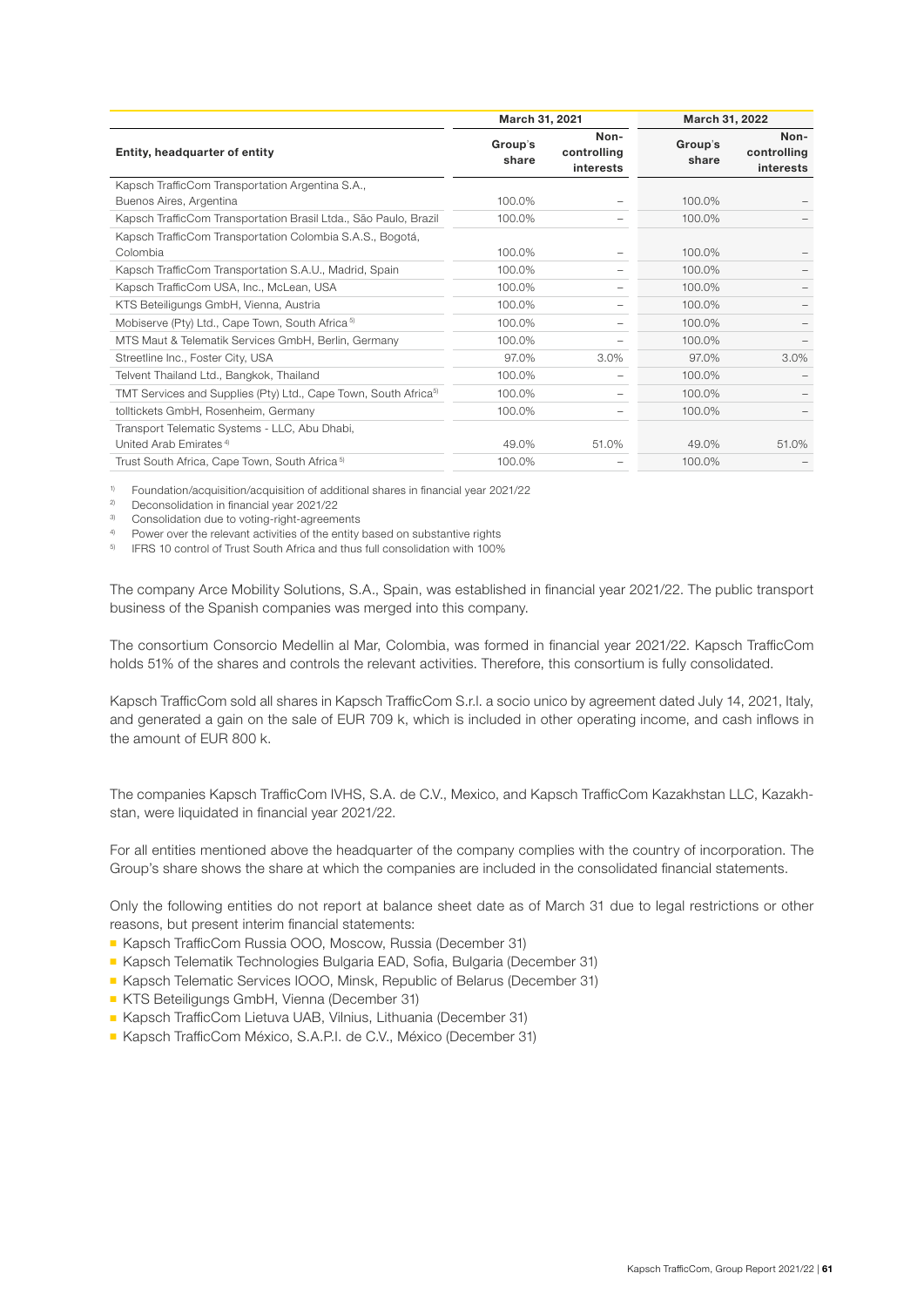# 31 Non-controlling interests.

The non-controlling interests represent the third party shares in the equity of consolidated subsidiaries.

## Information on the balance sheet.

The balance sheet of the consolidated subsidiaries with material non-controlling interests and the carrying amount of material non-controlling interests are presented below:

|                                                   | Amounts before intercompany eliminations |                   |                                |                        |                   |                                                           |
|---------------------------------------------------|------------------------------------------|-------------------|--------------------------------|------------------------|-------------------|-----------------------------------------------------------|
| 2021/22                                           | Non-<br>current<br>assets                | Current<br>assets | Non-<br>current<br>liabilities | Current<br>liabilities | <b>Net assets</b> | Carrying<br>amount of<br>non-<br>controlling<br>interests |
| Consorcio ITS Parques del Rio,                    |                                          |                   |                                |                        |                   |                                                           |
| Colombia                                          | $\Omega$                                 | 280               | 11                             | 372                    | $-102$            | $-41$                                                     |
| Consorcio Medellin al Mar, Colombia               | O                                        | 5,699             | $\Omega$                       | 4,310                  | 1.389             | 681                                                       |
| Consorcio Peaje AGR, Ecuador                      | 0                                        | 1,263             | 4                              | 1,162                  | 97                | 47                                                        |
| Consorcio Túneles Al Nus, Colombia                | $\Omega$                                 | 1,157             | $\Omega$                       | 311                    | 846               | 408                                                       |
| Intelligent Mobility Solutions Limited,<br>Zambia | $\Omega$                                 | 178               | 7,327                          | 6,995                  | $-14,144$         | $-7,308$                                                  |
| Kapsch TrafficCom - Rowing - UTE,                 |                                          |                   |                                |                        |                   |                                                           |
| Argentina                                         | 161                                      | 2,891             | 53                             | 1,139                  | 1,860             | 930                                                       |
| Kapsch TrafficCom Lietuva UAB,                    |                                          |                   |                                |                        |                   |                                                           |
| Lithuania                                         | $\Omega$                                 | 46                | 0                              | 9                      | 38                | 21                                                        |
| Streetline Inc., USA                              | $\Omega$                                 | 17                | $\Omega$                       | 0                      | 17                | $-32$                                                     |
| Carrying amount as of<br>March 31, 2022           |                                          |                   |                                |                        |                   | $-5,294$                                                  |

|                                                   | Amounts before intercompany eliminations |                   |                                |                        |                      |                                                                  |
|---------------------------------------------------|------------------------------------------|-------------------|--------------------------------|------------------------|----------------------|------------------------------------------------------------------|
| 2020/21                                           | Non-<br>current<br>assets                | Current<br>assets | Non-<br>current<br>liabilities | Current<br>liabilities | <b>Net</b><br>assets | Carrying<br>amount of<br>non-<br>controlling<br><i>interests</i> |
| Consorcio ITS Parques del Rio,                    |                                          |                   |                                |                        |                      |                                                                  |
| Colombia                                          | $\Omega$                                 | 273               | 0                              | 427                    | $-155$               | $-62$                                                            |
| Consorcio Peaje AGR, Ecuador                      | O                                        | 736               | $\Omega$                       | 708                    | 28                   | 14                                                               |
| Consorcio Túneles Al Nus, Colombia                | $\Omega$                                 | 1,976             | 0                              | 1,293                  | 683                  | 335                                                              |
| Intelligent Mobility Solutions Limited,<br>Zambia | $\Omega$                                 | 138               | 6,565                          | 6,675                  | $-13,103$            | $-7,081$                                                         |
| Kapsch TrafficCom - Rowing - UTE,<br>Argentina    | 188                                      | 1,148             | 93                             | 554                    | 690                  | 345                                                              |
| Kapsch TrafficCom Lietuva UAB,                    |                                          |                   |                                |                        |                      |                                                                  |
| Lithuania                                         | $\Omega$                                 | 45                | $\cap$                         | 8                      | 37                   | 21                                                               |
| Streetline Inc., USA                              | 0                                        | 789               | 883                            | 525                    | $-619$               | $-51$                                                            |
| Carrying amount as of<br>March 31, 2021           |                                          |                   |                                |                        |                      | $-6,480$                                                         |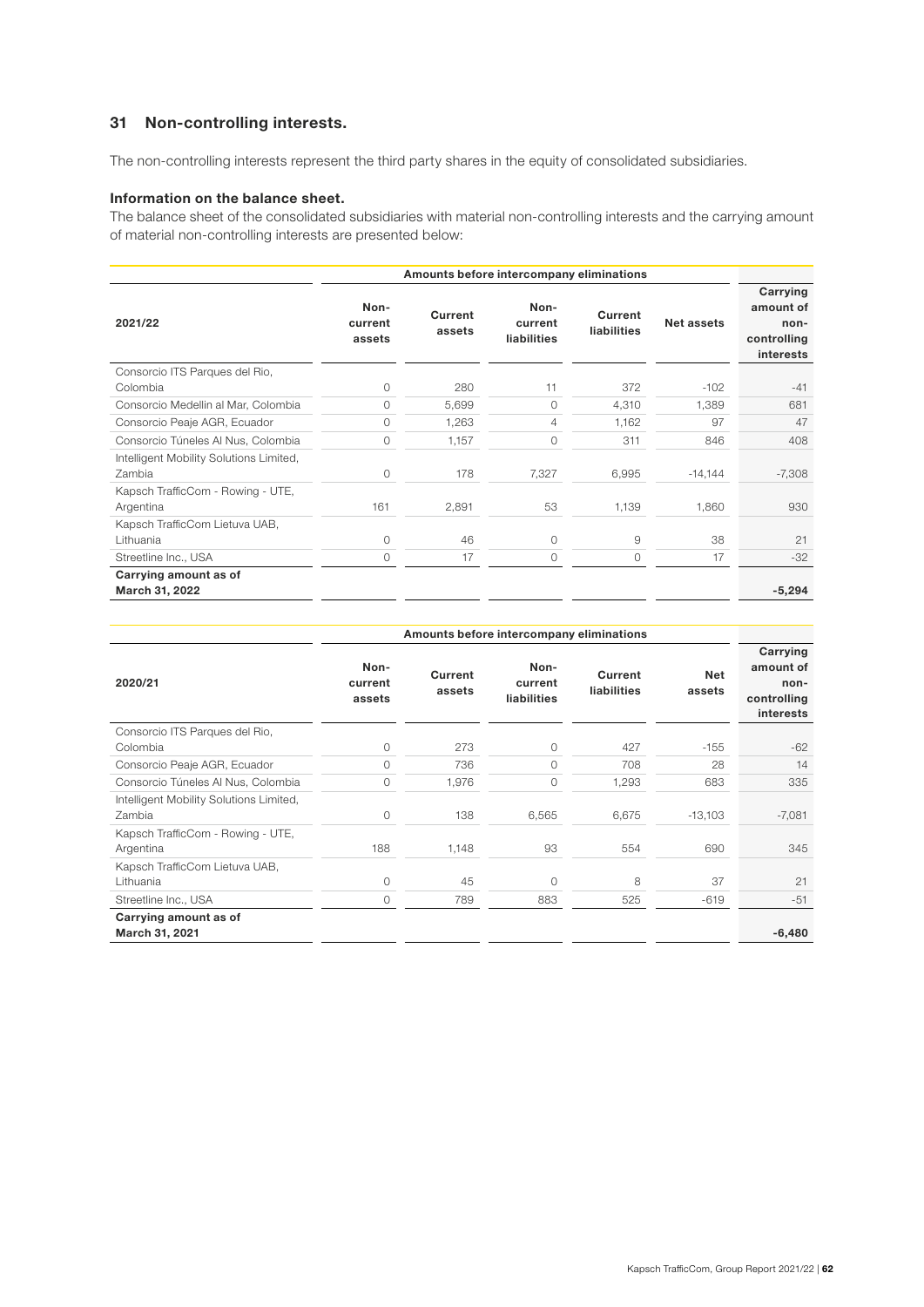## Information on the statement of comprehensive income.

The statement of comprehensive income of the consolidated subsidiaries with material non-controlling interests are presented below (amounts before intercompany elimination):

|                                                   | Amounts before intercompany eliminations |                             |                                       |                                       | Amounts attributable to<br>non-controlling interests |                                       |                                       |
|---------------------------------------------------|------------------------------------------|-----------------------------|---------------------------------------|---------------------------------------|------------------------------------------------------|---------------------------------------|---------------------------------------|
| 2021/22                                           | Reve-<br>nues                            | Result<br>for the<br>period | Other<br>compre-<br>hensive<br>income | Total<br>compre-<br>hensive<br>income | Result<br>for the<br>period                          | Other<br>compre-<br>hensive<br>income | Total<br>compre-<br>hensive<br>income |
| Consorcio ITS Parques del Rio,                    |                                          |                             |                                       |                                       |                                                      |                                       |                                       |
| Colombia                                          | 52                                       | 54                          | $-1$                                  | 53                                    | 22                                                   | $\circ$                               | 21                                    |
| Consorcio Medellin al Mar,                        |                                          |                             |                                       |                                       |                                                      |                                       |                                       |
| Colombia                                          | 6,272                                    | 1,305                       | 84                                    | 1,389                                 | 640                                                  | 41                                    | 681                                   |
| Consorcio Peaje AGR, Ecuador                      | 746                                      | 64                          | 5                                     | 68                                    | 31                                                   | $\overline{c}$                        | 34                                    |
| Consorcio Túneles Al Nus,                         |                                          |                             |                                       |                                       |                                                      |                                       |                                       |
| Colombia                                          | 1,873                                    | 756                         | 75                                    | 831                                   | 371                                                  | 37                                    | 407                                   |
| Intelligent Mobility Solutions<br>Limited, Zambia | 0                                        | 3,228                       | $-3,692$                              | $-464$                                | 1,582                                                | $-1,809$                              | $-227$                                |
| Kapsch TrafficCom - Rowing - UTE,                 |                                          |                             |                                       |                                       |                                                      |                                       |                                       |
| Argentina                                         | 4,133                                    | 968                         | 202                                   | 1,170                                 | 484                                                  | 101                                   | 585                                   |
| Kapsch TrafficCom Lietuva UAB,                    |                                          |                             |                                       |                                       |                                                      |                                       |                                       |
| Lithuania                                         | $\Omega$                                 |                             | $\Omega$                              |                                       | $\circ$                                              | 0                                     | $\Omega$                              |
| Streetline Inc., USA                              | 0                                        | 641                         | $-5$                                  | 636                                   | 19                                                   | $\Omega$                              | 19                                    |
| Total                                             |                                          |                             |                                       |                                       | 3,148                                                | $-1,628$                              | 1,520                                 |

|                                                   | Amounts before intercompany eliminations |                             |                                       |                                       | Amounts attributable to<br>non-controlling interests |                                       |                                       |
|---------------------------------------------------|------------------------------------------|-----------------------------|---------------------------------------|---------------------------------------|------------------------------------------------------|---------------------------------------|---------------------------------------|
| 2020/21                                           | Reve-<br>nues                            | Result<br>for the<br>period | Other<br>compre-<br>hensive<br>income | Total<br>compre-<br>hensive<br>income | Result<br>for the<br>period                          | Other<br>compre-<br>hensive<br>income | Total<br>compre-<br>hensive<br>income |
| Consorcio ITS Parques del Rio,<br>Colombia        | 738                                      | $-528$                      | 9                                     | $-519$                                | $-211$                                               | 4                                     | $-208$                                |
| Consorcio Peaje AGR, Ecuador                      | 474                                      | 28                          | $\Omega$                              | 28                                    | 14                                                   | $\Omega$                              | 14                                    |
| Consorcio Túneles Al Nus,<br>Colombia             | 4.008                                    | 675                         | 8                                     | 683                                   | 331                                                  | 4                                     | 335                                   |
| Intelligent Mobility Solutions<br>Limited, Zambia | 171                                      | $-4,880$                    | 2,749                                 | $-2,131$                              | $-2,707$                                             | 1,596                                 | $-1,111$                              |
| Kapsch TrafficCom - Rowing - UTE,<br>Argentina    | 2,265                                    | 319                         | $-26$                                 | 292                                   | 174                                                  | $-28$                                 | 146                                   |
| Kapsch TrafficCom Lietuva UAB,<br>Lithuania       | $\Omega$                                 | $\overline{2}$              | $\Omega$                              | 2                                     |                                                      | 0                                     |                                       |
| Streetline Inc., USA                              | 55                                       | $-460$                      | 13                                    | $-447$                                | $-14$                                                | $\Omega$                              | $-14$                                 |
| Remaining                                         | 2,903                                    | -374                        | $\Omega$                              | $-374$                                | $\overline{c}$                                       | 0                                     | $\mathbf{2}$                          |
| Total                                             |                                          |                             |                                       |                                       | $-2,410$                                             | 1,576                                 | $-834$                                |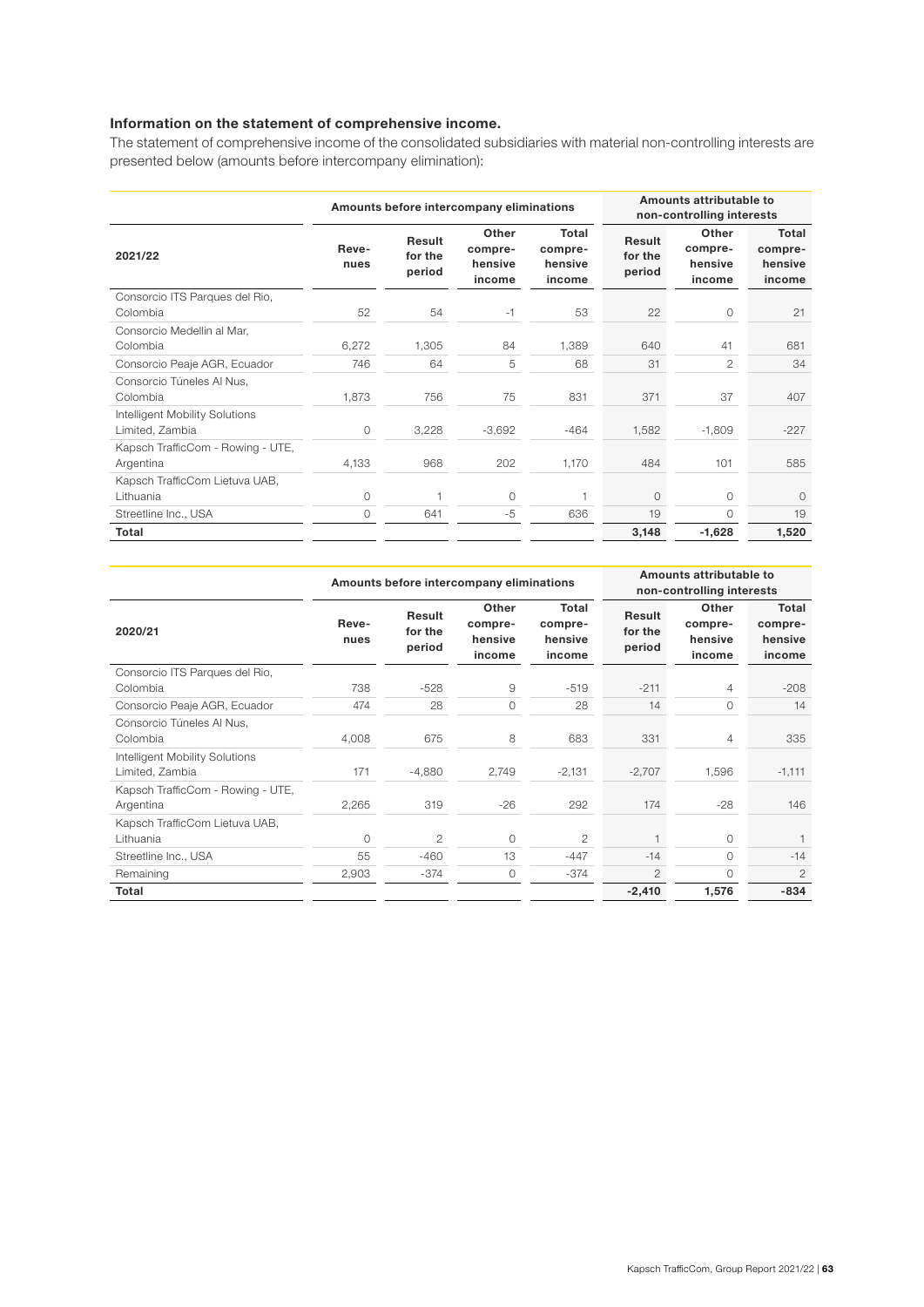# Information on the cash flow statement and dividends.

The cash flow statement and dividends of the consolidated subsidiaries with material non-controlling interests are presented below (amounts before intercompany elimination):

|                                                   |                         | <b>Cash flow from</b>   |                                |                                   |                                                   |
|---------------------------------------------------|-------------------------|-------------------------|--------------------------------|-----------------------------------|---------------------------------------------------|
| 2021/22                                           | Operating<br>activities | Investing<br>activities | <b>Financing</b><br>activities | Cash net<br>increase/<br>decrease | Dividends paid to<br>non-controlling<br>interests |
| Consorcio ITS Parques del Rio,<br>Colombia        | $-10$                   | $\circ$                 | 10                             |                                   | $\Omega$                                          |
| Consorcio Medellin al Mar,<br>Colombia            | 2,585                   | $-178$                  | 432                            | 2,839                             | $\Omega$                                          |
| Consorcio Peaje AGR, Ecuador                      | 271                     | $-267$                  | $\Omega$                       | 4                                 | $\Omega$                                          |
| Consorcio Túneles Al Nus,<br>Colombia             | 360                     | $\Omega$                | $-669$                         | $-309$                            | $-334$                                            |
| Intelligent Mobility Solutions<br>Limited, Zambia | 144                     | $\Omega$                | $-144$                         |                                   | $\Omega$                                          |
| Kapsch TrafficCom - Rowing -<br>UTE, Argentina    | 333                     | 31                      | -55                            | 309                               | $\Omega$                                          |
| Kapsch TrafficCom Lietuva UAB,                    |                         |                         |                                |                                   |                                                   |
| Lithuania                                         | $-7$                    | $\Omega$                | $\Omega$                       | $-7$                              | $\Omega$                                          |
| Streetline Inc., USA                              | $-565$                  | 886                     | $-891$                         | $-570$                            | $\Omega$                                          |
| Total                                             |                         |                         |                                |                                   | $-334$                                            |

|                                                   |                         | <b>Cash flow from</b>   |                                |                                   |                                                          |
|---------------------------------------------------|-------------------------|-------------------------|--------------------------------|-----------------------------------|----------------------------------------------------------|
| 2020/21                                           | Operating<br>activities | Investing<br>activities | <b>Financing</b><br>activities | Cash net<br>increase/<br>decrease | Dividends paid to<br>non-controlling<br><i>interests</i> |
| Consorcio ITS Parques del Rio,                    |                         |                         |                                |                                   |                                                          |
| Colombia                                          | $-545$                  | 0                       | $\Omega$                       | $-545$                            | O                                                        |
| Consorcio Peaje AGR, Ecuador                      |                         | $\Omega$                | $\Omega$                       |                                   | $\Omega$                                                 |
| Consorcio Túneles Al Nus,                         |                         |                         |                                |                                   |                                                          |
| Colombia                                          | 477                     | 0                       | $\Omega$                       | 477                               | $\Omega$                                                 |
| Intelligent Mobility Solutions<br>Limited, Zambia | $-730$                  | $\Omega$                | 720                            | $-11$                             | $\Omega$                                                 |
| Kapsch TrafficCom - Rowing -                      |                         |                         |                                |                                   |                                                          |
| UTE, Argentina                                    | 99                      | $-2$                    | $-51$                          | 46                                | O                                                        |
| Kapsch TrafficCom Lietuva UAB,                    |                         |                         |                                |                                   |                                                          |
| Lithuania                                         | 14                      | $\Omega$                | $\Omega$                       | 14                                | $\Omega$                                                 |
| Streetline Inc., USA                              | $-403$                  | 0                       | 878                            | 475                               | O                                                        |
| Total                                             |                         |                         |                                |                                   | 0                                                        |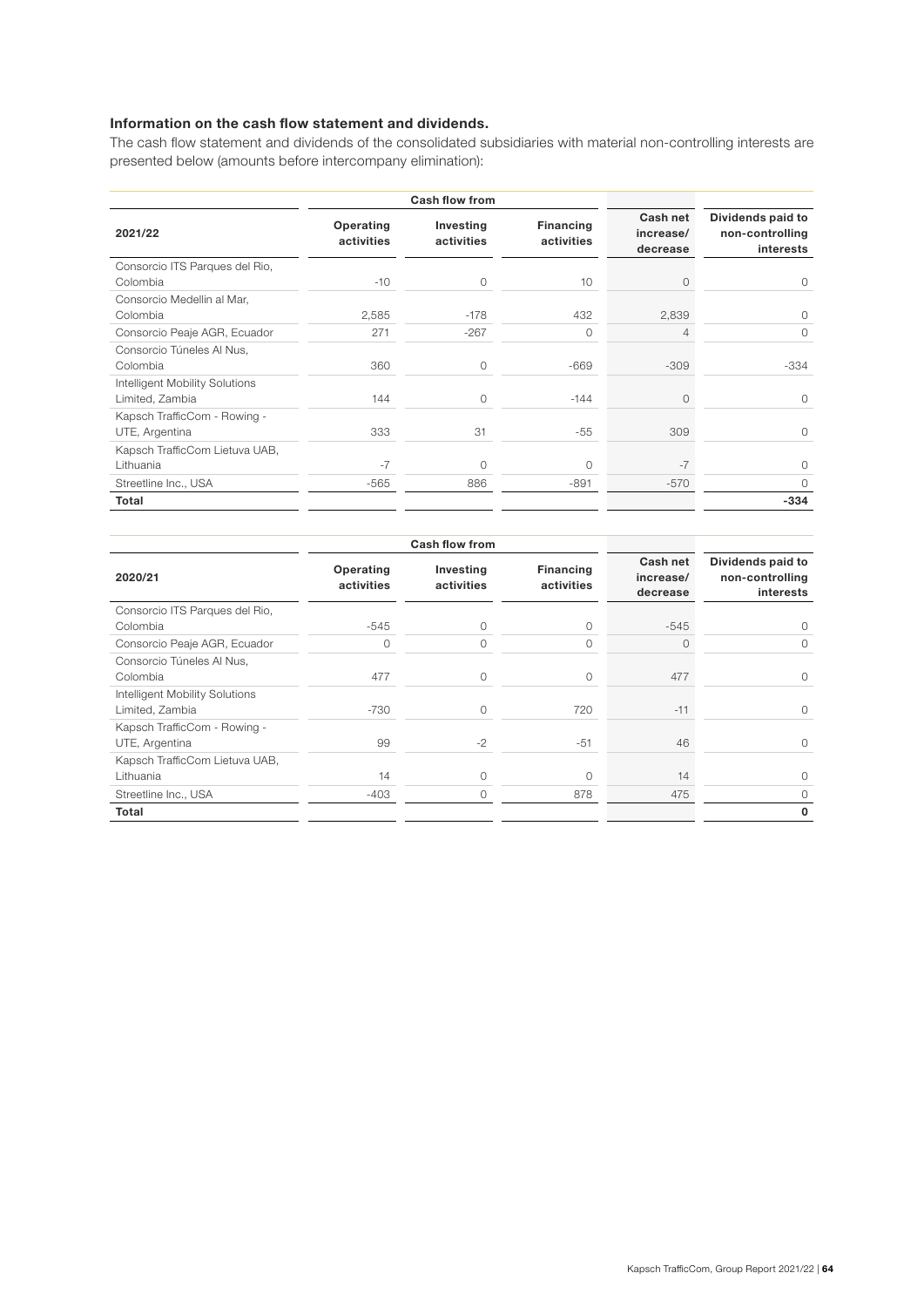# 32 Related parties.

The related entities and persons of Kapsch TrafficCom include, in particular, Kapsch Group companies, including their subsidiaries, joint ventures and associated companies, their executive bodies (Executive Board and Supervisory Board, if present) as well as close members of the bodies' families and companies over which they have control or significant influence.

The direct parent company of the reporting entity is KAPSCH-Group Beteiligungs GmbH, Vienna. Subsidiaries of this company are referred to as affiliated companies if they are not part of the Group of Kapsch TrafficCom AG.

In October 2021, Kapsch BusinessCom left the Kapsch Group with a view to the next generation of the Kapsch family and to be able to ensure a smooth transition to the next generation at a later date. Income and expenses with Kapsch BusinessCom are only included for the first half of the financial year 2021/22, the balance sheet values as of March 31, 2022 with Kapsch BusinessCom were zero.

Balances and transactions between Kapsch TrafficCom AG and its fully consolidated subsidiaries were eliminated in the course of consolidation and are not explained any further.

Services with related parties take place at arm's length. Goods are bought and sold at normal market conditions.

The following table provides an overview of revenues and expenses in the past financial years for related parties:

|                                                            | 2020/21   | 2021/22  |
|------------------------------------------------------------|-----------|----------|
| Parent company                                             |           |          |
| Revenues                                                   | $\circ$   | 35       |
| Expenses                                                   | $-1,315$  | $-580$   |
| Income (+) / Expense (-) from tax allocation <sup>1)</sup> | 58        | $\circ$  |
| <b>Affiliated companies</b>                                |           |          |
| Revenues                                                   | 1,118     | 540      |
| Expenses                                                   | $-12,189$ | $-8,859$ |
| <b>Associated companies</b>                                |           |          |
| Revenues                                                   | $\circ$   | $\circ$  |
| Expenses                                                   | $\Omega$  | $\circ$  |
| Joint ventures                                             |           |          |
| Revenues                                                   | 164       | 287      |
| Expenses                                                   | $-3,715$  | $-4,157$ |
| Other related parties                                      |           |          |
| Revenues                                                   | $\circ$   | $\circ$  |
| Expenses                                                   | $-11,461$ | $-3,414$ |

1) Previous year figure adjusted.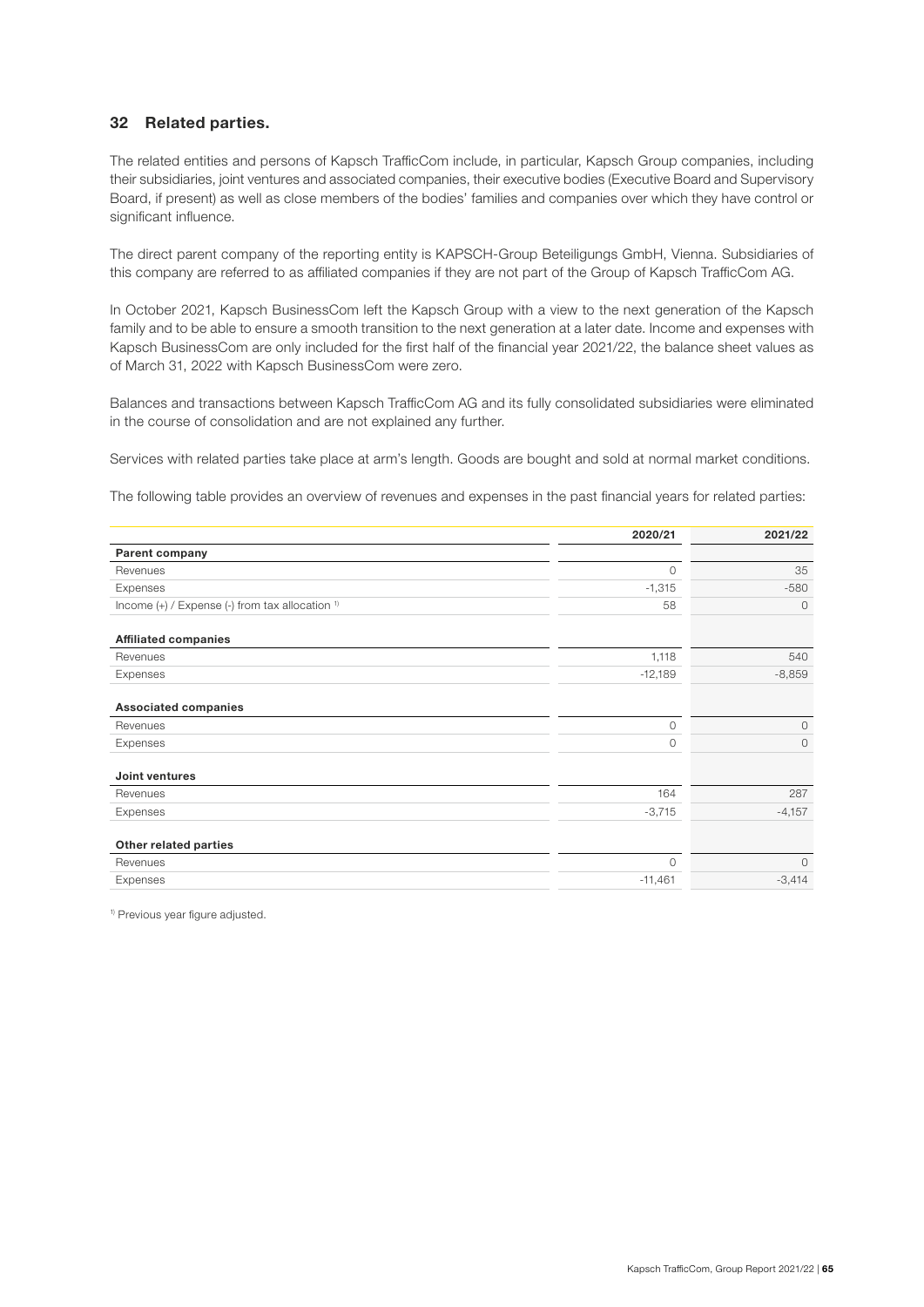The following table provides an overview of receivables and liabilities at the respective balance sheet dates for related parties.

|                                                                         | March 31, 2021 | March 31, 2022 |
|-------------------------------------------------------------------------|----------------|----------------|
| <b>Parent company</b>                                                   |                |                |
| Trade receivables and other assets                                      | $\Omega$       | 42             |
| Trade payables and other liabilities                                    | $-188$         | $-310$         |
| Receivables $(+)$ / Liabilities $(-)$ from tax allocation $\frac{1}{2}$ | $\circ$        | $\circ$        |
| <b>Affiliated companies</b>                                             |                |                |
| Trade receivables and other non-current and current assets              | 394            | 88             |
| Trade payables and other liabilities                                    | $-3,901$       | $-3,518$       |
| <b>Associated companies</b>                                             |                |                |
| Trade receivables and other non-current and current assets              | 369            | 875            |
| Trade payables and other liabilities                                    | 0              | $\Omega$       |
| Joint ventures                                                          |                |                |
| Trade receivables and other non-current and current assets              | 7,296          | 9,317          |
| Trade payables and other liabilities                                    | $-539$         | $-558$         |
| Other related parties                                                   |                |                |
| Trade receivables and other non-current and current assets              | $\Omega$       | $\Omega$       |
| Trade payables and other payables including pension benefits            | $-11,960$      | $-10,482$      |

1) Previous year figure adjusted.

#### Parent company.

The parent company KAPSCH-Group Beteiligungs GmbH provides services to the Group in the area of Group consolidation (including costs for the implementation of new accounting standards) and legal advice for all topics relating to corporate law. Expenses incurred by the Group in financial year 2021/22 amounted to EUR 448 k (2020/21: EUR 1,109 k). In October 2021, all employees of the of the finance department of the Kapsch Group were transferred to Kapsch TrafficCom and therefore the costs for these services are now included in the Group. Furthermore, the parent company invoiced insurance costs (directors & officers liability insurance) to the Group amounting to EUR 54 k (2020/21: EUR 60 k).

The parent company acts as the tax group leader in a tax group formed in March 2005, in which Kapsch TrafficCom AG and the Austrian subsidiaries of this group are also members. Accordingly, all tax effects of the group companies that are tax group members are to be considered related party transactions. The positive tax allocation of Kapsch TrafficCom to the Austrian (tax) group parent KAPSCH-Group Beteiligungs GmbH has been adjusted for the financial year 2020/21 and deferred tax assets from losses were recognized instead of current tax receivables. The utilization of these tax loss carry-forwards is shown under deferred tax assets/liabilities.

#### Affiliated companies.

In October 2021, Kapsch BusinessCom left the Kapsch Group. The aim was to be able to ensure a smooth transition to the next generation of the Kapsch family. The Kapsch BusinessCom companies are therefore only included as affiliated companies until this date.

The Group's lease income from subleasing to affiliates in financial year 2021/22 amounted to EUR 100 k (2020/21: EUR 181 k). The remainder of revenues to affiliated companies related to other goods and services.

Expenses from transactions with affiliated companies relate to a large extent to goods and services in the area of IT, data processing and telephone services (leasing of telephone and IT equipment as well as IT support), especially through Kapsch BusinessCom AG, Vienna. The expenses of the Group in this context amounted to EUR 438 k in financial year 2021/22 (2020/21: EUR 1,352 k). Most expenses relating to goods and services in the area of IT, data processing and telephone services are not attributable to Kapsch BusinessCom AG, Vienna, but to the other related party Kapsch Financial Services GmbH, Vienna.

In addition, affiliated companies supplied hardware (IT equipment) on behalf of the Group as well as provided maintenance and other services for various customer projects in the amount of EUR 2,249 k (2020/21: EUR 3,323 k).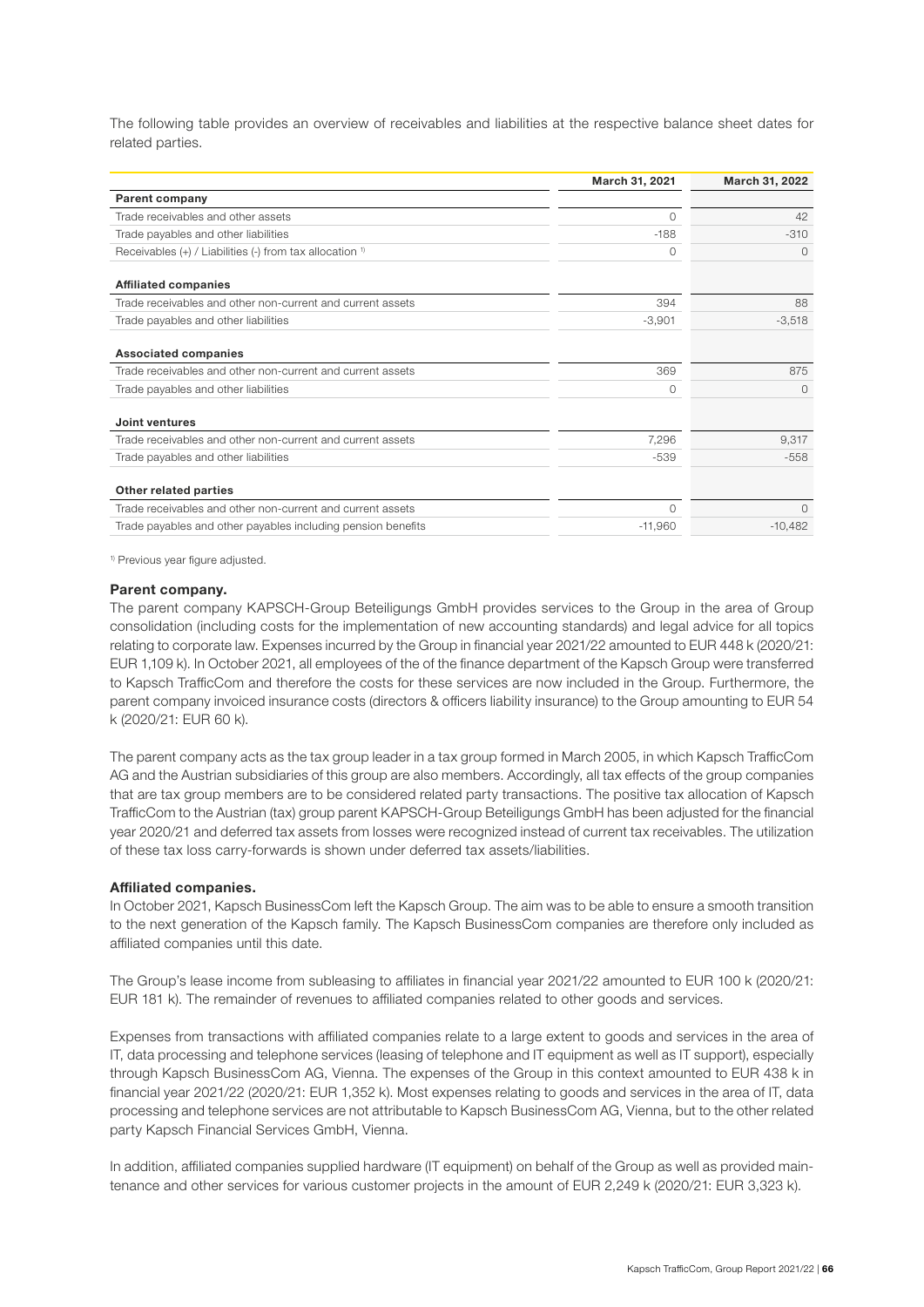In connection with the use of the Kapsch trademark and the logo, the Group is charged royalties by Kapsch AG, Vienna. The license fee amounts to 0.5% of all third-party sales of the Group. Expenses incurred by the Group in financial year 2021/22 amounted to EUR 2,529 k (2020/21: EUR 2,628 k).

Services regarding human resources (payroll services, administration, recruiting, advice on labor law, human resource development and secondments) as well as the provision of apprentices and trainees are performed centrally by Kapsch Partner Solutions GmbH, Vienna, for the Group. In financial year 2021/22 expenses amounting to EUR 2,893 k (2020/21: EUR 3,537 k) were incurred in the Group in this regard.

Due to the transfer of different central functions from Kapsch AG, the activities in the area of corporate development, public relations, sponsoring and other marketing activities as well as management and consulting services are now performed within the Group. Other expenses of the Group from transactions with affiliated companies in financial year 2021/22 include with EUR 610 k (2020/21: EUR 935 k) insurance contracts covering all Group companies. The remainder of the expenses to affiliated companies relates to other goods and services provided to the Group.

## Associated companies and joint ventures.

In financial year 2021/22 trade receivables and other non-current and current assets with associated companies amounted to EUR 875 k (March 31, 2021: EUR 369 k) and mainly refered to loans to Traffic Technology Services Inc., USA.

Kapsch TrafficCom AG reported receivables from financing to the joint venture autoTicket in the amount of EUR 9,302 k as of March 31, 2022 (March 31, 2021: EUR 7,260 k).

Income from joint ventures amounted to EUR 287 k in financial year 2021/22 (2020/21: EUR 164 k) and mainly includes interest charged to autoTicket, GmbH, Germany, and sales of goods and services to Copiloto Colombia S.A.S., Colombia.

In financial year 2021/22 the expenses of joint ventures amount to EUR 4,157 k (2020/21: EUR 3,715 k) and were mainly related to the consortium MyConsorzio.

#### Other related parties.

Expenses to other related parties mainly referred to Kapsch Financial Services GmbH, Vienna, which also left the Kapsch Group in October 2021. This company performed services centrally in the area of IT, data processing and telephone services (leasing of telephone and IT equipment as well as IT support) for the Group. These expenses amount to EUR 3,414 k in financial year 2021/22 (2020/21: EUR 11,461 k).

The pension obligations to other related parties are included in trade payables and other liabilities, including pension benefits and contain a pension obligation (pensions in payment) to the widow of Karl Kapsch, a former board member of Kapsch Aktiengesellschaft.

Details of compensation and other payments to executive bodies are presented in note 38.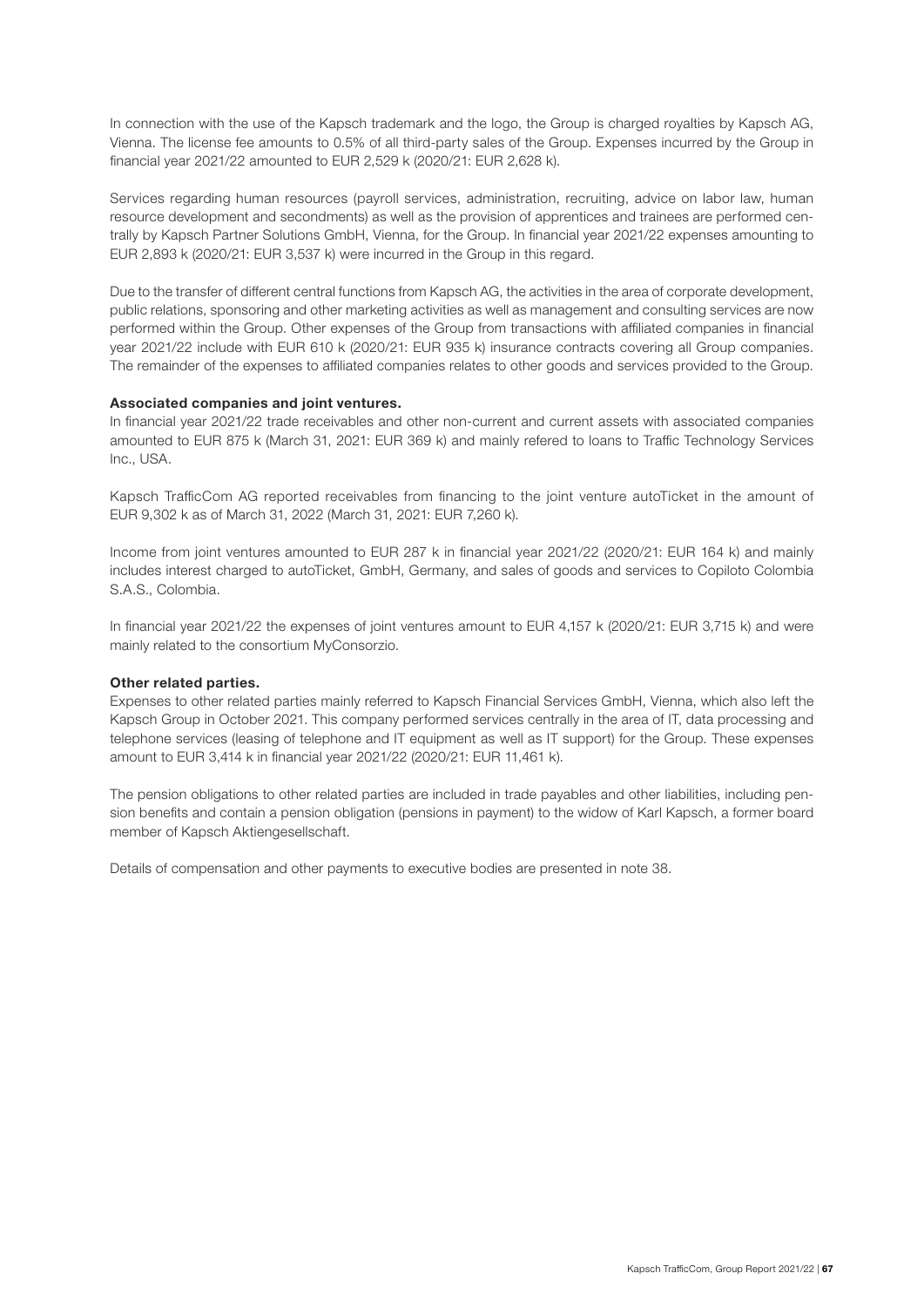# 33 Risk management.

In regards to the risks of the Group as well as risk management, we refer to item 2.2 in the management report for the Group. The impact of financial risks as described in the management report for the Group, in particular foreign exchange risk, interest rate risk, liquidity risk and credit risk, is disclosed in the following:

## 33.1 Foreign exchange risk.

Kapsch TrafficCom operates internationally and is exposed to foreign exchange risk. This risk originates from business transactions that are executed in a currency which is not in conformity with the functional currency of the respective subsidiary (hereinafter referred to as "foreign currency"). The foreign exchange risk exists in relation to assets and liabilities as well as net investments of foreign business locations not in the Eurozone. During the consolidation process these positions have to be translated to the group currency "euro".

From group perspective the most relevant foreign currencies were the US dollar and the South African rand in financial year 2021/22. Because the terms of agreement are stipulated in euro, no foreign exchange risk arises in the Group with regard to the Belorussian ruble. As Kapsch TrafficCom's business activities in Russia are not material, there is no significant risk arising from the Russian rouble.

Customer orders are mainly invoiced in the local currencies of the respective group companies. Only in cases in which the Group expects to be exposed to significant foreign exchange risk, major orders denominated in foreign currencies will be hedged by forward foreign exchange contracts.

Argentina has been classified as a hyperinflationary country since July 1, 2018. The remeasurement in accordance with IAS 29 has been made. The financial statements including comparative figures have been adjusted due to the change in public purchasing power of the Argentine peso. In financial year 2021/22 the income from hyperinflation adjustment amounted to EUR 240 k and the expenses from hyperinflation adjustment amounted to EUR -3,549 k.

The following table simulates the effect of changes in the exchange rate on the result before taxes. To do so a change in exchange rate of ceteris paribus +/-10% relating to current and non-current receivables and payables as of March 31, 2022 and March 31, 2021 respectively has been assumed. The line "EUR" in the table below shows the total impact ceteris paribus of the change to the euro on the result before taxes for all subsidiaries whose functional currency is not the euro. The impact on equity would be insignificantly different.

|                 |                | <b>Effect on result before taxes</b> |                |                |  |  |
|-----------------|----------------|--------------------------------------|----------------|----------------|--|--|
|                 | 2020/21        |                                      | 2021/22        |                |  |  |
| <b>Currency</b> | Change $+10\%$ | Change $-10\%$                       | Change $+10\%$ | Change $-10\%$ |  |  |
| <b>USD</b>      | $-8.649$       | 10.570                               | $-19.766$      | 12,079         |  |  |
| <b>ZAR</b>      | $-535$         | 653                                  | $-2.103$       | 1,285          |  |  |
| <b>SEK</b>      | 16             | $-19$                                | 141            | $-86$          |  |  |
| <b>GBP</b>      | $-870$         | 1.063                                | $-47$          | 29             |  |  |
| <b>EUR</b>      | 2,900          | $-3.545$                             | 6.619          | $-4.045$       |  |  |

## 33.2 Interest rate risk.

Interest rate risk is the risk arising from fluctuations in the value of financial instruments, other balance sheet items (e.g. receivables and payables) and/or cash flows due to fluctuations in the market interest rates. For fixed interest balance sheet items, the risk comprises the present value risk. In case the market interest rate for the financial instrument fluctuates, either a profit or a loss may result if the financial instrument is sold prior to maturity.

In the case of variable interest balance sheet items, the risk relates to the cash flow. With variable interest financial instruments, adjustments in the interest rates may result from changes in the market interest rates. Such changes would entail changes in interest payments. Variable interest (both current and non-current) financial liabilities account for round 44% of interest-bearing financial liabilities. If the market interest rate had been 50 basis points higher (lower) (+/- 0.5%) as of March 31, 2022, this, as in the previous year, would not have had any material impact on the result of the Group. In the Group, derivative instruments in an insignificant proportion exist to minimize interest rate risk of financial liabilities.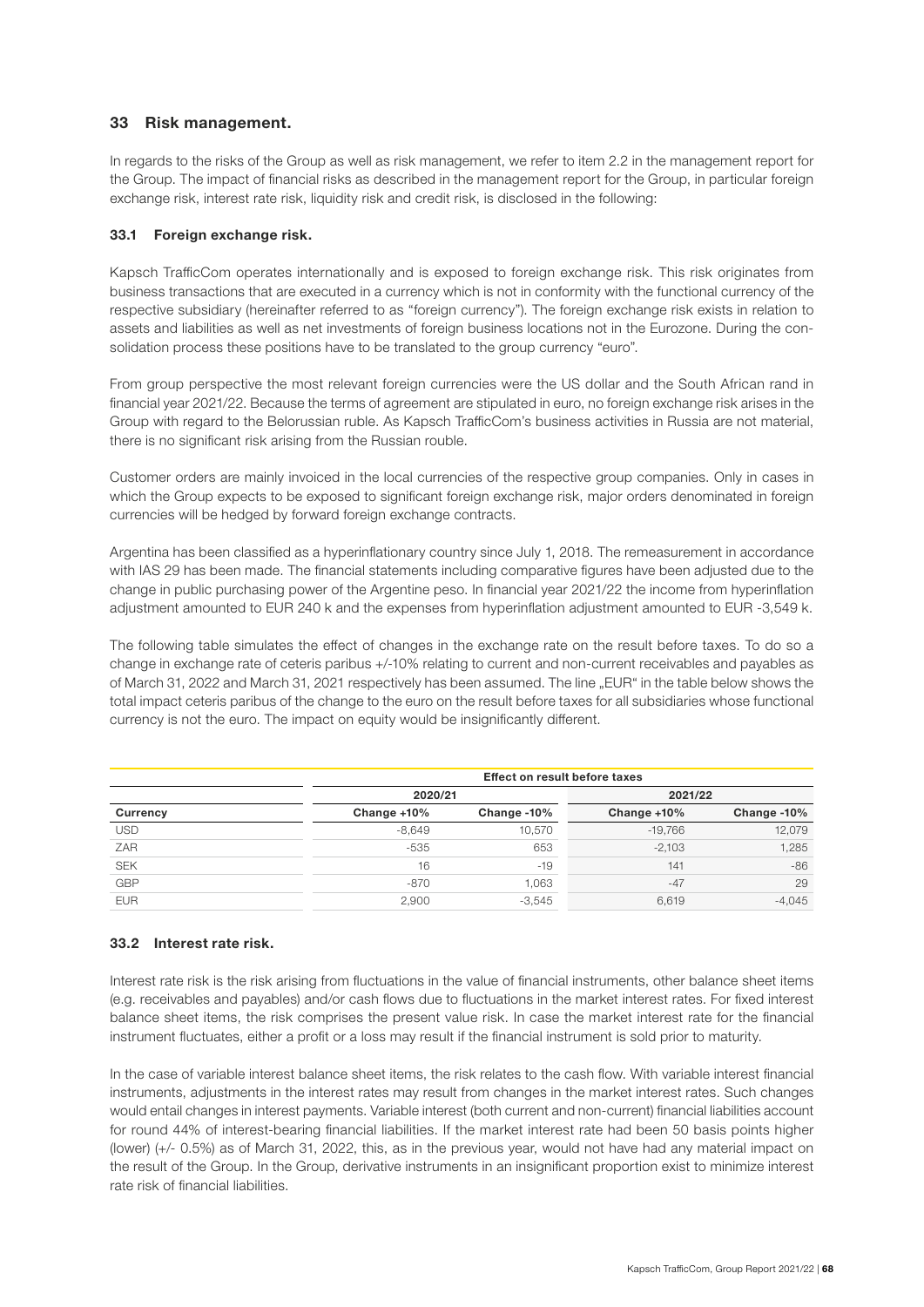## 33.3 Liquidity risk.

The ongoing monitoring, control and measurement of financial and liquidity positions is carried out at the level of the operational entities, is monitored and optimized in the overall group.

The Group provides sufficient liquidity by maintaining suitable financial reserves, by issuing bonds, through customer prepayments and the continuous reconciliation of the terms of receivables, liabilities and financial assets. To this end, cash flow forecasts are prepared at regular intervals for short-term periods (the next 12 weeks), on a quarterly basis for the medium term (current financial year) as well as for long-term periods (in accordance with long-term payment obligations, particularly those arising from loans). Suitable measures for ensuring sufficient liquidity are then deducted from these forecasts.

Kapsch TrafficCom avoids becoming dependent on individual banks by making sure that the financial structure is always distributed over several partner banks. Major repayment obligations of typically long-term contracts (such as corporate bonds or maturing repayments of long-term loans) are monitored on an ongoing basis and appropriate measures are initiated at an early stage (either cash flow monitoring or timely refinancing) to ensure agreed payment obligations.

Kapsch TrafficCom employs a risk-averse investment strategy. Liquid funds are held such that they are generally available in the short term and can therefore be used quickly whenever needed. When it comes to securities, conservative security funds, which are actively managed on an ongoing basis and include an appropriate share of bonds, are used as a rule for the coverage and hedging of pension obligations. In the event of international financial market turbulence, however, the financial investments made might still develop unfavorably or individual securities might even become untradeable. This might result in reductions in value and impairments, which in turn have a negative impact on the financial result and equity of Kapsch TrafficCom. Such a crisis also increases the default risk of individual issuers of securities or their customers. In addition, the Group might for strategic reasons acquire a direct interest in individual entities by purchasing shares. A sufficiently bad performance of these entities might also necessitate an impairment, which in turn leads to the mentioned negative impact on the financial result and equity.

Cash flows (gross cash flows including interest) show the liquidity risk of future periods and are split into:

- First half year of the next financial year
- Second half year of the next financial year
- Between 1 and 2 years
- Between 2 and 3 years
- Between 3 and 4 years
- Between 4 and 5 years
- More than 5 years

This information is included in note 24 and 25.

# 33.4 Credit risk.

As part of the Group's risk management policy, the Group only engages in business relationships with third parties deemed to be creditworthy and has implemented policies to ensure that the Group sells only to customers with appropriate credit histories. In addition, the Group monitors its receivables balances on an ongoing basis in order to limit its exposure to bad debts. Kapsch TrafficCom endeavors to reduce the risk of customer default as best as possible by obligatory credit checks before contract signing or, in the case of large projects, by additionally collateralizing payments. Nevertheless, it cannot be entirely ruled out that there will be individual payment defaults that would have a material negative impact on the earnings and liquidity development of Kapsch TrafficCom in the case of an event of default.

In the case of large toll collection projects, there is a credit risk essentially in the phase of the construction of the toll system. There is no concentration of credit risk relating to trade receivables since the Group generally has a large number of customers worldwide. Based on the Group's experiences, the default risk for trade receivables can be considered low.

The calculation of the impairment of financial assets is disclosed in notes 20 and 21.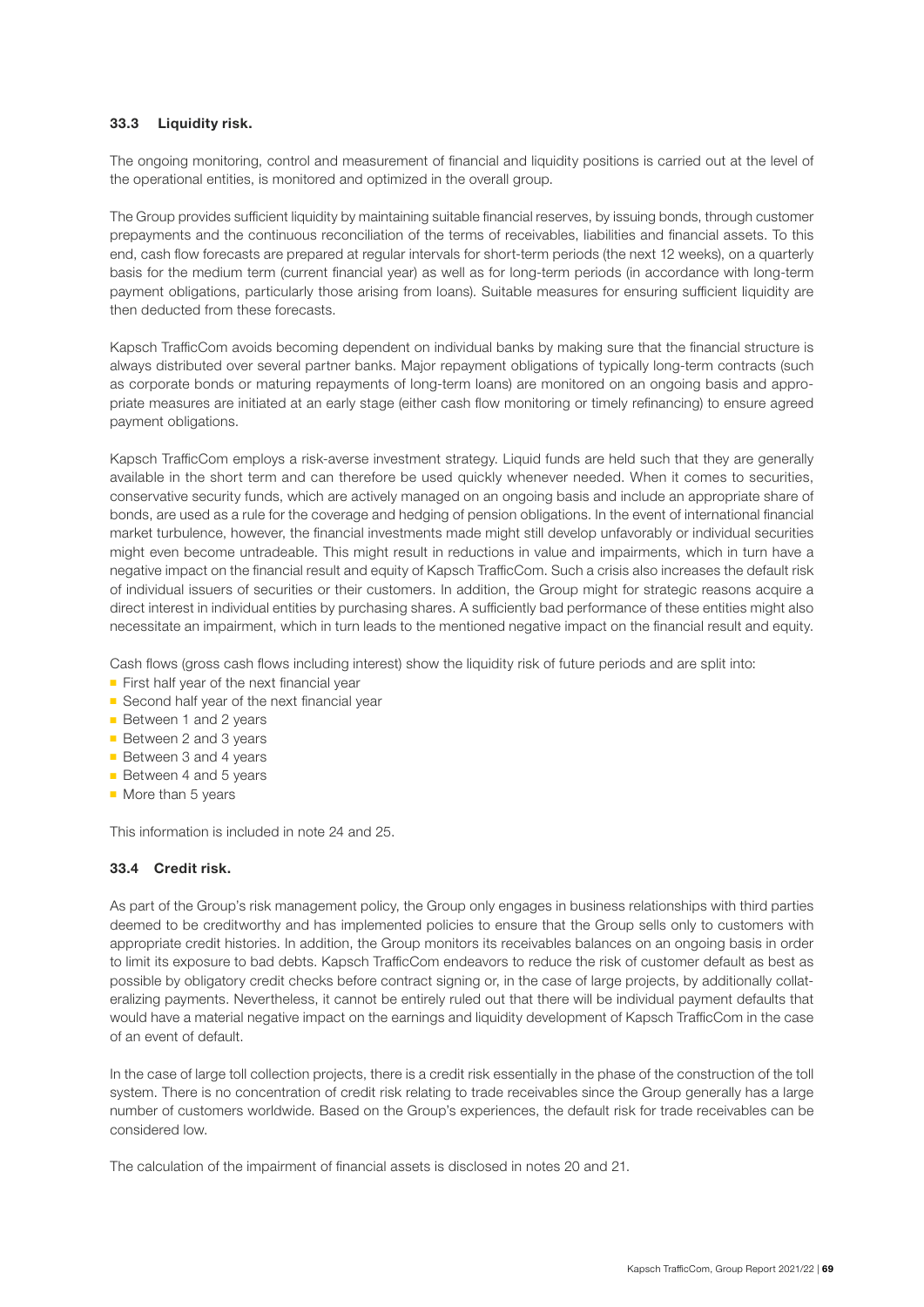The maximum credit risk corresponds to the following book values:

|                                                    | March 31, 2021 | March 31, 2022 |
|----------------------------------------------------|----------------|----------------|
| Other non-current financial assets and investments | 12.281         | 14.984         |
| Non-current contract assets                        | 5.188          | 3.703          |
| Non-current lease receivables                      | 847            | 503            |
| Other non-current assets                           | 3,592          | 3,597          |
| Other current financial assets                     | 924            | 1.580          |
| Current contract assets                            | 105,972        | 83.787         |
| Trade receivables and other current assets         | 130.041        | 130,925        |
| Current lease receivables                          | 595            | 525            |
| Current income tax receivables                     | 6.830          | 4.392          |
| Cash and cash equivalents                          | 102.010        | 59,751         |
| <b>Total</b>                                       | 368,280        | 303.748        |

## 34 Capital management.

Capital management pursues value-oriented and sustainable corporate management on the basis of the income statement in individual operating segments. Key performance indicators for the balance sheet and other economic criteria as well as the long-term development of the Group are also monitored and included in the management. Capital management is considered to be a central element for ensuring the medium- and long-term going concern. An important indicator for the capital structure is the equity ratio calculated from the equity (including non-controlling interests) as a percentage of the balance sheet total. The capital management strategy at Kapsch TrafficCom also aims, among other things, at ensuring that Group companies have sufficient equity to meet local requirements. On the Group level, the aim is that the equity ratio in the financial year should remain within a range of roughly 25% to 35% on average. A major key performance indicator that is also often used in the covenants of the Group's loan agreements is the "Gearing in relation to EBITDA" in the consolidated financial statements, which should reflect a balance between the company's net debt and operating earnings power. The Group is constantly checking the observance of all the covenants in connection with loan agreements.

In May 2021, new and uniform key performance indicators were also agreed with all the banks for the next two years. They are based on the expected results in connection with the restructuring concept. The covenants provide for a certain ratio of net financial liabilities to EBITDA (related to the IFRS consolidated figures) for a transition period of two years for each quarter. Furthermore, a certain equity ratio must be achieved on the following balance sheet dates. In the event that these new key figures are not achieved by the balance sheet dates and are not restored through measures such as grants or subordinated loans, the lender is entitled to call the loan due immediately. These covenants also include timely compliance with the agreed repayments.

In the financial year 2021/2022 the Group met these targets at all times. However, some of our own requirements and targets for capital management have still not been met. Irrespective thereof, these goals remain, and the Group would like to achieve them again as quickly as possible through active capital management.

Another important goal is the securing of sufficient liquidity necessary in the short and long term to ensure a successful going concern. As in the previous year, also in financial year 2021/22 the Group attached the greatest importance to active liquidity management (both by monitoring the Group-wide amount of liquidity daily and substantially increasing the reliability of the weekly 12-week cash flow forecasts).

Cash and cash equivalents amounted to EUR 59.8 million as of the balance sheet date. The significant decrease compared to the previous year (March 31, 2021: EUR 102.0 million) is due to the scheduled repayment of financial liabilities in the amount of EUR 69.9 million and lease liabilities in the amount of EUR 9.7 million. In particular, the three tranches of the promissory note loan issued in June 2016 in the amount of EUR 42.5 million, which were repaid in mid-June 2021, are included, but also all other current repayments were carried out as planned. In the first quarter of the financial year 2021/22, it was possible to secure the disbursement of a special Kontrollbank credit line loan (Sonder-KRR) secured by Österreichische Kontrollbank in the amount of EUR 17.9 million, which generated additional liquidity for the Group. In total, additional loans amounting to EUR 24.3 million have been raised. Net debt was reduced by EUR 11.3 million in the financial year.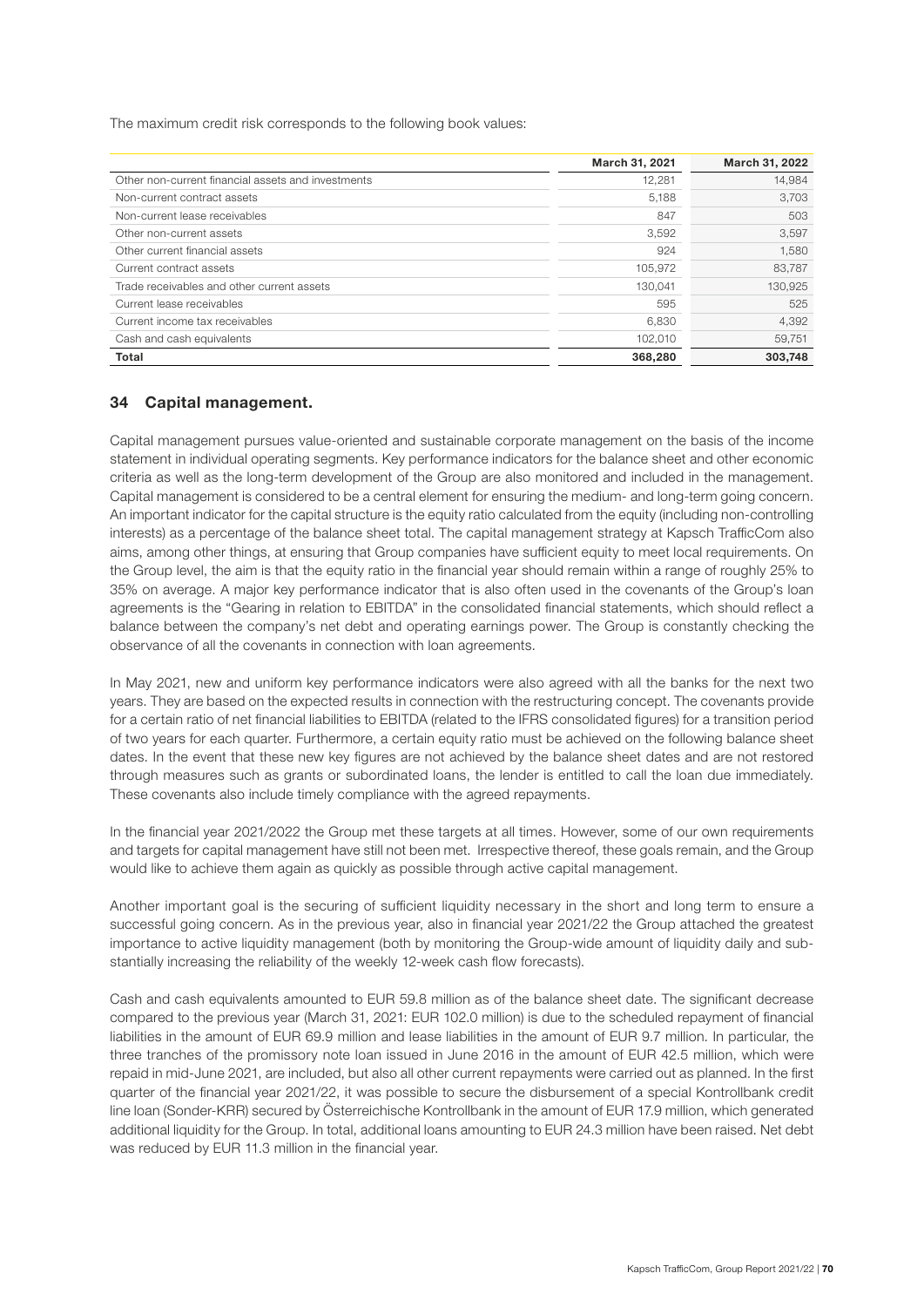Besides the mentioned short and medium term targets for liquidity, repayment, and refinancing, the financing of the future course of growth and maintaining an optimal capital structure are also major goals in the Group's capital management over the medium and long term.

Net debt and gearing in relation to EBITDA as well as gearing and the equity ratio can broken down as follows on March 31, 2022 and March 31, 2021:

|                                      | March 31, 2021 | March 31, 2022 |
|--------------------------------------|----------------|----------------|
| Non-current financial liabilities    | 120,895        | 136,051        |
| Current financial liabilities        | 102,362        | 44,013         |
| Non-current lease liabilities        | 35,693         | 27,604         |
| Current lease liabilities            | 13,585         | 11,940         |
| <b>Total financial liabilities</b>   | 272,535        | 219,608        |
| Cash and cash equivalents            | $-102,010$     | $-59,751$      |
| Other current financial assets       | $-924$         | $-1,580$       |
| Net debt                             | 169,601        | 158,277        |
| Equity                               | 84,761         | 77,902         |
| Gearing                              | 200.1%         | 203.2%         |
| <b>EBITDA</b>                        | $-67,150$      | 32,664         |
| <b>Gearing in relation to EBITDA</b> | $-2.53$        | 4.85           |
| <b>Equity ratio</b>                  | 14.3%          | 15.2%          |

## 35 Accounting and valuation principles.

The accounting and valuation principles, which form the basis for these consolidated financial statements, were applied unchanged to the previous period and supplemented by new mandatory IFRS and IFRIC applicable from the financial year.

### 35.1 Consolidation.

### 35.1.1 Subsidiaries.

Subsidiaries are all companies (including structured companies) where the Group exerts its control. The control in this sense means that the Group is exposed to fluctuating returns arising from its interest in the subsidiary, is in possession of entitlements to these returns and has the ability to influence such returns by virtue of its position of power with respect to the associated company. Subsidiaries are included within the consolidated financial statements (full consolidation) as from the time when the parent company has acquired control over the subsidiary. They are deconsolidated at the time when such control is relinquished.

All Group internal assets and liabilities, equity, expenses and income as well as unrealized gains and losses from transactions between Group companies are completely eliminated in the course of Group consolidation. In case of consolidation processes affecting profit or loss, income tax effects are taken into consideration and deferred taxes are recognized.

### 35.1.2 Transactions with non-controlling interests.

Transactions with non-controlling interests are treated as transactions with equity owners of the Group. Depending on the ownership structure, the Group splits the gains or losses as well as all components of the comprehensive income to the interests of the parent company and the non-controlling interests. Even in the event of a negative balance of the non-controlling interests, the total comprehensive income is attributed to the parent company and the non-controlling interests. For purchases of non-controlling interests, the difference between any consideration paid and the relevant interest acquired of the carrying value of net assets of the subsidiary is recorded in equity. Gains or losses on disposals to non-controlling interests are also recorded in equity, unless a change in the percentage of shares held leads to a loss of control of the interest.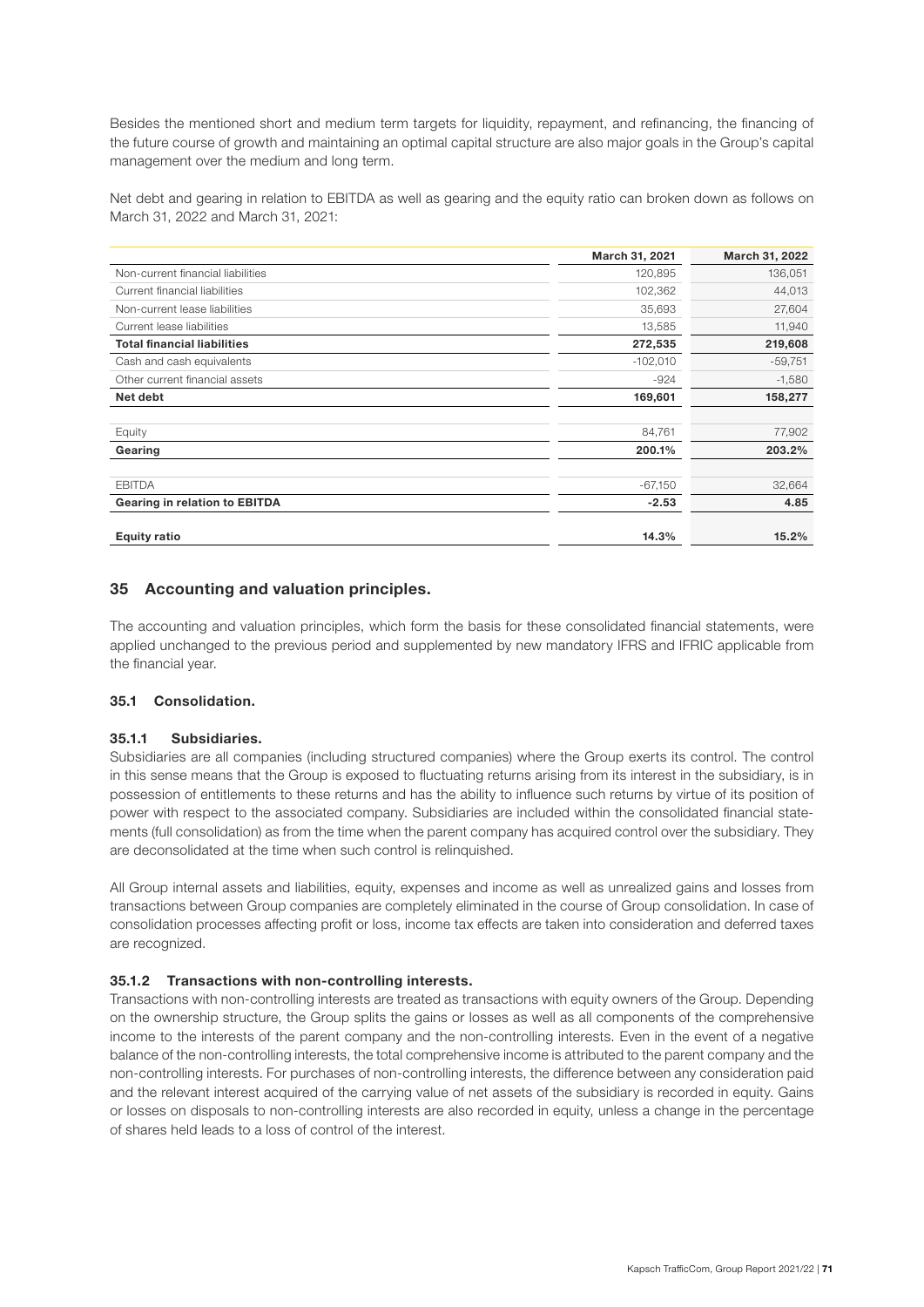If the Group loses its control over any of the companies, the assets and liabilities of the former subsidiary are to be removed from the consolidated balance sheet. The remaining interest is to be remeasured at fair value and regarded as the initially recognized value of a financial asset pursuant to IFRS 9, Financial Instruments: Recognition and measurement or as acquisition costs in case of the addition of an interest in an associated company or joint venture. Any resulting gains or losses which are attributable to the controlling interest are recognized in the income statement. In addition, any amounts previously recognized in other comprehensive income with respect to the former subsidiary are accounted for as if the Group had directly disposed of the related assets or liabilities. This means that amounts previously recognized in other comprehensive income are reclassified from equity to the result for the period.

## 35.1.3 Joint arrangements.

The Group applies IFRS 11 to all joint arrangements.

The Group differentiates according to the contractual arrangements at which decisions are made unanimously, concerning rights and obligations of the controlling parties between joint ventures and joint operations. Parties belonging to a joint venture enjoy rights to net assets. In the consolidated financial statements, the result, assets, and liabilities are included subject to the equity method.

In the case of the equity method, the interests in joint ventures are initially recognized at acquisition costs. After this, the carrying value of the interests goes up or down according to the share of the Group in profit or loss as well as in any changes in the other comprehensive income of the joint venture. If the share in the (cumulative) losses of a joint venture exceeds the carrying value of the joint venture (including all long-term interests which are to be allocated to the commercial substance after the net investment of the Group in the joint venture), then the Group is not to recognize the excessive loss share unless it has entered into legal or constructive obligations for the joint venture or has made liabilities or provisions for the joint venture. In the case of accumulated losses, a positive carrying amount is only recognised after the accumulated losses have been offset.

Unrealized gains or losses from transactions between Group companies and joint ventures are to be eliminated in the consolidated financial statements in the amount of the share of the Group in the joint venture. Unrealized losses are not eliminated if the transaction gives any indication that there may be an impairment of the asset transferred.

The accounting and valuation principles of joint ventures correspond to those of the parent company.

Proportional results from joint ventures are split in the presentation in the income statement. Results from joint ventures whose activities and strategic alignments are part of Kapsch TrafficCom's core business are reported in the operating result. Results from other joint ventures are reported in the result before income taxes after the financial result.

If there are rights to assets and obligations for liabilities as a result of a contractual agreement it is a joint operation. Recognition in the consolidated financial statements is proportional.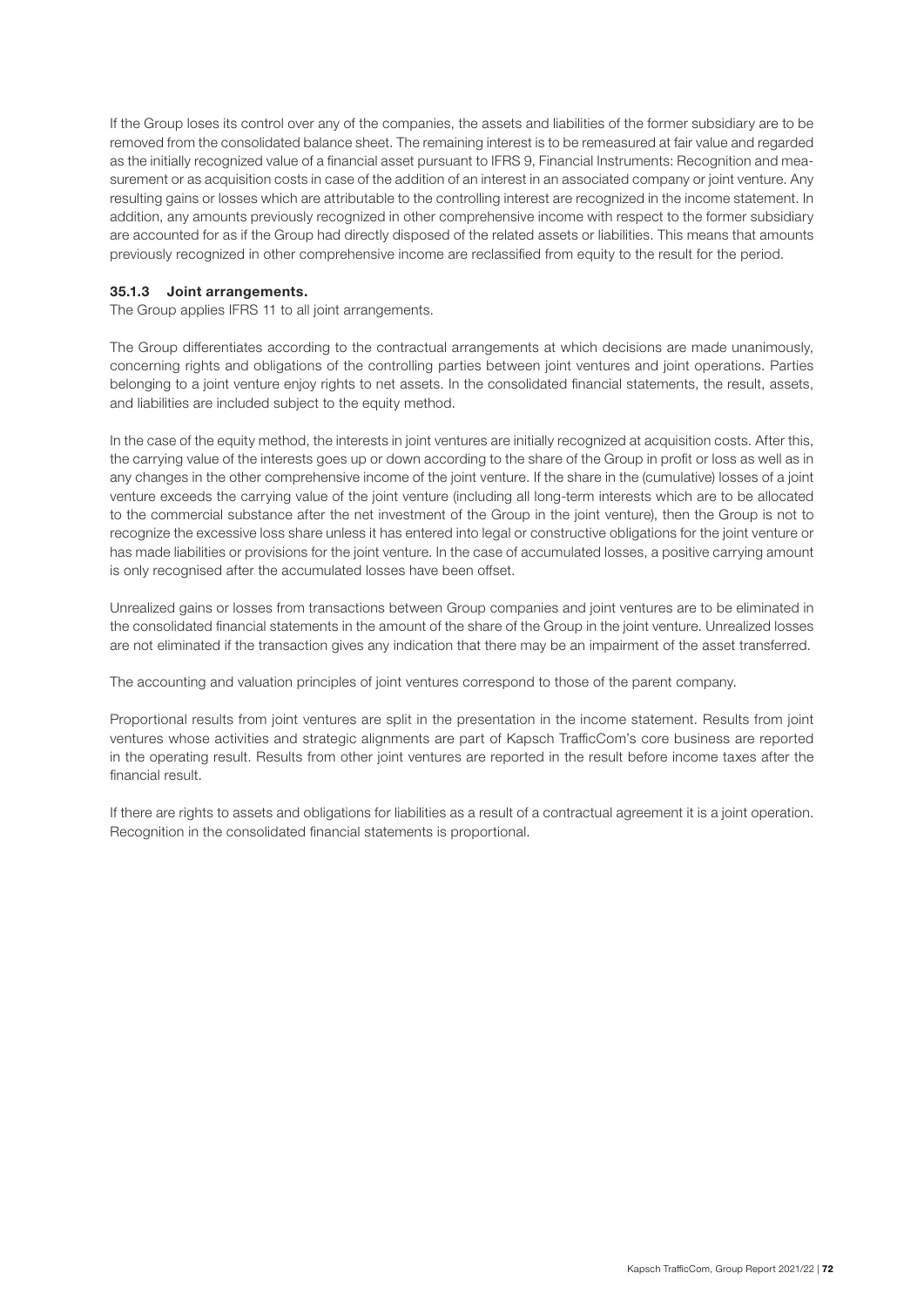## 35.1.4 Associated companies.

Associated companies are entities in which the Group has a significant but not a controlling influence, generally accompanied by a shareholding of between 20% and 50% of the voting rights. Associated companies are reported using the equity method and initially recognized at acquisition costs. Following the acquisition date, the share of the Group in the result of the associate is recorded in the statement of comprehensive income and the share of changes in other comprehensive income is recognized in other comprehensive income, with a corresponding adjustment being made to the carrying amount of the interest. Dividends received from the associated company reduce the carrying amount of the interest. Goodwill arising on acquisition of associated companies is not separately shown but recorded as part of the carrying amount of associated companies.

If the percentage of shares held in an associated company is reduced but significant influence is retained, only a proportionate share of the amounts previously recognized in other comprehensive income is reclassified to the profit or loss for the period where appropriate.

The cumulative shares of the Group in the profits and losses as well as in the other comprehensive income of the associated company after the acquisition are offset against the carrying amount of the investment. If the Group's share in the losses of an associate, including any unsecured receivables, equals or exceeds its interest in that associated company, the Group will not disclose any additional losses. A liability or provision is only recognized if the Group has entered into legal or constructive obligations for the associated company or has made payments for the associated company.

At each balance sheet date, the Group checks whether there are any indications showing that the investment in an associate is impaired. If this is the case, the impairment requirement is determined as the difference arising from the carrying amount of the interest of the associate and the corresponding recoverable amount and recognized separately in the income statement. Significant unrealized gains from transactions between the Group and associates are eliminated to the extent of the Group's interest in the associates. Unrealized losses are also eliminated unless the transaction provides evidence of an impairment of the asset transferred.

Proportionate results from associated companies are split in the presentation in the income statement. Results from associated companies whose activities and strategic directions are part of the core business of Kapsch TrafficCom are reported in the operating result. Results from other associated companies are reported in the result before income taxes after the financial result.

The accounting and valuation principles of associated companies correspond substantially to those of the parent company.

### 35.1.5 Business combinations.

The Group uses the acquisition method of accounting to account for business combinations as at the acquisition date. The acquisition date relates to the date of transfer of control to the Group.

The consideration transferred for the acquisition is the fair value of the assets transferred, the equity interests issued by the Group and the liabilities incurred or assumed as at the transaction date. In addition, they include the fair value of any recognized assets or liabilities resulting from a contingent consideration arrangement. Acquisition-related costs are expensed in full as incurred.

In accordance with IFRS 3, any assets acquired and liabilities (including contingent liabilities) assumed in a business combination are measured at their full fair values as at the acquisition date, irrespective of the extent of any non-controlling interests. Intangible assets are recognized separately from goodwill if they are separable from the entity or result from statutory, contractual or other legal rights. No new restructuring provisions may be recognized within the scope of the purchase price allocation. Any remaining positive differences, which compensate the seller with market opportunities that cannot be identified more closely and with development potential, are capitalized as goodwill in the respective cash generating units (CGUs).

Any contingent consideration to be transferred by the Group is recognized at fair value as at the acquisition date. Subsequent changes to the fair value of the contingent consideration that is deemed to be an asset or liability is measured in accordance with IFRS 9 and a resulting profit or loss recognized in the statement of comprehensive income. Contingent consideration that is classified as equity is not remeasured, and its subsequent settlement is accounted for within equity.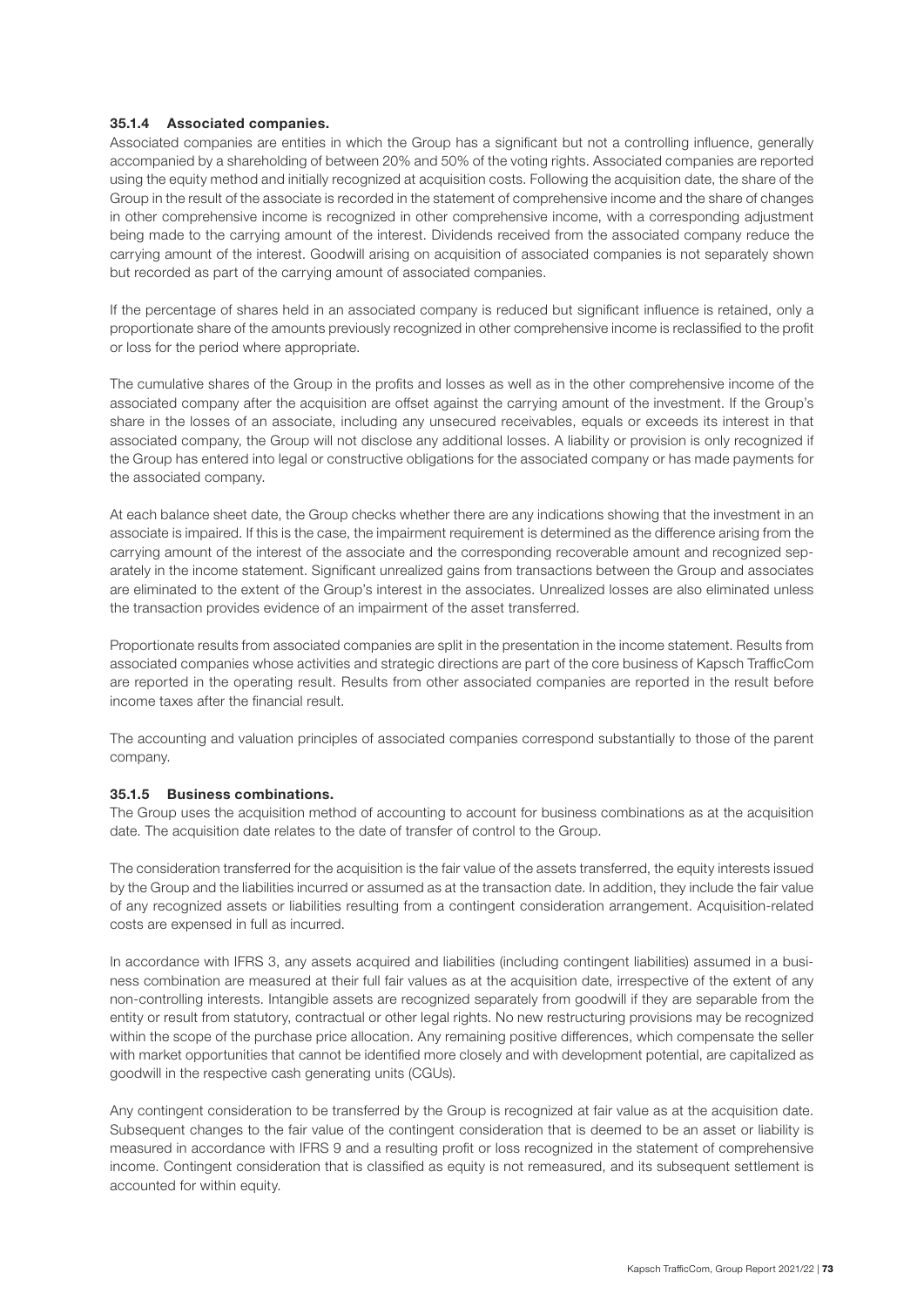If the combination is achieved in stages, the equity capital share previously held in the acquired company by the acquirer is remeasured at the fair value as at the acquisition date. Any resulting profit or loss is to be recognized in the income statement.

Any hidden reserves and liabilities uncovered are carried forward in line with the corresponding assets and liabilities.

The determination of the fair values requires certain estimates and assumptions, in particular of the acquired intangible assets and property, plant and equipment, of the liabilities assumed as well as of the useful lives of the acquired intangible assets and property, plant and equipment.

The Group recognizes any non-controlling interest in the acquiree on an acquisition-by-acquisition basis, either at fair value or at the non-controlling interest's proportionate share of the recognized amounts of the acquiree's net assets.

The Group determines the goodwill at the acquisition date as:

- $\blacksquare$  the fair value of the consideration transferred plus
- $\blacksquare$  the value recognized of all recognized non-controlling interests in the acquiree plus
- the fair value of the acquirer's previously held equity interest in the acquiree if the combination is achieved in stages – less
- the net amount (in general of the fair values) of the identifiable assets acquired and liabilities assumed and contingent liabilities.

If the excess is negative, a gain on a bargain purchase is recognized only upon re-examination of the allocation directly in the result for the period.

## 35.1.6 Foreign currency translation.

Items included in the financial statements of each of the Group's entities are measured using the currency of the primary economic environment in which the entity operates (functional currency). The consolidated financial statements are presented in euros, which is Kapsch TrafficCom's presentation currency.

### Translation of foreign financial statements.

In accordance with IAS 21, financial statements of foreign subsidiaries (except for foreign entities from hyperinflationary countries) that have a functional currency different from the euro which are included in the consolidated financial statements are translated as follows:

The statement of comprehensive income of foreign entities is translated into the Group's presentation currency at average exchange rates of the financial year, balance sheets at the prevailing mean exchange rate at the balance sheet date. The reference rates of the European Central Bank (ECB) and Deutsche Bundesbank, which are accessible via the Austrian Central Bank's (Österreichische Nationalbank) website, serve as the basis for the translation. If no current exchange rates are available, this will result in the use of the exchange rates as disclosed by the national banks that are derived from market information providers (Bloomberg, Thomson Reuters). Differences arising from the currency translation of foreign operations into euro are recognized in other comprehensive income and collected in equity. If control of the foreign entity is lost, exchange rate differences accumulated in equity are reclassified and presented as part of the gain/loss from the disposal.

Pursuant to IAS 29, a separate measurement is required for hyperinflationary countries. As in accordance with IAS 21, monetary items are translated into the reporting currency of the Group using the prevailing mean exchange rate at the balance sheet date. All non-monetary assets and liabilities are measured either at adjusted cost, or at net realizable value or at fair value. Argentina has been classified as a hyperinflationary country since July 1, 2018. All items in the statement of comprehensive income are to be restated as of the date of initial recognition of the income and expenses in the financial statements, using the general price index. A restatement in accordance with IAS 29 applies. Effects from hyperinflation are included in the financial result and in equity.

As the business activities of Kapsch TrafficCom in Russia are not material, there is no significant risk from the fluctuations of the Russian rouble.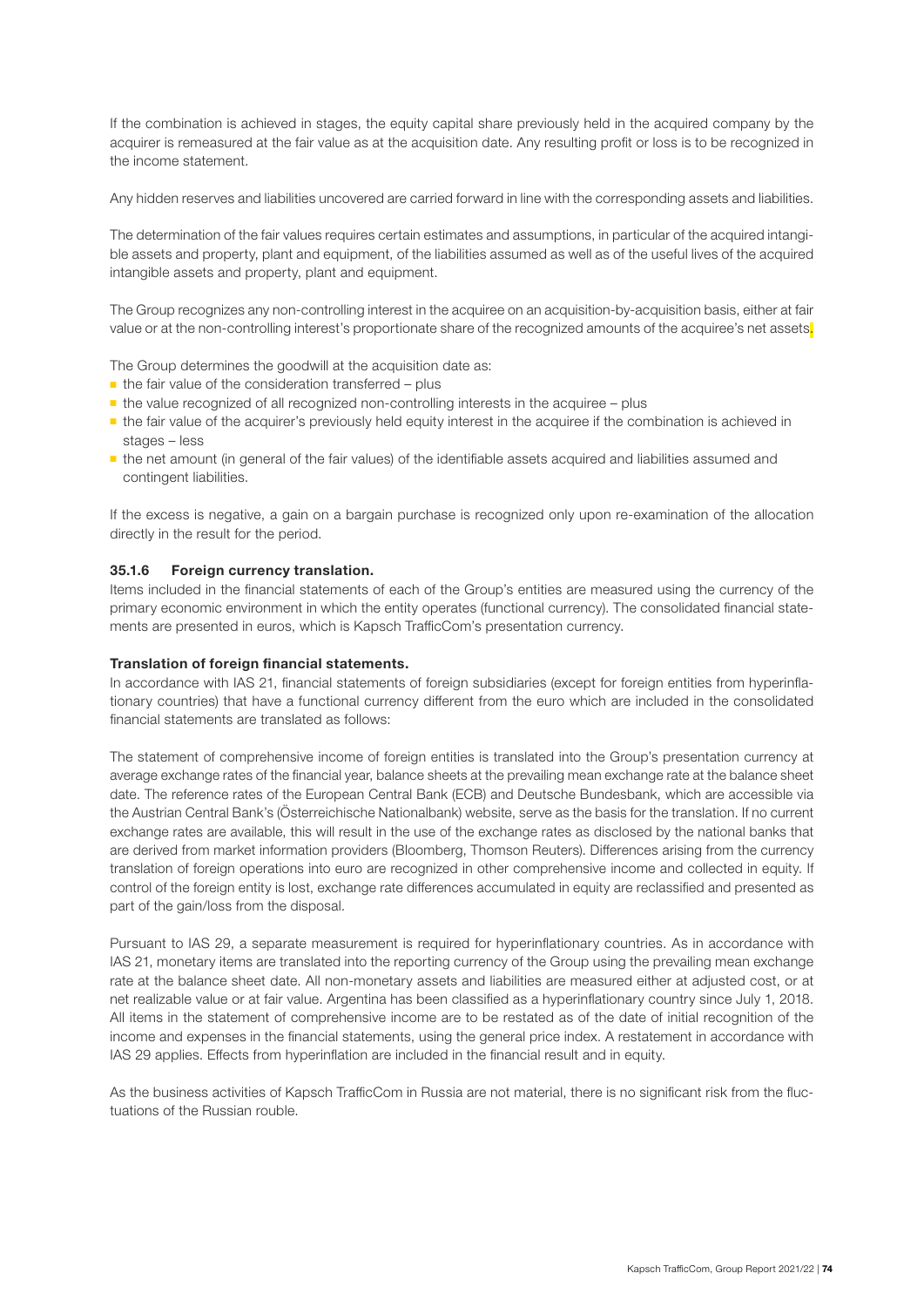Goodwill and adjustments to the fair value in connection with the acquisition of a foreign company are treated as the assets and liabilities of the foreign company in question and converted in the course of initial consolidation at the transaction rate and subsequently converted with the key date exchange rate as at the financial statements key date of the business operation.

|            | 2020/21       |                             | 2021/22 |                                  |
|------------|---------------|-----------------------------|---------|----------------------------------|
|            |               | Average Exchange rate as at | Average | Exchange rate as at              |
|            | exchange rate | balance sheet date          |         | exchange rate balance sheet date |
| <b>AUD</b> | 1.63          | 1.54                        | 1.57    | 1.48                             |
| CAD        | 1.54          | 1.48                        | 1.46    | 1.39                             |
| <b>GBP</b> | 0.89          | 0.85                        | 0.85    | 0.85                             |
| <b>SEK</b> | 10.38         | 10.24                       | 10.24   | 10.34                            |
| <b>USD</b> | 1.17          | 1.17                        | 1.16    | 1.11                             |
| ZAR        | 19.01         | 17.35                       | 17.35   | 16.17                            |

The main exchange rates used during the financial year are shown below:

## Foreign currency transactions.

Transactions in foreign currencies are translated into the functional currency at the exchange rate as at the transaction date or, in case of new measurements, as at the time of the measurement. Foreign exchange gains and losses resulting from the settlement of such transactions and from the translation of monetary assets and liabilities denominated in foreign currencies are recognized in the statement of comprehensive income. Non-monetary items in the balance sheet, which are capitalized at costs in a foreign currency are translated with the exchange rate applicable at the day of the transaction; non-monetary items which were recognized at the fair value in a foreign currency are translated at the exchange rate prevailing at the time of measurement.

Foreign exchange gains and losses which are attributable to the translation of cash and cash equivalents as well as financial receivables and financial liabilities are presented in the statement of comprehensive income within the financial result. All other foreign exchange gains and losses are presented in the statement of comprehensive income in other operating income or other operating expenses.

This excludes foreign exchange gains and losses from monetary items to be received from/to be paid to foreign operations which are designated as part of a hedge of a net investment in a foreign operation. Such foreign exchange gains and losses are initially recognized in other comprehensive income and are then reclassified from equity to profit or loss if the net investment is sold (see note 12).

## 35.2 Fair value measurement.

The fair value is defined as the price that would be received to sell an asset or paid to transfer a liability in an orderly transaction between market participants at the measurement date. In measuring the fair value of an asset or a liability, the Group takes into account the characteristics of the asset or liability that market participants would take into account when pricing the asset or liability at the measurement date.

To the greatest extent possible, the Group uses observable market data for the fair value measurement of assets or liabilities. Depending on the availability of observable input factors and their impact on the fair value measurement as a whole, the fair value is assigned to one of 3 levels in the following fair value-hierarchy:

- Level 1: Inputs are quoted prices (unadjusted) in active markets for identical assets or liabilities that the Group can access at the measurement date.
- Level 2: Inputs, other than quoted prices included within level 1, that are observable for the asset or liability, either directly or indirectly.
- Level 3: Inputs at this level are unobservable inputs for the asset or liability.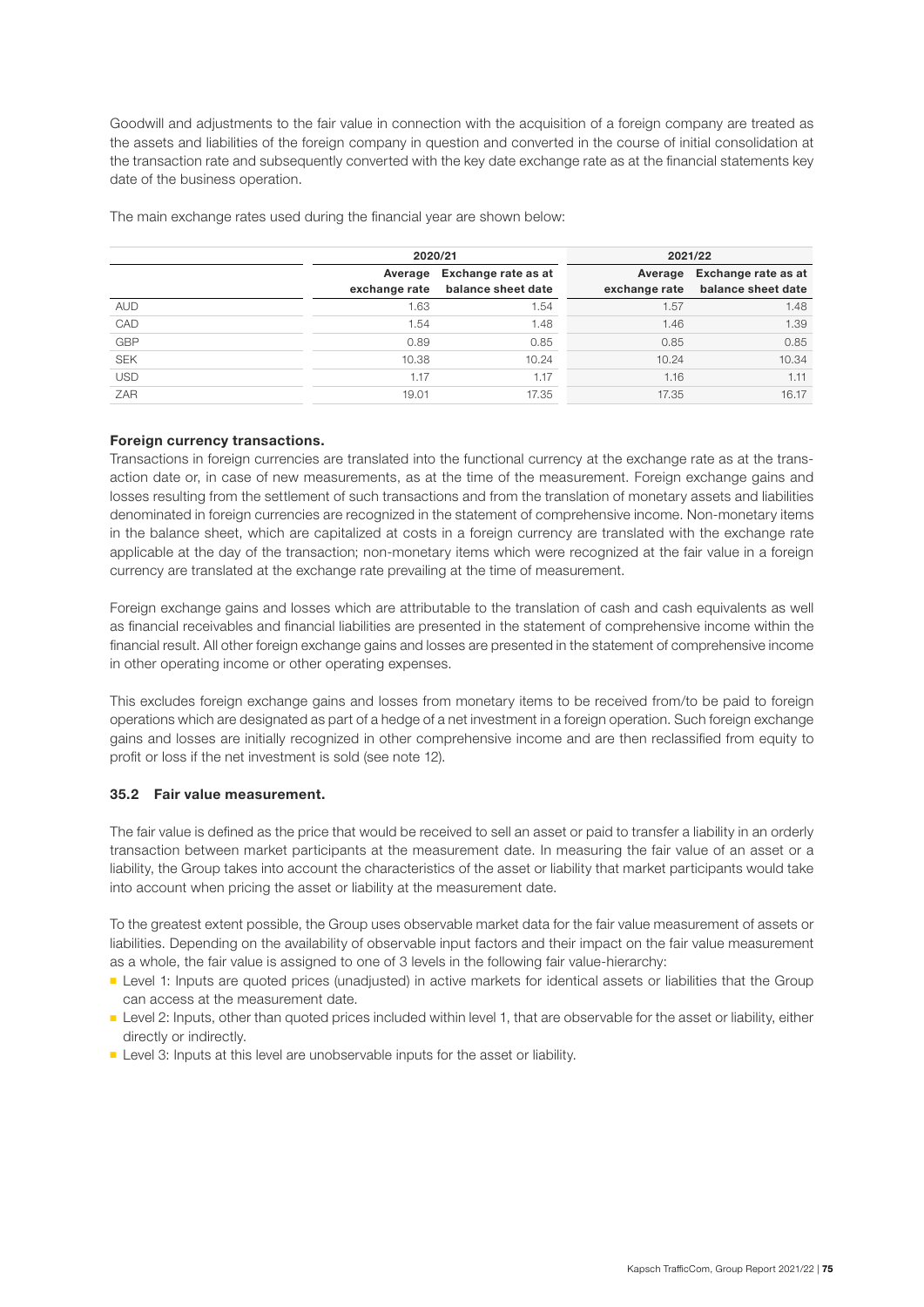## 35.3 Revenue recognition.

Revenue is recognized in accordance with IFRS 15 "Revenue from Contracts with Customers". Assessment of each contract is based on the five-step model:

- Identify the contract with a customer
- Identify the performance obligations
- Determine the transaction price
- Allocate the transaction price to the performance obligations
- Recognize revenue either over time or at a point in time

A customer is defined as a party that has contracted with an entity to obtain goods or services that are an output of the entity's ordinary activities in exchange for a consideration. It is assessed if the contracts meet the criteria in accordance with IFRS 15.9, in particular the enforceable right to consideration. It is furthermore assessed if the consideration the entity is entitled to is enforceable and revenue is probable (see note 33.4. Credit risk).

The Group identified the following performance obligations:

Implementation projects include the construction of toll collection systems for both individual road sections and nation-wide road networks as well as the construction of systems for traffic monitoring, traffic control and traffic safety. Components such as on-board units which are necessary for putting the system into a condition ready for operation, are considered part of the implementation projects. Major software upgrades that are agreed in operation projects as well as implementation within the context of service concession arrangement also fall under this performance obligation.

Implementation projects meet the criteria for "satisfaction of the performance obligation over time", as the Group creates assets that do not have an alternative use and the Group thus has an enforceable right to payment for the performance completed to date. The stage of completion is derived from the ratio of the costs already incurred and the estimated total costs of the corresponding order.

**Operation projects** mainly include the operation and maintenance of toll collection systems for both individual road sections and nation-wide road networks as well as the operation and maintenance of systems for traffic monitoring, traffic control and traffic safety. Operation within the context of service concession contracts also falls under this performance obligation.

Revenue from operation projects is recognized over time since the customer receives the benefits as the entity performs.

The sale of components that are not made under an implementation or operation project also constitutes a separate performance obligation. As for the sale of components, revenue is recognized as the control of the component is transferred.

The Group also assumes statutory warranties which do not represent a separate performance obligation but for which provisions are set up in accordance with IAS 37.

The transaction price is mostly fixed but some contracts may also contain elements of variable consideration which are usually bonuses or penalties. They are taken into account if and to the extent that the payment is probable or if penalties are improbable. The transaction price typically refers to the price of the individual performance obligation as the price is set on basis of the costs including a reasonable margin. Cross-subsidizations are not part of the business model of Kapsch TrafficCom. It is therefore for most contracts not necessary to allocate the transaction price to the performance obligations. For service concession arrangements, the transaction price is estimated for each performance obligation. In such cases, allocation is made based on the expected-cost-plus-margin approach. For contracts with a significant financing component, the consideration is adjusted by the interest component.

Contract assets are capitalized if the services are rendered before the consideration is received. Contract liabilities are recognized if the amount of consideration exceeds the amount of performance rendered. Service concession arrangements including the concession right to receive fees result in an intangible asset. That intangible asset increases with construction progress, thus revenue is recognized according to the stage of completion.

Certain costs arising in the course of initiating or performing a contract have to be recognized under IFRS 15 if the criteria are met. Those costs to obtain or fulfill a contract are amortized on a straight-line basis over the contract term of the project.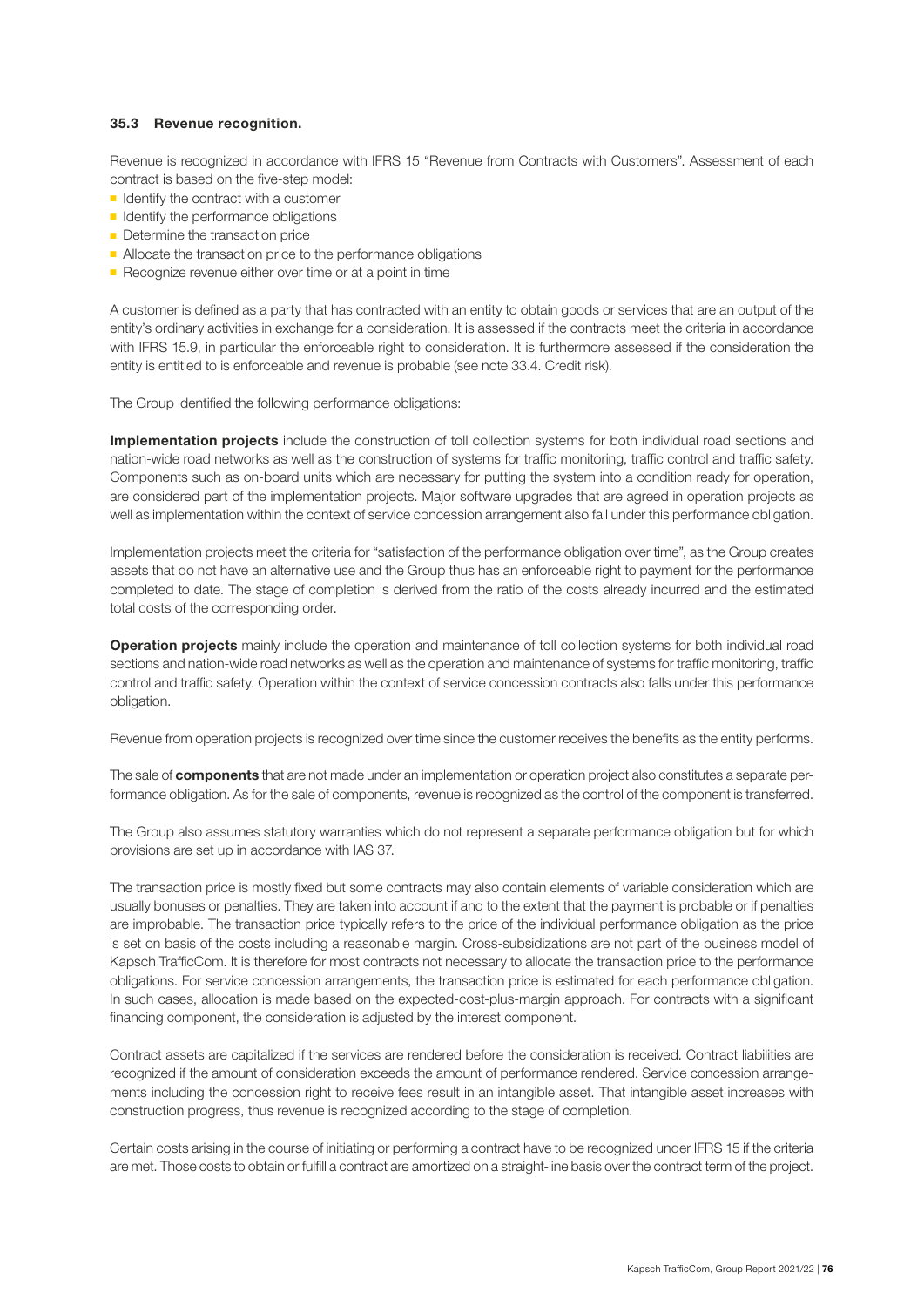Other income is recognized by the Group as follows:

- Revenue from recharged expenses is recognized on the basis of the accumulated amounts in accordance with the respective agreements,
- Interest income is recognized on a time-proportion basis using the effective interest method,
- Dividend income is recognized when the right to receive payment is established.

### 35.4 Segment information.

The reporting on operating segments is consistent with the internal reporting provided to the chief operating decision-maker (management approach). The chief operating decision-maker is responsible for allocating resources to the operating segments and assessing their performance. The Executive Board of Kapsch TrafficCom has been identified as the chief operating decision-maker.

### 35.5 Property, plant and equipment.

Property, plant and equipment are recognized at acquisition and production cost less accumulated depreciation. Depreciation is charged on a straight-line basis over the expected useful lives of the assets in accordance with the group policies.

Properties are not subject to scheduled depreciation. The useful lives generally range between 5 to 26 years for plants and buildings on leasehold land, 4 to 20 years for technical equipment and machinery, and 3 to 10 years for other equipment, factory, and office equipment. The assets' useful lives and residual values are reviewed, and adjusted if appropriate, in case of evidence leading to an adjustment. An asset's carrying amount is written down to its recoverable amount if the asset's carrying amount is greater than its estimated recoverable amount. The impairment test is carried out in accordance with IAS 36 and is described in chapter 35.7.

Subsequent costs are included in the asset's carrying amount or recognized as a separate asset, as appropriate, only when it is probable that future economic benefits associated with the item will flow to the Group and the cost of the item can be measured reliably. The carrying amount of those assets which were replaced is derecognized. Expenses for repairs and maintenance which do not necessitate a significant replacement investment (i.e. day-today servicing) are charged to the income statement during the financial period in which they are incurred.

The difference between the proceeds from the disposal of property, plant and equipment and the carrying amount is recognized as profit or loss in the result from operating activities.

## 35.6 Intangible assets.

### 35.6.1 Goodwill.

Goodwill arises on the acquisition of subsidiaries. It represents the excess of the consideration transferred for the acquisition beyond the Group's interest in net fair value of the identifiable assets, liabilities, and contingent liabilities.

Goodwill impairment reviews are undertaken at least annually or more frequently if events or changes in circumstances indicate a potential impairment. The Group carries out the annual goodwill impairment review in the fourth quarter. In addition, the Group carries out impairment tests during the year if a triggering event occurs that may cause the asset to be impaired.

For the purpose of impairment testing, goodwill is allocated to each of the cash generating units (CGUs) or groups of cash generating units which are expected to benefit from the synergies of the business combination and have reported the goodwill. Each unit or group of units to which the goodwill is allocated represents the lowest level within the entity at which the goodwill is monitored for internal management purposes.

The impairment loss of goodwill is recognized in the statement of comprehensive income. No write-ups on goodwill are made.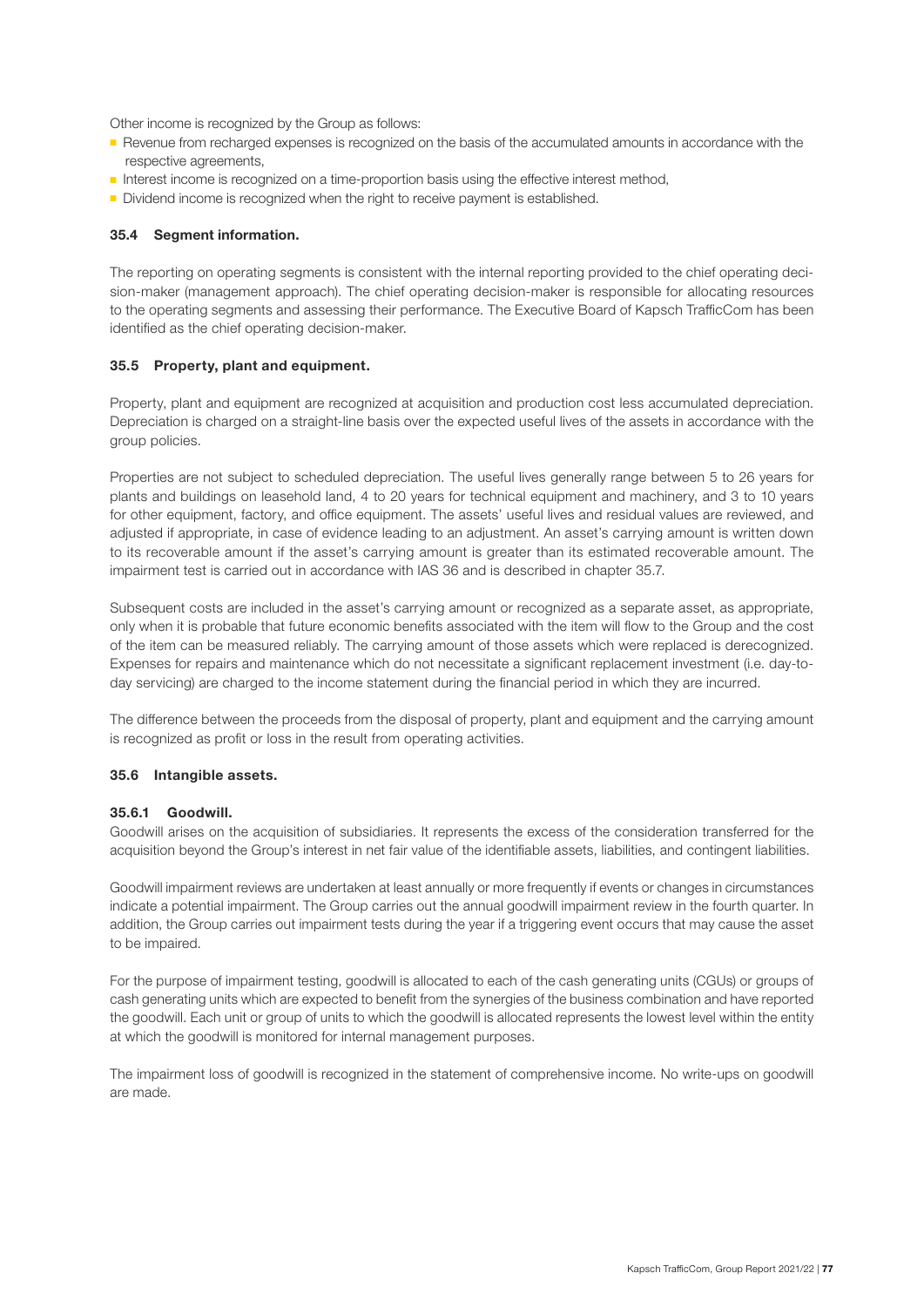## 35.6.2 Concessions and rights.

Computer software, trademarks, and similar rights are capitalized on the basis of the costs incurred for acquisition and amortized linearly over their estimated useful lives of 4 to 15 years. Acquired customer agreements (toll contracts, maintenance agreements) are recognized at acquisition costs and amortized over estimated useful lives that generally range between 2 and 10 years.

## 35.6.3 Research and development costs.

Research expenditures are recognized as an expense. Costs incurred for development projects (relating to the design and testing of new or improved products) are recognized as intangible assets if the following criteria are fulfilled:

- it is technically feasible to complete the intangible asset so that it will be available for use or sale;
- management intends to complete the intangible asset and use or sell it;
- there is an opportunity to use or sell the intangible asset;
- it can be demonstrated how the intangible asset will generate probable future economic benefits;
- adequate technical, financial, and other resources are available to complete the development and to use or sell the intangible asset; and
- the expenditure attributable to the intangible asset during its development can be reliably measured.

Other development expenditures that do not meet these criteria are recognized as an expense. The costs for producing the intangible asset are capitalized as from the point in time when the above criteria are initially met. Development costs previously recognized as an expense cannot be subsequently capitalized. Capitalized development costs are amortized, as soon as they are available for use, using the straight-line method on the basis of the normal useful life, which generally ranges between 3 and 15 years.

Capitalized development assets are tested for impairment annually in accordance with IAS 36 as long as they are not yet available for use.

### 35.6.4 Service concession arrangements.

Service concession arrangements exist when a private entity develops and operates an infrastructure facility for public services, with the grantor being a public sector entity or a public authority. The Group does not provide public infrastructure or overall public services considering most of the contracts. The isolated development or the operation of a toll collection system or systems for traffic monitoring, traffic control and traffic safety do not fall into the scope of this interpretation. In case service concession arrangements can be assumed, a distinction between those arrangements resulting in an intangible asset and those resulting in a financial asset has to be made. In case the operator receives an unconditional contractual right to receive an amount of cash or another financial asset from the grantor in return for the construction of a system, the operator recognizes a financial asset. In case the operator solely receives the right to charge for the use of a public sector service, the operator recognizes an intangible asset. The intangible asset is recognized during the construction phase as construction progresses, in line with the revenue recognition according to IFRS 15 relating to each stage of completion, and is amortized over the period of the operational phase after completion. Financial assets are settled through payment of the construction portion.

As of March 31, 2022 Kapsch TrafficCom did not recognize any projects in accordance with this interpretation.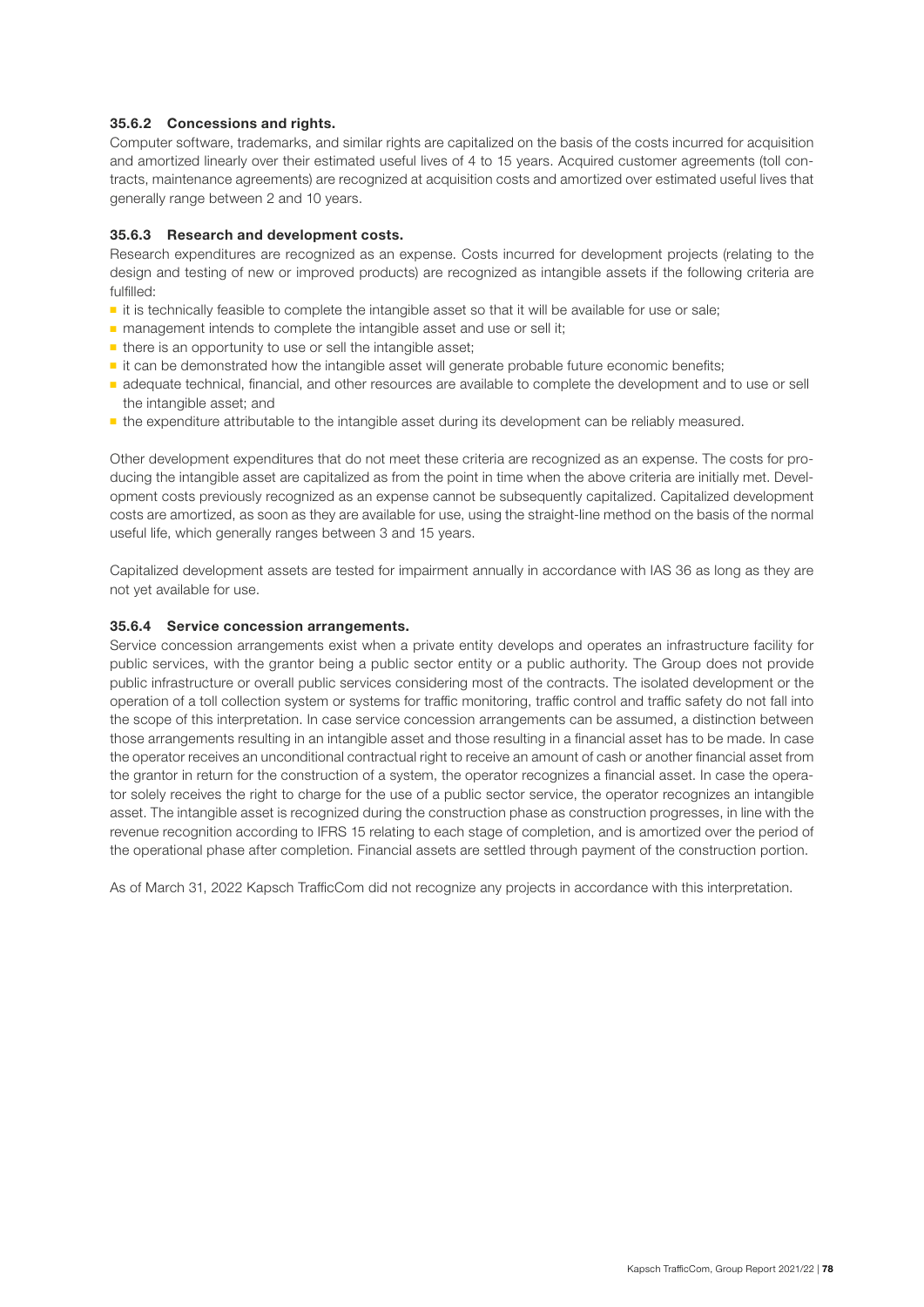### 35.7 Impairment of non-financial assets.

Assets that have an indefinite useful life – for example, goodwill or intangible assets not ready for use – are not subject to amortization and are tested annually for impairment. Assets that are subject to amortization are reviewed for impairment whenever events or changes in circumstances indicate that the asset might be impaired.

An impairment loss is recognized for the amount by which the asset's carrying value exceeds its recoverable amount. The recoverable amount is the higher of an asset's net selling price and its value in use. At entity level an impairment is posted if there is any indication that an asset may be impaired and, if necessary, an impairment loss is recognised. Hereon at the level for cash generating units the goodwill is tested. First, the goodwill is amortized by the amount of the impairment. If the impairment is higher than the carrying amount of the goodwill, the carrying amounts of the other assets of these cash-generating units (CGUs) are proportionately reduced.

The value in use of a cash generating unit corresponds to the present value, calculated using the discounted cash flow method, of the future cash flows which the entity will receive from the cash generating unit. In order to determine the value in use, the expected future cash flows plus taxes based on the post-tax discount rate that reflects the current market expectations with regard to the interest effect and the specific risks of the cash generating units, are discounted to their present values. In the process, the current planning, covering a period of four years (detailed forecast period) and approved by Management, is used as the basis with subsequent transition to perpetuity. The growth rates according to the detailed forecast period are based on historical growth rates and on external studies on the future medium-term market development.

The fair value less costs to sell is determined using an appropriate valuation model which is based on the medium-term planning.

The difference between the recoverable amount of assets and their carrying value is reported as profit (in the case of a reversal of an impairment loss) or loss in the operating result. Profits are not reported as revenues. For assets (other than goodwill) for which an impairment loss has been recognized in the past, a check is carried out on each subsequent balance sheet date to determine if any reversal of impairment is required.

The residual carrying values and useful lives are reviewed at each balance sheet date and adjusted as necessary.

### 35.8 Borrowing costs.

Borrowing costs directly attributable to the acquisition, construction or production of qualifying assets are capitalized to the cost of those assets, until such time as the assets are substantially ready for their intended use or sale. A qualifying asset is an asset that requires a substantial period of time (with regard to the Group at least 12 months) to be made ready for its intended use or sale.

Investment income earned on the temporary investment of specific borrowings pending their expenditure on qualifying assets is deducted from the borrowing costs eligible for capitalization within a specific period.

In financial year 2021/22, the criteria for a qualified asset were not fulfilled for any assets.

All other borrowing costs are expensed in the period in which they are incurred.

### 35.9 Government grants.

Government grants with regard to purchased non-current assets are deferred and taken through profit or loss over the estimated useful life of the respective asset. Government grants are recognized at their fair value, provided it is virtually certain that the Group will comply with all attached conditions and the grant will be received.

Due to materiality considerations, government grants are not disclosed separately in the financial statements but are included in other current liabilities and deferred income.

Other grants received as compensation for expenses or losses already incurred are immediately taken through profit or loss and included in other operating income.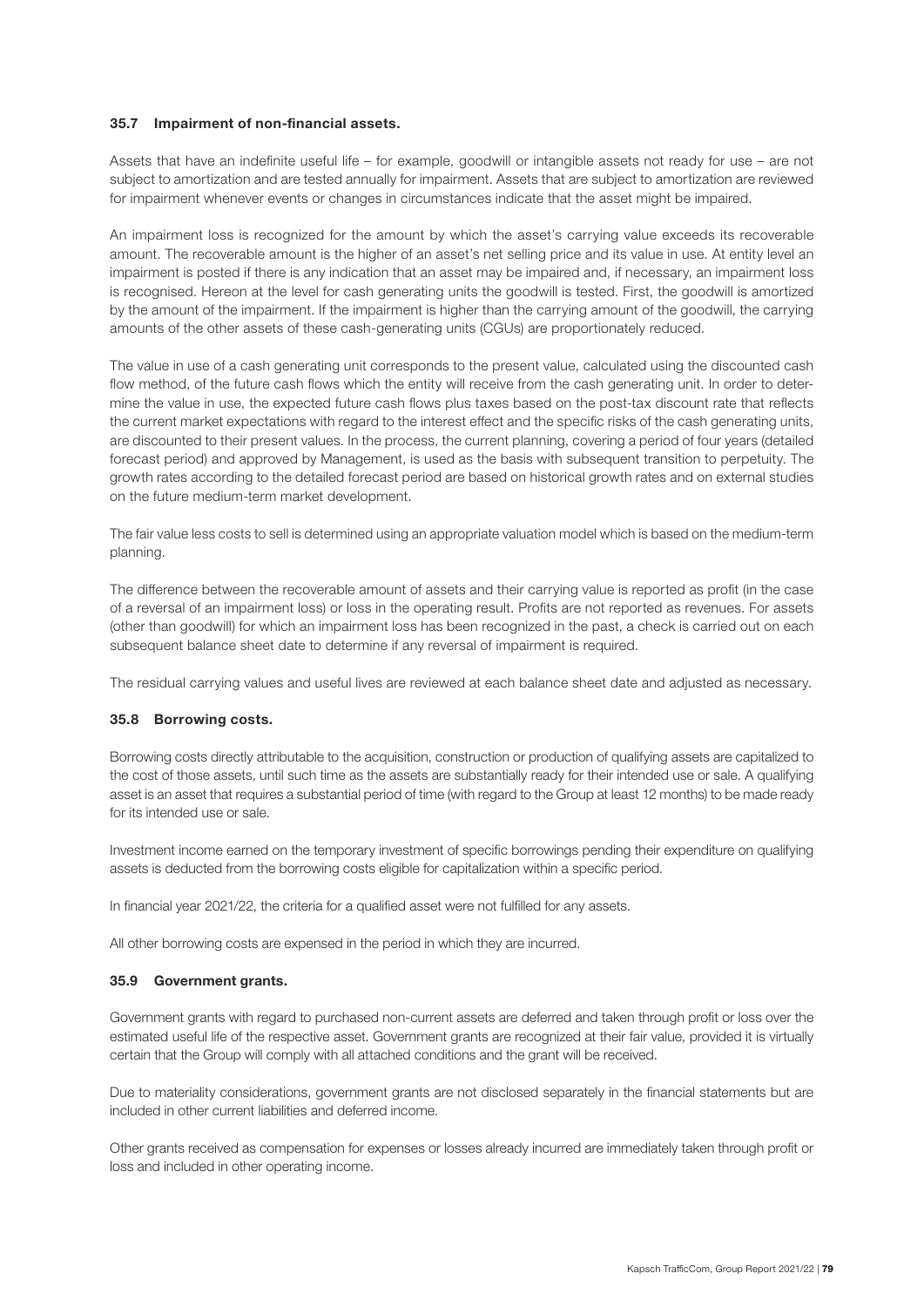Also grants referring to the COVID-19-pandemic and for reliefs of the effects of the pandemic fall under this point and thus are included in other operating income in the statement of comprehensive income.

## 35.10 Leasing.

IIFRS 16 "Leases" specifies the recognition, measurement, presentation as well as disclosure requirements with regard to leases in financial statements. As for Kapsch TrafficCom, this mainly relates to buildings, motor vehicles and IT equipment. A lessee recognizes a right-of-use asset on the underlying asset and a liability that represents its liability to lease payments. Extension and termination options are recognized if virtually certain.

The lessor continues to distinguish between finance or operating leases for accounting purposes. Kapsch Traffic-Com has sub-leasing contracts with affiliated companies as well as the parent company and therefore discloses lease receivables instead of right-of-use assets from leases. which are classified as finance leases. The Group only acts as lessor to an insignificant extent, and thus does not expect any material impact on the Group's financial statements from such leases.

The Group applies exemptions regarding short-term leases with a term of not more than twelve months and leases of low-value assets (around EUR 5 k). Those leases will not be recognized in the balance sheet, instead, payments made for such leases will continue to be recognized as expenses.

For the calculation of the present value of liabilities from leasing contracts the incremental borrowing rate according to the corresponding maturity is calculated and applied. The incremental borrowing rate is derived from a risk free rate of the corresponding maturity, adjusted for country, currency and enterprise risks.

## 35.11 Financial instruments.

Financial instruments include financial assets (such as securities, investments, loans, trade receivables, and cash and cash equivalents) as well as financial liabilities (such as bonds and loans, trade payables, and derivative financial instruments).

Financial instruments are first recognized at fair value.

### 35.11.1 Financial assets.

In accordance with IFRS 9, financial assets are subdivided as follows:

- amortized cost
- fair value through profit or loss or
- fair value through other comprehensive income.

The classification is based on whether the instrument is classified as equity or debt.

Generally, equity investments are mandatorily measured at fair value through profit or loss. In the case of equity instruments that are not held for trading, in accordance with IFRS 9, an entity can make an irrevocable election at initial recognition to classify equity investments at fair value through other comprehensive income (without recycling). The assets are measured at fair value, with gains or losses recognized in other comprehensive income without recycling. The gains and losses resulting from these assets are recognised in other comprehensive income without recycling.

Fair values are determined by transactions in an active market or, where there is no active market, by applying valuation techniques.

All purchases or sales are recognised on the settlement date and the cost of acquisition includes transaction costs.

In the case of investments in debt instruments, the classification is based on the company's business model or managing financial assets and the characteristics of the contractual cash flows of the financial assets.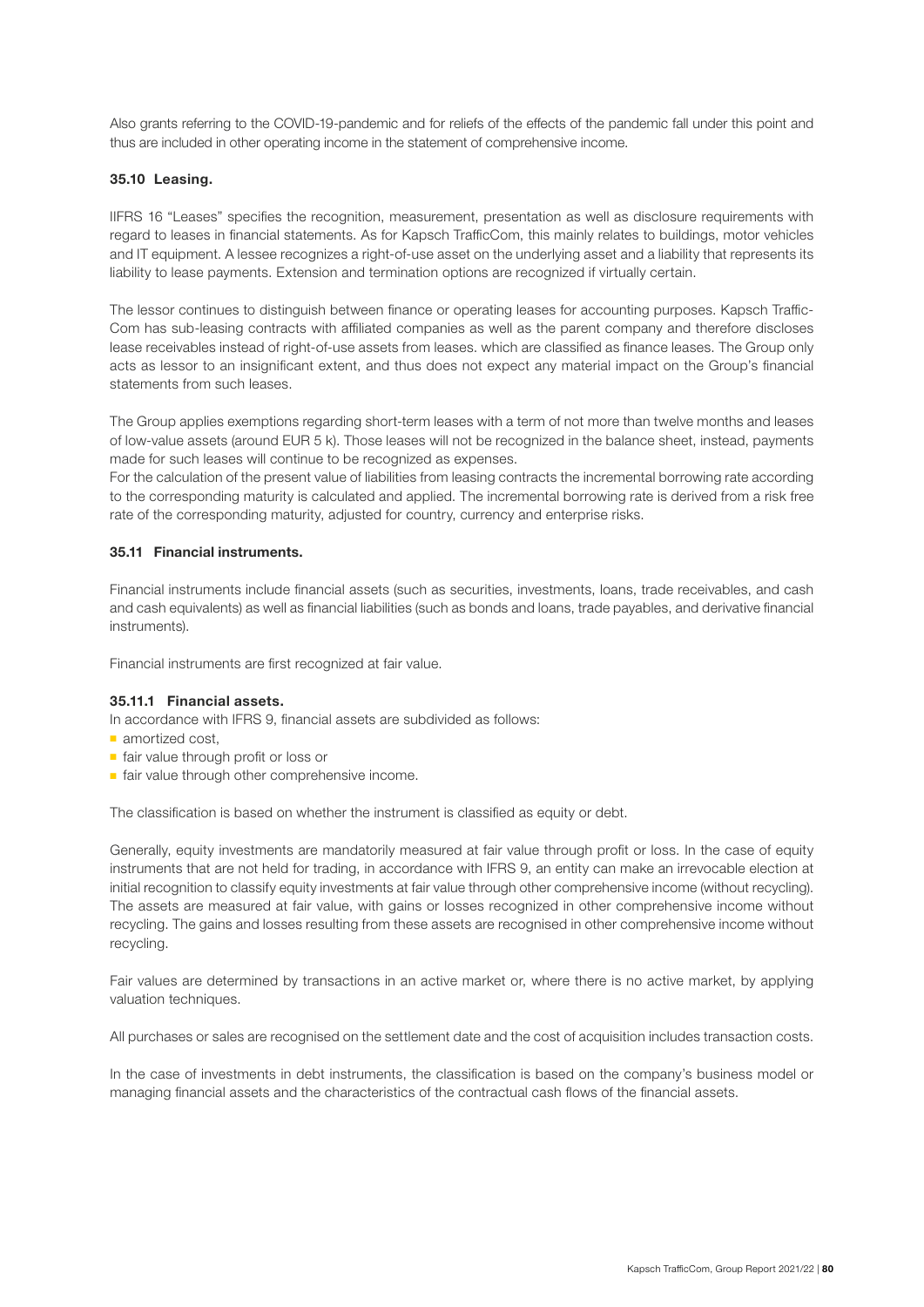Financial assets are measured at amortized cost if they meet the following two conditions and are not designated as at fair value through profit or loss:

■ they are held in a business model whose objective is to hold financial assets to collect the contractual cash flows and

■ the contractual terms of the financial asset give rise to cash flows that are solely payments of principal and interest of the principal amount outstanding.

These financial assets are subsequently measured at amortized cost using the effective interest rate method. If not material, they are not discounted. Cash and cash equivalents, trade receivables and parts of other financial receivables and assets fall into this category.

Financial assets that are neither held in the business model to collect the contractual cash flows nor held in the business model to collect and sell the contractual cash flows are measured at fair value through profit or loss. Assets may be designated or also fall into this category if the contractual cash flows are not solely payments of principal and interest of the principal amount outstanding. The assets are measured at fair value, with gains or losses recognized in the income statement. The fair values are determined through transactions on an active market or, if there is no active market, by using valuation techniques. Debt instruments that do not include solely payments of principal and interest of the principal amount outstanding, and derivative financial instruments fall into this category. Such derivatives that are designated as cash flow hedges to hedge foreign currency risks continue to be accounted for as hedging instruments in accordance with IAS 39.

Financial assets that are measured at fair value through other comprehensive income (FVOCI) are such debt instruments that are held in the business model hold to collect the contractual cash flows and sell, and that are solely payments of principal and interest of the principal amount outstanding. Those financial assets that fulfill the requirement of the FVOCI-business model and that are not optional designated at fair value through profit or loss are measured at fair value through other comprehensive income. The assets are measured at fair value, with gains or losses recognized in other comprehensive income. The fair values are determined through transactions on an active market or, if there is no active market, by using valuation techniques. When financial assets are disposed, the difference between the proceeds from the disposal and the carrying amount is recognized as expense or income in the statement of comprehensive income. The amount stated in equity is additionally recognized through profit or loss in the statement of comprehensive income.

Financial instruments whose maturity does not exceed twelve months after the balance sheet date are stated as current assets, all others are stated as non-current assets.

### 35.11.2 Cash and cash equivalents.

Cash and cash equivalents include cash and cash equivalents, short-term bank deposits held at call and other bank balances, which are convertible to known amounts of cash and subject to insignificant risk of changes in value. Changes in cash and cash equivalents are presented in the cash flow statement. Overdrafts are reported in the balance sheet under current financial liabilities.

## 35.11.3 Financial liabilities.

Financial liabilities are recognised at amortised cost or at fair value through profit or loss in accordance with IFRS 9.

Financial liabilities are non-derivative financial assets with fixed or determinable payments. They are initially recognized at fair value less transaction costs incurred and subsequently at amortized cost, taking into account the effective interest method. Financial liabilities with a remaining term of up to one year are reported as current liabilities; if the remaining term is longer, they are reported under non-current liabilities. Liabilities from current accounts are disclosed under current financial liabilities on the balance sheet. Borrowing costs are recognized as an expense in the statement of comprehensive income on an accrual basis. Liabilities denominated in foreign currencies are measured at the current rate at the balance sheet date.

Financial liabilities include non-current and current financial liabilities, lease liabilities, trade payables, as well as portions of other liabilities.

There are no liabilities that were designated at fair value through profit or loss.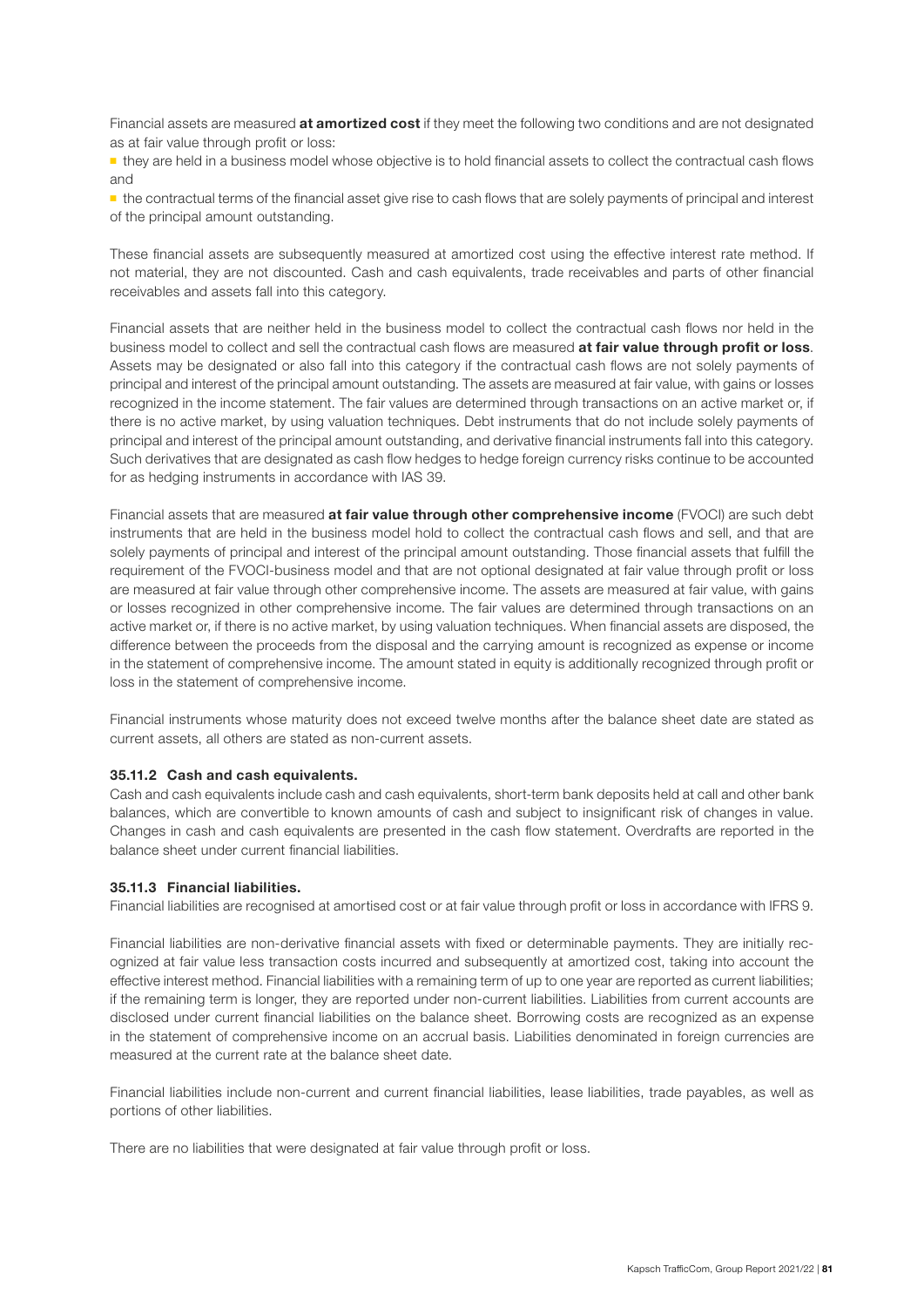## 35.11.4 Derivative financial instruments.

Derivatives are only used for economic hedging purposes and not as speculative investments. Derivative financial instruments are initially recognized at fair value on the date a derivative contract is entered into. They are subsequently remeasured at their fair value at each reporting date. The method of recognizing gains or losses depends on whether the derivative is designated as a hedging instrument, and if so, the nature of the item being hedged.

Kapsch TrafficCom has a group-wide treasury policy in place to generally regulate hedging transactions. If necessary the Group documents and recognizes the hedging transactions according to IAS 39. As of March 31, 2022 no cash flow hedges nor fair value hedges are recognized in the financial statements.

In addition to that, the Group has derivatives that hedge an asset or a liability. They are therefore measured at fair value through profit or loss. The fair value corresponds to the value which the relevant entity would receive or have to pay upon liquidation of the deal on the balance sheet date. Positive fair values at the balance sheet date are recognized under financial assets and negative fair values under financial liabilities. Changes in the fair value of these derivative financial instruments are recognized immediately in the statement of comprehensive income within other operating income or other operating expenses or the financial result, depending on the derivative's purpose. The full fair value of a hedging derivative is classified as non-current asset or liability when the remaining maturity of the hedged item is more than 12 months; it is classified as a current asset or liability when the remaining maturity of the hedged item is less than 12 months. The fair values of derivative financial instruments are presented in note 16.

In the case of net investments in a foreign operation, exchange rate differences are recognized in other comprehensive income and are reclassified from equity to profit or loss on the sale or partial disposal of the foreign operation or the repayment of the amounts owed.

### 35.11.5 Impairment of financial assets.

In accordance with IFRS 9, recognition of expected credit losses applies to the following finaancial assets:

- Trade receivables
- Contract assets
- Lease receivables
- Cash and cash equivalents

The Group uses for trade receivables as well as for contract assets without a significant financing component and for lease receivables the simplified impairment model and accordingly calculates impairment at the amount of the lifetime expected credit losses (expected credit loss model) based on a provision matrix in which financial assets are structured according to ageing and the respective default rates are determined for different maturity bands. The age structure breaks down as follows: not past due, 1–30 days, 31–60 days, 61–90 days, 91–180 days, 181–270 days, more than 270 days past due. For financial assets Kapsch TrafficCom expects a loss if contractual payments are past due 270 days or more.

In preparing the provision matrix, historical data on actually incurred defaults as well as forward-looking information and expectations are taken into account by overall estimating a potential loss by Kapsch TrafficCom. For forward-looking information and expectations changes in country specific CDS spreads are taken into account as the CDS-market represents all publicly available information and expectations in regard of market-related changes. The financial assets are allocated to different regions and credit risk and/or the changes to credit risk for the corresponding region are taken into account. Contract assets represent receivables not yet invoiced and do not significantly differ from trade receivables from comparable contracts as regards the risk criteria. Therefore, the same default rates as for receivables not past due are applied. The impairment of lease receivables is not material as of March 31, 2022. Financial assets are written off if no reasonable expectation of recovery exists. For example the debtor is insolvent or no agreement is possible and therefore the cash inflow cannot be anticipated anymore.

Any impairment on cash and cash equivalents would be insignificant and was thus not taken into consideration.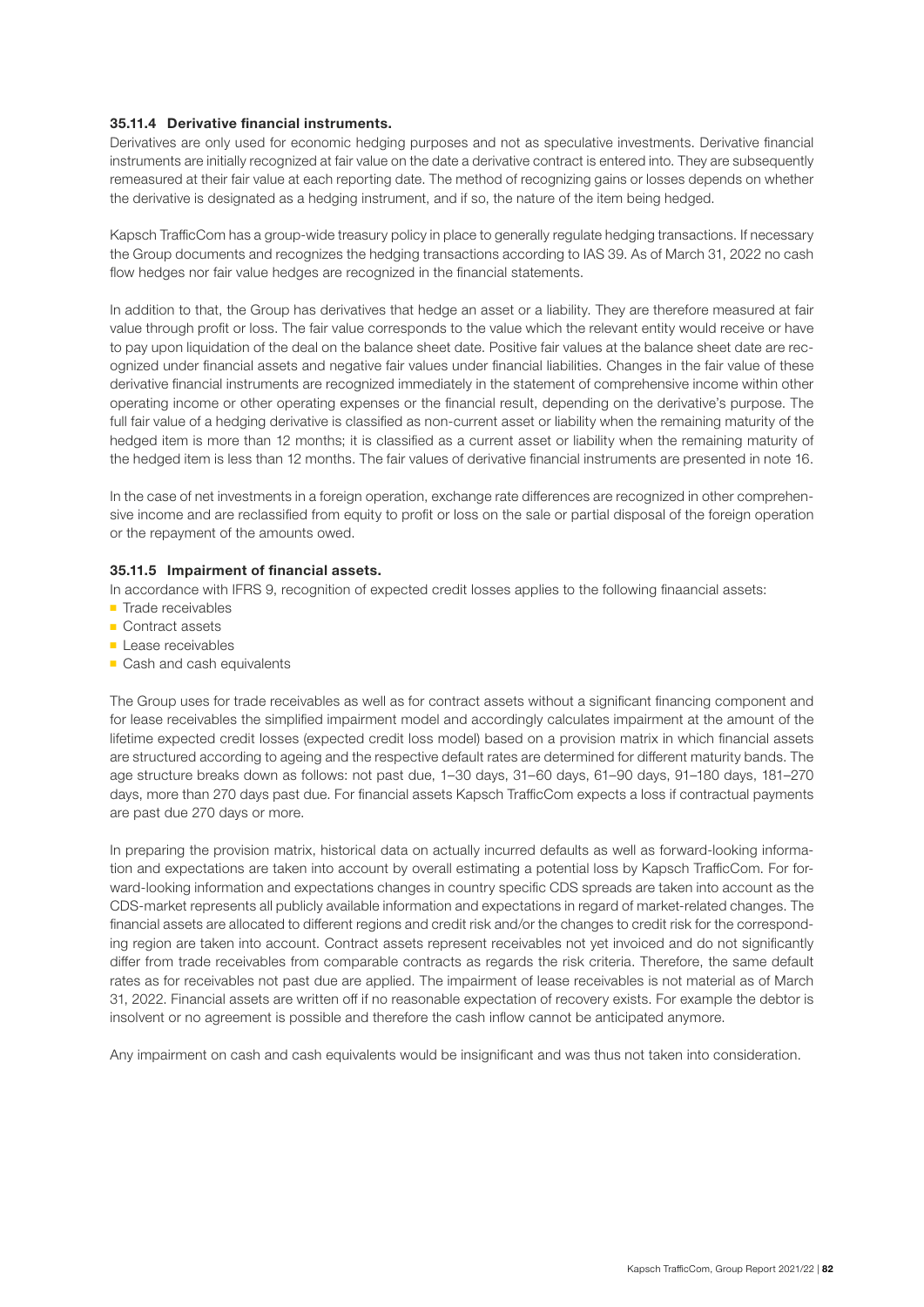The Group assesses at each balance sheet date whether there is objective evidence of impairment of each significant individual financial asset or group of financial assets. If such evidence exists, the Group accounts for that impairment, and the proportionate loss previously recognized in equity for debt instruments measured at fair value through other comprehensive income is removed from equity and recognized through profit or loss in the statement of comprehensive income. The cumulative loss reclassified from equity to profit or loss is the difference between the acquisition cost and the current fair value, less any impairment loss on that financial asset previously recognized in profit or loss.

If in subsequent periods the fair value of the impaired financial instrument increases and that increase is directly related to an event occurring after the impairment was recognized through profit or loss in the statement of comprehensive income, the Group reverses the impairment loss.

## 35.12 Inventories.

Inventories are stated at cost or, if lower, at net realizable value. Cost is determined using the moving average price method. Production cost includes all directly attributable expenses and fixed and variable overheads (based on normal operating capacity) incurred in connection with production. It excludes, however, borrowing costs as they cannot be allocated to a qualifying asset. Net realizable value is the estimated selling price in the ordinary course of business less applicable variable selling expenses.

## 35.13 Employee benefits.

The Group provides various post-employment benefits to employees and other long-term benefits either based on individual agreements or in accordance with local labor law provisions.

A defined contribution plan is a pension plan under which the Group pays fixed contributions into a separate nongroup entity (fund). The Group has no legal or constructive obligations to pay further contributions if the fund does not hold sufficient assets to pay all employees the benefits relating to employee service in the current and prior periods.

Next to the defined contribution plans, there are defined benefit plans. Typically, defined benefit plans define an amount of pension benefit that an employee will receive on retirement, usually dependent on one or more factors such as age, years of service, and compensation.

The projected unit credit method is used for the calculation of liabilities arising from pension obligations and termination benefits in accordance with IAS 19. According to this method, post-employment costs for employee benefits are recognized in the statement of comprehensive income in such a way that scheduled costs are spread over the employees' years of service on the basis of an expert opinion by a qualified actuary, who completely remeasures the schemes annually. The obligations for pension payments are calculated at the present value of future benefits using interest rates of high-quality corporate bonds whose term roughly equals the term of the liability. The liability recognized on the balance sheet with respect to defined benefit pension plans is the present value of the defined benefit obligation at the end of the reporting period less the fair value of plan assets.

Costs arising from defined benefit plans from pension obligations and termination benefits include the following components:

- Service costs include current as well as past service costs as well as gains or losses from benefit changes or curtailments. Service costs are recognized in profit or loss within personnel expenses.
- The net interest cost on the defined benefit obligation or plan asset. This component is included in interest expense in the statement of comprehensive income.
- Remeasurements of the net defined benefit obligation or net asset. These are charged or credited to other comprehensive income in the period in which they arise.

Contributions paid by the Group under a defined contribution pension scheme are charged to the statement of comprehensive income under personnel expenses in the period in which they occur.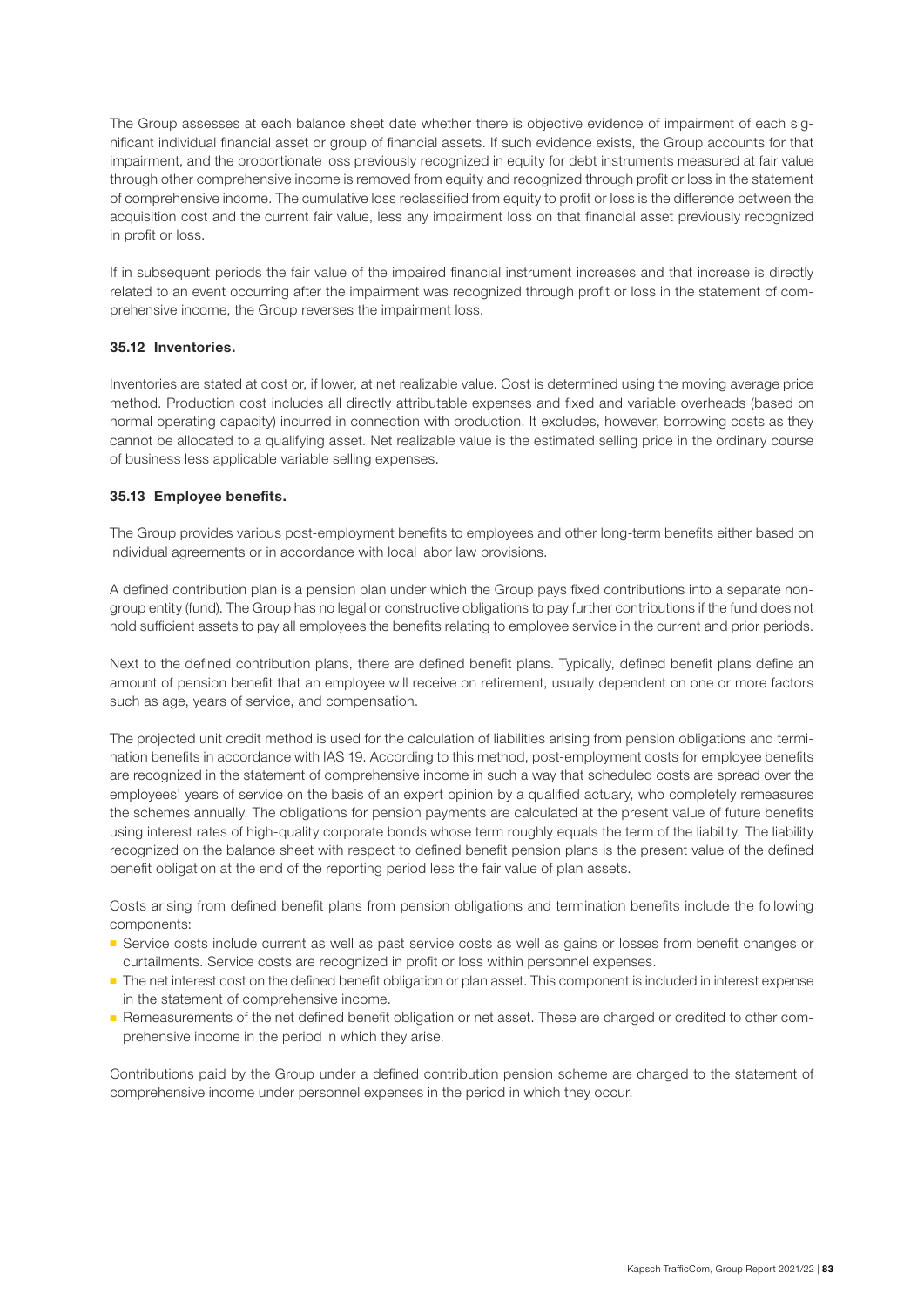For the calculation of liabilities arising from obligations for anniversary bonuses in accordance with IAS 19, the projected unit credit method is used. Anniversary bonuses are special lump-sum payments stipulated in the collective agreement and dependent on compensation and years of service. Eligibility is determined by a certain number of service years. The calculation of liabilities arising from obligations for anniversary bonuses is performed in a similar way as the calculation for liabilities arising from termination benefits. Current service costs are recognized within personnel expenses, net interest costs are recognized in interest expense in the statement of comprehensive income. Remeasurements are recognized within personnel expenses.

## 35.14 Provisions.

Provisions are recognized in the balance sheet in the event of a current legal or constructive obligation to third parties due to past events when it is probable that an outflow of resources will be required to settle the obligation and a reliable estimate of the amount of the obligation can be made. If such a reliable estimate is not possible, no provisions are set up. Provisions are measured based on the present value of the estimated settlement amount. The settlement amount is the best possible estimate of an expense on the basis of which a current obligation might be settled at the balance sheet date or transferred to a third party. This estimate takes into account future cost increases that are foreseeable and likely to occur on the balance sheet date. If material, the provisions are discounted using a pre-tax interest rate that takes into account current market expectations regarding the interest effect and the risks specific to the obligation. Increases in the provision resulting from pure compounding are recognized as interest expense in the income statement.

Provisions for warranties and liabilities for construction flaws, serial and system problems mainly serve as coverage for obligations for free repairs and replacement deliveries, in accordance with the general sales and delivery conditions or due to individual agreements, and are measured on the basis of the group of obligations, using rates based on past experience regarding direct labor and material costs incurred, overheads, replacement deliveries, or rebates. A provision is recognized for the best estimate of the costs incurred for defects to be rectified under the warranty for products sold before the balance sheet date.

Provisions for onerous contracts are recognized if the expected benefit to be derived from the contract is less than the unavoidable costs of meeting the obligations under the contract. The provision is measured at the present value of the amount from the fulfillment of the contract or any compensation payments in case of non-performance, whichever is lower. The recognition of impairment losses on assets dedicated to such onerous contracts is, however, established prior to the recognition of the provisions for onerous contracts.

Provisions for restructuring are recognized if the criteria of IAS 37 are fulfilled and includes the directly linked costs of restructuring, that are compulsory in the course of the restructuring and not referring to any current activities. Restructuring measure were communicated and started in the financial year 2021/22 in Kapsch TrafficCom. The majority of the measures were carried out in financial year 2021/22 and the provision was utilized accordingly.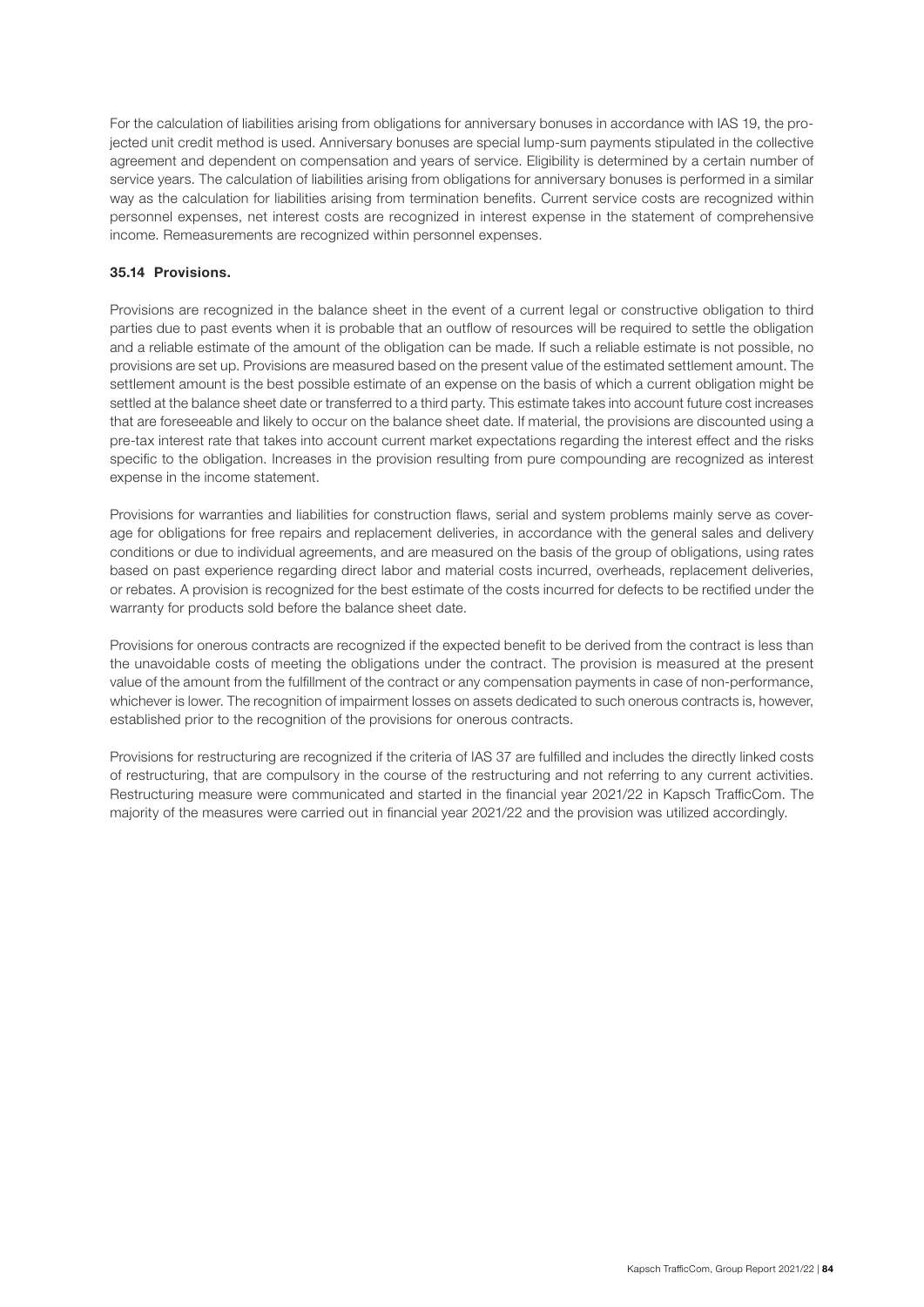## 35.15 Current and deferred income tax.

The tax expense for the period comprises current and deferred tax. Tax is generally recognized in the statement of comprehensive income. Only taxes that relate to items recognized in other comprehensive income are recognized in other comprehensive income.

The current income tax charge is calculated on the basis of the tax laws applicable at the balance sheet date in the countries where the subsidiaries and associates operate and generate taxable income. The local Management is responsible together with the local fiscal representative for the preparation of tax returns, particularly relating to matters subject to interpretations and for setting up debts provisions, if reasonable, for amounts payable to tax authorities.

Deferred tax assets/liabilities are provided in full, using the liability method, on temporary differences arising between the tax bases of assets and liabilities and their carrying amounts in the consolidated financial statements. However, if the deferred tax assets/liabilities arise from initial recognition of an asset or liability in a transaction other than a business combination that at the time of the transaction affects neither IFRS profit or loss nor taxable profit or loss, it is not accounted for. Likewise, deferred taxes are not recognized if they arise from the initial recognition of goodwill.

Deferred tax assets/liabilities are determined using tax rates (and laws) that have been enacted or substantially enacted by the balance sheet date and are expected to apply when the related deferred tax asset is realized or the deferred tax liability is settled.

Deferred tax assets are recognized to the extent that it is probable that future taxable profit will be available against which the temporary differences can be utilized (planning horizon of 8 years). In addition, it is to be assumed that such temporary differences will be reversed in the foreseeable future.

The carrying value of deferred tax assets is reviewed annually at the balance sheet date and revalued if it is no longer likely that sufficient taxable income will be available to realize such assets partially or in full.

Deferred tax liabilities are provided on temporary differences arising on investments in subsidiaries and associates, except where the timing of the reversal of the temporary difference is controlled by the Group and it is probable that the temporary difference will not be reversed in the foreseeable future.

Taking into account the corresponding terms, deferred tax assets and liabilities are offset when there is a legally enforceable right to offset current tax assets against current tax liabilities and when the deferred taxes assets and liabilities relate to income taxes levied by the same taxation authority on the same taxable entity.

### 35.16 Non-current assets held for sale and discontinued operations.

Kapsch TrafficCom classifies non-current assets as "held for sale" if the benefit arising from the remaining carrying amount is to be realized predominately through the sale and not through the further use of the asset. The assets are remeasured in accordance with IFRS 5 immediately prior to their classification as "held for sale". The assets are subsequently measured at the lower of carrying amount and fair value less costs to sell. Any impairment is initially allocated to goodwill and subsequently to the other assets and liabilities on a pro rata basis, and recognized in the statement of comprehensive income.

As of March 31, 2022 there are no material non-current assets held for sale and discontinued operations.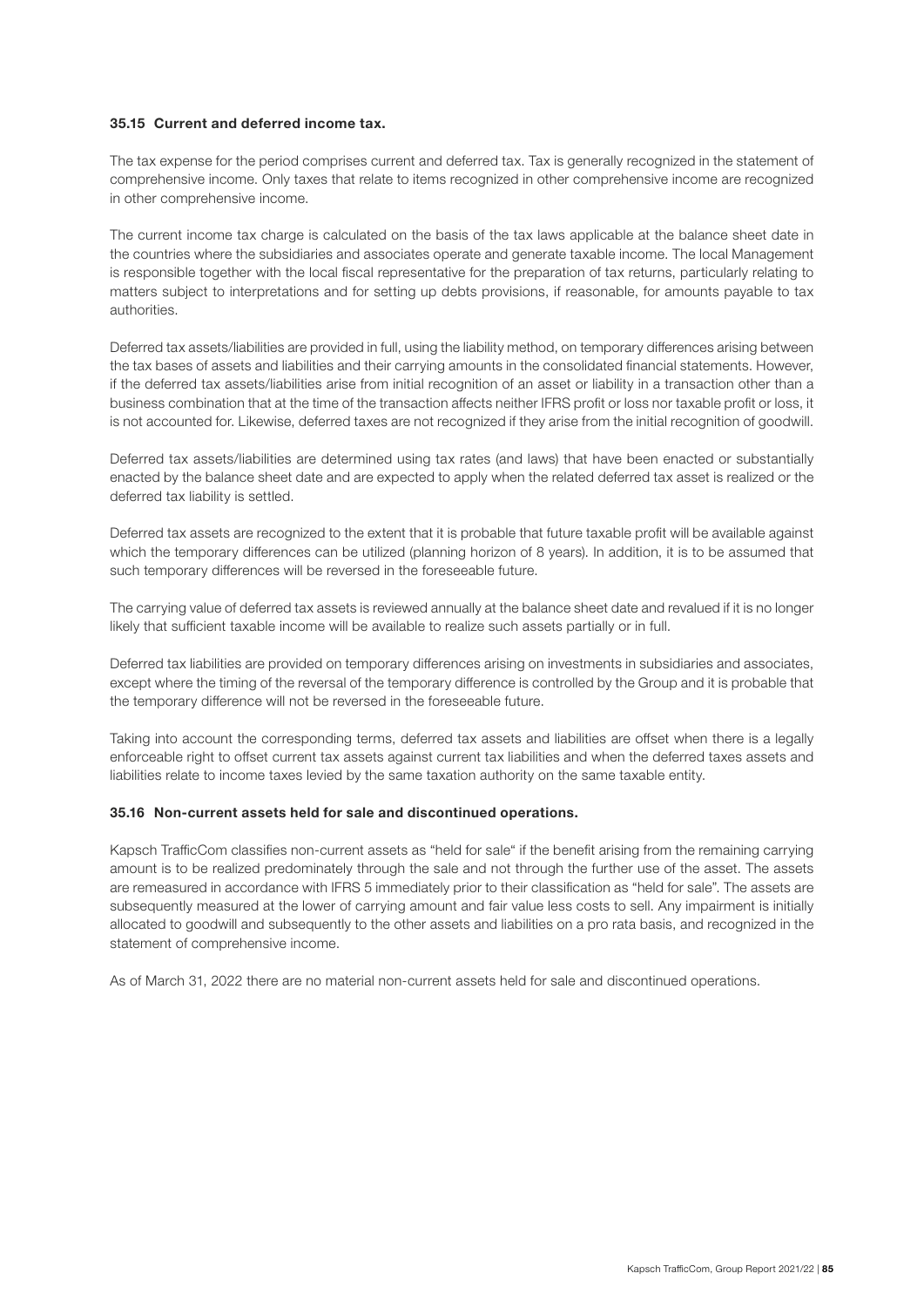## 35.17 Contingent liabilities

With regard to contingent liabilities, the Group classifies the possibility of an outflow of resources embodying economic benefits as remote, and a liability does not have to be recognized yet pursuant to IFRS.

Contingent liabilities occur for two reasons. For one, they comprise possible obligations that arise from past events and whose existence will be confirmed by uncertain future events that are at least partly beyond the Group's control. For another, they comprise present obligations that fail to meet general or special recognition standards (i.e. the amount of an obligation cannot be measured with sufficient reliability or an outflow of resources to settle the obligations is not deemed probable).

## 35.18 New and amended standards and interpretations that have been adopted by the EU and applied for the first time in financial year 2021/22.

| <b>New/amended IFRS</b>                | <b>Published by the</b><br>IASB and adopted by<br>the EU | Applicable to<br>financial years<br>beginning on or after | <b>Material impact on</b><br>group's consolidated<br>financial statements |
|----------------------------------------|----------------------------------------------------------|-----------------------------------------------------------|---------------------------------------------------------------------------|
| Amendments to IFRS 16 Leases:          |                                                          |                                                           |                                                                           |
| Covid-19- Related Rent Concessions     | March 2021                                               | April 1, 2021                                             | None                                                                      |
|                                        |                                                          |                                                           |                                                                           |
|                                        |                                                          |                                                           |                                                                           |
|                                        |                                                          |                                                           |                                                                           |
| Interest Rate Benchmark Reform - Phase |                                                          |                                                           |                                                                           |
| $\mathfrak{D}$                         | August 2020                                              | January 1, 2021                                           | None                                                                      |
| Temporary Exemption from Applying      |                                                          |                                                           |                                                                           |
| IFRS 9                                 | June 2020                                                | January 1, 2021                                           | None                                                                      |
|                                        |                                                          |                                                           |                                                                           |

## IFRS 16 "Covid-19-Related Lease Concessions".

As a result of the Corona pandemic, lessees have been granted lease concessions in various forms. The amendment to IFRS 16, allows lessees to assess whether a lease concession related to COVID-19 is a modification of the lease under IFRS 16. Instead lessees may treat such lease concessions as if they were not a lease modification of the lease. The adoption did not have any impact on the consolidated financial statements.

## Reform of Benchmark Interest Rates (IBOR-Reform) – Phase 2: Amendments to IFRS 9, IAS 39, IFRS 7, IFRS 4 and IFRS 16.

In August 2020, the IASB issued amendments to IFRS 9, IAS 39, IFRS 7, IFRS 4 and IFRS 16 that address issues arising from the reform of reference rates, including the replacement of one reference rate by another.

The amendments from phase 2 allow the following exemptions:

- When changing the basis for determining the contractual cash flows for financial assets and liabilities (including lease liabilities), the simplifications have the effect that the changes that are necessary as a direct result of the IBOR reform and are considered to be economically equal do not result in a gain or loss to be recognised directly in the income statement.
- The hedge accounting exemptions will allow most IAS 39 or IFRS 9 hedging relationships directly affected by the IBOR reform to continue. However, additional ineffectiveness may need to be recognized.

Affected companies must disclose information on the nature and extent of the risks arising from the IBOR reform and to which the company is exposed and how the company manages these risks and what progress it is making in the transition to alternative reference rates and how it manages this transition. The application did not have any impact on the consolidated financial statements.

### IFRS 4 "Temporary exemption from IFRS 9".

As this amendment mainly affects insurance companies, there is no impact on the consolidated financial statements of Kapsch TrafficCom Group.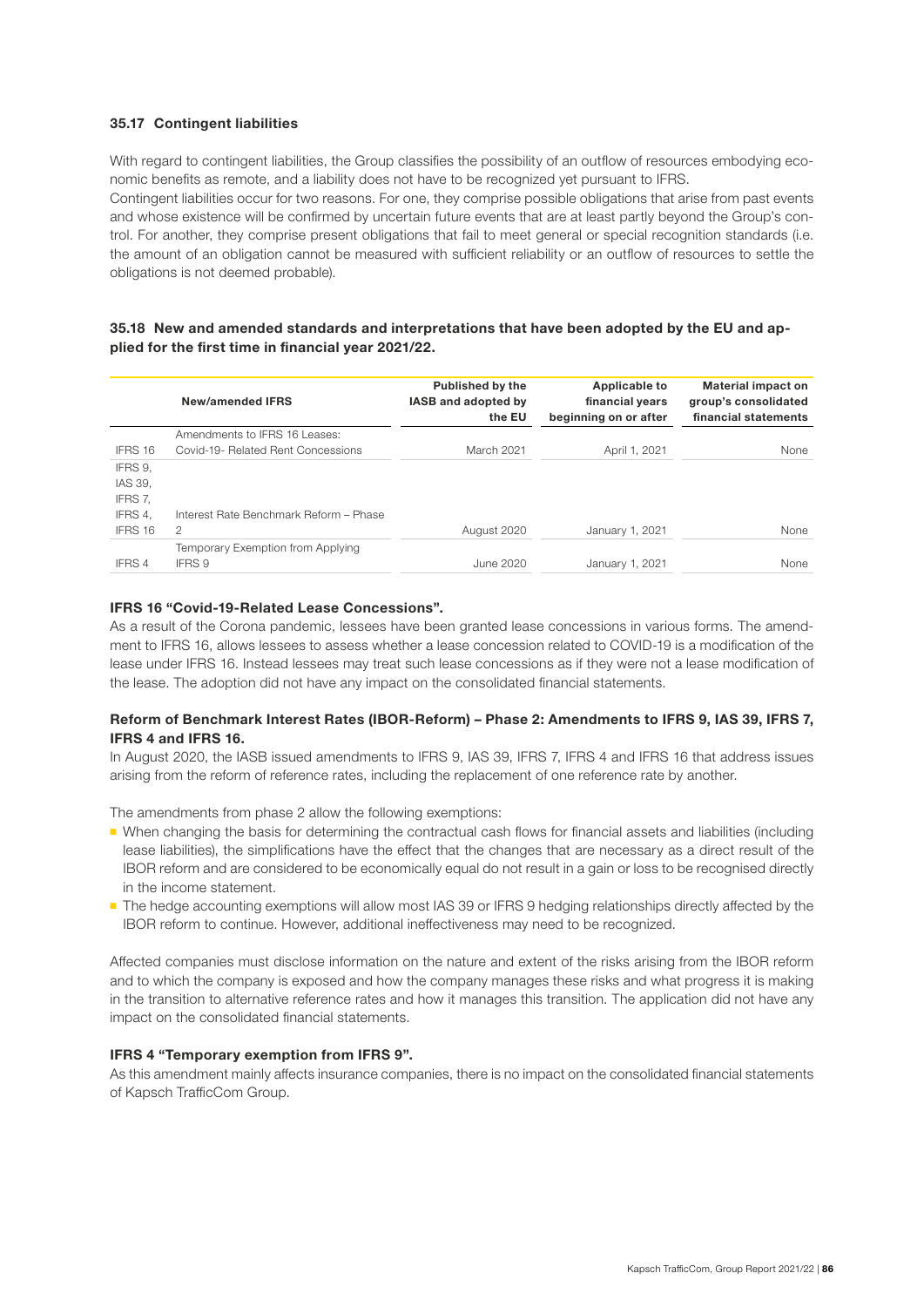## 35.19 Standards, interpretations and amendments to published standards that are not yet effective and that have not been prematurely adopted by the Group.

|                                                       | New/amended IFRS                                                                                                                          | <b>Published by the</b><br>IASB and adopted<br>by the EU | Applicable to<br>financial years<br>beginning on or after | <b>Material impact on</b><br>group's consolidated<br>financial statements |
|-------------------------------------------------------|-------------------------------------------------------------------------------------------------------------------------------------------|----------------------------------------------------------|-----------------------------------------------------------|---------------------------------------------------------------------------|
| IFRS 17                                               | Insurance Contracts                                                                                                                       | June 2020                                                | January 1, 2023                                           | None                                                                      |
| <b>IAS 16</b>                                         | Proceeds before Intended Use                                                                                                              | May 2020                                                 | January 1, 2022                                           | None                                                                      |
| IFRS 3                                                | References to the Conceptual Framework                                                                                                    | May 2020                                                 | January 1, 2022                                           | None                                                                      |
| IAS 37                                                | Onerous Contracts - Cost of Fulfilling a<br>Contract                                                                                      | May 2020                                                 | January 1, 2022                                           | None                                                                      |
| AIP 2018-<br>2020                                     | Annual Improvements to IFRS Standards<br>2018-2020 Cycle                                                                                  | May 2020                                                 | January 1, 2022                                           | None                                                                      |
| IAS <sub>8</sub>                                      | Definition of Accounting Estimates                                                                                                        | February 2021                                            | January 1, 2023                                           | None                                                                      |
| IAS 1,<br><b>IFRS</b><br>Practice<br>State-<br>ment 2 | Amendments to IAS 1 Presentation of<br><b>Financial Statements and IFRS Practice</b><br>Statement 2: Disclosure of Accounting<br>policies | January 2020                                             | January 1, 2023                                           | None                                                                      |

|                  | <b>New/amended IFRS</b>                                                                                              | <b>Published by the</b><br>IASB but not yet<br>adopted by the EU | Applicable to<br>financial years<br>beginning on or after | <b>Material impact on</b><br>group's consolidated<br>financial statements |
|------------------|----------------------------------------------------------------------------------------------------------------------|------------------------------------------------------------------|-----------------------------------------------------------|---------------------------------------------------------------------------|
| IAS <sub>1</sub> | Presentation of Financial Statements:<br>Classification of Liabilities as Current or<br>Non-current                  | January 2020                                                     | January 1, 2023                                           | not yet determined                                                        |
| <b>IAS 12</b>    | Deferred Tax related to Assets and<br>Liabilities arising from a<br>Single Transaction                               | May 2021                                                         | January 1, 2023                                           | not yet determined                                                        |
| IFRS 17          | Amendments to IFRS 17 Insurance<br>contracts: Initial Application of IFRS 17<br>and IFRS 9 - Comparative Information | December 2021                                                    | January 1, 2023                                           | not yet determined                                                        |

The Group does not early apply these new or amended standards and interpretations.

**IFRS 17 Insurance Contracts.** IFRS 17 was published in May 2017 as a replacement for IFRS 4 Insurance Contracts. The valuation model of IFRS 17 is based on the determination of the current settlement values of insurance contracts, so that their valuations have to be adjusted in each reporting period due to changes in estimates.

The new rules will affect the financial statements and key figures of all entities that have insurance contracts or investment contracts with discretionary or investment contracts with discretionary participation features.

From today's perspective, no significant effects on the net assets, financial position and results of operations of the Group are expected.

IAS 16 Property, plant and equipment – Amendments to IAS 16: Revenue before intended use. The amendments to IAS 16 prohibit a company from deduction of income earned from the sale of property from the cost of an item of property, plant and equipment during the period in which the asset is owned to its location and in working condition (such as proceeds from the sale of samples manufactured on a test facility). The change also clarifies what is meant by "Cost for test runs". This includes costs to determine whether the asset is technically and physically is able to carry out its intended use. Achieving a specific financial performance (e.g. an operating profit margin targeted by management), on the other hand, is irrelevant for the assessment.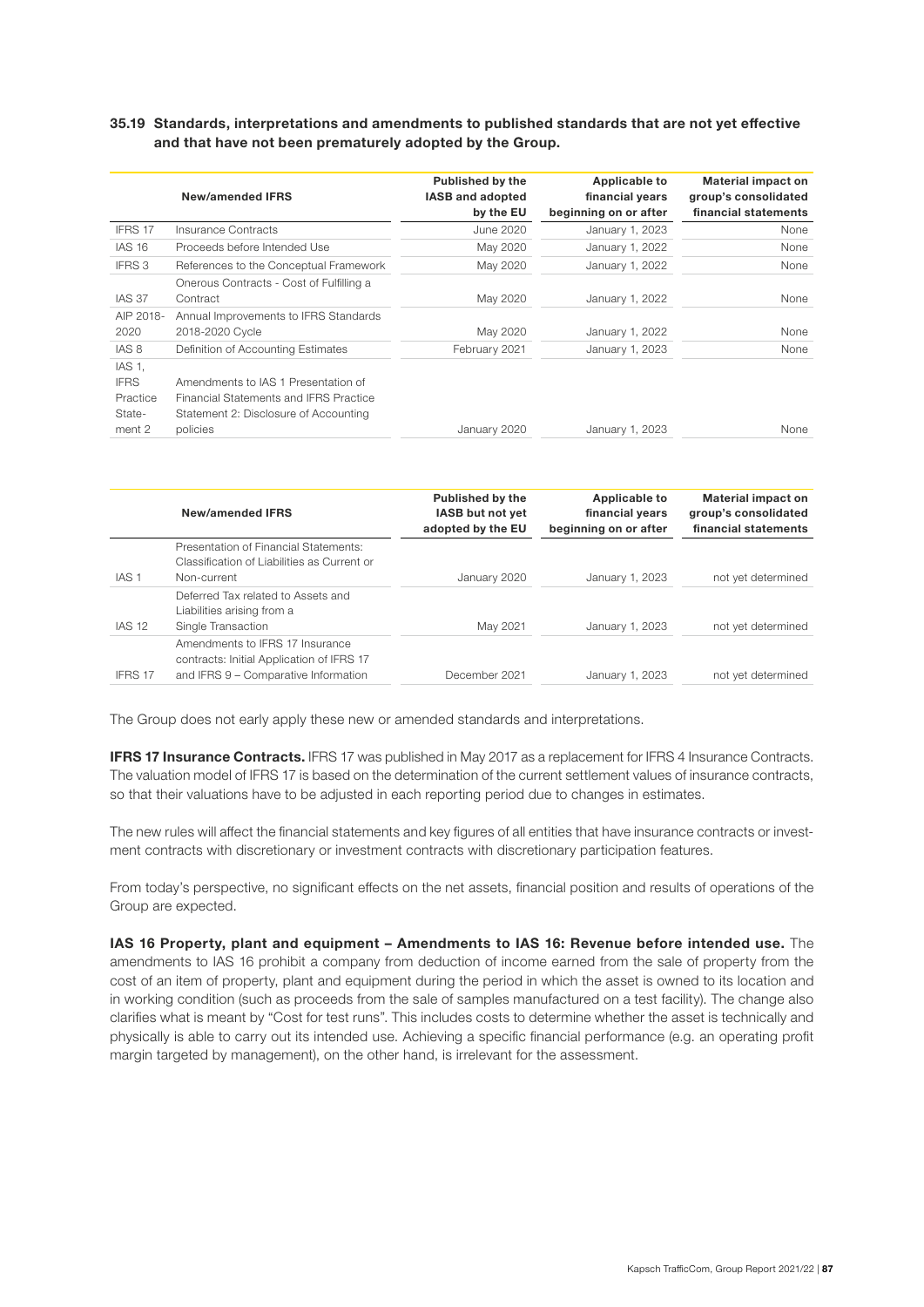The amendment requires companies to report revenue and costs associated with items produced, which do not come from the ordinary course of business of the company, separately and to indicate the item in the statement of comprehensive income in which this revenue is recorded.

From today's perspective, there are no significant effects on the Group's net assets, financial position and results of operations expected.

## IFRS 3 Business Combinations – Amendments to IFRS 3: reference to the conceptual framework of the

**IFRS.** Minor changes were made to IFRS 3 to reflect the references to the revised Update of the IFRS Conceptual Framework and add the requirement to IFRS 3 that an acquirer by identification of assumed obligations that fall within the scope of IAS 37 or IFRIC 21, to apply the regulations of IAS 37 or IFRIC 21 instead of the conceptual framework. Without this new one regulation, a company would have recognized some liabilities in a business combination which, according to IAS 37 or IFRIC 21, should not be accounted for and are therefore recognized in profit or loss immediately after acquisition. Furthermore, IFRS 3 includes an explicit prohibition on the recognition of acquired contingent assets added.

From today's perspective, there are no significant effects on the Group's net assets, financial position and results of operations expected.

IAS 37 Provisions, Contingent Liabilities and Contingent Assets – Amendments to IAS 37: Onerous Contracts – Cost of Fulfilling the Contract. The amendment to IAS 37 clarifies that compliance costs of a contract includes all costs directly attributable to the contract. These include the additional for costs incurred for the fulfillment of the contract (so-called "incremental costs", such as direct wage and material costs), and an attribution of other costs directly attributable to the performance of the contract.

In addition, there is a clarification according to which any priority impairment is based on the fulfillment of the contract assets used (previously: associated with the contract).

From today's perspective, there are no significant effects on the Group's net assets, financial position and results of operations expected.

Annual Improvements to IFRSs (2018-2020 Cycle). The following improvements to standards have been published in May:

- IFRS 9 Clarification of which fees are to be included in the 10% test for derecognition of financial liabilities.
- IFRS 16 Amendments to Illustrative Example No. 13 to IFRS 16, which makes statements about payments made by the lessor to lessee to reimburse leasehold improvements, which often led to misunderstandings.
- IFRS 1 the requirement that subsidiaries that later than their parent company are a first-time adopter of IFRS, have the option to compare assets and liabilities with those previously included in the consolidated financial statements of the parent company used for this purpose (without consolidation adjustments and adjustments due to the effects of the business combination) (exception: investment companies) is extended by the cumulative currency translation differences of the subsidiary. the Amendment also applies to associates and joint ventures that use the relevant IFRS 1 rule.
- IAS 41 Deletion of non-consideration of cash flows for taxes in connection with the evaluation of biological Assets at fair value according to IAS 41. This aligns the requirements of IAS 41 with the regulations of IFRS 13 and brings them into line with an amendment to IAS 41 from 2008, according to which, in the context of determining the fair value, a pre-tax interest rate for the discounting is to be used.

From today's perspective, there are no significant effects on the Group's net assets, financial position and results of operations expected.

Amendments to IAS 8: Definition of Accounting Estimates. It clarifies how to distinguish between changes in accounting policies and accounting estimates. The distinction is important because changes in estimates affect future business prospectively and events, such as changes in accounting methods, however, retrospectively to the past transactions and events and the current period are to be applied.

From today's perspective, there are no significant effects on the Group's net assets, financial position and results of operations expected.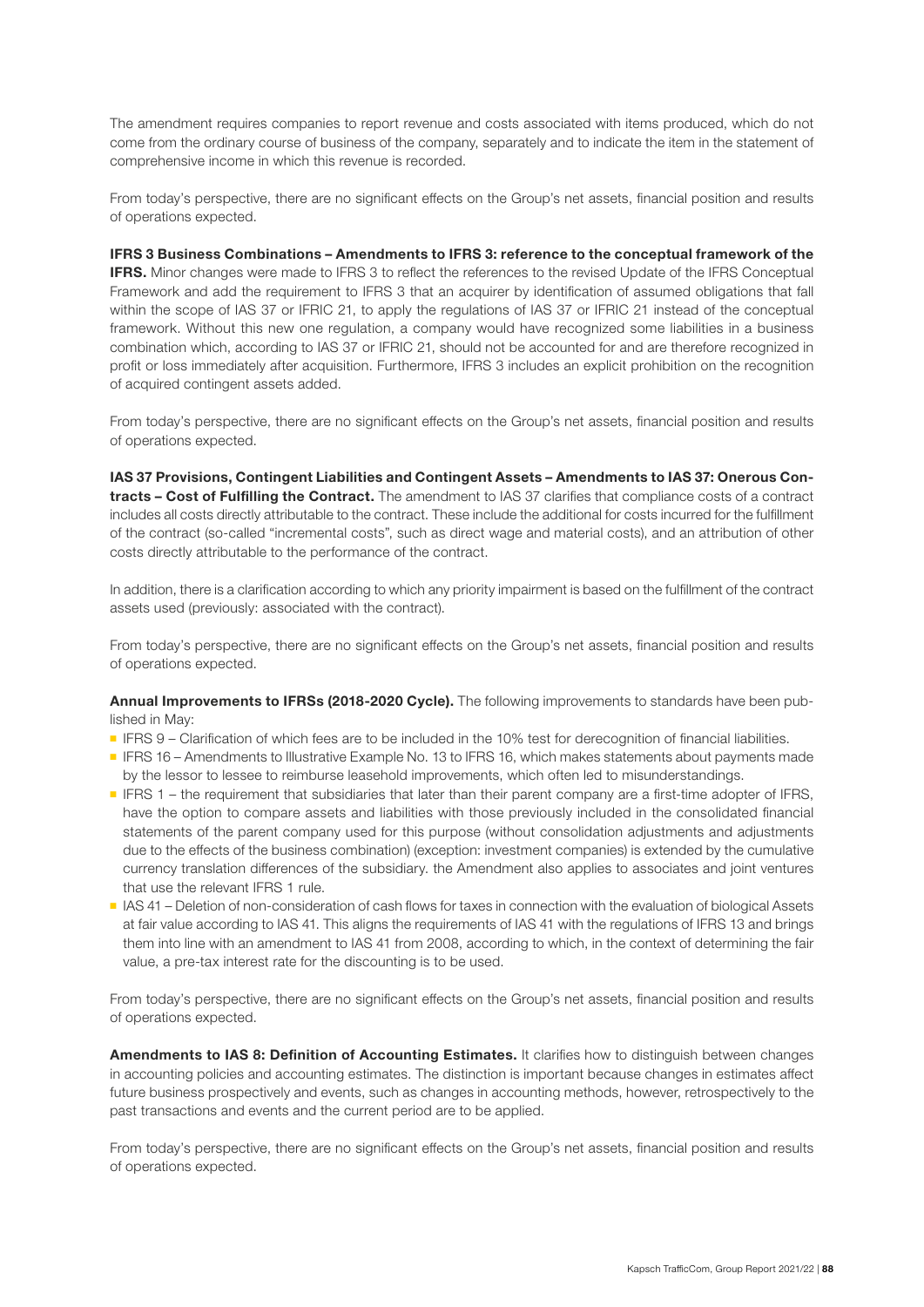Amendments to IAS 1 and IFRS Practice Statement 2: Disclosure of Accounting Policies. IAS 1 clarifies that entities shall disclose all material accounting policies. Previously, the standard referred to significant accounting policies. The amendments define what is meant by "significant accounting policies" and how to identify them. They also clarify that immaterial information on accounting policies need not be disclosed. However, if it is disclosed, this must not obscure significant information about accounting policies.

From today's perspective, there are no significant effects on the Group's net assets, financial position and results of operations expected.

Standards and interpretations already published by the IASB but not yet endorsed by the EU: These standards and interpretations or adjustments to the standards and interpretations are not yet mandatory apply and, from today's perspective, will not have any significant impact on the Group.

# 36 Earnings per share.

Earnings per share (undiluted earnings) are calculated by dividing the result for the period attributable to equity holders of the company by the weighted average number of ordinary shares in issue during the year, excluding, if any, ordinary shares purchased by Kapsch TrafficCom and held as treasury shares. As of March 31, 2022, as in the previous year, no treasury shares were held by the company. There were no dilutive effects.

|                                                                              | 2020/21        | 2021/22      |
|------------------------------------------------------------------------------|----------------|--------------|
| Result for the period attributable to equity holders of the company (in EUR) | $-102.878.150$ | $-9.311.675$ |
| Weighted average number of ordinary shares                                   | 13.000.000     | 13.000.000   |
| Earnings per share (in EUR)                                                  | $-7.91$        | $-0.72$      |

# 37 Events after the reporting period.

No subsequent events to be reported, have occurred after March 31, 2022.

## 38 Supplementary disclosures.

The average number of staff in financial year 2021/22 was 3,714 salaried employees and 733 waged earners (2020/21: 4,020 salaried employees and 807 waged earners).

### Expenses for the auditor.

The expenses for the auditor amounted to EUR 280 k (2020/21: EUR 308 k) and are broken down as follows::

|                                                | 2020/21 | 2021/22 |
|------------------------------------------------|---------|---------|
| Audit of the consolidated financial statements | 104     | 105     |
| Other assurance services                       | 99      | 140     |
| Tax advisory services                          |         |         |
| Other services                                 | 105     | 35      |
| <b>Total</b>                                   | 308     | 280     |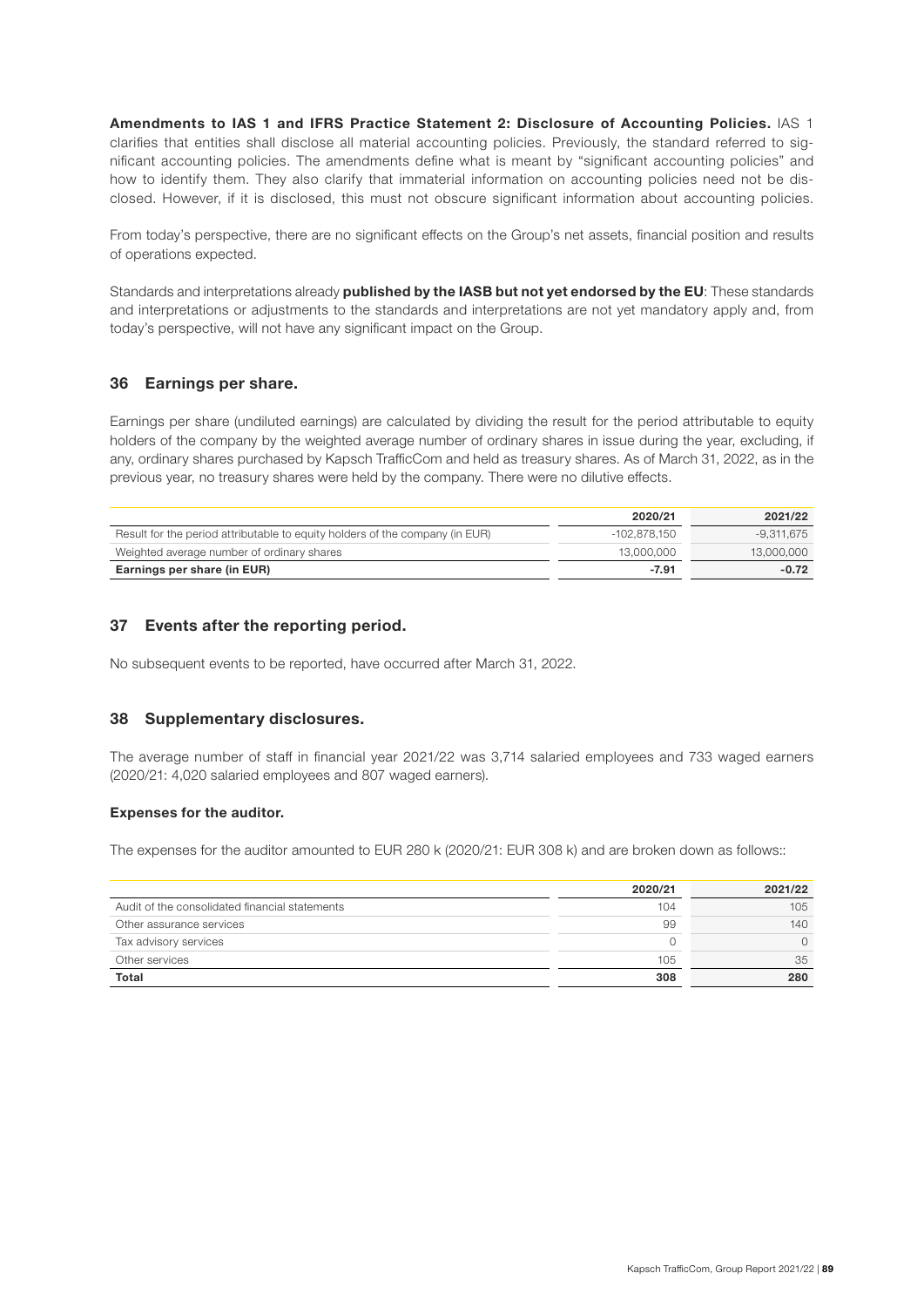## Compensation and other payments to members of the Executive and the Supervisory Board.

In financial year 2021/22, the following persons served on the Executive Board:

- Georg Kapsch (Chairman)
- Alfredo Escribá Gallego
- Andreas Hämmerle (from July 1, 2021)
- André Laux (until October 20, 2021)

The compensation paid to members of the Executive Board in financial year 2021/22 amounted to EUR 2,105 k (2021/22: EUR 1,605 k). A one-time severance payment of EUR 2,478 k was made for the premature termination of an Executive Board mandate. Expenses from termination and pension benefits for the Executive Board amounted to EUR 1,613 k (previous year: gains of EUR 283 k). In total, this results in total compensation for the Executive Board in financial year 2021/22 of EUR 4,583 k (before offsetting against provisions).

In financial year 2021/22, the following persons served on the Supervisory Board:

- Franz Semmernegg (Chairman)
- Harald Sommerer (Deputy-Chairman)
- Sonja Hammerschmid (from September 8, 2021)
- Sabine Kauper
- Kari Kapsch (until September 8, 2021)

Delegated by the works council:

- Claudia Rudolf-Misch
- Christian Windisch

The compensation paid to members of the Supervisory Board in financial year 2021/22 amounted to EUR 120 k (2020/21: EUR 120 k).

As in previous years, no advances or loans were granted to members of the Executive Board or Supervisory Board, nor were any guarantees issued in their favor.

### Proposed appropriation of retained earnings.

The Group intends, as in this financial year, no dividend distribution.

Authorized for issue: Vienna, June 14, 2022

Georg Kapsch Chief Executive Officer

 $\mathbb{Z}$ 

Andreas Hämmerle Executive Board member

Alfredo Escribá Gallego Executive Board member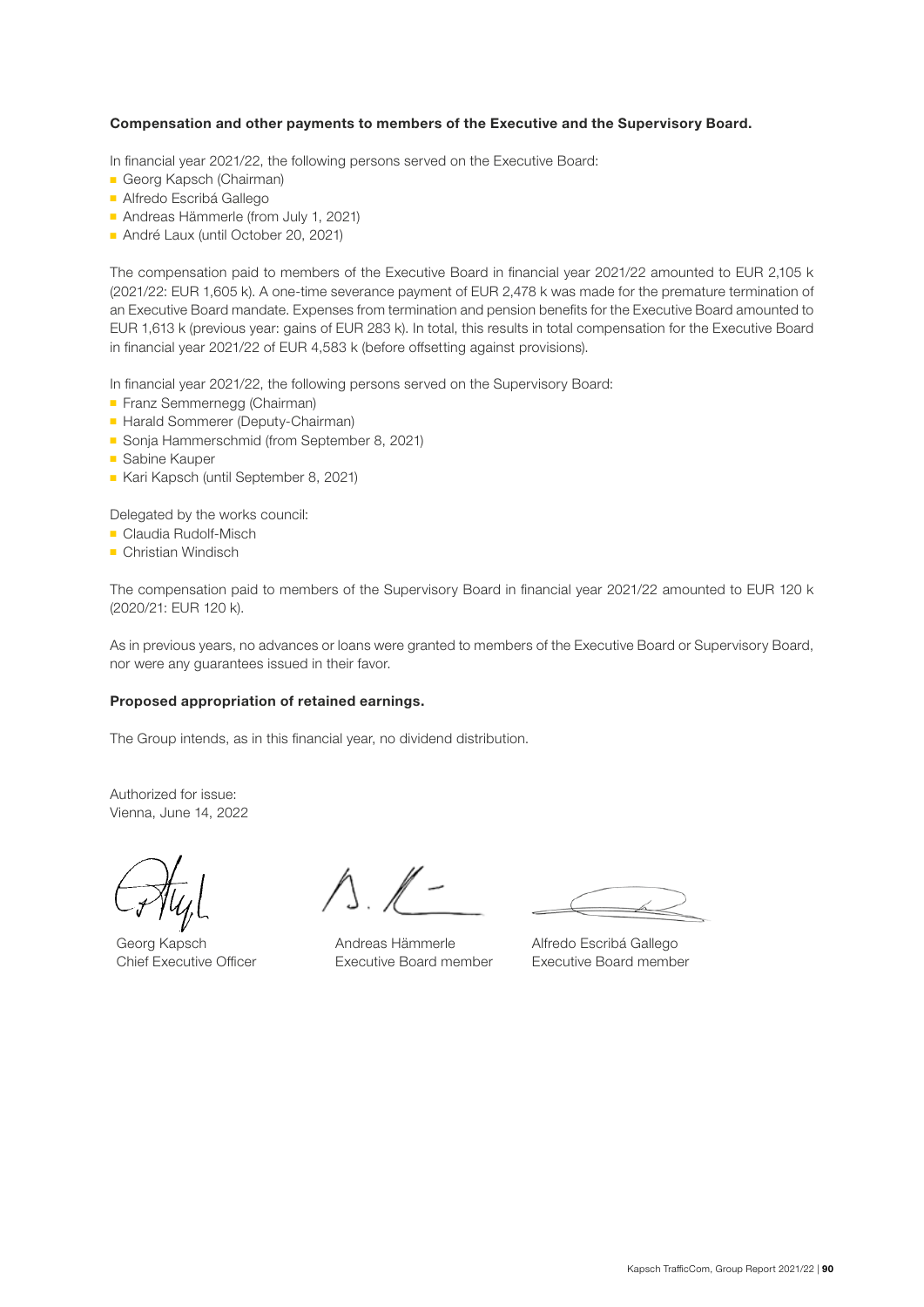# *Statement of all Members of the Executive Board.*

*Pursuant to Sec. 124 (1) Stock Exchange Act 2018.*

We declare to the best of our knowledge that the Consolidated Financial Statements give a true and fair view of the assets, liabilities, financial position and profit or loss of the Group as required by the applicable accounting standards and that the Consolidated Management Report gives a true and fair view of the development and performance of the business and the position of the Group, together with a description of the principal risks and uncertainties faced by the Group.

Vienna, June 14, 2022

Georg Kapsch Chief Executive Officer

Andreas Hämmerle Executive Board member

Alfredo Escribá Gallego Executive Board member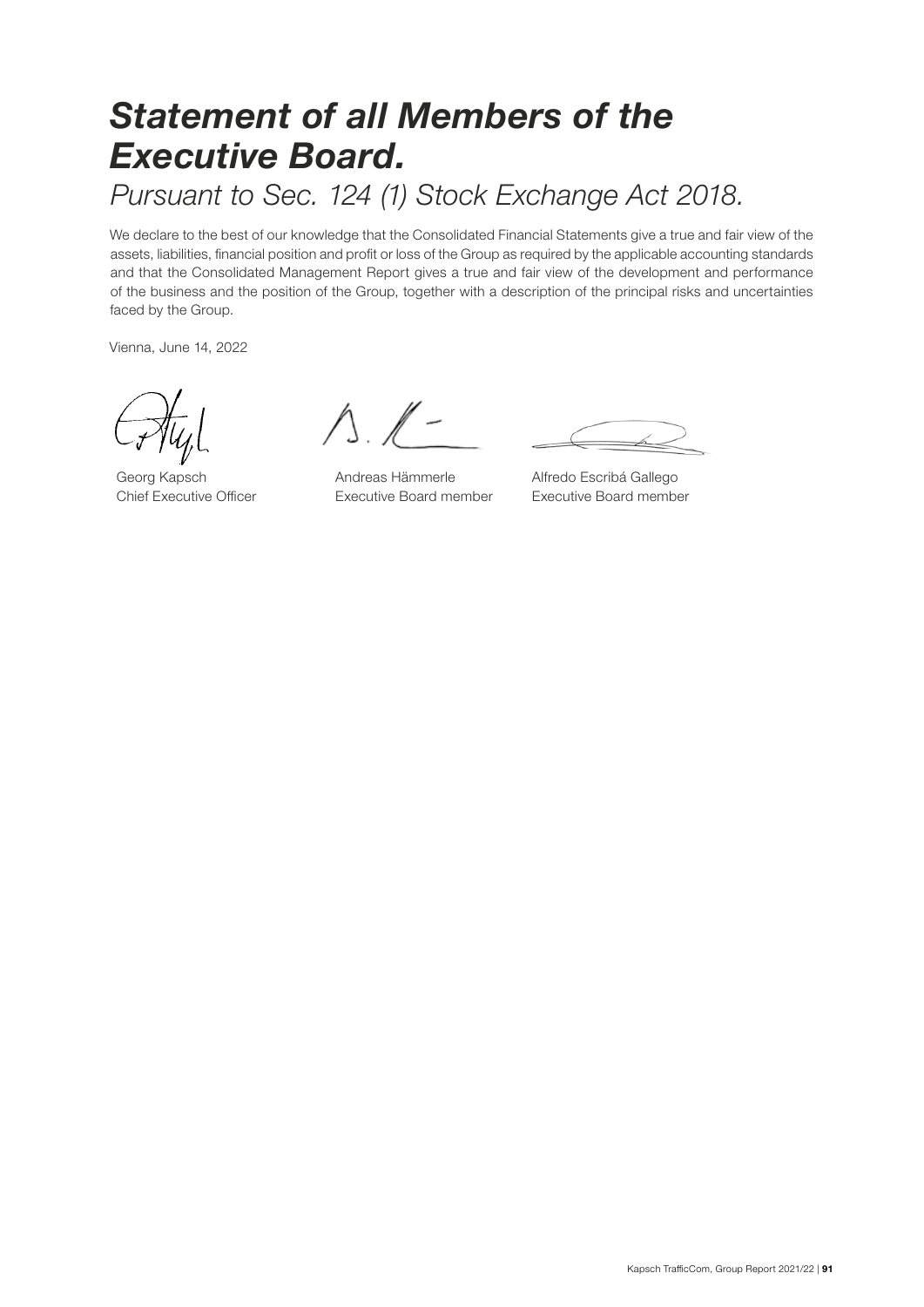# *Auditor's Report. Report on the Consolidated Financial Statements.*

*We draw attention to the fact that the English translation of this auditor's report according to section 274 UGB (Austrian Company Code) is presented for the convenience of the reader only and that the German wording is the only legally binding version.* 

## Audit Opinion.

We have audited the consolidated financial statements of Kapsch TrafficCom AG, Vienna, and its subsidiaries (the Group), which comprise the consolidated balance sheet as at March 31, 2022, the consolidated statement of comprehensive income, the consolidated statement of changes in equity and the consolidated cash flow statement for the financial year then ended, and the notes to the consolidated financial statements.

In our opinion, the accompanying consolidated financial statements comply with legal requirements and give a true and fair view of the financial position of the Group as at March 31, 2022, and of its financial performance and cash flows for the year then ended in accordance with the International Financial Reporting Standards as adopted by the EU (IFRSs)and the additional requirements under section 245a Austrian Company Code.

## Basis for Opinion

We conducted our audit in accordance with Austrian Generally Accepted Standards on Auditing. Those standards require the application of the International Standards on Auditing (ISAs). Our responsibilities under those provisions and standards are further described in the "Auditor's Responsibilities for the Audit of the Consolidated Financial Statements" section of our report. We are independent of the Group in accordance with Austrian Generally Accepted Accounting Principles and professional requirements, and we have fulfilled our other ethical responsibilities in accordance with these requirements. We believe that the audit evidence we have obtained until the date of the auditor's report is sufficient and appropriate to provide a basis for our opinion by this date.

## Key Audit Matters.

Key audit matters are those matters that, in our professional judgment, were of most significance in our audit of the consolidated financial statements of the fiscal year. These matters were addressed in the context of our audit of the consolidated financial statements as a whole, and in forming our opinion thereon, and we do not provide a separate opinion on these matters.

We have structured key audit matters as follows:

- Description
- Audit approach and key observations
- Reference to related disclosures

# 1 Impairment of goodwill

## Description

The consolidated financial statements contain goodwill in the amount of EUR 22,735k under the item intangible assets, of which EUR 11,771 k is allocated to the cash-generating unit Tolling-Americas and EUR 7,371 k to the cash-generating unit Tolling-APAC. The Group carries out an impairment test at least once a year and if evidence occurs indicating impairment (impairment test in accordance with IAS 36). In the financial year 2021/22, the impairment test did not indicate a need for impairment.

The CGUs Tolling-Americas and TM-Americas include goodwill whose recoverability is significantly determined by business development in North America. Significant losses were incurred in the financial year 2020/21 which mainly result from considerable cost overruns and adjustments to planned costs and margins for material projects. In the financial year 2020/21, in response to the losses and the reasons for the losses identified, management – assisted by external consultants – identified, resolved on and implemented measures which are expected to lead to a positive development of results in the future. In North America, the financial year 2021/22 was still significantly affected by these restructuring measures and by a period of consolidation and reorganization. Albeit to a much lesser extent than in the prior year, margins for some implementation projects in the US also had to be further adjusted, which is why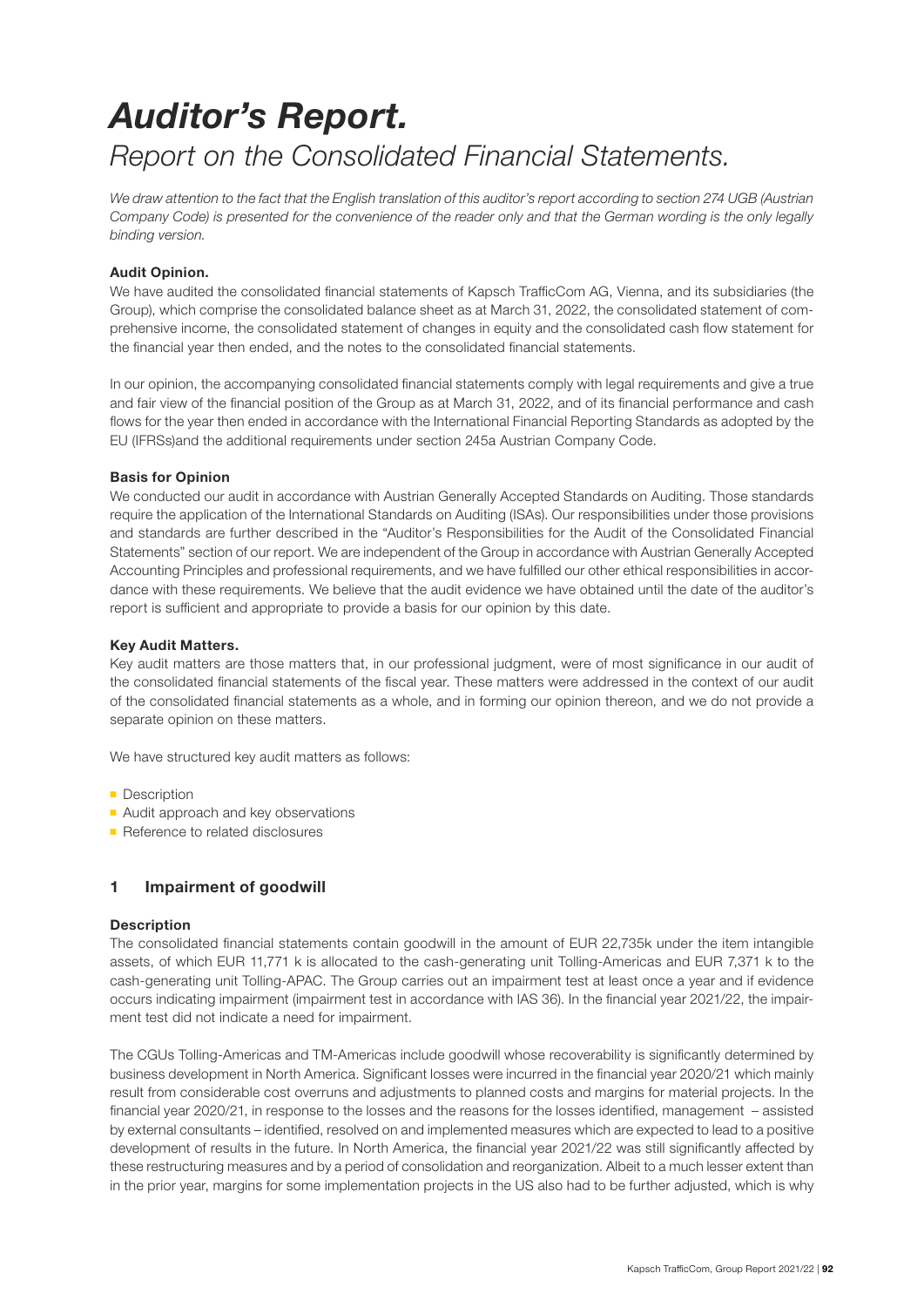Kapsch TrafficCom Inc., McLean, US, continues to make a negative contribution to earnings (negative EBIT amounting to EUR 28,489 k). Based on the impairment test, no need for impairment exists for the CGUs Tolling-Americas and TM-Americas, with recoverability depending on achieving the return to profitable business planning in the future.

Following the outbreak of the war in Ukraine, sanctions resulted in an impact on Kapsch TrafficCom's business in Russia and Belarus. While there is no sign of any significant negative effects in Belarus at present, particularly with regard to the vital nation-wide tolling system for passenger vehicles and trucks to be operated until 2032, no new business is currently accepted in Russia, which only makes quite a small contribution to sales. In its multi-year plan, management has included sales and margin reductions to take into account the potential uncertainties in connection with orders in Russia and Belarus, which mainly relate to the CGU Tolling-EMEA. No need for impairment exists for this CGU as at March 31, 2022.

Testing goodwill for impairment requires significant estimates to be made by management regarding the future market development and the probability of winning individual major contracts during the planning period. This is particularly true for implementation projects with regard to tolling systems in the Tolling segment, where the order inflow is very volatile and contracts are usually awarded based on invitations to tender, which usually is associated with certain uncertainties. Moreover, there is significant area of judgement involved in the valuation, in particular with regard to the discount rate and the assumptions for the terminal value. With regard to the consolidated financial statements, there is a risk of an overstatement of goodwill due to these estimation uncertainties and it was therefore identified as key audit matter.

## Audit approach and key observations.

We evaluated the appropriateness of forward-looking estimates and significant assumptions as well as the calculation model used, involving our internal valuation experts.

We first gained an understanding of the planning logic and the planning process as well as the impairment test (identification and definition of cash-generating units, determination of the recoverable amount, analysis of impairment, determination of discount rate and growth rate as well as calculation model).

We examined whether the assumptions used in the budget are in line with the plans drawn up by the Executive Board and approved by the Supervisory Board and we analyzed and critically assessed the essential drivers for future development (such as revenues, expenses, project planning, investments, changes in working capital). Likewise, we analyzed and critically assessed the assumptions made in the multi-year plan in respect of the uncertainties due to the war in Ukraine and the resulting potential risks. The assumptions regarding the discount rate and the growth rate were checked by means of external market and industry data, and the calculation model was tested for mathematical accuracy. Further, we evaluated whether the disclosures on impairment testing provided in the notes are appropriate. This included, in particular, the sensitivity analyses performed to assess the risk of possible deviations from revenues and earnings assumptions as well as from the discount and growth rates used.

The valuation model used by the Company is suitable to carry out an impairment test as required by IFRS (IAS 36). The assumptions and parameters used in the valuation are reasonable. The disclosures in the notes required by IAS 36 are complete.

## Reference to related disclosures.

The Group's disclosures on goodwill are included in note 14 "Intangible assets" and note 35.6.1 "Goodwill" in section 35 "Accounting and valuation principles".

# 2 Estimates and assumptions regarding the recognition of revenue from implementation projects.

### Description.

A significant part of the Group's revenues and earnings contributions reported during the financial year comes from the construction of toll systems (tolling) and from the construction of systems for controlling traffic and mobility patterns (traffic management). Non-current and current contract assets as at March 31, 2022 amount to EUR 87,490 k, and non-current and current contract liabilities amount to EUR 36,884 k. In addition, provisions for losses from onerous contracts were set up in the amount of EUR 20,976 k in order to provide for potential losses from the further processing of projects. In the financial year 2021/22 revenue from the implementation of tolling and traffic management systems was generated in the amount of EUR 149,231 k. The Group realizes revenues for its imple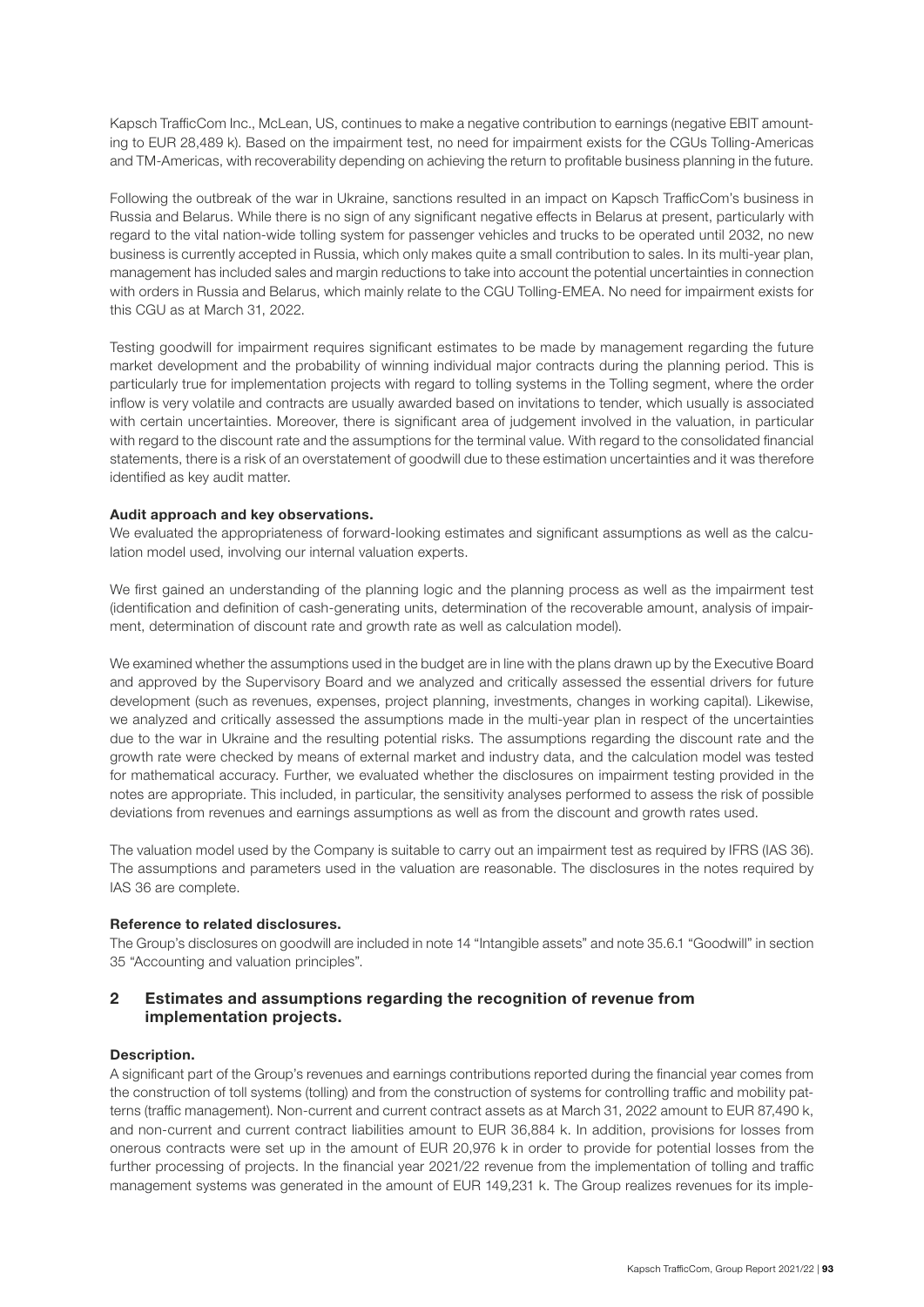mentation projects in accordance with IFRS 15 based on the percentage of completion, which is determined from the ratio of the costs already incurred to the estimated total costs for the respective contract. This requires an ongoing assessment and update of the contract costs and the risks from fulfilling the contracts, which may result from technical problems, time delays or problems with subcontractors or other external framework conditions and influence the contract margin. Furthermore, damages or contractual penalties can arise from these contracts which have to be considered in the project valuation and require a risk assessment. For single contracts, a variable consideration is included in the transaction price, which also leads to estimates. Numerous projects of the Group usually are technologically complex individual contracts with specific terms of contract and therefore have to be assessed individually with regard to revenue recognition and project risks.

Due to, among others, a lack of resources with regard to qualified employees and problems in the course of implementing a new software solution, considerable cost overruns in North America and adjustments to planned costs and margins for various projects occurred in the financial year 2020/21, resulting in an impact on revenue recognition pursuant to IFRS 15. In the financial year 2021/22, percentage of completion was improved for a major part of the projects in question, even if margins had to be adjusted in this financial year as well, albeit to a much lesser extent than in the prior year. One of the projects was cancelled by the customer.

Due to the material impact of the projects, in particular during the construction phase, on the Group's assets and liabilities, financial situation and results of operations and the significant estimates involved in the accounting for these contracts, there is the risk that the revenues from implementation projects, the Group's result and the project-related balance sheet items contain a material misstatement, and this was therefore identified as key audit matter.

## Audit approach and key observations.

Within the framework of our risk-based audit approach, we gained an understanding of the revenue process and internal controls and tested the effectiveness of selected internal controls. This mainly related to automatic and manual internal controls in connection with the approval of order calculation for new contracts, approval of ongoing cost updates and status reports on major projects. Due to the first-time implementation, we reviewed and assessed the Group's technical concept for the implementation of IFRS 15. In the financial year 2018/19, when it was first implemented, the group-wide IT system for revenue recognition according to IFRS 15 ("Revenue Engine") was subject to a system audit, with update audits of the related IT controls taking place on an annual basis since then. Using samples, we recalculated the accurate determination of revenues based on percentage of completion. Based on samples we looked at project requests, customer contracts, Supervisory Board minutes, the project budgeting tool as well as detailed cost estimates and held discussions with the project managers and the management team regarding the status of the project, project risks and planning assumptions for individual projects. In assessing the appropriateness of the estimates, a particular focus was on the review of the regular update of plan assumptions, in particular on the planned cost to complete and the planned project margin. In doing so, we made use of historical experience regarding the accuracy of estimates of large-scale projects carried out in the past. We examined the appropriateness of the disclosures on uncertainties with regard to estimation and examined the calculation of the sensitivity figures by 10% in the case of a change in the planned project margin (profit margin) in absolute terms.

As in the prior year, we performed additional audit procedures with regard to the projects in North America (the subsidiary Kapsch TrafficCom US). In particular, we checked the effectiveness of project controlling controls and discussed with local management and the project managers in charge the risk provisions and cost adjustments as well as the most recent approved planning for the sample projects examined, and critically assessed it. In addition, we critically reviewed and assessed the project risk analysis prepared by an external consultant (update regarding prior-year analysis with regard to six projects still considered critical).

The valuation methods and underlying assumptions applied for revenue recognition from implementation projects are reasonable. The disclosures in the notes required by IFRS 15 are complete.

### Reference to related disclosures.

The Group's disclosures on revenue recognition are included in note 1.4.1 "Revenue recognition for contract work", in note 2 "Segment information", in note 21 "Contract assets and contract liabilities", note 27 "Provisions" as well as in note 35.3 "Revenue recognition" in section 35 "Accounting and valuation principles".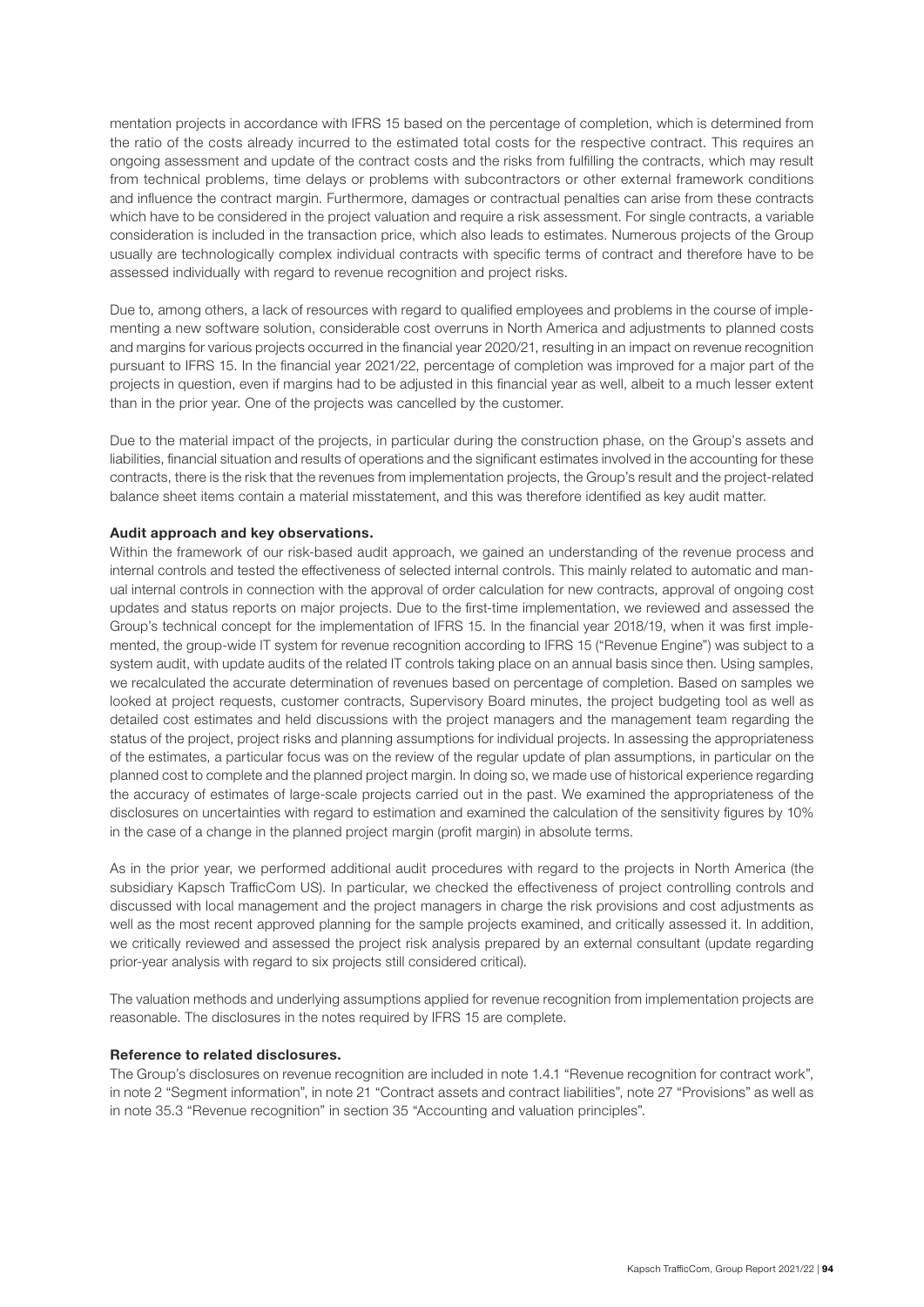# 3 Termination of the contract for the commissioning for the collection of the German infrastructure charge in the financial year 2019/20 and current status.

## Description.

In 2018, the joint venture autoTicket GmbH, Germany, was awarded the contract to collect the infrastructure charge (passenger vehicle toll) in Germany. Additionally and prior to this, the Group company MTS Maut & Telematik Services GmbH, Germany, was commissioned as the sole service contractor for the automatic control system of the German passenger vehicle toll in a separate award procedure.

On June 18, 2019, the European Court of Justice (ECJ) published a ruling in which it held that the infrastructure charge planned in Germany (passenger vehicle toll) is incompatible with EU law. On the following day, the customer (the Federal Republic of Germany) terminated the contracts for the installation and operation of the passenger vehicle toll effective September 30, 2019.

The operating parties of the terminated contract relating to the project "passenger vehicle toll" are Kapsch Traffic-Com AG, Vienna, CTS EVENTIM AG & Co KGaA, Germany, and autoTicket GmbH, Germany. In December 2019, they jointly asserted claims against the Federal Republic of Germany in the amount of EUR 560m. These claims are contested by the competent ministry, and recourse to arbitration has been taken. The independent arbitration tribunal commenced its activities in the spring of 2020.

By interim award dated March 22, 2022, the arbitration tribunal ruled that the claims asserted by autoTicket GmbH, Germany, for compensation and reimbursement of expenses (reimbursement of gross enterprise value of autoTicket GmbH, Germany, and compensation for the cost incurred by handling the operating agreement) against the Federal Republic of Germany were justified on their merits. The arbitration tribunal will rule on the amount of the claims in the now following phase of the arbitration proceedings.

In the consolidated financial statements, an assessment as to particularly the recognition of contingent receivables and liabilities and the completeness and appropriateness of the required disclosures in the notes had to be made. It was therefore identified as key audit matter.

### Audit approach and key observations.

In the course of our audit, we discussed the status of the arbitration proceedings and the interim award with the Group's Executive Board and legal department. As at the reporting date March 31, 2022, we obtained external confirmations from the lawyers advising the Group regarding the matter, and discussed the interim award with the lawyers practicing at the law firm representing autoTicket GmbH, Germany, in the arbitration proceedings. We evaluated whether the recognition of a contingent receivable continues to be required based on the interim award confirming the merits of the claims.

Further, we inspected the audited financial statements as at December 31, 2021 of autoTicket GmbH, Germany, and performed additional audit procedures of our own with regard to the group reporting package as at March 31, 2022 required for the accounting under the equity method. The recognition of the financial claims asserted by the operating parties against the Federal Republic of Germany, the amount of which will be confirmed in the now following phase of the arbitration proceedings, as a contingent receivable is appropriate.

The presentation of the contingent receivables and liabilities is appropriate and the disclosures in the notes particularly required pursuant to IAS 37 are complete.

### Reference to related disclosures.

The Group's disclosures on the termination of the contract for the commissioning for the collection of the German infrastructure charge and on the pending arbitration proceedings are included, in particular, in note 29 "Contingent liabilities and other commitments as well as disclosure to German infrastructure charge".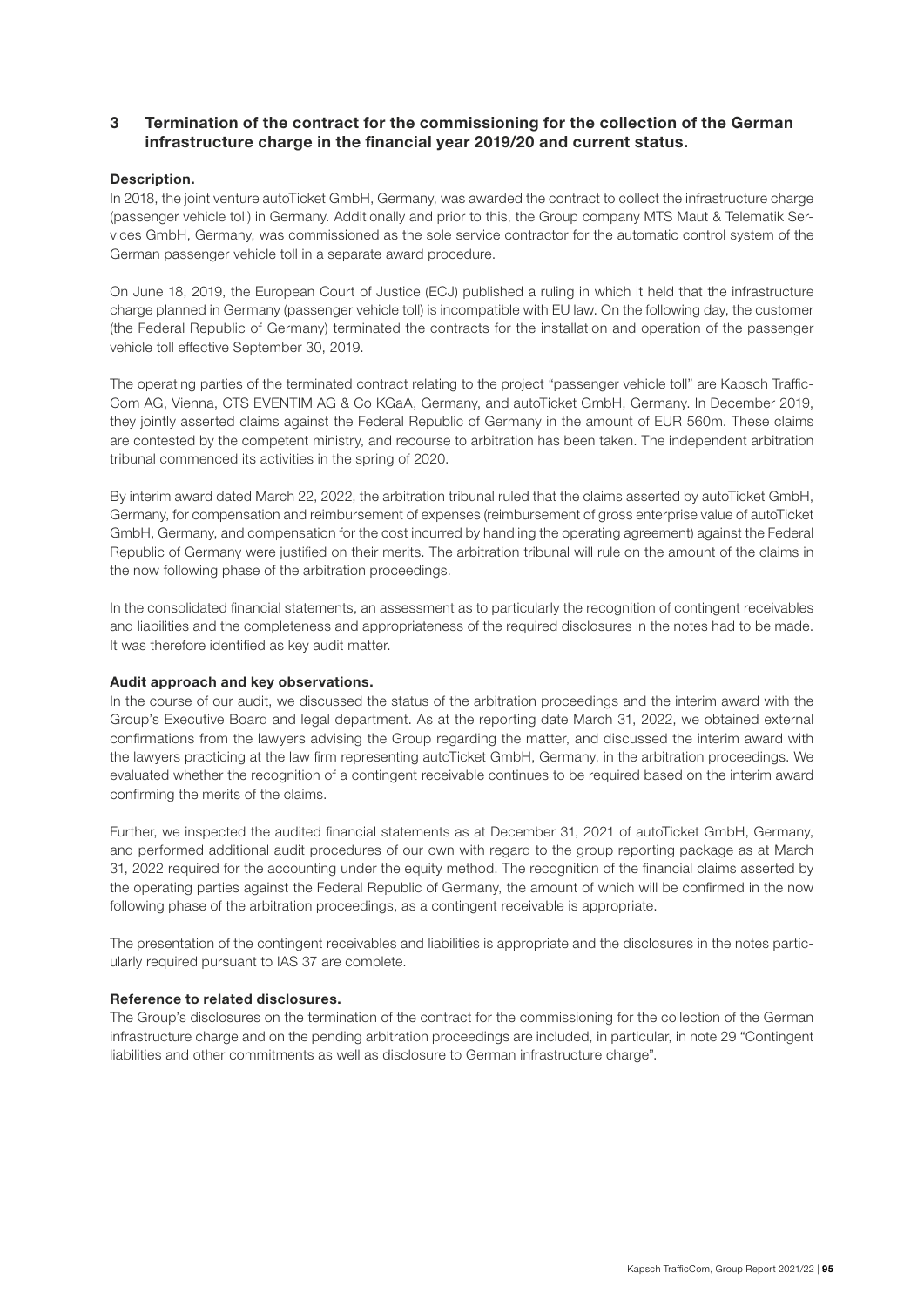# 4 Recognition of deferred tax assets.

## Description.

Deferred tax assets in the amount of EUR 60,222 k are reported in the consolidated financial statements, mainly resulting from tax loss carry-forwards in the amount of EUR 41,310 k predominantly in Austria (intragroup loss carry-forward via group taxation), Spain and the US. The Group recognizes deferred tax assets up to the extent it is probable that sufficient taxable profits will be available against which the temporary differences as well as unused tax loss carry-forwards can be utilized. The planning horizon in this context is eight years.

Reviewing the recognition of deferred taxes requires management to make significant estimates as regards future market and business development as well as the chance of making profits with individual major contracts within the planning horizon, which is usually subject to a degree of uncertainty. With regard to the consolidated financial statements, there is a risk of an overstatement of deferred tax assets due to these estimation uncertainties, and they were therefore identified as key audit matter.

## Audit approach and key observations.

We examined whether the assumptions used in the future cash flows are in line with the multi-year plan prepared by the Executive Board and approved by the Supervisory Board, and we analyzed and critically assessed the essential drivers for future development (such as revenue and expenses). Furthermore, we analyzed and critically assessed the extrapolation of the future cash flows for the projection period beyond the multi-year plan as well as the adjustments to the results of the plan calculations regarding taxes. The calculation model was tested for mathematical accuracy and the tax rates used were reconciled with external sources. To the extent that a loss history was available, we evaluated in particular whether there is convincing evidence that sufficient taxable profits will be available against which the unused tax loss carry-forwards can be utilized. Further, we evaluated whether the disclosures on deferred tax assets provided in the notes are appropriate. In particular, this included the sensitivity analyses determined to assess the risk of potential deviations from earnings assumptions.

The model used by the Company is suitable to recognize deferred tax assets in accordance with IAS 12. The assumptions used in the valuation are reasonable. The disclosures in the notes required by IAS 12 are complete.

### Reference to related disclosures.

The Group's disclosures on deferred taxes are included in note 1.4.3. "Estimated impairment of deferred tax assets", note 11 "Income taxes", note 18 "Deferred tax assets/liabilities" and note 35.15 "Current and deferred income tax" in section 35 "Accounting and valuation principles".

## 5 Compliance with financial covenants.

### Description.

As at March 31, 2022, non-current and current financial liabilities in the amount of EUR 105,040 k and promissory note bonds in the amount of EUR 31,479 k exist whose compliance with financial covenants ("covenants") was agreed in the loan agreements. As at March 31, 2022, the Company complied with these covenants. In the prior year, the Company was not able to comply with all the financial covenants agreed at the time. Prior to the end of the financial year ending as at March 31, 2021, Kapsch TrafficCom AG, Vienna, therefore concluded waivers with the financing banks involved, under which compliance with these financial covenants as at the reporting date is not required until the end of the subsequent financial year. New and uniform financial covenants were agreed with all relevant banks in May 2021, with these covenants based on the earnings performance budgeted in the restructuring concept. For a transitional period of two years, these covenants stipulate a certain relation of net debt to EBITDA as well as certain equity ratios, both based on the IFRS group figures, for each quarter.

The measures for ensuring sufficient liquidity implemented by management in the prior year were continued in the financial year 2021/22.

Due to the significant impact of potential non-compliance with covenants (loans being called in early) on the financial position with regard to the maturity of the financial liabilities, there is a risk of misstatement of the maturities in the consolidated financial statements, and it was therefore identified as key audit matter.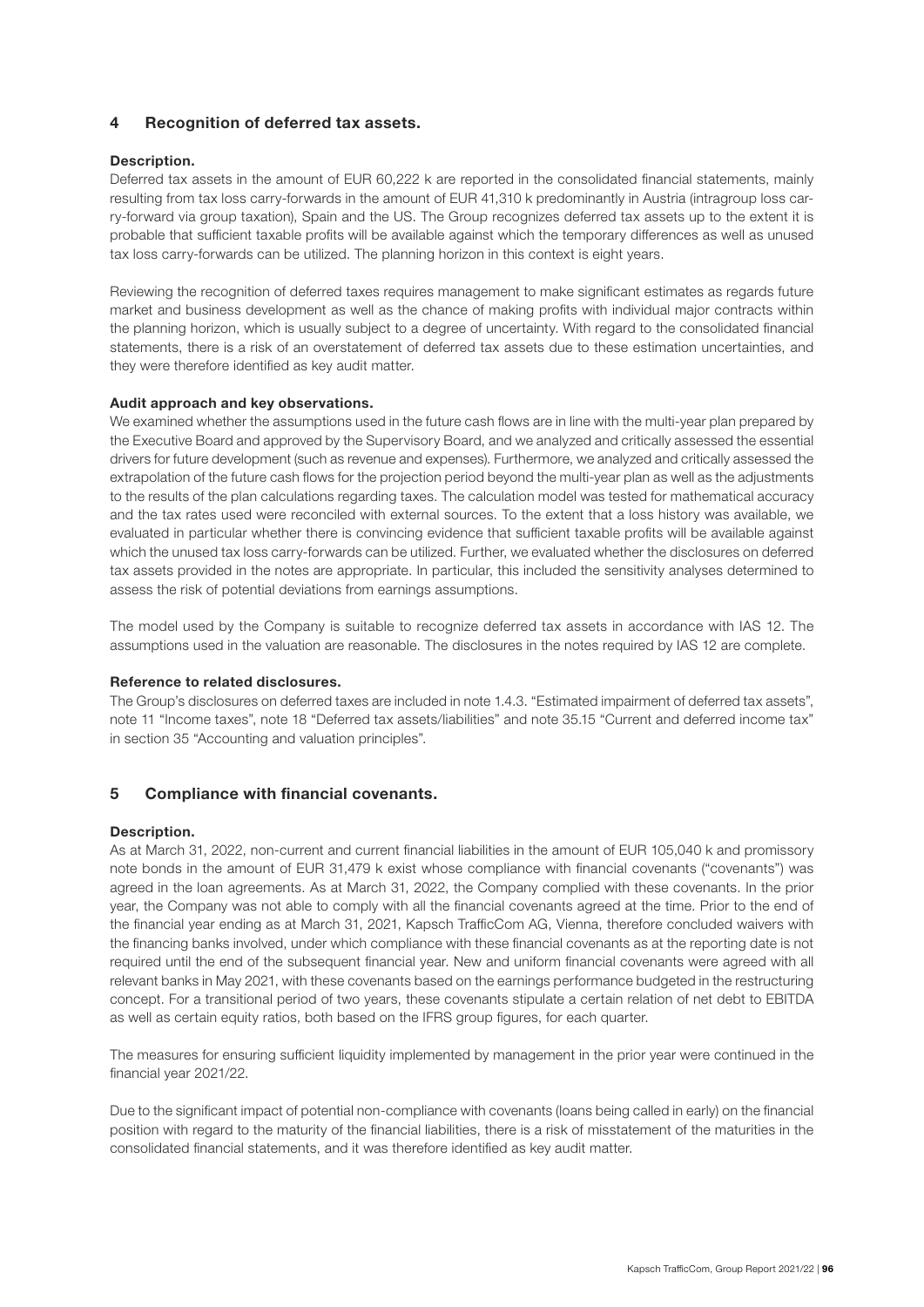## Audit approach and key observations.

We recalculated the financial covenants determined on a consolidated basis and checked the mathematical accuracy of the calculation. We reconciled the underlying input data for the calculation of the financial covenants with the consolidated financial statements of Kapsch TrafficCom AG, Vienna, which were prepared in accordance with International Financial Reporting Standards as adopted by the EU (IFRSs).

As at the reporting date March 31, 2022, the Company complies with the financial covenants agreed with the banks in May 2021. On this basis, we checked and verified the disclosure of the corresponding liabilities which are not due in the course of the next financial year but still recognized in the consolidated balance sheet as at March 31, 2022 as non-current financial liabilities.

Moreover, we assessed the measures implemented to ensure sufficient liquidity and checked whether the controls implemented by management in this regard (daily monitoring of the group-wide liquidity portfolio and weekly 12-weeks cash flow forecasts) continue to be performed. Liquidity is still being monitored appropriately on an ongoing basis.

## Reference to related disclosures.

The Group's disclosures on the financial covenants are included in note 34 "Capital management".

# Responsibilities of Management and the Audit Committee for the Consolidated Financial Statements.

Management is responsible for the preparation of the consolidated financial statements that give a true and fair view in accordance with International Financial Reporting Standards as adopted by the EU (IFRSs), and the additional regulations of section 245a Austrian Company Code, and for such internal control as management determines is necessary to enable the preparation of consolidated financial statements that are free from material misstatement, whether due to fraud or error.

In preparing the consolidated financial statements, management is responsible for assessing the Group's ability to continue as a going concern, disclosing, as applicable, matters related to going concern and using the going concern basis of accounting unless management either intends to liquidate the Group or to cease operations, or has no realistic alternative but to do so.

The Audit Committee is responsible for overseeing the Group's financial reporting process.

# Auditor's Responsibilities for the Audit of the Consolidated Financial Statements.

Our objectives are to obtain reasonable assurance about whether the consolidated financial statements as a whole are free from material misstatement, whether due to fraud or error, and to issue an auditor's report that includes our opinion. Reasonable assurance is a high level of assurance, but is not a guarantee that an audit conducted in accordance with Austrian Generally Accepted Standards on Auditing, which require the application of ISAs, will always detect a material misstatement when it exists. Misstatements can arise from fraud or error and are considered material if, individually or in the aggregate, they could reasonably be expected to influence the economic decisions of users taken on the basis of these consolidated financial statements.

As part of an audit in accordance with Austrian Generally Accepted Standards on Auditing, which require the application of ISAs, we exercise professional judgment and maintain professional skepticism throughout the audit.

We also:

- identify and assess the risks of material misstatement of the consolidated financial statements, whether due to fraud or error, design and perform audit procedures responsive to those risks, and obtain audit evidence that is sufficient and appropriate to provide a basis for our opinion. The risks of not detecting a material misstatement resulting from fraud is higher than for one resulting from error, as fraud may involve collusion, forgery, intentional omissions, misrepresentations, or the override of internal control.
- obtain an understanding of internal control relevant to the audit in order to design audit procedures that are appropriate in the circumstances, but not for the purpose of expressing an opinion on the effectiveness of the Group's internal control.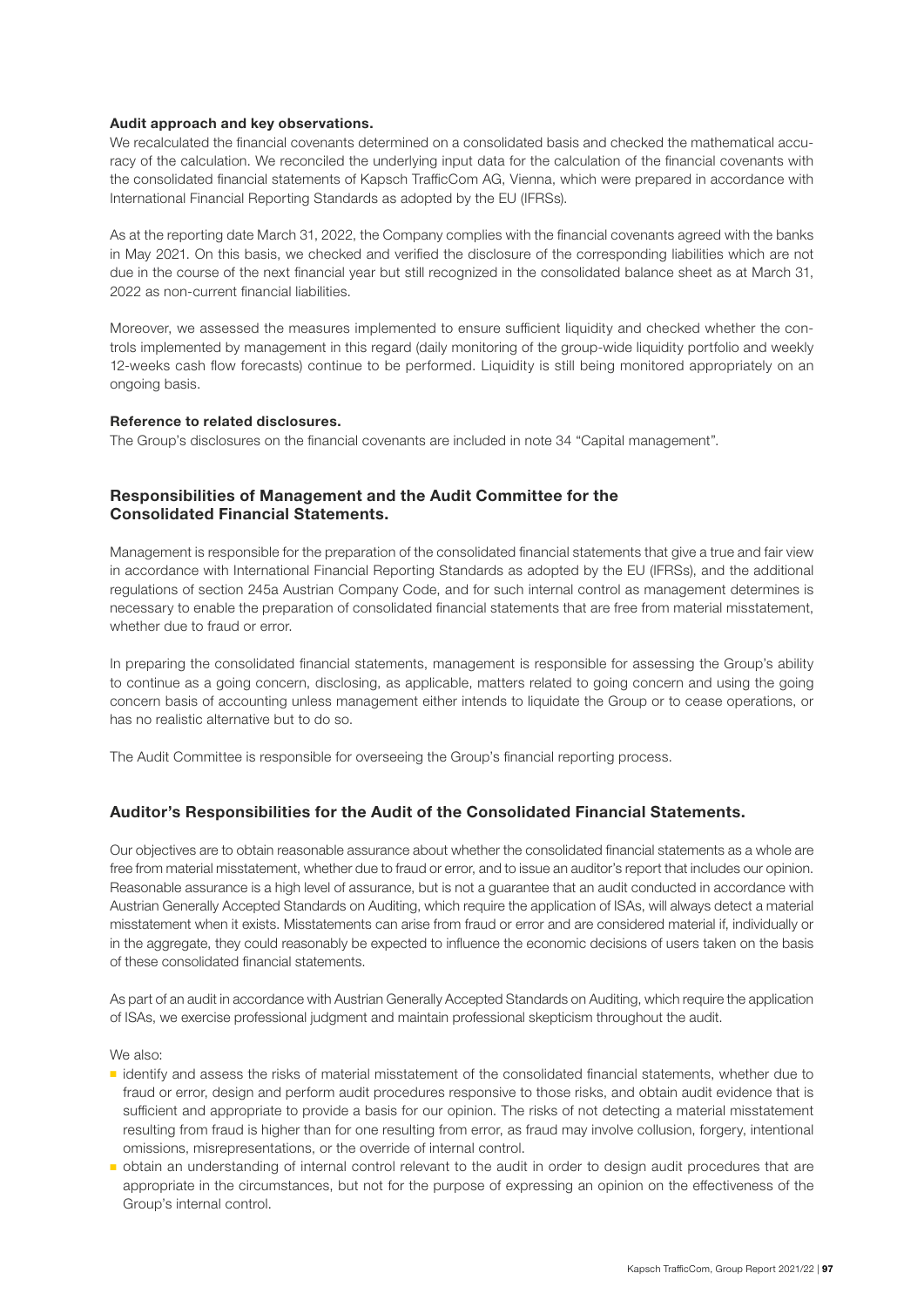- evaluate the appropriateness of accounting policies used and the reasonableness of accounting estimates and related disclosures made by management.
- conclude on the appropriateness of management's use of the going concern basis of accounting and, based on the audit evidence obtained, whether a material uncertainty exists related to events or conditions that may cast significant doubt on the Group's ability to continue as a going concern. If we conclude that a material uncertainty exists, we are required to draw attention in our auditor's report to the related disclosures in the consolidated financial statements or, if such disclosures are inadequate, to modify our opinion. Our conclusions are based on the audit evidence obtained up to the date of our auditor's report. However, future events or conditions may cause the Group to cease to continue as a going concern.
- evaluate the overall presentation, structure and content of the consolidated financial statements, including the disclosures, and whether the consolidated financial statements represent the underlying transactions and events in a manner that achieves fair presentation.
- obtain sufficient appropriate audit evidence regarding the financial information of the entities or business activities within the Group to express an opinion on the consolidated financial statements. We are responsible for the direction, supervision and performance of the group audit. We remain solely responsible for our audit opinion.

We communicate with the Audit Committee regarding, among other matters, the planned scope and timing of the audit and significant audit findings, including any significant deficiencies in internal control that we identify during our audit.

We also provide the Audit Committee with a statement that we have complied with all relevant ethical requirements regarding independence, and to communicate with them all relationships and other matters that may reasonably be thought to bear on our independence, and where applicable, related safeguards.

From the matters communicated with the Audit Committee, we determine those matters that were of most significance in the audit of the consolidated financial statements of the current period and are therefore the key audit matters. We describe these matters in our auditor's report unless law or regulation precludes public disclosure about the matter or when, in extremely rare circumstances, we determine that a matter should not be communicated in our report because the adverse consequences of doing so would reasonably be expected to outweigh the public interest benefits of such communication.

# Report on Other Legal and Regulatory Requirements.

## Comments on the Management Report for the Group.

Pursuant to Austrian Generally Accepted Accounting Principles, the management report for the Group is to be audited as to whether it is consistent with the consolidated financial statements and as to whether the management report for the Group was prepared in accordance with the applicable legal regulations.

Management is responsible for the preparation of the management report for the Group in accordance with Austrian Generally Accepted Accounting Principles.

We conducted our audit in accordance with Austrian standards on auditing for the audit of the management report for the Group.

### Opinion.

In our opinion, the management report for the Group was prepared in accordance with the applicable legal regulations, comprising the details in accordance with section 243a UGB and is consistent with the consolidated financial statements.

### Statement.

Based on the findings during the audit of the consolidated financial statements and due to the obtained understanding concerning the Group and its circumstances no material misstatements in the management report for the Group came to our attention.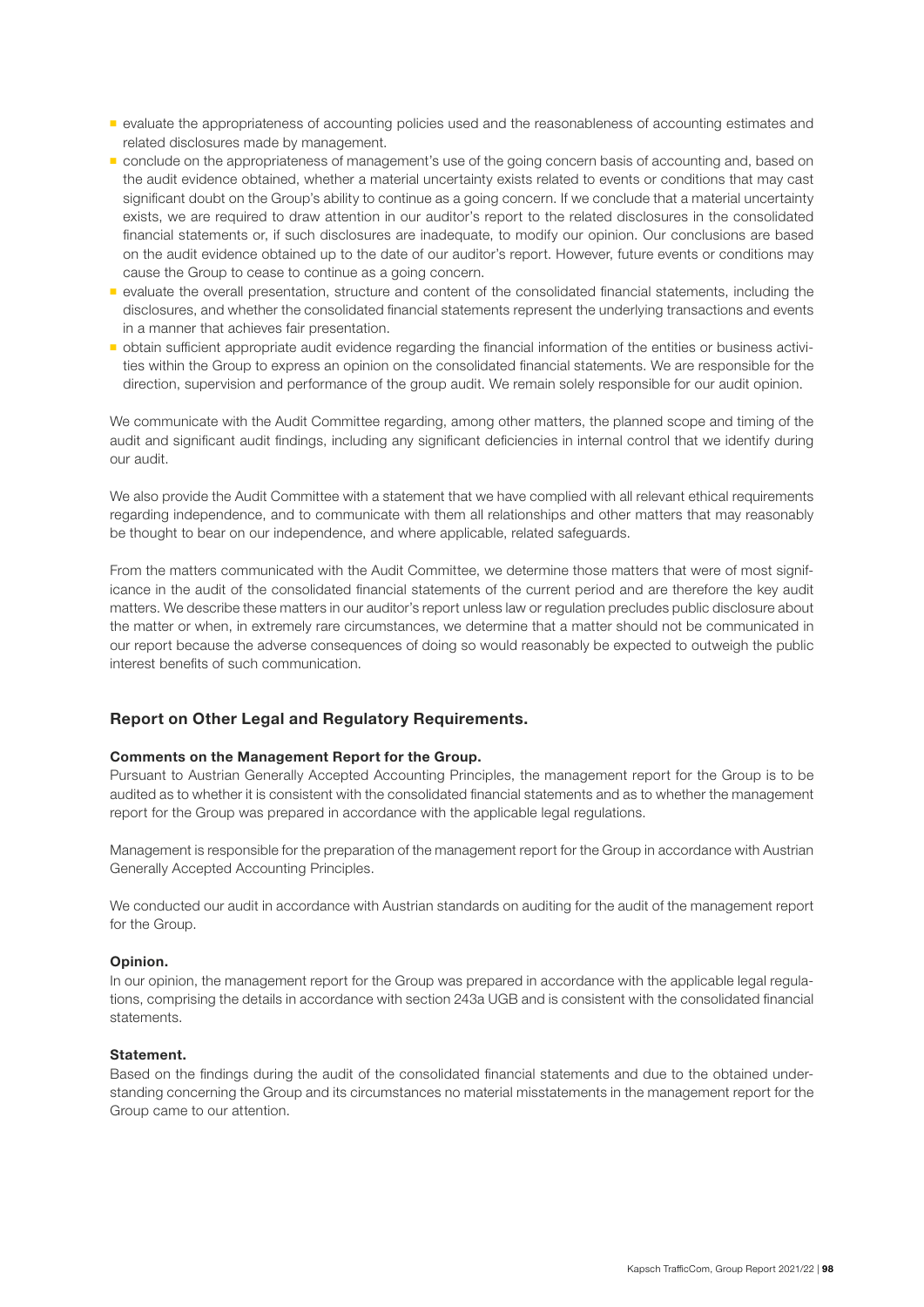## Additional Information in Accordance with Article 10 of the EU Regulation.

We were elected as statutory auditor at the ordinary general meeting dated September 8, 2021. We were appointed by the Supervisory Board on February 15, 2022. We have audited the Group for an uninterrupted period since the year 2006.

We confirm that the audit opinion in the "Report on the Consolidated Financial Statements" section is consistent with the additional report to the Audit Committee referred to in Article 11 of the EU Regulation.

We declare that no prohibited non-audit services (Article 5 para. 1 of the EU Regulation) were provided by us and that we remained independent of the audited company in conducting the audit.

## Responsible Engagement Partner.

Responsible for the proper performance of the engagement is Mr. Felix Wirth, Austrian Certified Public Accountant.

Vienna, June 14, 2022

PwC Wirtschaftsprüfung GmbH

signed: Mag. Felix Wirth Wirtschaftsprüfer

This report is a translation of the original report in German, which is solely valid. Publication and sharing with third parties of the consolidated financial statements together with our auditor's report is only allowed if the consolidated financial statements and the management report for the Group are identical with the German audited version. This auditor's report is only applicable to the German and complete consolidated financial statements with the management report for the Group. For deviating versions, the provisions of section 281 para. 2 UGB apply.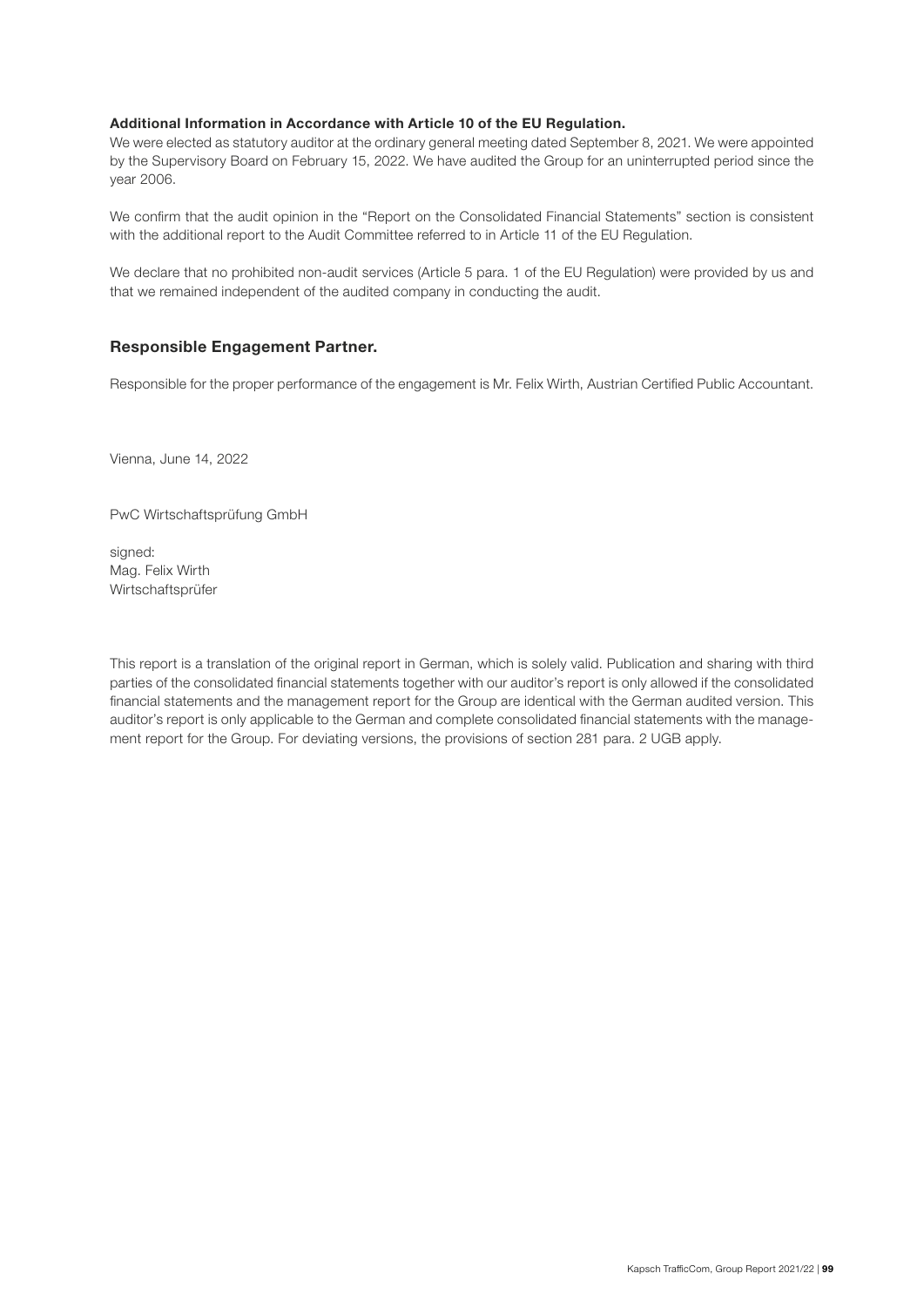# *Glossary.*

- Legal form of a stock company under Austrian law (DE: Aktiengesellschaft). AG
- Austrian Stock Corporations Act (DE: Aktiengesetz). AktG
- Region: North, Central and South America. Americas
	- Region: Asia-PACific. APAC
	- Cash-generating unit (according to IFRS): It is the smallest group of assets that independently generates cash flow and whose cash flow is largely independent of the cash flows generated by other assets. **CGU**
- COronaVIrus Disease is an infectious disease caused by the coronavirus SARS-CoV-2. COVID-19
	- EBIT Earnings Before Interest and Taxes.
	- EBITDA Earnings Before Interest, Taxes, Depreciation and Amortization.
		- EMEA Region: Europe, Middle East, Africa.
		- Enterprise Risk Management. ERM
		- International Accounting Standards Board: An independent, private sector body that develops and approves IFRS. IASB
		- Internal control system. ICS
		- International Financial Reporting Standards. IFRS
		- Intellectual Property Rights. IPR
		- Intelligent Transportation Systems. ITS
		- Not applicable or not available. n.a.
		- On-board unit: An electronic device readable and writeable via wireless communication. The OBU can identify a vehicle and serve as a means of payment or as a data memory. OBU
		- Percent points. pp
		- Research and development. R&D
		- A reporting segment of Kapsch TrafficCom. This segment comprises activities relating to the implementation and the technical and commercial operation of toll collection systems. Tolling
- A reporting segment of Kapsch TrafficCom. This segment primarily comprises activities relating to the implementation and operation of systems and solutions for controlling traffic and mobility behavior. Traffic Management (TM)
	- Austrian Commercial Code (DE: Unternehmensgesetzbuch). UGB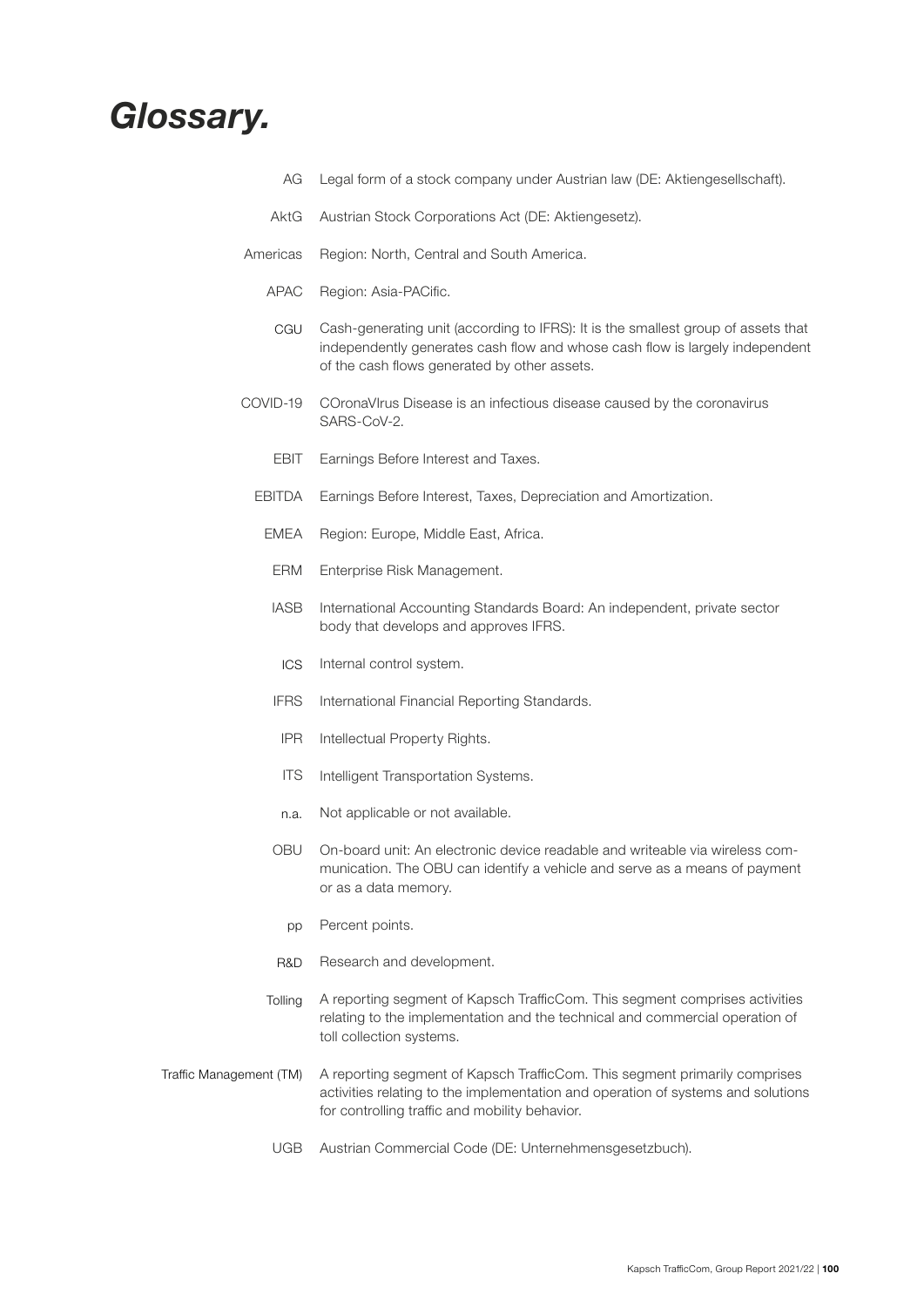# Financial calendar.

| 17. August 2022   | Results Q1 2022/23                  |
|-------------------|-------------------------------------|
| 28. August 2022   | Record Date: Annual General Meeting |
| 7. September 2022 | Annual General Meeting              |
| 16. November 2022 | Results H1 2022/23                  |
| 22. Februar 2023  | Results Q1-Q3 2022/23               |
|                   |                                     |

# Contact details for investors.

| Investor Relations Officer   | Hans Lang                   |
|------------------------------|-----------------------------|
| Shareholders' telephone line | +43 50 811 1122             |
| E-mail                       | ir.kapschtraffic@kapsch.net |
| Website                      | www.kapsch.net/ir           |

### Disclaimer.

Certain statements in this report are forward-looking statements. They contain the words "believe," "intend," "expect," "plan," "assume," and terms of a similar meaning. Forward-looking statements reflect the beliefs and expectations of the company. Actual events can deviate significantly from the expected developments, due to a range of factors. As a result, readers are cautioned not to place undue reliance on such forward-looking statements. Kapsch TrafficCom AG disclaims any obligation to update forward-looking statements made herein.

This report was created with care and all data has been checked conscientiously. Nevertheless, the possibility of layout and printing errors cannot be excluded. Differences in calculations may arise due to the rounding of individual items and percentages. The English translation is for convenience; only the German version is authentic.

When referring to people, the authors strive to use both the male and female forms as far as possible (for example: he or she). For readability reasons, occasionally only the masculine form is used. However, it always refers to people of all gender categories.

This report does not constitute a recommendation or invitation to purchase or sell securities of Kapsch TrafficCom.

## Imprint.

Media owner and publisher: Kapsch TrafficCom AG Place of publishing: Vienna, Austria Editorial deadline: June 14, 2022